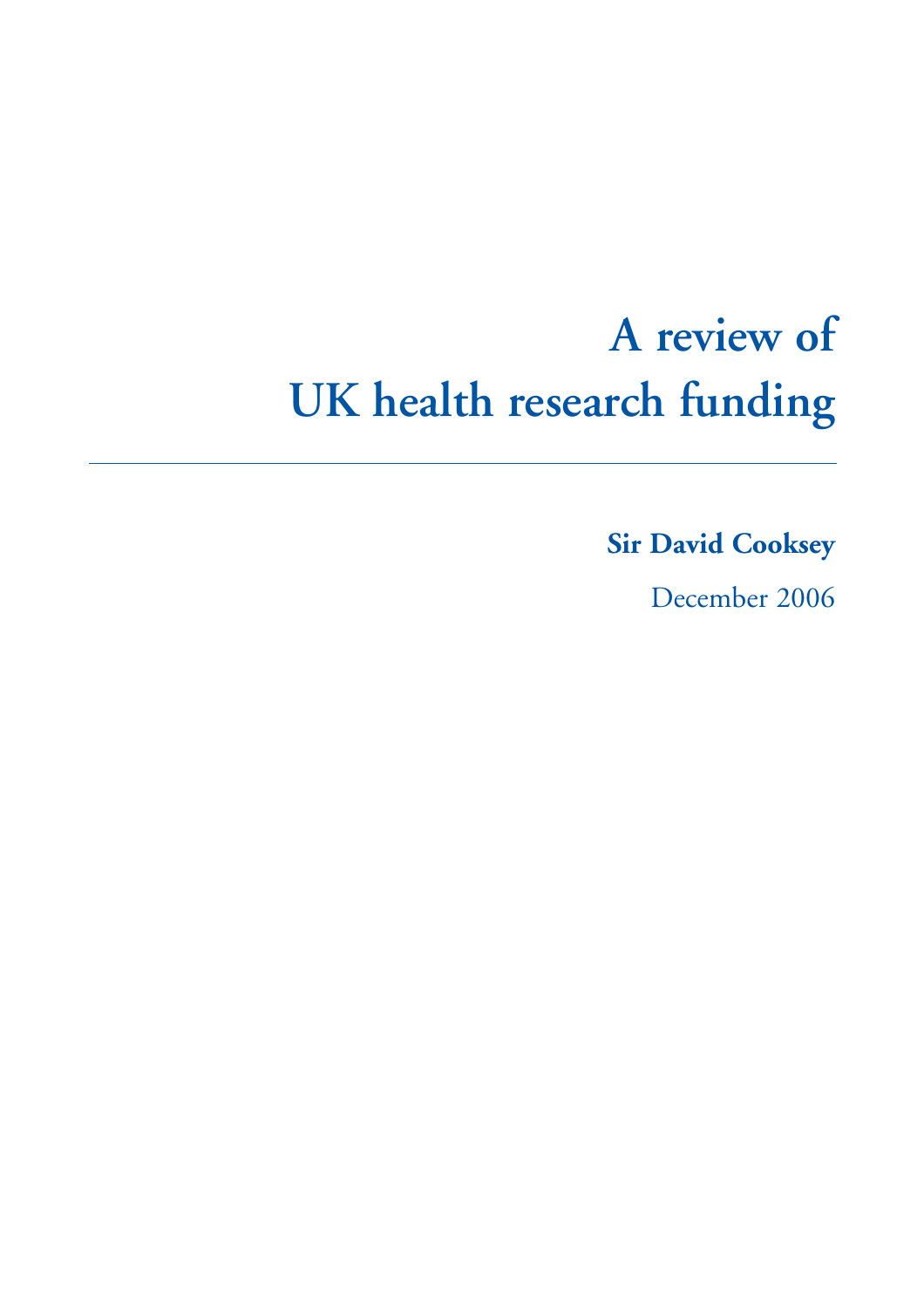# **A review of UK health research funding**

**Sir David Cooksey**

December 2006

£25.00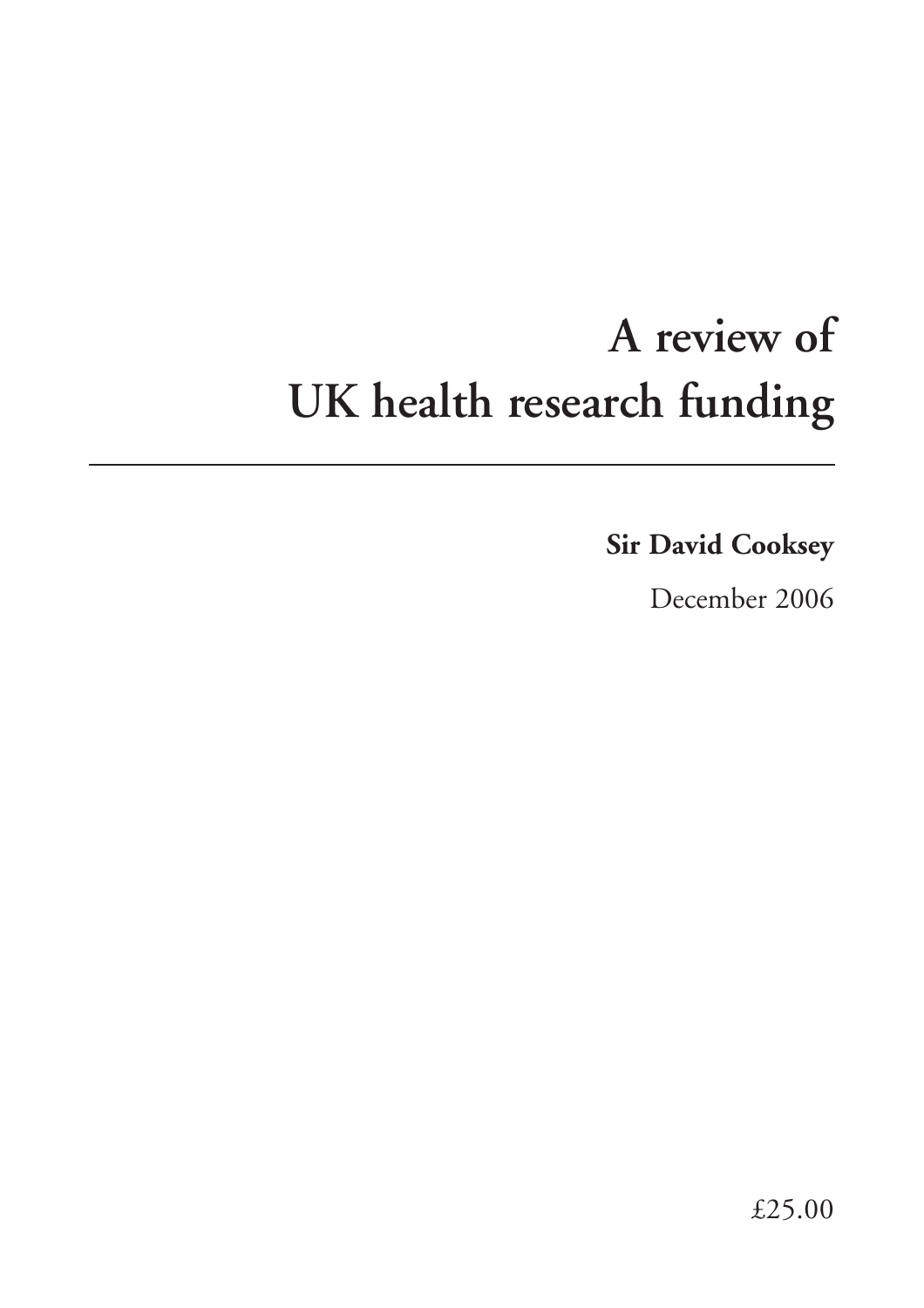© Crown copyright 2006

Published with the permission of HM Treasury on behalf of the Controller of Her Majesty's Stationery Office.

The text in this document (excluding the Royal Coat of Arms and departmental logos) may be reproduced free of charge in any format or medium providing that it is reproduced accurately and not used in a misleading context. The material must be acknowledged as Crown copyright and the title of the document specified.

Any enquiries relating to the copyright in this document should be sent to:

**HMSO** Licensing Division St Clements House 2-16 Colegate Norwich NR3 1BQ

Fax: 01603 723000

E-mail: hmsolicensing@cabinet-office.x.gsi.gov.uk

#### **HM Treasury contacts**

This document can be found on the Treasury website at:

**hm-treasury.gov.uk**

For general enquiries about HM Treasury and its work, contact: Correspondence and Enquiry Unit HM Treasury 1 Horse Guards Road London SW1A 2HQ Tel: 020 7270 4558 Fax: 020 7270 4861 E-mail: public.enquiries@hm-treasury.gov.uk

ISBN-10: 0-11-840488-1 ISBN-13: 978-0-11-840488-4

Printed by The Stationery Office 12/06 349456

Printed on at least 75% recycled paper. When you have finished with it please recycle it again.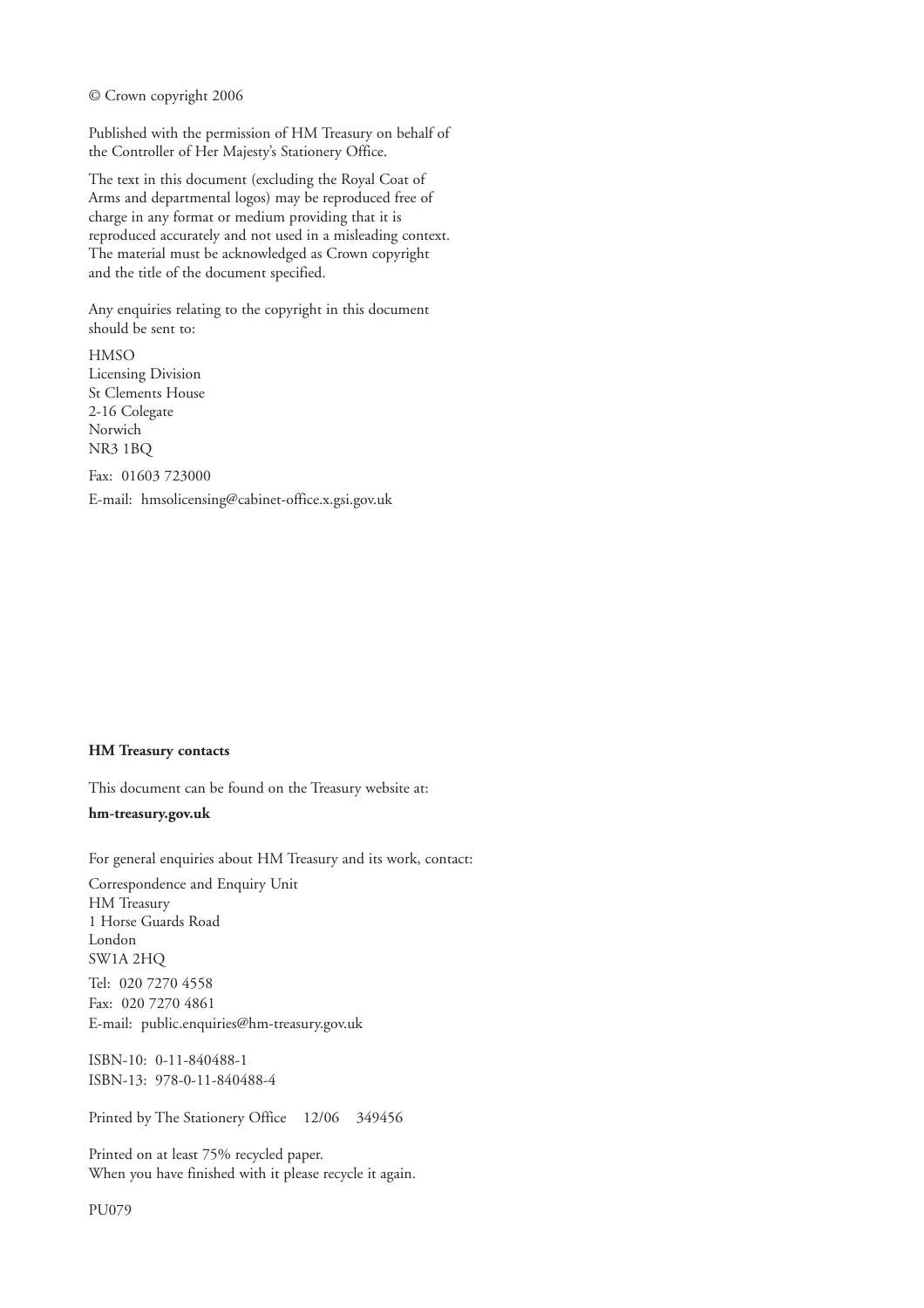### Contents

|                  | Foreword                                                                 | Page<br>-1 |
|------------------|--------------------------------------------------------------------------|------------|
|                  | <b>Executive summary</b>                                                 | 3          |
| Chapter 1        | Introduction                                                             | 9          |
| <b>Chapter 2</b> | The current state of play                                                | 13         |
| Chapter 3        | International comparisons and trends                                     | 29         |
| Chapter 4        | Analysis of the UK health research system                                | 35         |
| Chapter 5        | New institutional arrangements                                           | 43         |
| Chapter 6        | Creating a research-friendly culture in the NHS                          | 65         |
| Chapter 7        | More effective translation of research into health and economic benefits | 85         |
| Chapter 8        | A new drug development pathway                                           | 105        |
| Annex A          | List of abbreviations                                                    | 115        |
| <b>Annex B</b>   | Acknowledgements                                                         | 119        |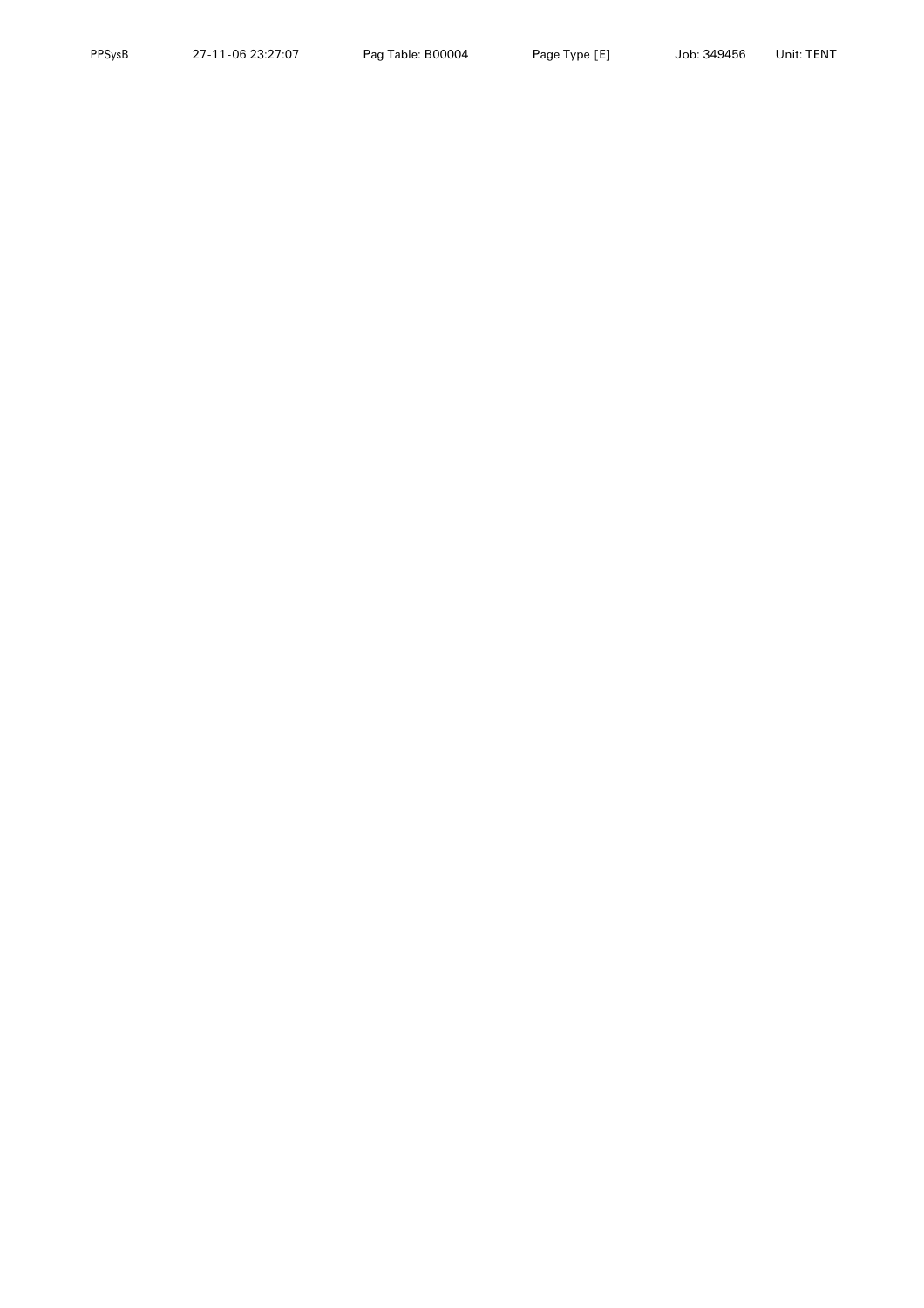### Foreword

When I was asked to carry out this Review of publicly funded Healthcare Research by the Chancellor of the Exchequer in March, I knew that I would encounter widely differing opinions about current healthcare research performance and what needs to be done to optimise its potential to benefit patients, the National Health Service (NHS) and the wider healthcare economy. There was widespread acclaim for the strength of our basic research capability, usually funded by the Medical Research Council (MRC) or the Medical Research charities. Much credit was also given to the NHS R&D directorate for their more recent but unstinting efforts to better engage with basic researchers and with the healthcare industries to collaborate in clinical research and the development of innovative therapies and systems. The research and development continuum that should exist between all of these parties has not reached its full potential because of perverse incentives that value basic science more highly than applied research and by a lack of commitment to R&D in the NHS when massive pressure to achieve front line service targets risked diverting funds away from R&D and the innovation that flows from it — innovation which is so vital to improve the treatment of patients as well as contain the costs of healthcare delivery.

Following the Chancellor's decision to ring fence the Government's healthcare R&D commitment into a single fund, there has been an immediate benefit in terms of being able to plan the application of R&D funds in a more coherent way. This Review sets out to propose a structure for the funding arrangements for the whole spectrum of health research, with the objective of obtaining the maximum benefit from research success and, where possible, eliminating duplication of effort. This can only be achieved if all of those involved are dedicated to ensuring that they work together cohesively in the research continuum.

We were overwhelmed by nearly 300 written responses to our consultation and a very broad range of views expressed during many face to face meetings. All of this consultation was characterised by the real desire of all respondents to improve on the status quo. We were impressed by the willingness to embrace change which was expressed by a large majority of those consulted. Commitment to improving healthcare innovation was evident throughout. I am most grateful to all of them for their thought provoking contributions.

It is clear that our pharmaceutical, devices, diagnostics and biotech companies often find it easier to develop products outside the UK because of cost, access to patients for clinical trials, etc. Good progress has been made in tackling animal rights activists, but it is crucial that Government efforts here are maintained. Notwithstanding these deterrents, industry is attracted by our rich basic science heritage and opportunities that are now developing rapidly in the UK. First and foremost is the potential offered by the new 'Connecting for Health' IT database which will contain the medical records of the  $48 +$  million inhabitants of England and should be accessible (with strong patient confidentiality safeguards) for important research, including clinical trials and subsequent pharmaco-vigilance studies of newly released drugs. In addition, there are the opportunities offered by the development of biomarkers and the emerging research into stem cell therapies.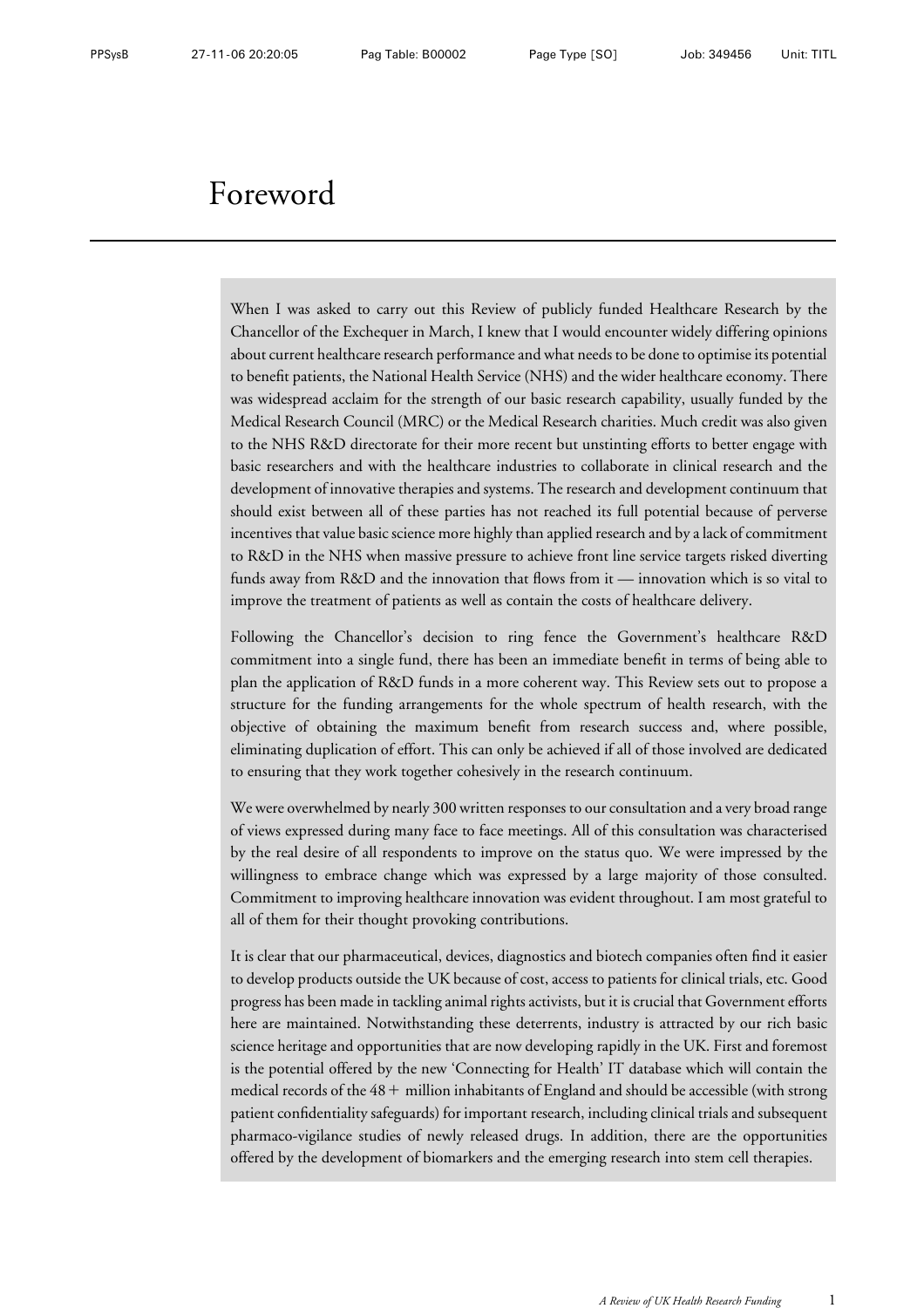Foreword

Combined with the reorganisation of the NHS R&D function to make it more accessible and transparent for industry, this opens the door for the UK to excel again in healthcare innovation and service delivery. The Review sets out to describe how this can be delivered. It is a once in a generation opportunity to do so and for Britain to take a leading position in a major sector of the knowledge based economy.

In delivering this Review, I have been supported by an outstanding team comprising Paul Devenish from HM Treasury, Alison Austin from OSI and John Connolly from DH. They have all contributed hugely to the effort and I am most grateful to them. The team would like to thank Ilona Blue, Caroline Barr and Dan Micklethwaite from HM Treasury for their help towards the end of the review process with finalising the report.

The recommendations of the Review are a coherent attempt to make the very best of the resources that we devote to health research. If organised as we suggest, we believe that they will improve on the value for money achieved today and will substantially deliver improved patient benefit as well as a sustainable reason why this will be an outstanding location for healthcare companies to develop their businesses.

**David Cooksey**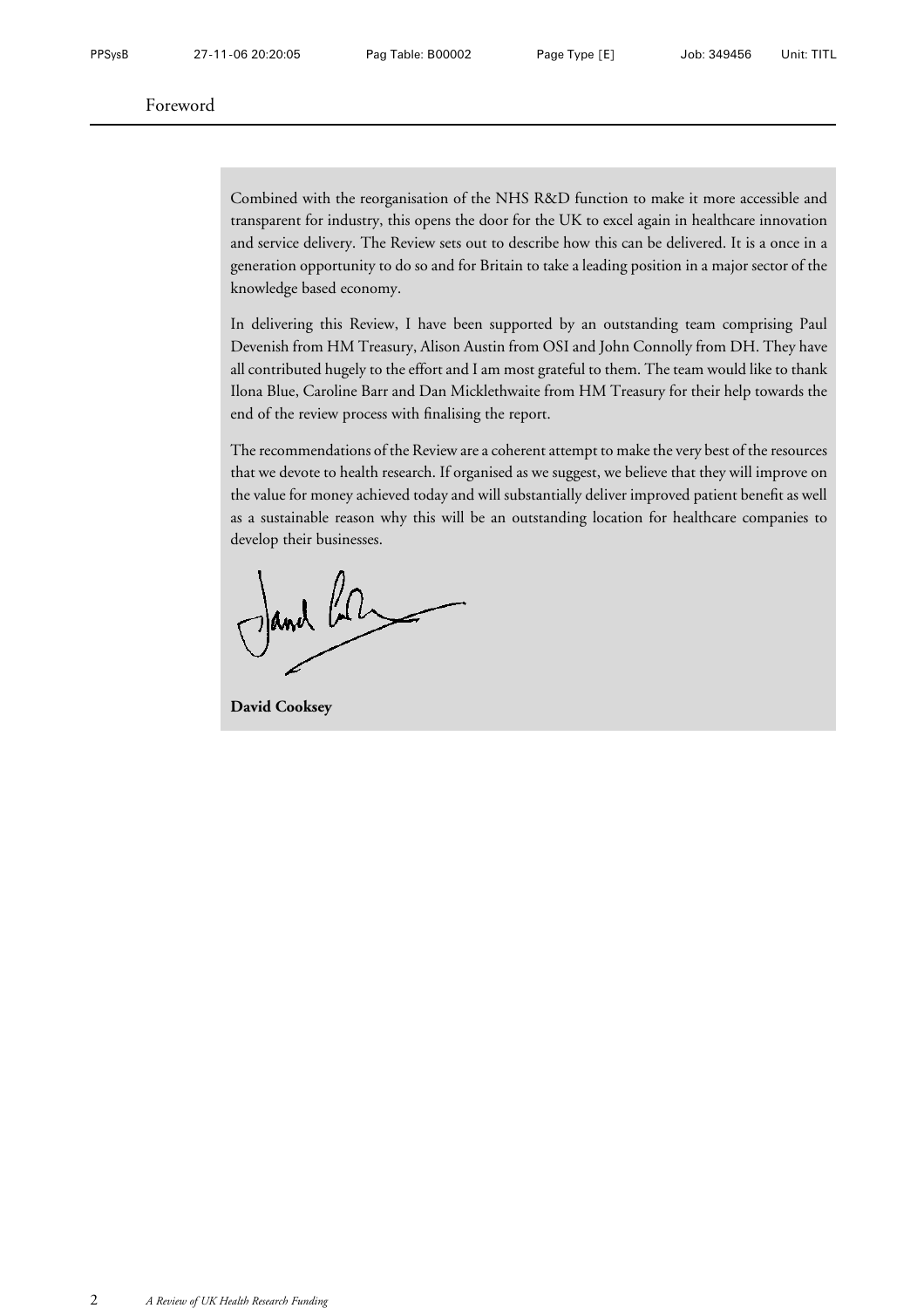1 In March 2006, the Chancellor of the Exchequer and the Secretaries of State for Health and Trade and Industry invited Sir David Cooksey to undertake an independent review to advise on the best design and institutional arrangements for the public funding of health research in the UK.

2 The Review found that the UK Health Research system has many strengths. It has a long tradition of producing excellent basic science, with the Medical Research Council (MRC) funding 27 Nobel prize winners since its establishment in 1913. The quality of the health research base, combined with a national health service, creates a major selling point that attracts R&D investment from the pharmaceutical and biotechnology industries, which form a major part of the UK knowledge economy.

3 Whilst medical advances create opportunities for health benefits, they also create considerable challenges to these industries. A number of emerging factors in medical science are coinciding to create the potential for a step-change in our approaches to diagnosing and treating illness and disease. There is an increasing complexity of types of treatments available, ranging from conventional chemical compounds to biopharmaceuticals, molecular medicines, exploitation of gene therapy and cell replacement therapy using stem cells. These discoveries are a driver for increasing drug specificity, leading to smaller and more select target patient groups, with implications for drug development business models and costs.

4 In recent years, the UK Government has taken a number of actions to ensure the UK remains at the forefront of health research and a location of choice for the pharmaceuticals industry to locate its R&D. These actions include the creation of the UK Clinical Research Collaboration (UKCRC) to improve the infrastructure for clinical and medical research; the creation of the Joint MRC/NHS Health Research Delivery Group in the 2004 Spending Review to enable a more joinedup approach between Government funders of medical and clinical research; the creation of a new strategy for research in the NHS in England, *Best Research for Best Health* (BRfBH); and the establishment of MRC Technology, to manage and commercially develop intellectual property arising from the basic research carried out by the MRC's directly-supported scientists.

5 The role of rigorous independent peer review in allocating project funding in the UK has resulted in a globally competitive research environment. In order to continue to compete in the challenging context of globalisation, the Review believes the UK should aim to sustain and continue to build on its excellent research base. This is of crucial importance to the UK maintaining its welldeserved global reputation as an excellent location to conduct health research.

6 The Review found, however, that the UK is at risk of failing to reap the full economic, health and social benefits that the UK's public investment in health research should generate. There is no overarching UK health research strategy to ensure UK health priorities are considered through all types of research and there are two key gaps in the translation of health research:

- translating ideas from basic and clinical research into the development of new products and approaches to treatment of disease and illness; and
- implementing those new products and approaches into clinical practice.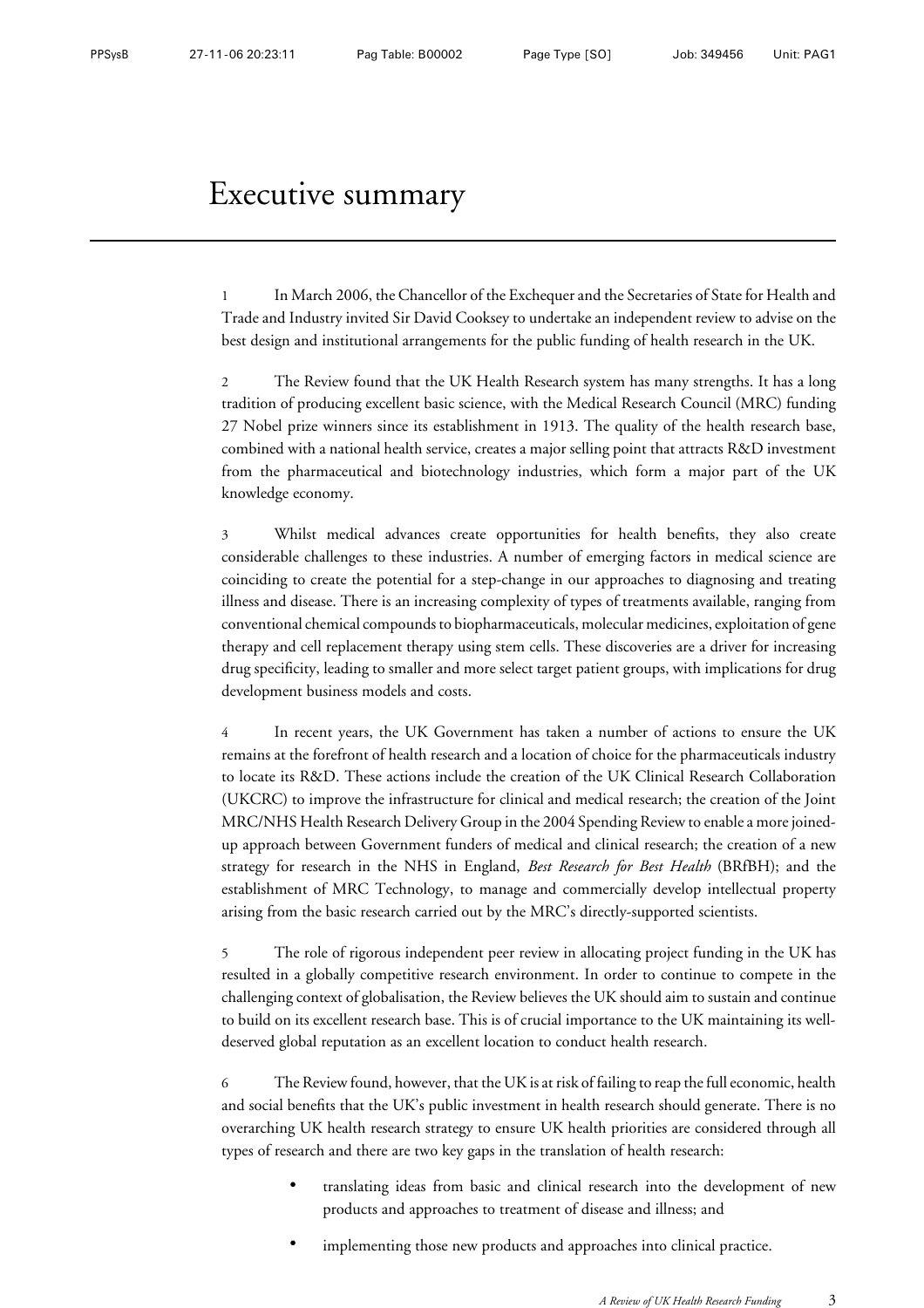7 The Review also found that the wider funding arrangements for supporting translation of ideas from conception to practice could be more coherent or comprehensive and, where arrangements exist, they do not function well.

8 The Review identified cultural, institutional and financial barriers to translating research into practice in the publicly funded research arena. But it also found that, in the private sector, the pharmaceuticals industry is facing increasing challenges in translating research into health and economic benefit. The Review has sought to make recommendations that will increase the translation of R&D into health and economic benefit for the UK, both in the public and private sectors.

#### **KEY RECOMMENDATIONS**

9 The Review recommends that the Government should seek to achieve better coordination of health research and more coherent funding arrangements to support translation by establishing an Office for Strategic Coordination of Health Research (OSCHR). The office will report jointly to the Secretaries of State for DH and DTI, and will allow for strategic input from the Health Departments from the Devolved Administrations. The Review recommends that the effectiveness of the joint reporting arrangements in practice should be reviewed in 2011.

10 Bringing together the health research budgets of the MRC and DH, whilst retaining two separate organisations, OSCHR will carry out the following functions:

- setting the government's health research strategy, taking into account the advice, priorities and needs set out by the National Institute of Health research (NIHR) and its counterparts in the Devolved Countries, MRC and the NHS;
- setting the budget required to deliver the health research strategy and the objectives for DH and MRC, including the distribution of the research budget between NIHR and MRC;
- submitting to the Treasury a joint funding bid for the agreed strategy in each Spending Review;
- monitoring the delivery of the health research strategy against objectives (objectives will feed through into Performance Management Frameworks for MRC and NIHR), to report to Ministers and Parliament on its progress, and to advise Ministers on the effectiveness of maintaining two separate public bodies; and
- encouraging a stronger partnership with the health industries and charities.

11 The Review also found that other institutional changes are necessary to maximise the economic and health benefits arising from its single health research budget:

> whilst the MRC should retain its current institutional structure and remain part of Research Councils UK, it is essential that the MRC Boards become more representative of the broad spectrum of health research and more streamlined, and that MRC builds upon its current links with other Research Councils, to ensure that research at the boundaries of health research and other disciplines receives adequate funding and attention;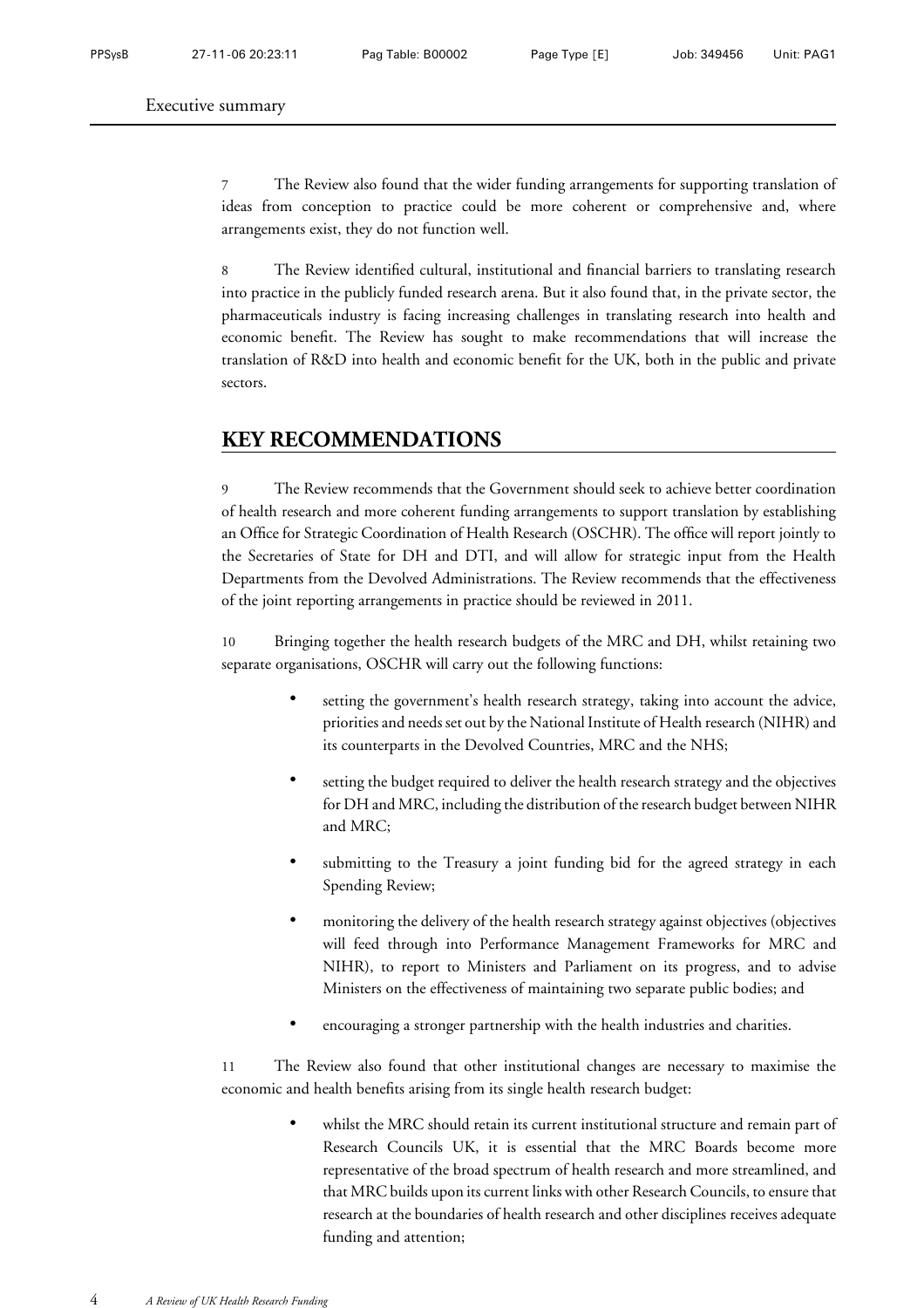- the NIHR should become a real, rather than a virtual institute, established as an Executive Agency of the Department of Health by April 2009, when the reforms set out in *Best Research for Best Health* will have been fully implemented;
- both the NIHR and MRC should have a duty to cooperate closely with OSCHR and to work to deliver the joint strategy for health research. Both should report to the OSCHR Board on a quarterly basis against objectives;
- there should be a much clearer allocation of responsibilities between MRC and NIHR, to ensure greater efficiency and effectiveness, and that each organisation focuses on its research strengths; and
- translational research should be a joint MRC-NIHR responsibility, with strategy overseen by a new Translational Medicine Funding Board and joint working facilitated by the OSCHR, with MRC Technology continuing to play a key role.

12 The Review believes that increasing demands on health spending means greater priority should be given to supporting medicines and therapies that tackle unmet health needs in the UK. OSCHR will combine 'top-down' and 'bottom-up' inputs, from the customers of research as well as those who carry it out, to set the strategic direction for research into particular disease areas, setting the vision and long-term objectives for the UK in each disease area, and it will plan how that vision is to be realised. The Review recommends that DH, together with the Health Departments in the Devolved Countries, should undertake a review urgently to understand the impact of diseases and illnesses in the UK and on the UK population and economy to determine the UK health priorities, which will underpin the UK health research priorities to be set by OSCHR. This review should report to the acting head of OSCHR, ideally in time for the findings to inform the CSR process.

13 However, the government currently has no way of signalling its health priorities to the healthcare industries. The Review therefore recommends that OSCHR be responsible for communicating the UK's health priorities to improve market signalling to the pharmaceuticals and biosciences sectors. OSCHR will brand research projects, whether in the public or private sector, that it believes could address an unmet health need in the UK as 'UK Priority Health Research Projects'. This brand will reflect:

- the contribution of the project to an identified health research priority in the UK;
- the quality of the research being undertaken; and
- the likelihood of the research resulting in a finding that could have a significant impact, including a value for money / affordability assessment at later stages.

14 In addition, the Review recommends that the status of 'UK Priority Health Research Project' should confer institutional and procedural advantages for health research that adds real value in tackling the UK's identified health needs. This might, ideally, include faster approval for clinical trials in the NHS, and an expedited route through NICE approval.

15 The Review has found that the impact of health research in the international development context is constrained by a lack of coordination between funders. The Government's Chief Scientific Adviser has recommended that a forum is set up to facilitate collaboration on development research in the UK, bringing together DfID, DH, Research Councils, and other funders of research, including charities and international funders. The Review supports the establishment of this forum,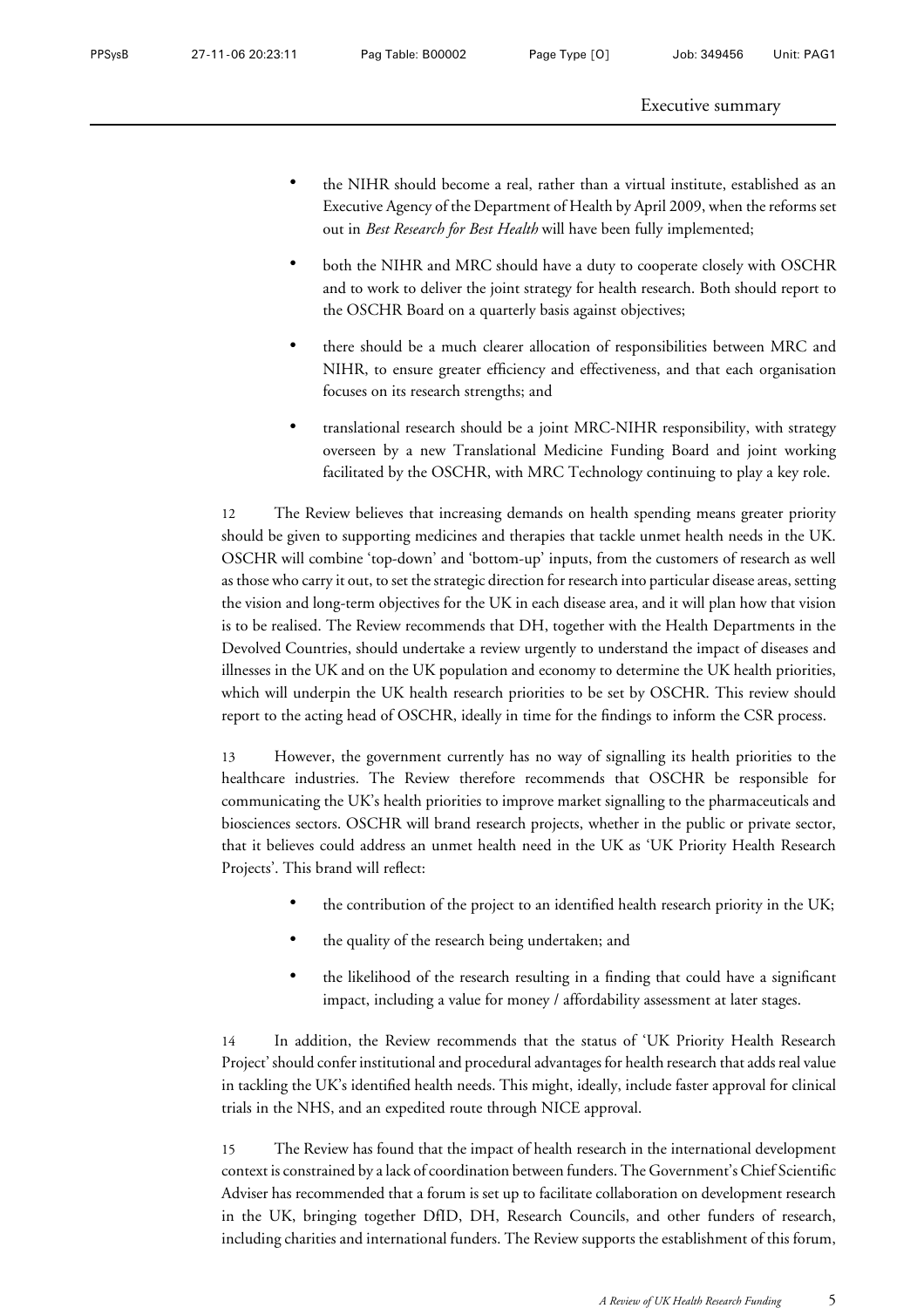but it believes that in the case of health research that there should also be an initiative to accelerate translation and enable delivery in the field. This could be provided as an additional responsibility of this forum but it would only be effective if it includes representatives of NIHR as experts in clinical, applied and health services research as well as MRC, in order to engage the NHS in enabling delivery.

16 The Review also found that NHS needs a stronger culture to support research. The Review welcomes the announcement in Budget 2006 that the DH R&D budget will be ring-fenced, and believes this is an important first step in achieving this cultural change. However, the Review found that there are other related funding streams that remain outside of this ring-fence, and the Review makes recommendations on further areas of expenditure that should be brought within the R&D ring-fence. Further, it believes consideration should be given in the Comprehensive Spending Review (in allocations across the UK) to additional funding in a number of areas, and most importantly for Health Technology Assessment, in order to support a more positive and pro-active approach to the uptake of cost-effective new ideas and technologies, along the lines of the agenda set out in the Wanless Reports.

17 The Review found that there is a need for a more systematic approach to the adoption of new technologies and interventions in the NHS, which can make assessment of their efficacy and cost-effectiveness problematic and in turn result in low rates of adoption and diffusion. The Review recommends that a more systematic approach should be adopted based on clearly mapped out processes.

18 The Review believes that, if the UK is to succeed in achieving its health and economic objectives, the government must consider ways of bringing drugs that address UK health priorities to market faster, but without compromising patient safety. It is increasingly clear that the current way of developing drugs in the private sector is unsustainable in the long-term. The Review found that regulations around the healthcare product development process have become ever more complex, and that Health Technology Assessment arguably happens too late in the drug development process. The Review proposes that the government, regulators and industry create a new partnership to pilot a new drug development 'pathway' to create wins for all stakeholders: industry, government, the wider economy and, most importantly, patients. This pathway should enable:

- more rapid discrimination between potential new therapies at earlier stages of drug development;
- earlier 'conditional licensing' of new drugs;
- involving NICE earlier in the process of development to accelerate assessment of clinical and cost-effectiveness;
- faster uptake of cost-effective drugs;
- clearer processes for ensuring NICE initial assessments and recommendations for further research are followed-up more systematically;
- the use of the NHS National Programme for IT (NPfIT) to ensure more rapid assessment of any emerging side-effects and efficacy over longer periods;
- streamlining of processes involved in setting up and costing clinical trials; and
- the use of NPFIT to identify appropriate patients for clinical trials.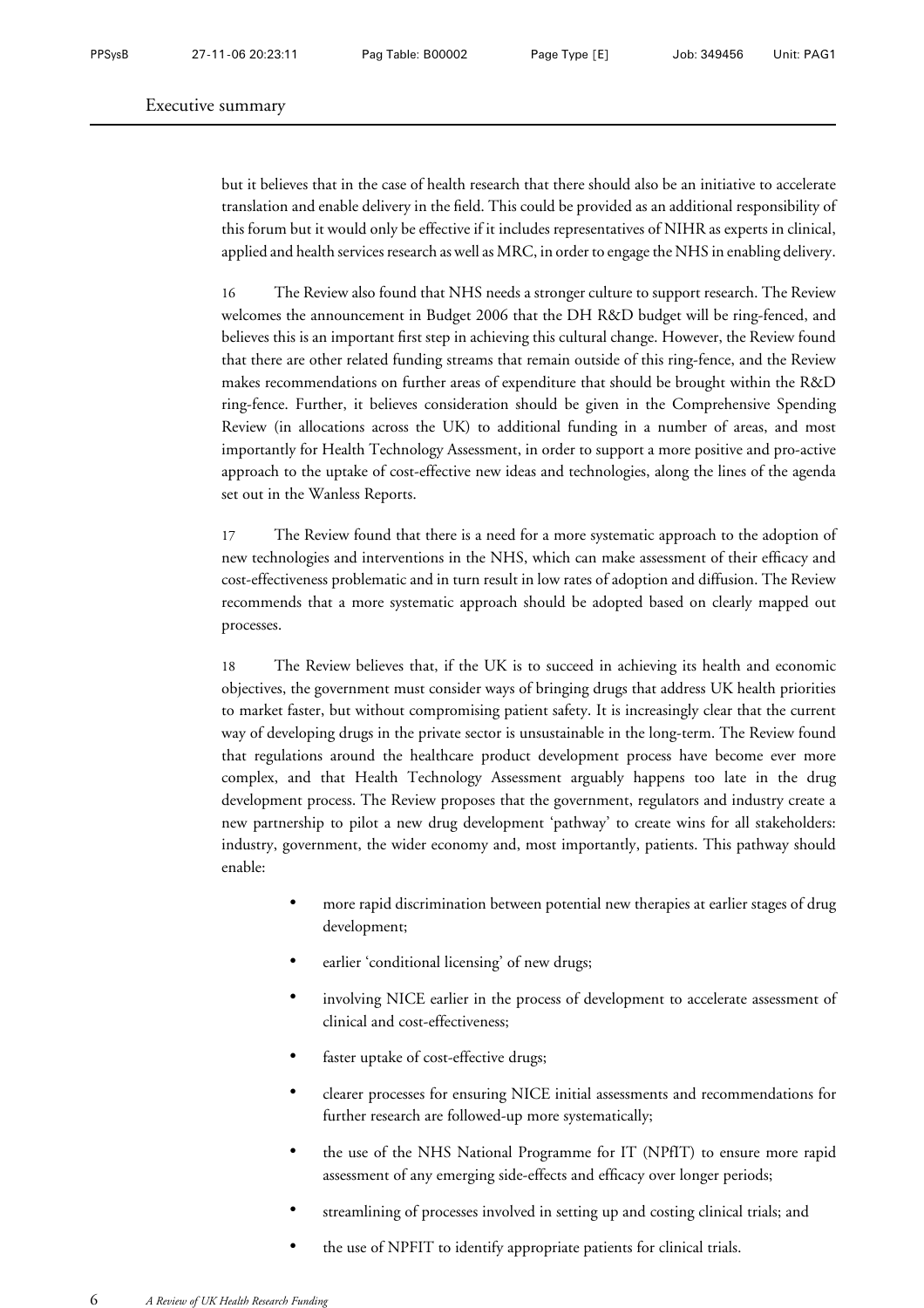19 The Review therefore recommends that OSCHR and the Translational Medicines Funding Board work with the healthcare industries and other stakeholders to develop proposals for joint public and private investment in new technologies for medicines discovery. The Health Technology Assessment (HTA) programme and NICE should seek to work with the Association of the British Pharmaceutical Industry (ABPI) and individual pharmaceutical companies to identify new medicines under development that might be suited to piloting earlier HTA and NICE involvement. OSCHR should work with DH, the Medicines and Healthcare products Regulatory Agency (MHRA) and the ABPI to develop a strategy and timeframe for developing the idea of earlier conditional licensing, working with the European Medicines Agency (EMEA) and other European partners as necessary. A coordination mechanism should be set up to oversee these activities.

20 The Review has found that the impact of health research in the international context is constrained by a lack of coordination between funders. The Review supports the recommendation by the Government's Chief Scientific Adviser that a forum should be set up to facilitate collaboration on development research in the UK.

21 Taken together the proposals set out in this report will have a major impact on the way that new healthcare products are developed. The impact will be seen from an early stage when clinicians and scientists work together, where results from basic laboratory or clinical research are identified through the development pathway and clinical trials to product approval and evaluation. It will send signals to the healthcare industries that the UK is a world leader in R&D and that the Government is serious about increasing the amount of industry R&D undertaken in the UK. As the R&D process becomes more efficient, so the cost of that R&D will decrease reducing the cost of new treatments not just in the UK but worldwide. Changing the development system, reducing the uncertainty and cost will also result in more treatments for less common diseases.

22 Finally, Sir David Cooksey and the Review Team are extremely grateful for the invaluable contributions received from the wide range of stakeholders who responded to the consultation and made time to meet us to discuss the key issues, and we would like to thank them for their positive engagement during the review process.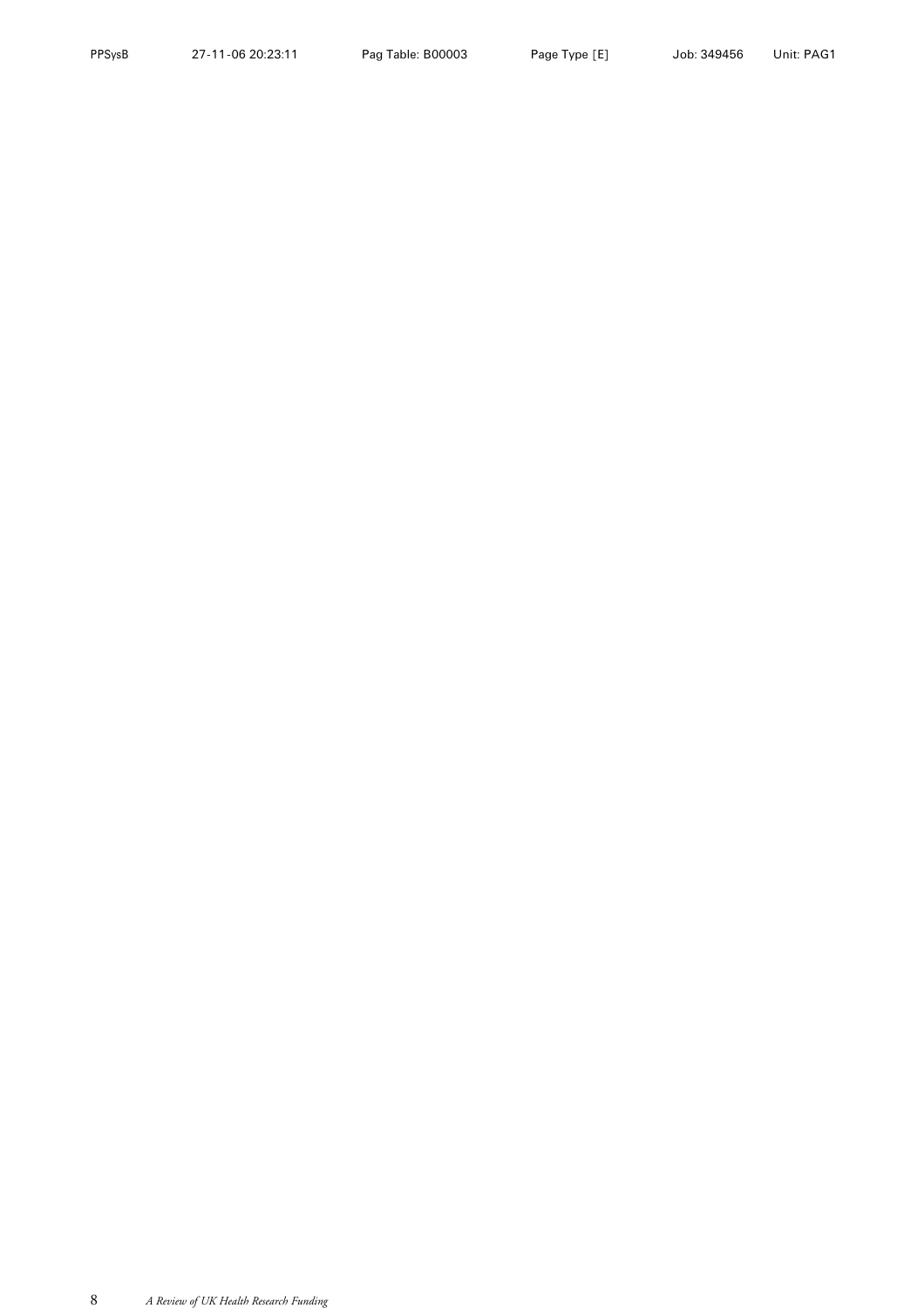1.1 Health Research and Development (R&D) is an area of UK strength, promoting both health and economic gains. Currently, public funding for health R&D is split between the Medical Research Council (MRC) and the Departments of Health; but the Government's vision is of a holistic health R&D system that will maximise the value of the UK's health research base, ensuring the UK's health research is more closely aligned with wider health objectives, builds on scientific progress to date, and translates the results of research into economic benefit.

**Importance of** 1.2 The quality of the health research base, combined with a national health service, creates a **health industries** unique selling point that attracts R&D investment from the pharmaceutical, devices and **to the UK** biotechnology industries. These industries form a major part of our knowledge economy. They are **economy** prime investors in R&D. The pharmaceutical industry alone accounts for 25 per cent of UK business investment in R&D and it is a significant employer of highly-skilled staff. Given the sector's contribution to the UK economy, the healthcare industries are a key driver of wider productivity and make a significant contribution to the UK Government's vision, as set out in the Science & Innovation Investment Framework 2004–2014, of increasing aggregate investment in R&D to 2.5 per cent of GDP by 2014. But the UK-based industry faces competition not only from other Western countries, but also from emerging economies, such as China and India, which can increasingly provide access to the skills and other infrastructure support which the pharmaceutical industry needs, in addition to their cost advantages. Asian countries, notably India, China, Singapore, Japan and South Korea, are becoming substantial contributors to global research output. This global interaction represents a positive driver for the development of medicines to meet unmet medical needs, but also represents an economic challenge to the UK and other countries for whom the pharmaceutical industry is a key investor.

> 1.3 However, emerging economies also provide new markets and opportunities which the UK is well placed to exploit, given its innate strengths: a world class health sciences base, a unified health system in the form of the NHS, a pharmaceutical industry and finance sector that are well placed to exploit increased translation of basic science into marketable products, and an NHS system reform programme that offers huge opportunities for health research.

**Changing nature** 1.4 In parallel with these economic changes, a number of emerging factors in medical science **of drug** are coinciding to create the potential for a step-change in our approaches to diagnosing and treating **discovery** illness and disease. In particular, there is an increasing complexity of types of treatments available, ranging from conventional chemical compounds to biopharmaceuticals, molecular medicines, exploitation of gene therapy and cell replacement therapy using stem cells. These discoveries are a driver for increasing drug specificity, leading to smaller and more select target patient groups, with implications for drug development business models and costs.

> 1.5 As a result of these trends, the UK and other countries face a series of challenges, including how to manage the introduction of new technologies rapidly, safely and cost-effectively, and how to manage the potential financial impact on health systems.

> 1.6 Patient and wider consumer pressure for rapid access to new technologies has seen the health care sector's share of the US economy grow from 13.6 per cent in 1997 to 16 per cent in 20041, and

<sup>1</sup> http://www.washingtonpost.com/wp-dyn/content/article/2006/01/09/AR2006010901932.html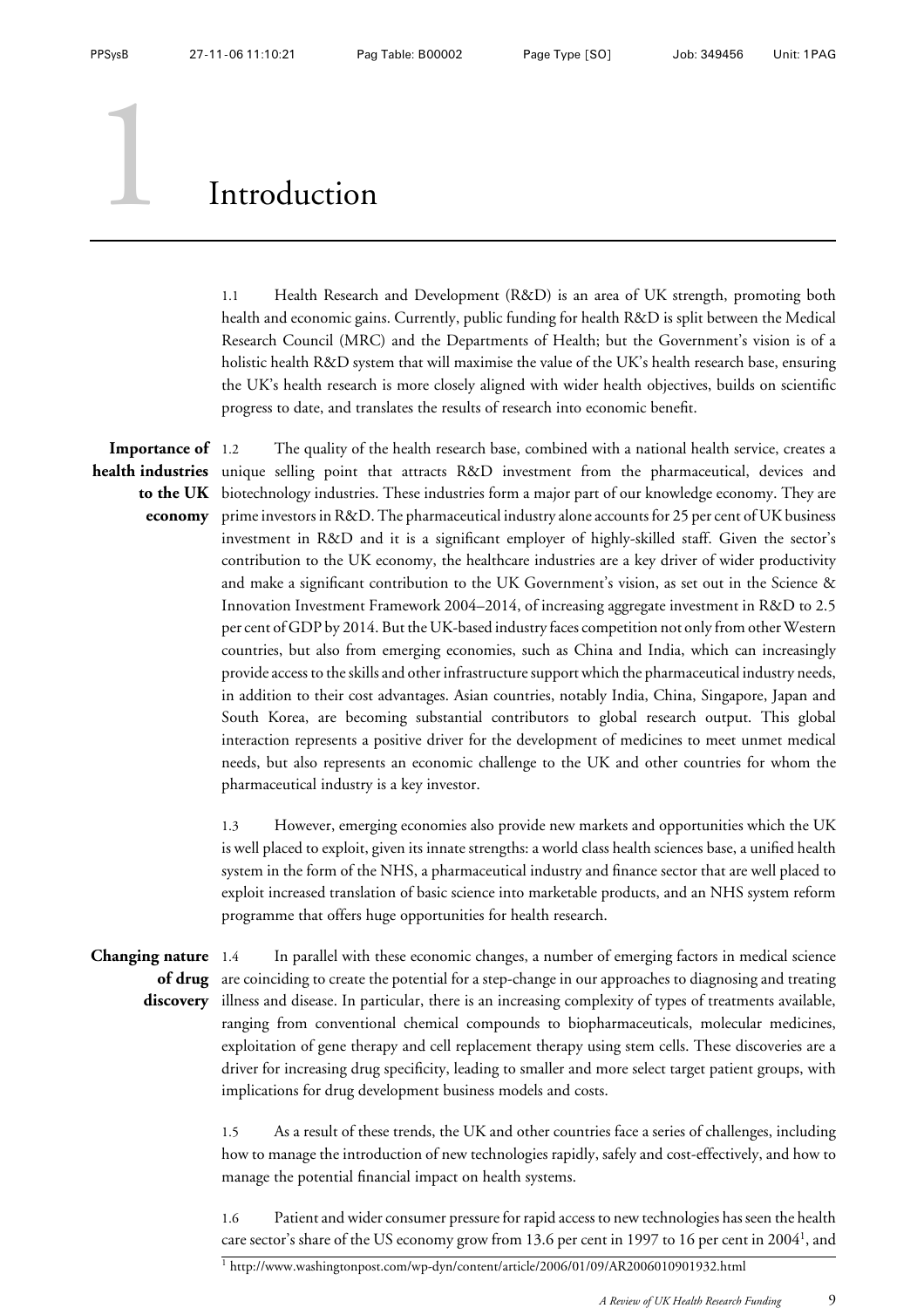is predicted by some to grow to above 20 per cent of US GDP by 20152. European countries face similar pressures, albeit starting from a lower base, and with tighter regulation of costs preventing as steep an increase. In the UK, NHS spending will have doubled in real terms between 1997 and 2008, with health care expected to account for around 9 per cent of GDP at the end of that period. Despite this increase in spending, there has continued to be some controversy in the media around limiting access to certain drugs on cost-effectiveness grounds, illustrating a conflict between patient demands and the reality that available resources are finite.

**UK remaining at** 1.7 The seismic shift in medical science outlined above, coinciding with similarly large-scale **the forefront of** changes in the industries which commercialise the ideas developed by medical science, therefore **health R&D** poses challenges for publicly-funded health research and the role of the NHS, universities and the education system in supporting the UK's continued strength in this area. In recent years, a number of actions have been taken by Government to ensure the UK remains at the forefront of health research, including:

- the creation of the UK Clinical Research Collaboration (UKCRC), a partnership between public, private and voluntary sectors which is designed to improve the infrastructure for clinical and medical research – its Two Year Progress Report has just been published, highlighting significant progress across a wide range of areas<sup>3</sup>;
- the creation of the Joint MRC/NHS Health Research Delivery Group in the 2004 Spending Review, to try to get a more joined-up approach between Government funders of medical and clinical research;
- Best Research for Best Health, a new research strategy for research in the NHS in England, was launched in January 2006. The strategy aims to create a health research system in which the NHS supports those engaged in leading-edge research to focus on the needs of the patient and the public**;** and
- MRC Knowledge Transfer (KT) activity and MRC Technology. MRC recognised the need to encourage technology transfer in the late 1980s, and set up the forerunner of MRC Technology (MRCT) to help its institutes and units do this. MRCT is MRC's exclusive agent for management and commercial development of intellectual property arising from the basic research carried out by MRC's directlysupported scientists.

1.8 However, more needs to be done, in particular to ensure that publicly funded health research is carried out in the most efficient and effective way, and to facilitate rapid translation of research findings into public health gains. Against this background, the Government announced in Budget 2006 its intention to create a single health research fund of at least £1 billion per annum. The purpose of creating the single health research fund was to bring together the two major elements in publicly funded health research, the Department of Health's R&D function and the Medical Research Council, in order to maximise the impact of health research, and ensure that the UK's publicly funded health research is more closely aligned with wider health and economic objectives.

1.9 The Chancellor of the Exchequer subsequently invited Sir David Cooksey to conduct an independent Review to advise on the best design and institutional arrangements for the public funding of health research in the UK. The terms of reference for the Review are set out in Box 1.1.

<sup>2</sup> See, e.g., Borger, C et al, *Health Spending Projections Through 2015: Changes On The Horizon*, Health Affairs, 25, No2 (2006)

<sup>&</sup>lt;sup>3</sup> http://www.ukcrc.org/PDF/UKCRC&percnt;20PR&percnt;202004-2006.pdf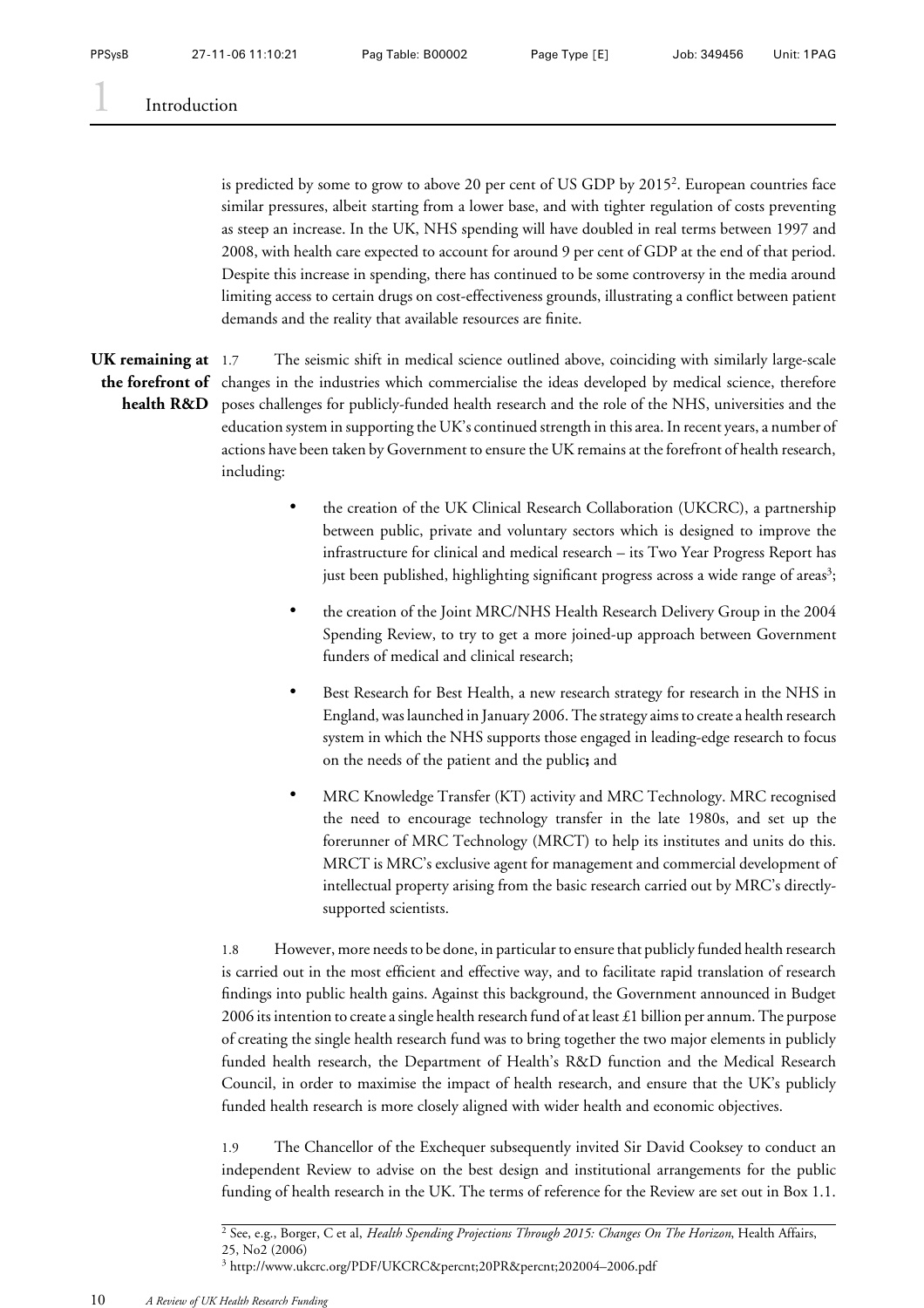#### **Box 1.1 Terms of reference for the Review**

To advise on the best design and institutional arrangements for public funding of health research in the UK, taking account of:

- health objectives ensuring research priorities are firmly grounded in the Government's wider health objectives, national and international, and that health research is rooted in, and a key priority for, the NHS;
- science objectives ensuring the continued delivery of world class basic science, according to the long-standing Haldane principle, which states that day-to-day decisions on Research Council scientific funding must be taken at arms length from ministers. Funding should continue to be awarded on the basis of excellence across the full spectrum of health research, from basic to clinical and public health. This will include continued support for investigator-led research; and
- economic objectives ensuring the delivery of high-quality translational health research to deliver real economic, as well as health, benefits from the UK's excellent science base.

The review will particularly take into account:

- the decision announced in Budget 2006 to create a single research fund of at least £1 billion, jointly-held by the Secretaries of State for Health and Trade & Industry;
- the aim of building on recent reforms, including the creation of MRC Technology and the UK Clinical Research Collaboration (UKCRC), and the new NHS R&D Strategy set out in Best Research for Best Health;
- the need to maintain and build on the UK's world-leading position in producing peerreviewed, scientist-led 'basic' medical research and innovation in clinical research;
- the priorities and needs of the NHS, ensuring health R&D generates improvements in health outcomes, and building on successful applied research programmes, such as the Health Technology Assessment (HTA) programme and MRC Technology;
- the views of, and linkages with key stakeholders, including the NHS and universities, the health industries, research charities and the Devolved Administrations;
- economic evidence on any market failures that impinge on the development of innovative and clinically and cost effective medicines and new technologies; and
- evidence on what has worked well and what less well in other countries, particularly with regard to effective strategies for translating world-class basic research into demonstrable economic and health benefits.

**Consultation** 1.10 The Review consulted widely, both in the UK and abroad, meeting a wide range of **process** stakeholders. We met with officials from DH, OSI, MRC and other Government Departments and Agencies with an interest in the issues, including the Devolved Administrations. We also visited a number of facilities both in the UK and abroad.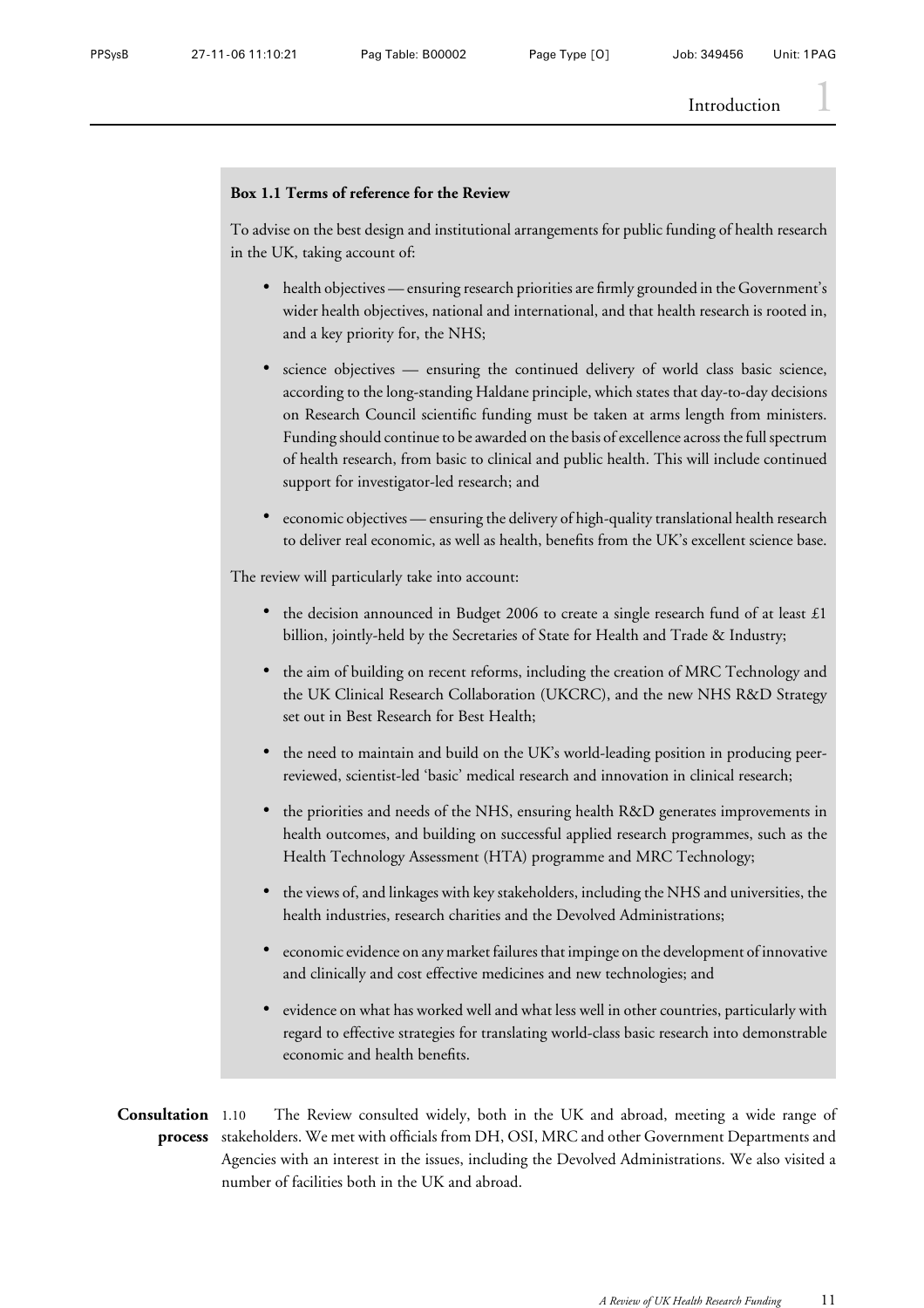1.11 The public consultation announced on 4 May 20064 formed an important part of the review — just under 300 responses were received as part of the consultation from a wide range of stakeholders, including universities, NHS trusts, companies from the health industries, charities, learned societies, professional bodies, trade associations, government departments and independent groups, as well as personal responses from individuals. The comments and views were wide-ranging, from individual researchers who had an interest in one particular area of research, to organisations and groups who had detailed views on what the organisational arrangements should be. There were comments relating to the way that both MRC and DH funded research and suggestions for how the current position could be improved. Others expressed views on how to improve translation and commercialisation.

1.12 The Academy of Medical Sciences and the Royal Society jointly hosted a one day stakeholder meeting, entitled *Lost in Translation*, in July 2006. Over 70 leading representatives from science, medicine, medical research charities, the NHS, universities, Government Departments and the health industries attended the meeting.

1.13 In undertaking the Review and the associated consultation, we have looked at the process of enabling translation of health research in relation to the whole process from bench to bedside, and our analysis and recommendations, set out in the rest of this report, reflect this breadth of overview.

**The report** 1.14 This report is divided into the following sections:

- Chapter 2 provides background information, setting out the nature of health research and the current landscape in the UK;
- Chapter 3 reviews health research funding systems in several other countries from which the UK can learn; and
- Chapter 4 considers evidence on the balance of funding across different types of research and our analysis of the weaknesses in the current public funding arrangements for health research in the UK.

1.15 The subsequent chapters set out the Review's recommendations as to how these benefits can be delivered:

- Chapter 5 sets out the Review's objectives for and recommendations on the institutional arrangements for the new Single Fund for health research;
- Chapter 6 sets out recommendations on creating a research-friendly culture in the NHS;
- Chapter 7 explores wider issues affecting the translation of research into health and economic benefit, in particular improving translation not only from the laboratory to the creation of new products and ideas, but also translating those new products and ideas into clinical practice; and
- Chapter 8 makes further specific proposals to support the development of a new drug development pathway, laying out how the UK can develop a leadership position, building on US Food & Drug Administration's (FDA's) *Critical Path Initiative* and the European Innovative Medicines Initiative.

<sup>4</sup> Full details of the consultation and questions asked can be found on the Treasury Website http://www.hmtreasury.gov.uk/Independent Reviews/independent reviews index.cfm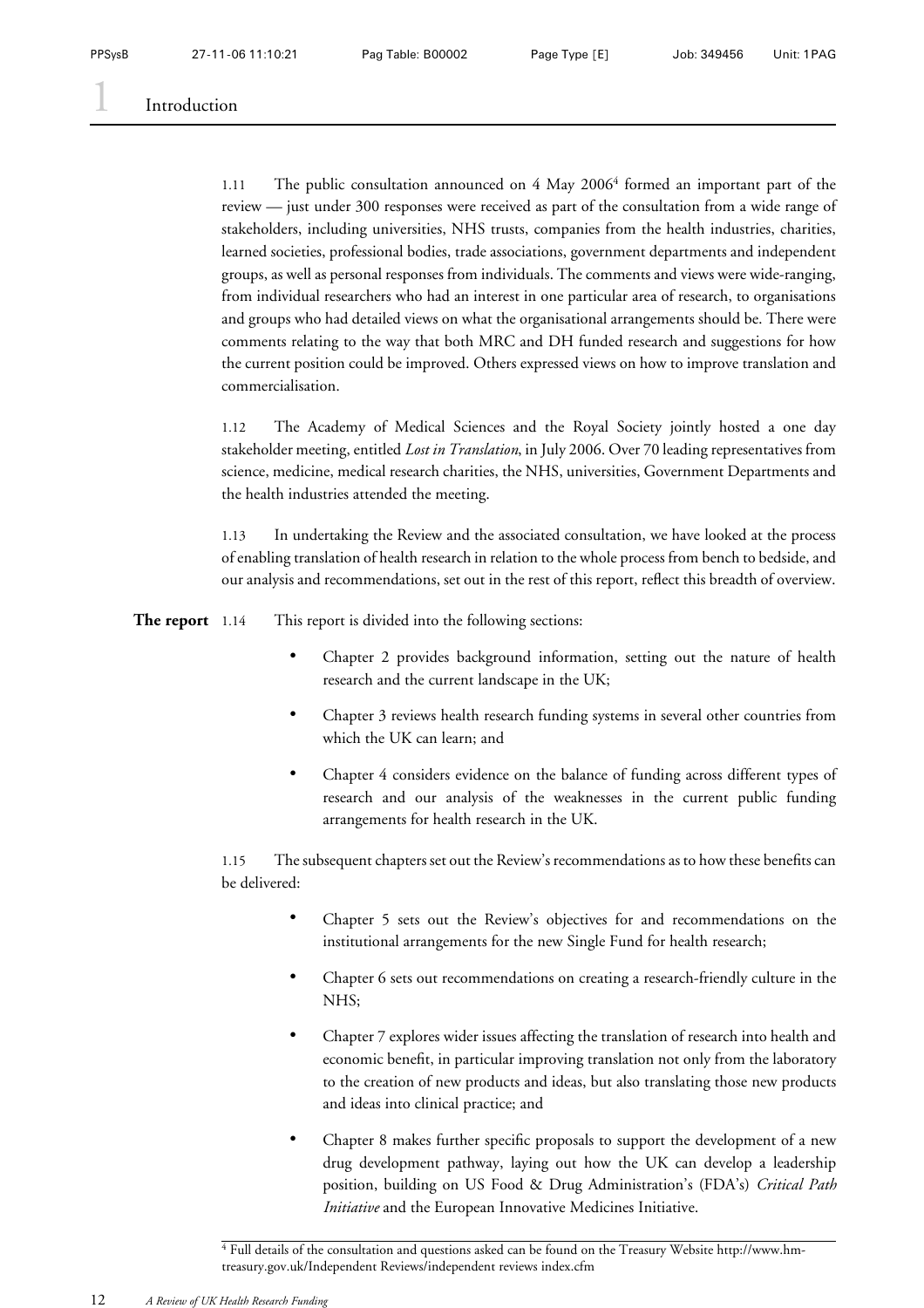## The current state of play

#### **Chapter overview**

This chapter provides some historical context to health research in the UK. It explains what is meant by basic, applied and translational research and the "health research continuum". The two main public funders of health R&D in the UK are the Medical Research Council and the Health Departments of England, Wales, Scotland and Northern Ireland. The MRC has traditionally focused attention on basic research, while the Health Departments have focused more on clinical and applied research. Across the piece, however, the majority of public funding for health research has been spent on basic research.

### **TYPES OF HEALTH RESEARCH**

2.1 Classifying health research into different types is not a straightforward process. Health research spans a broad spectrum of research from very basic / fundamental research carried out in laboratories and aimed primarily at expanding knowledge, to very applied clinical research which sets out to answer a very specific clinical question, with a whole range of research in between, including public health and social care research. Whilst it may be easy to define what falls into the basic research category and what falls into the applied research category at the extremes of the spectrum, it is often difficult to do so towards the centre, and some may argue that this research should not be classified as basic or applied.

2.2 However, for the purposes of this report, the Review's working definitions for the different types of research divide the research spectrum into three main groups: basic research, translational research, and applied research. Clearly, we recognise that this is not definitive; but on the other hand, it is also clear that there are different challenges facing different types of research, which need to be reflected in the report.

**Basic research** 2.3 Basic research, also referred to as 'fundamental' or 'blue skies' research, asks questions about health and disease without any primary driver for practical application. It is driven by a quest for knowledge via scientific study rather than addressing specific clinical or needs and has traditionally been the preserve of laboratory-based researchers at universities or research institutions.

> 2.4 Basic biomedical research is a major strength of the MRC. The UK is a world leader in this area, and we, as a country, are rightly proud that major discoveries such as the discovery of penicillin and the structure of DNA took place in UK laboratories. The results of laboratory research have been exploited in a variety of ways, including the development of therapies which are used in the clinic, for example:

> > at the University of Leicester, a team led by Alec Jeffreys used molecular biology techniques to study genetics variation in human DNA, resulting in the discovery of DNA fingerprinting in 1984. This has had a major impact in healthcare as well as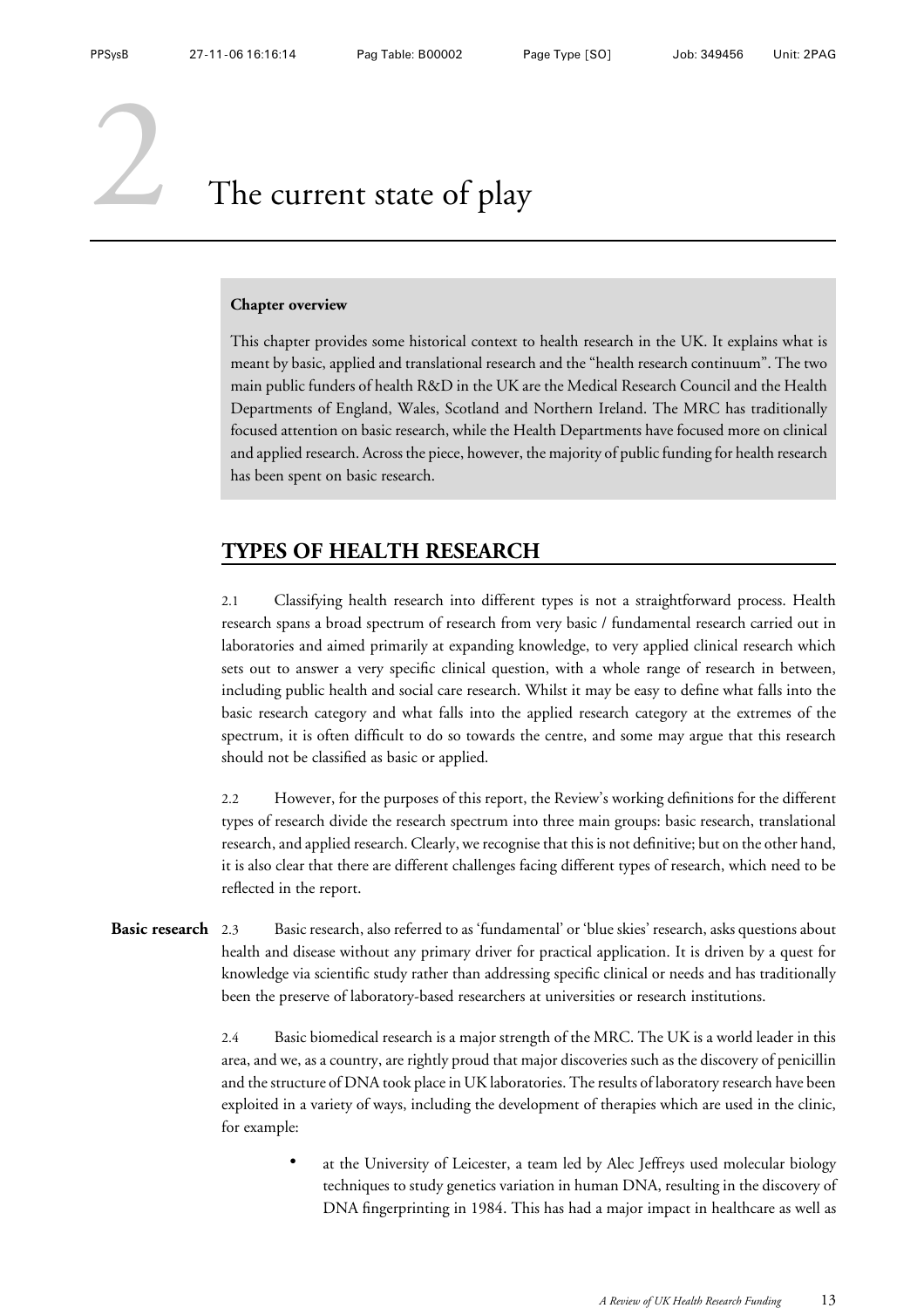society more widely. It has revolutionised genetic markers for disease and the way that organs available for transplantation are matched with patients, and it is also commonly used forensically in criminal investigations; and

the isolation and reproduction of monoclonal antibodies in 1975 was originally developed by Dr Cesar Milstein and Dr George Kohler at the MRC Laboratory of Molecular Biology as a research tool to study the immune system. The production of therapeutic monoclonal antibodies has had a dramatic impact on biomedical research and on therapeutic products being developed to treat a variety of diseases, including cancer, asthma and arthritis. The MRC was paid over £100 million for its human monoclonal antibody Humira $\widehat{R}$  last year.

2.5 Basic research is becoming increasingly inter-disciplinary in nature, equipment and methodologies more complex and expensive. It includes large-scale and systematic research programmes as exemplified by the Human Genome Project (see Box 2.1).

**Applied research** 2.6 Applied research covers a wide range of research, primarily involving human volunteers (either diseased or healthy volunteers). It includes research into the prevention, detection and diagnosis of disease and the development of interventions (effectively most of 'clinical research'); the evaluation of interventions (e.g. Health Technology Assessment); the management of disease; and the provision of health and social care services. It is driven by the desire to answer a specific healthrelated question, need or desire to improve services or care.

> 2.7 As a consequence, clinical research in particular has delivered many groundbreaking medical advances, such as the development of new uses for aspirin, radiotherapy and chemotherapy, without necessarily understanding the detailed mechanisms of action of such therapies. Applied research often stems from clinical observation and need. An interesting example lies in the field of ophthalmology. Observations during World War II on RAF personnel who had sustained perforating eye injuries from Perspex plane canopies led Harold Ridley, consultant ophthalmologist at St Thomas' Hospital and Moorfields Hospital, London, to the conclusion that Perspex was inert. This observation and his subsequent clinical research led to the development of intraocular lenses which revolutionised cataract surgery.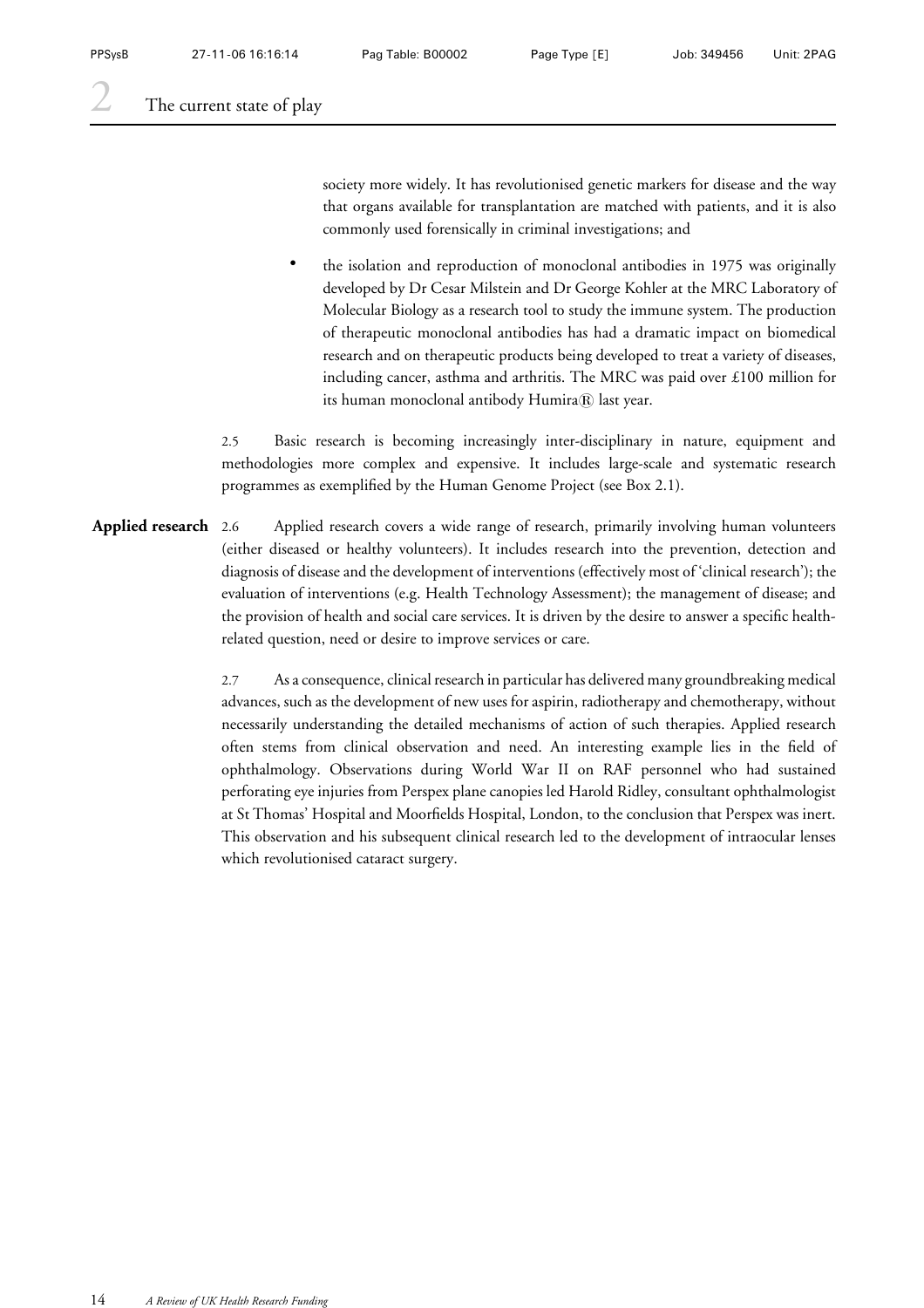#### **Box 2.1 The Human Genome Project**

The UK, through the Wellcome Trust Sanger Centre, was a major contributor to the Human Genome Project. Often heralded as the beginning of 'The Genetic Revolution', the ambitions of the Human Genome Project spanned from laboratory-based research to drug discovery, through to individual patient diagnosis and treatment. The goal was to embed the principles established in the study of molecular biology over the previous decades within healthcare to produce global benefits in disease treatment and prevention. The Project would not only aid the initial identification of disease causing genes, but would also allow disease-causing mutations to be diagnosed in individual patients. New treatments could be developed based on an increased genetic understanding of disease. Optimal treatments could be matched with the patient's specific type of illness. The impact would occur across all therapeutic areas. Before deciphering the Human Genome, however, new technologies needed to be developed if the Project was to be completed within the timescale of two decades. New automated sequencing technologies, heavily reliant on advances in chemistry, physics, IT hardware and software, were vital in allowing the sequencing project to become a reality. The Project could only advance by harnessing research from a great variety of disciplines into a single effort, driven by the desire to contribute to a common goal of sequencing the human genome.

**Public health** 2.8 Public health research focuses on the wider community or population, looking at physical **research** and mental well-being and ill health. It involves investigating issues such as how ill health varies within the population, disease prevention and how to improve public health through interventions. Research may be fundamental (underpinning) or applied and can often involve very long-term projects. Arguably, the most important and well-cited example has been the link made between smoking and lung cancer, funded by the MRC and published in the early 1950s. Government policies directed toward the reduction in levels of smoking have led to a substantial decrease in the number of cases of deaths from smoking in the UK over the subsequent decades, providing an important example of translation of public health research into tangible healthcare benefit.

**Translational** 2.9 Translational research refers to the process of taking the findings from basic or clinical **Research** research and using them to produce innovation in healthcare settings. Translational research can also be used to define research which involves both basic and applied research: the research at the interface between the two ends of the research spectrum which can include both laboratory and clinic-based aspects. It is often argued that the single most significant contribution to medicine has been the 1928 laboratory discovery of the antibiotic, penicillin, by Alexander Fleming at St. Mary's Hospital, London. However, it was the translation of this discovery by Howard Florey and Ernst Chain at Oxford University, that resulted in the development and use of penicillin in patients (see Box 2.2).

> 2.10 It is useful to consider health research as a continuum with direct links between the different types of research described above. Observations made in the laboratory may lead to better understanding of disease and novel interventions to be used in clinical settings. Equally, clinical research, sometimes involving these novel interventions, will provide insight and information which can feed back into the laboratory and inform future laboratory studies. As products and novel approaches to disease are developed from basic and clinical research, health technology assessment and service delivery research are used to ascertain how and when best to apply them in practice.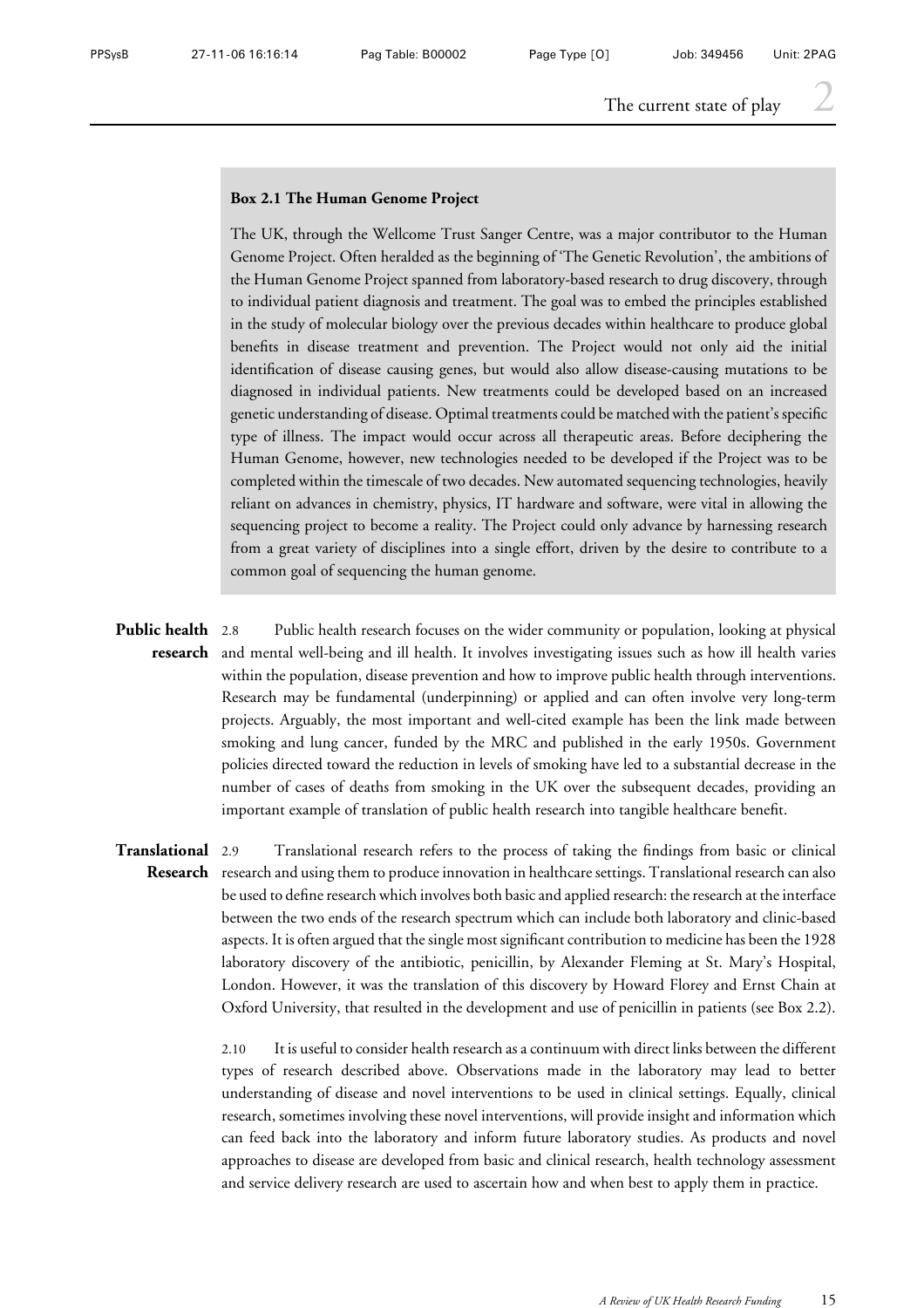### **PUBLIC FUNDERS OF HEALTH RESEARCH IN THE UK**

2.11 Health research in the UK benefits from having a variety of funders and funding mechanisms, from the public sector, charities and the health industries. Whilst the terms of reference of the Cooksey Review are limited to the spending portfolios of the public funders of health research, it is important to note the key roles played by charities. The Wellcome Trust, Cancer Research UK and the British Heart Foundation, the three largest individual funders, undertake very substantial spending with annual research spends in the UK of over  $\pounds 400$  million,  $\pounds 250$  million and  $\pounds 60$  million respectively.

2.12 In terms of the public sector, the key funders of health research are the Medical Research Council (with some funding coming from other Research Councils) and the Health Departments of England, Scotland, Wales and Northern Ireland.

#### **The Medical Research Council**

2.13 The MRC is one of eight Research Councils, and is a Non-Departmental Public Body funded through the Office of Science and Innovation (OSI), part of the Department for Trade and Industry (DTI). All Research Councils have UK-wide remits. The MRC is accountable to Parliament through the OSI. Its mission is defined by Royal Charter and can be summarised as follows:

- to encourage and support high-quality research, with the aim of maintaining and improving human health;
- to produce skilled researchers to meet the needs of users and beneficiaries (including health service providers, and the biotechnology, pharmaceutical, food, healthcare, instrumentation, and other biomedical-related industries);
- to advance and disseminate knowledge and technology to improve the quality of life and economic growth in the UK; and
- to promote dialogue with the public about medical research.

2.14 MRC is governed by a Council of sixteen members, including representatives of the UK Health Departments, industry and medical researchers, as well as lay members. The Chair, CEO and members are appointed by the Secretary of State for Trade and Industry.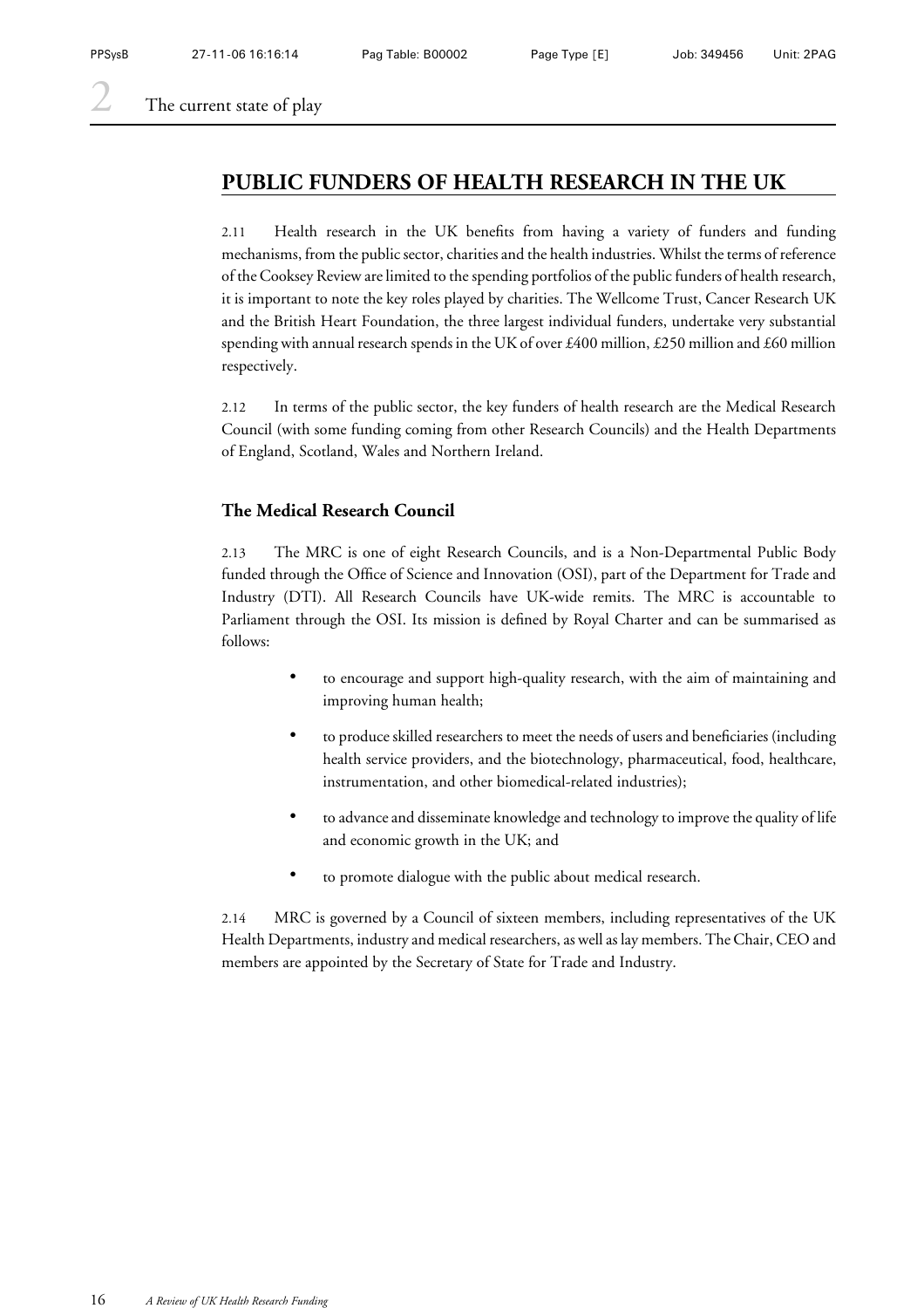#### **Box 2.2 Translation of a Mould into a Medicine:** *A Potted History of Penicillin.*

**1928**: Alexander Fleming, working in his laboratory at St. Mary's Hospital, London, observed a zone of inhibition in the growth of bacteria on plates that were contaminated with the Penicillum mould. He concluded that the mould must have been releasing a substance that was blocking bacterial growth.

**1931**: Penicillin was difficult to produce. The compound is highly unstable. After Fleming failed to halt infections in animals via oral administration of penicillin, he concluded that penicillin could not last long enough in the body to kill pathogenic bacteria. His initial zeal for the translation of penicillin into a medicine subsequently faded, and, apart from some sporadic research, his systematic efforts on penicillin waned.

**1939**: Howard Florey, Ernst Chain, and Norman Heatley, initiated their work on microbicides at the University of Oxford. After reading Fleming's original report, they re-examined the microbicidal potential of penicillin, managing to purify minute quantities of the active penicillin compound from their cultures. On 25 May, they infected eight mice with a lethal dose of infectious bacteria. They co-injected half of the same mice with penicillin. Within a day, the four infected mice that had not been treated with penicillin were dead. By contrast, the four with penicillin remained alive. Under the influence of the war, the team tried to scale-up penicillin production, using bedpans, milk churns, even bathtubs as culture vessels.

**1941**: By now, the Oxford team's production techniques allowed them to obtain sufficient quantities of penicillin to start tests in patients. Their first, Albert Alexander, a 43-year-old policeman, was gravely ill from an infection caused by a scratch whilst pruning roses. On February 12, he was given penicillin and started to recover over the course of the next three days. But when the team ran out of their penicillin extract, Albert deteriorated and quickly died from his infection. Recognising the need for outside expertise and the constraints imposed on their research by a Britain at war, Howard Florey and Norman Heatley transferred their research into the bulk production of penicillin to the US Department of Agriculture's Peoria laboratory in Illinois. By November 26, Andrew J. Moyer of the Peoria lab, with the assistance of Heatley, had increased yields of penicillin ten fold. As well as improved techniques of culture, the men identified a strain of penicillin, isolated from a mouldy cantaloupe in a Peoria fruit market, which produced substantially greater volumes of penicillin. On the 8th October, Florey began discussions with four members of the American pharmaceutical industry; eventually convincing them their involvement in the bulk manufacture of penicillin was in the national interest.

**1942**: By June, eleven US patients had been treated using penicillin supplied by Merck. The pharmaceutical industry continued to enhance penicillin production techniques, generating quantities of the compound that were needed for clinical research and widespread use.

**1943**: Florey had sufficient material to carry out clinical trials of penicillin in North Africa on injured soldiers. The results of that research confirmed the promise of penicillin as a potent treatment for bacterial infections.

**1944**: By June, penicillin was used to treat allied troops injured during the D-Day landings.

**1945**: Florey, Chain and Fleming shared the Nobel prize in physiology or medicine for their work on penicillin.

**1948**: Andrew J. Moyer was granted a patent for a method of mass production of penicillin.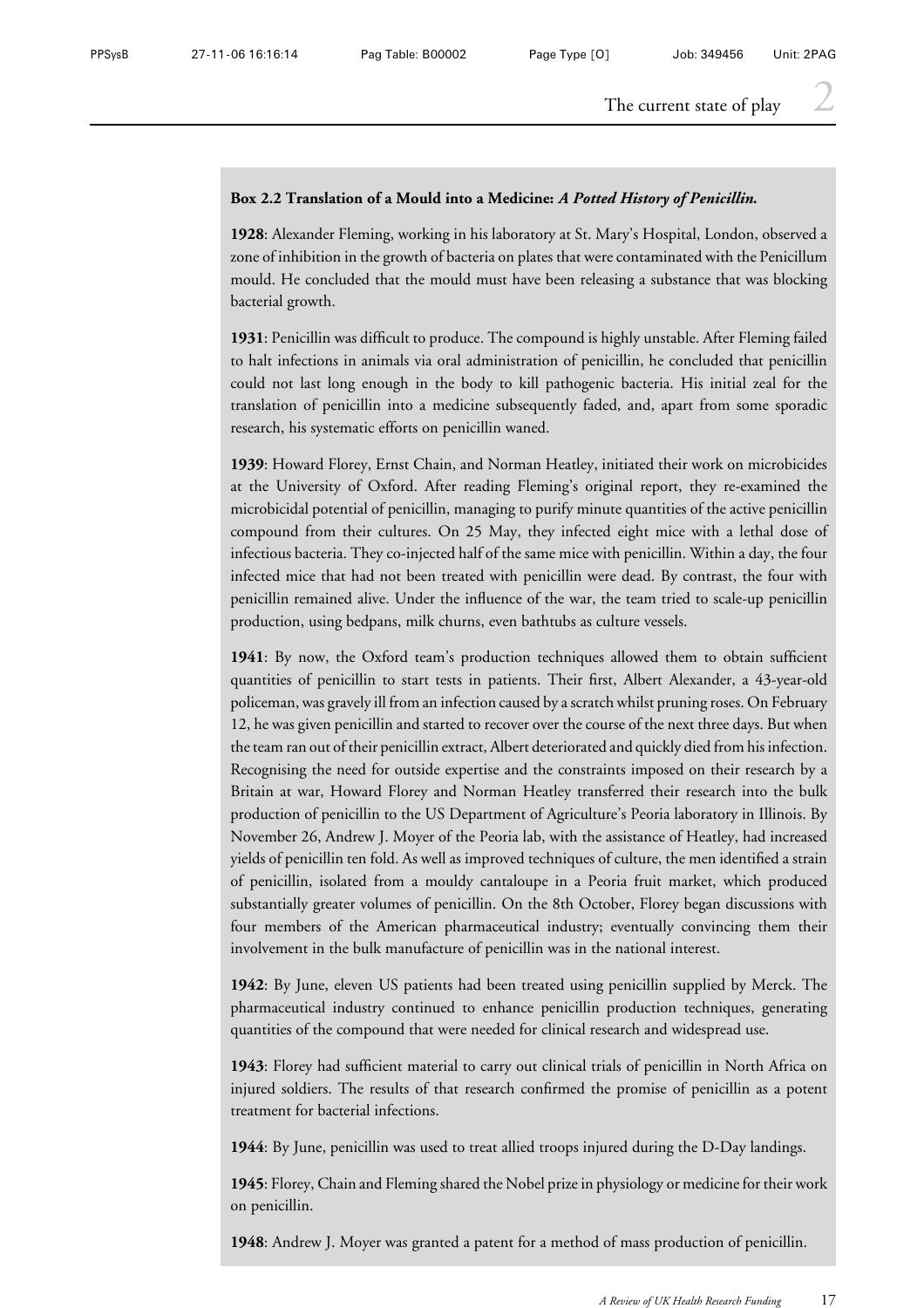2.15 As with all the Research Councils, the MRC works to a Delivery Plan which describes how it will contribute to the DTI's Public Service Agreement (PSA) targets of improving the relative performance of the UK research base and the UK economy. MRC's research strategy and funding priorities, set out in the Delivery Plan, are decided with a strong 'bottom up' input from its Funding Boards, working groups, and Directors of Units and Institutes, as well as 'top-down' input from its Council and high level committees and partnerships.

2.16 A Partnership Agreement between MRC and the UK Health Departments aims to ensure strategic co-ordination of research, and to ensure that the needs of Departments, the NHS, and public health are properly reflected in MRC decision-making.

2.17 MRC's gross expenditure for 2005–06 was £525.8 million, of which £459.5 million was core funding from Science Budget allocations. It supports research in almost all areas of basic and applied biomedical and health research. Chart  $2.1<sup>1</sup>$  illustrates the types of research the MRC funds and the proportion of funding allocated. Examples of MRC research include: fundamental studies; research on disease origins and mechanisms; and translational research.

2.18 Funding decisions are based on rigorous peer review, and mostly devolved to specialist Boards and Committees, each responsible for defined areas of research or training.

2.19 The MRC supports research through its own Units and Institutes, through grants to universities, and through partnerships such as the National Prevention Research Initiative. The MRC supports national research infrastructure in universities, in the NHS (e.g. the General Practice Research Framework) and in its own establishments. As Table 2.1 illustrates, MRC puts a substantial proportion of its funding into its intramural units and institutes, which are outside the responsemode funding stream. There are clearly some advantages to this approach, in that researchers can develop long-term strategic plans for their research, knowing that funding is relatively secure. For example, this is reflected in the success of the Laboratory of Molecular Biology (LMB) at Cambridge.

| Intramural                           | £279.4m (Incl. £40m capital) |
|--------------------------------------|------------------------------|
| Grants to Universities and hospitals | £172.4m (851 active awards)  |
| Studentships and Fellowships         | £51.8m                       |

**Table 2.1 MRC Spending Breakdown, 2005–06:**

2.20 As well as supporting research across the UK, the MRC supports research overseas, mainly in Africa, in areas such as HIV, malaria, TB, and growth and development. It participates in international initiatives such as the European and Developing Countries Clinical Trials Partnership, and the European Molecular Biology Laboratory. It also represents the UK in relevant EU Framework Programme discussions.

2.21 Reflecting the increasing need to conduct research across disciplines, the MRC works jointly with other Research Councils in many areas, co-ordinating work in research areas such as stem cells, genomics, informatics, and the environment and health. MRC Technology acts as MRC's exclusive agent for management and commercial development of intellectual property arising from the basic research carried out by the MRC's directly-supported scientists and is a company limited by guarantee with charitable status. Box 2.3 provides more details of its activities.

<sup>&</sup>lt;sup>1</sup> In this form of kite diagram, the sum of the areas above and below the line of origin represents the proportion of each activity indicated at the top of the diagram.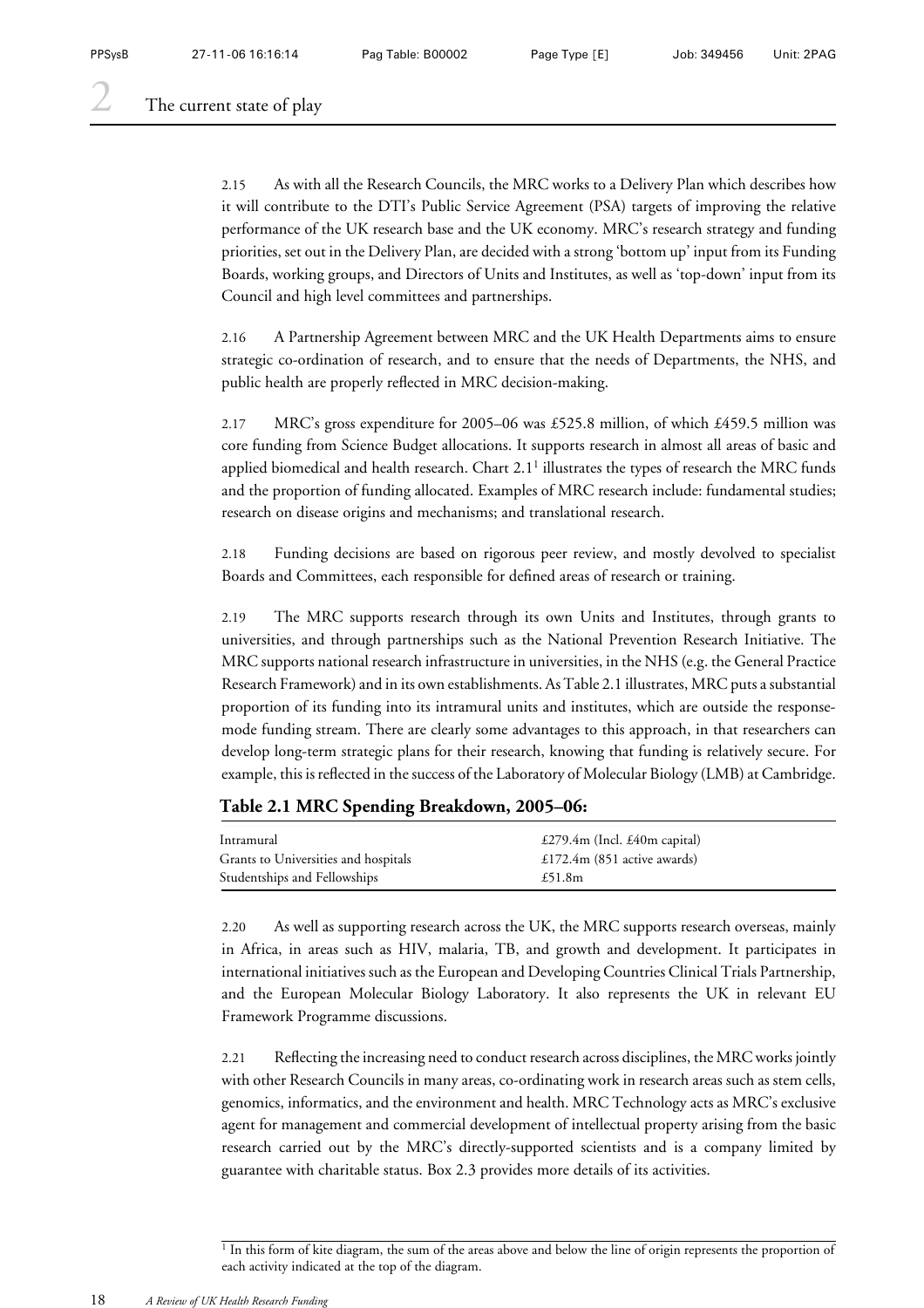The current state of play





#### **Department of Health – England**

2.22 The Department of Health in England (DH) funds research to ensure its policies and NHS services are based on reliable evidence, supporting the needs of the public. In 2006–07, funding for NHS R&D is £753 million (including £50 million of capital) and the DH Policy Research Programme (PRP). The PRP commissions research to support the development, implementation and evaluation of policy in public health, health services and adult social care.

2.23 Research in the NHS and the PRP is led by the DH Director General of R&D, who reports to the Secretary of State for Health through the Chief Medical Officer. The Director General is also the Department's Chief Scientific Adviser and, additionally, has professional oversight of research undertaken by DH arm's length bodies, including the Health Protection Agency.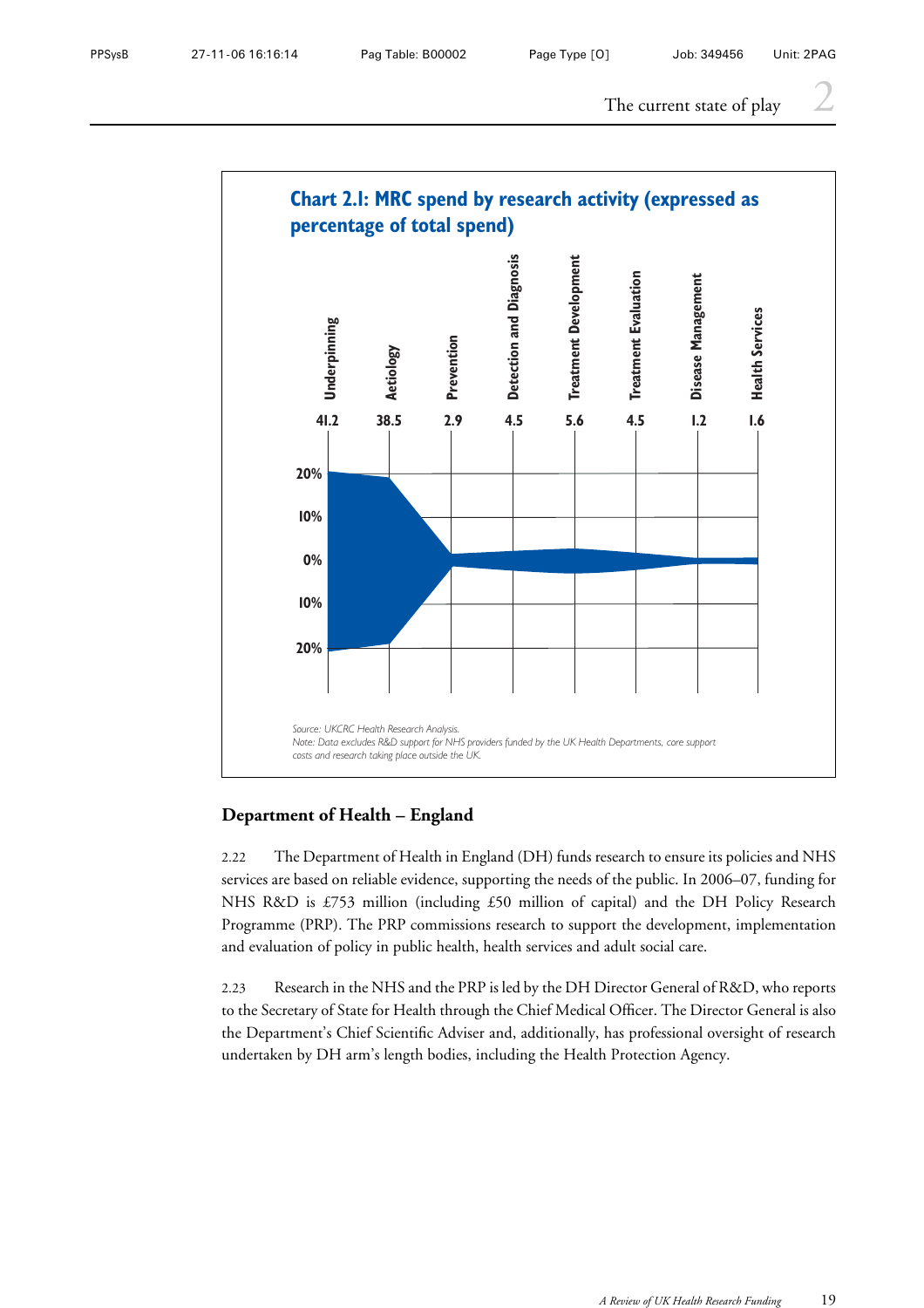#### **Box 2.3 MRC Technology**

MRC was early to recognise the importance of intellectual property and technology transfer, and provided long term investment to establish a dedicated, skilled team with sufficient financial support to appropriately protect and exploit IP, before translation became the norm. It established MRCT in 2000.

Through strong links with the MRC's research scientists, MRCT staff identify new technologies and ideas and carry out due diligence to determine their healthcare and commercial potential. MRCT will assess healthcare need, strength of IP position, need for proof of concept studies or further development, competing technologies, and market potential before determining a route for development and exploitation of the technology. Patent applications may be filed and prosecuted, whilst commercial partners are identified and approached to initiate possible collaboration or licensing of the technology. MRCT works with the commercial partner most likely to develop a treatment or medicine to improve human heath and is not driven solely by financial return. Approximately 25 patent applications are filed each year and about 40 license agreements are signed. MRCT also fosters the creation of new companies arising from the MRC science base where there is a compelling business case.

Two of Europe's most successful biotech companies, Celltech and Cambridge Antibody Technology, were both MRC spin-outs supported by MRCT, and another, Ardana, has recently completed a flotation on the London Stock Exchange.

MRCT plays an important role in bridging the industry–academia divide through its extensive experience in the commercial sector. Indeed MRCT is in the process of establishing a series of Showcase events in which MRC-funded scientists will present and discuss their research with participating companies with the aim of fostering future collaborations.

MRCT may elect to add value to MRC's novel early stage technologies through its Development Gap Funding scheme, allowing development of opportunities to a stage that is attractive to companies and investors. Awards are made to support projects with commercial potential, which would not usually be funded by MRC or academic grants, and these are actively managed by MRCT to meet technical and commercial objectives.

MRCT is also able to progress early stage IP through its Drug Discovery Group, which operates to link academic research with pharma-style medicinal chemistry and works with MRC scientists to translate innovative drug targets into potent and selective lead molecules that can be partnered with industry for progression into lead optimisation and pre-clinical studies.

MRCT continues to seek out novel technologies as they arise and to ensure that these are protected and developed through the appropriate mechanism to a stage where industry will invest to develop new treatments and medicines to benefit human health in the future.

MRCT has always worked towards the MRC's mission of improving healthcare and has not been driven solely by short-term financial return. This has enabled MRCT to work with commercial partners most likely to develop a treatment or medicine to improve human heath, not necessarily those generating the greatest short-term revenue for Council. Even so, MRC's income generated from the activities of MRCT from 1998–2006 is in excess of £234 million.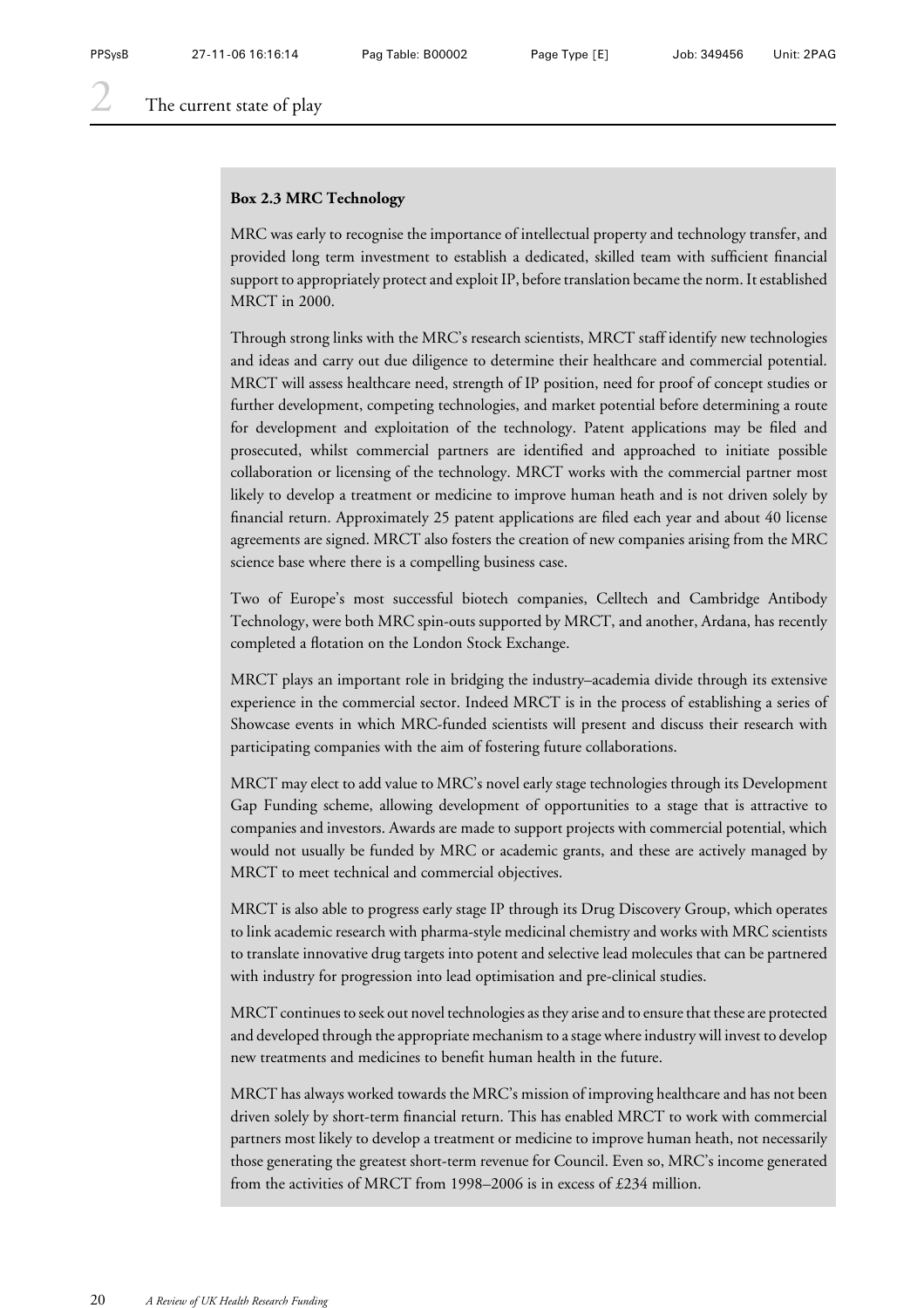The current state of play





- the Health Technology Assessment (HTA) programme providing high-quality information on the cost, effectiveness and broader impact of health technologies. HTA is a National Institute for Health Research (NIHR) programme funded by DH, but awards funding through open competition to the best researchers wherever they are located in the UK;
- the Service Delivery and Organisation (SDO) R&D programme providing evidence about service improvement to increase the quality of patient care, ensure better patient outcomes, and contribute to improved population health. SDO is an NIHR programme funded by DH, but awards funding through open competition to the best researchers wherever they are located in the UK;
- New and Emerging Applications of Technology (NEAT) applying recent advances in fundamental knowledge and technology to the development of new products and interventions for improved health and social care or for disease prevention and treatment;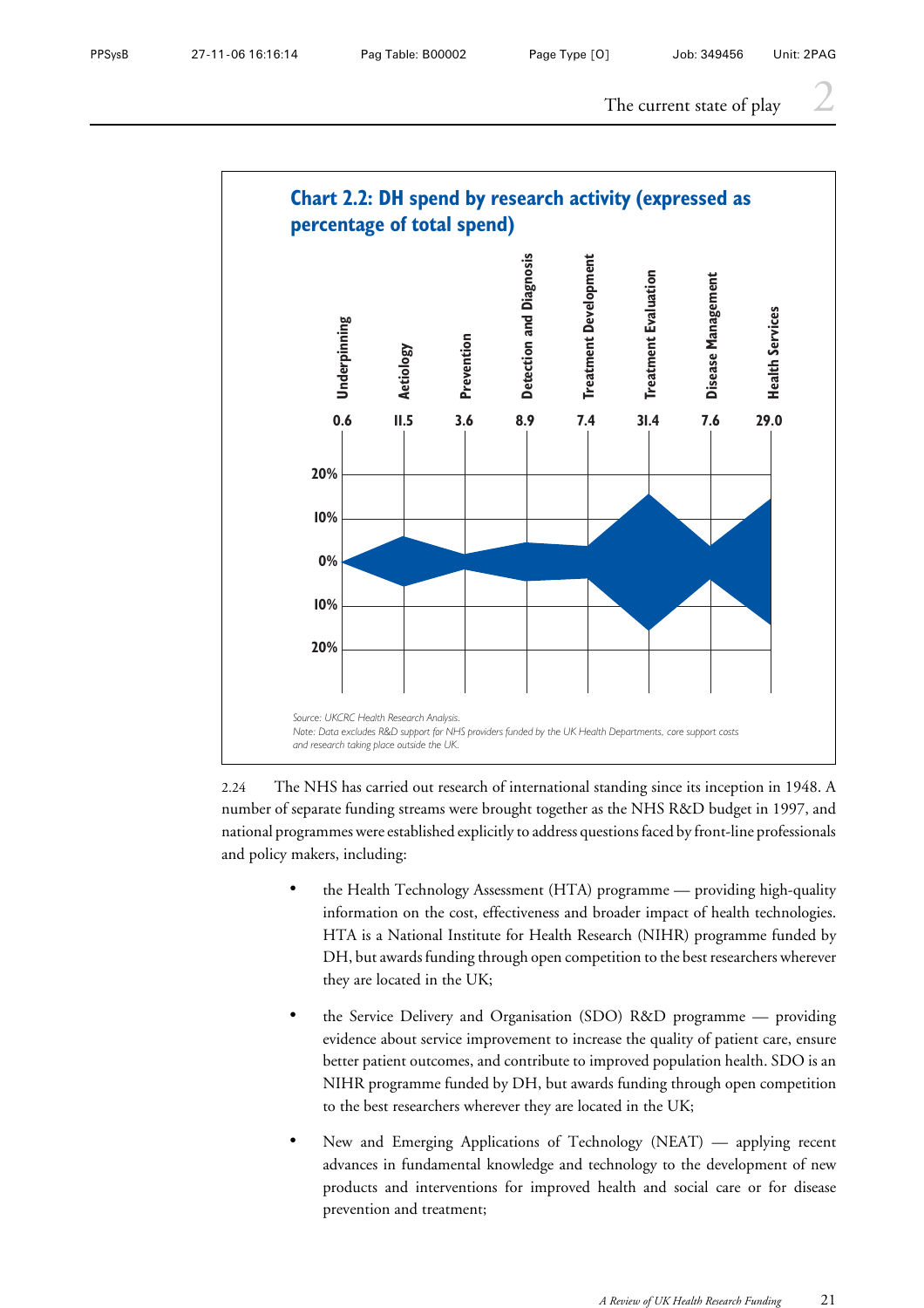- research synthesis work, including the Centre for Reviews and Dissemination in York and the Cochrane Collaboration; and
- Research Capacity Development building and supporting the skilled workforce of the NHS capable of advancing high quality research with the aim of maintaining and improving health within a knowledge based, patient centred health service.

2.25 The national programmes follow rigorous processes to ensure high quality research is commissioned where there is a gap in the evidence needed by the NHS. Final reports are also subject to peer review, and findings are widely disseminated.

**Best Research** 2.26 Following public consultation, a new Government strategy for NHS R&D in England, *Best* **for Best Health** *Research for Best Health: a new national health research strategy* (BRfBH), was published in January 2006. As part of this strategy, the National Institute for Health Research (NIHR) was launched on 1 April 2006 to provide the NHS in England with the support and infrastructure it needs to conduct first-class research funded by Government and its partners, alongside high-quality patient care, education and training. The strategy covers research involving patients, samples or data taken from patients, people who are not patients, populations, health technology assessment, and health services research.

> 2.27 The NIHR is led by the DH Director General of R&D and an Advisory Board provides advice on strategic direction, implementation and programme review. The Institute works with key partners including other funders, academia and industry, bilaterally as well as collectively through the UK Clinical Research Collaboration. The NIHR, together with the National Institute for Health and Clinical Excellence (NICE) and the National Institute for Innovation and Improvement, will play a key role in the NHS knowledge management system.

> 2.28 The NIHR will be fully established by April 2009 and will carry out its activities in four main blocks:

- NIHR Faculty for all NIHR-funded professionals conducting people-based health research;
- NIHR Programmes to address the broad range of health research priorities, target funding to resolve uncertainties and address areas of unmet need, and allocate NHS health research funding in a transparent manner, based on quality and relevance;
- NIHR Infrastructure to provide the support and facilities that the NHS needs to carry out first class research, including clinical research networks, experimental medicine facilities, and technology platforms; and
- NIHR Systems simplifying and streamlining the processes that can delay research, through workstreams on Governance, advice and ethics, and Research Information Systems.

**NIHR making** 2.29 Implementation started immediately following the strategy launch in January 2006. Already **good progress** established and working are the UK Clinical Research Network Central Coordinating Centre, and four new Coordinating Centres for Medicines for Children, Diabetes, Stroke, and Dementia and Neurodegenerative Diseases, to add to existing network capacity in Cancer and Mental Health. Their chief purpose is to provide a world-class health service infrastructure to support clinical research. The Clinical Research Network for England will support and conduct randomised controlled trials of interventions (including prevention, diagnosis, treatment, and care) and other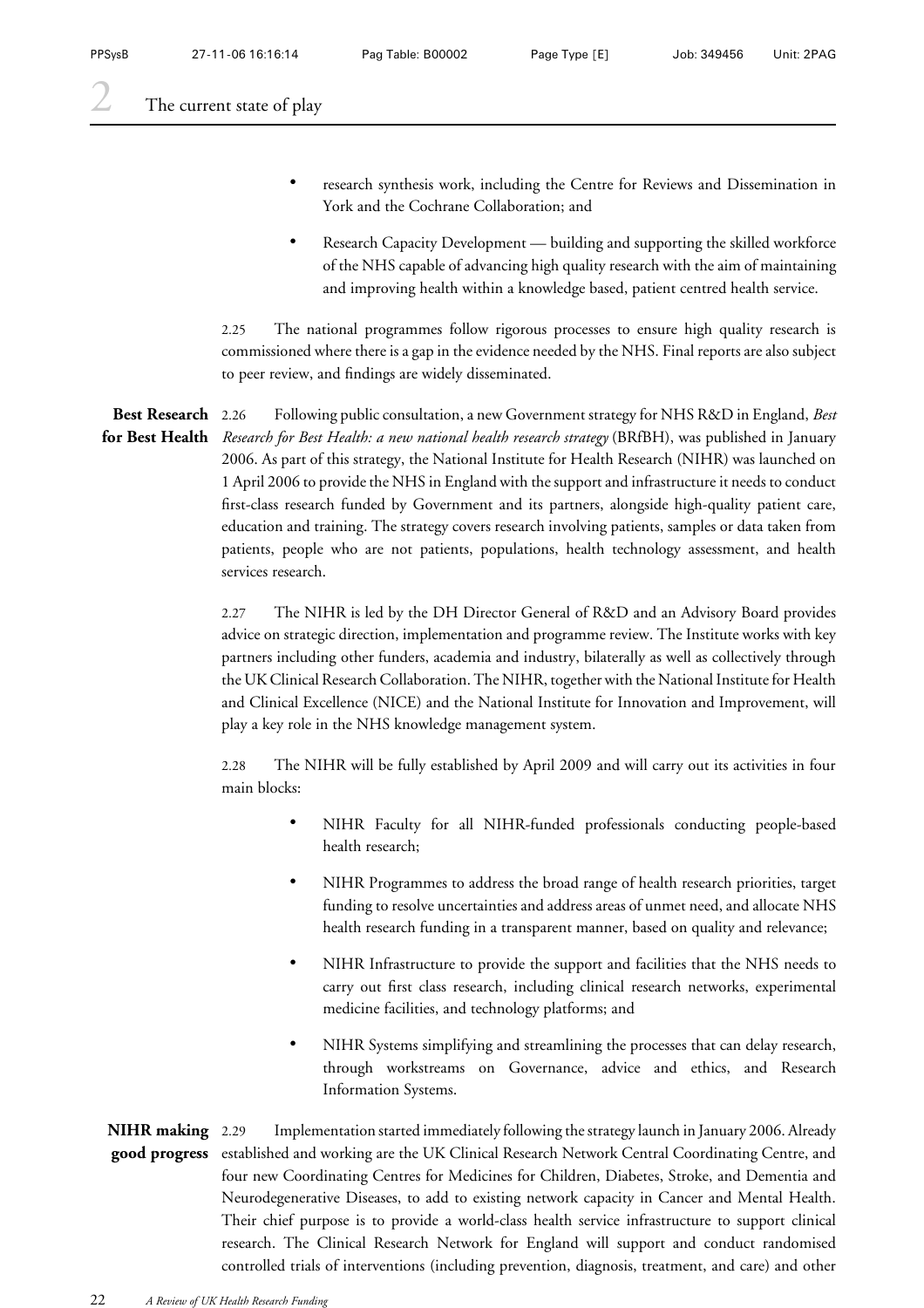The current state of play

well-designed studies for commercial and non-commercial sponsors. It will also play a key role in promoting the active involvement of patients and the public in clinical research, and enable work to be conducted across the full spectrum of disease and clinical need through a managed set of research networks.

2.30 In addition, NIHR has launched a new funding stream to support 'high technology platforms' for clinical research, initially focussed on specialist imaging, and the Research for Patient Benefit programme, a responsive funding programme providing small grants in the regions. The HTA programme has launched a responsive funding stream for pragmatic clinical trials to assess the effectiveness of technologies within the NHS. Biomedical Research Centres and Research Centres for NHS Patient Safety and Service Quality have been shortlisted, and, following international peer review, successful applications will be announced in December 2006.

#### **The Chief Scientist Office — Scotland**

2.31 The Chief Scientist Office was established in 1973 following the Rothschild Report<sup>2</sup>. Its role was to support research of particular relevance to Scotland. Originally primarily a source of grants to university researchers, it has always had the aim of supporting research relevant to the NHS and healthcare. With a budget of £17 million in 2006–07, the CSO supports a broad spectrum of research with significant spend in areas of priority. Since 1996, CSO also manages a separate budget for research infrastructure costs in the NHS; this is worth £43 million in 2006–07.

2.32 The structures and organisation of the NHS in Scotland have diverged considerably from those in England, a process that was well advanced long before devolution in 1999. The Minister for Health and Community Care is responsible for this area, but beyond that (i.e. for social care) responsibility falls to other Ministers. CSO has responsibility for a wide range of policy and operational matters relating to health and NHS research. Areas such as ethics, governance, Intellectual Property and public involvement in research parallel the responsibilities of the Department of Health in England. CSO interacts with stakeholders through its Public Involvement Group; Research Advisory Committees; Portfolio Steering Groups; NHS R&D Advisory Group and the Chief Scientist Committee that takes an overview of the breadth of CSO's activities and delivery of its Strategy.

#### **Northern Ireland HPSS R&D Office**

2.33 The Research and Development Office (R&D Office) for Health and Personal Social Services (HPSS) in Northern Ireland aims to secure lasting improvements in health and social care by promoting, co-ordinating and supporting R&D. The Office's remit is clinical in focus, and extends to the complete spectrum of health and social care research relevant to the needs of the Department of Health, Social Services and Public Safety (DHSSPS) and the HPSS.

2.34 The HPSS R&D Fund is the primary source of HPSS R&D support and currently stands at £12 million per annum. The fund is used for the direct support of HPSS research, including the Recognised Research Groups (approximately £7 million per annum), capacity building initiatives (approximately £2 million per annum) and infrastructure support (approximately £3 million per annum), as well as the running costs of the R&D Office. In all instances, the award of research funds by the Office is based on independent, scientific peer review. The fund also supports international

<sup>2</sup> *The organisation and management of Government R&D*, in *Cabinet Office, A framework for Government Research and Development*, London, HMSO, November 1971 (The 'Rothschild Report')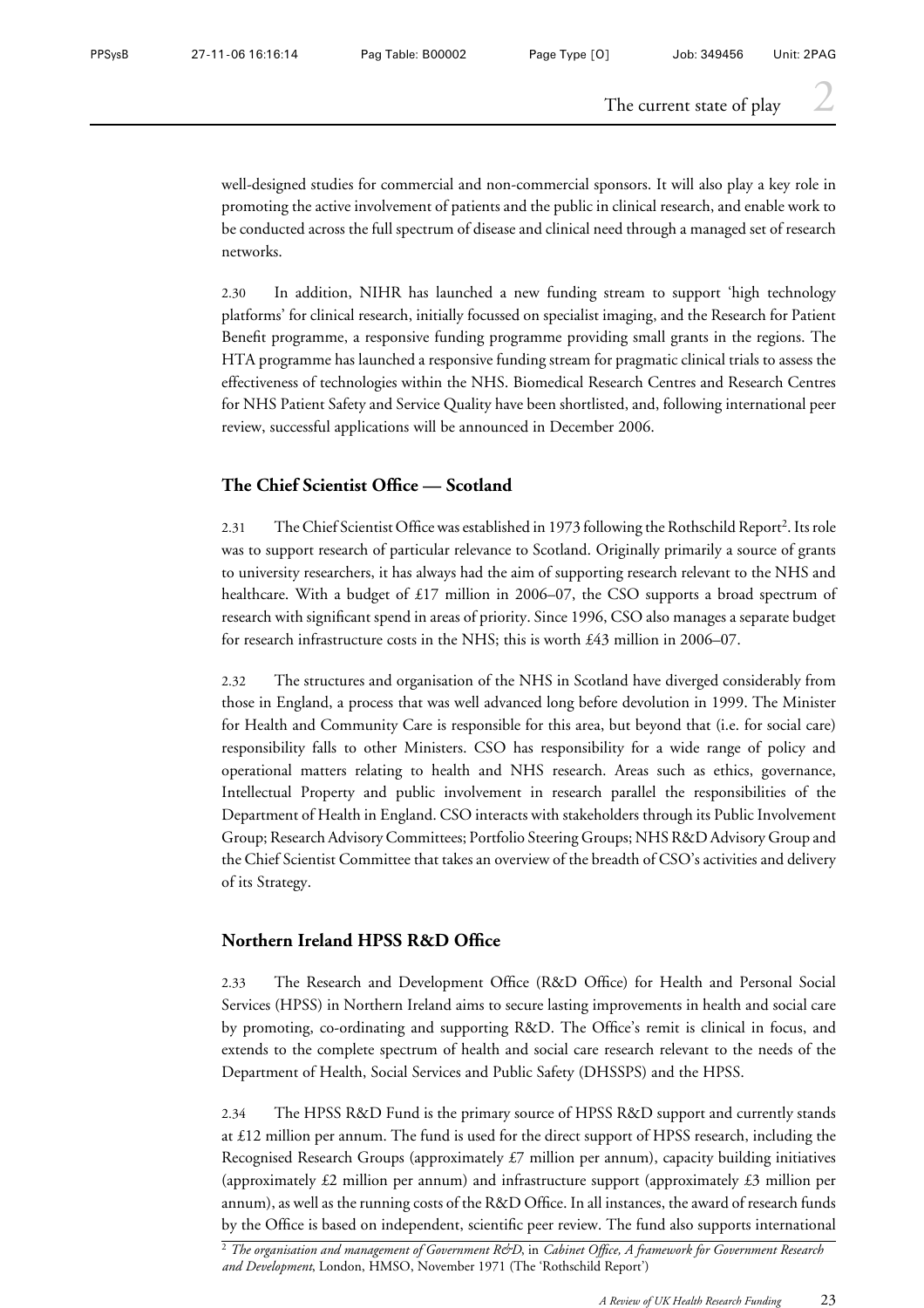activities and has an All-Ireland dimension, which is reflected in a number of joint funding initiatives supported in collaboration with the Health Research Board in Dublin. The fund has proven valuable in leveraging in significant amounts of external clinical research funding from partner organisations.

#### **Wales Office of Research and Development in Health and Social Care**

2.35 The strategic aim of Wales Office of Research and Development in Health and Social Care (WORD) is to generate high quality evidence to inform policy and practice in health and social care for the benefit of patients and the public. Policy on R&D reflects the health and social care priorities of the National Assembly for Wales, which is set out in the Welsh Assembly Government's 10-year strategy, *Designed for Life*. WORD is directly accountable to the Welsh Assembly Government ministers and specifically the Minister for Health and Social Services.

2.36 The WORD Advisory Board provides a mechanism for advice and consultation on the strategic direction of research and development in health and social care. The Board involves key internal and external stakeholders to ensure a coordinated approach and an effective use of services.

2.37 WORD's budget is used to develop a supporting infrastructure for clinical research (approximately £4.4 million per annum), runs a Responsive Grants Scheme (£1 million per annum), supports a fellowship programme (approximately £2 million per annum covering fellowships and lectureships), and contributes to national research initiatives (approximately £400,000 per annum). It also supports the Wales Gene Park, Wales Cancer Bank and the service costs of research (approximately £15 million per annum).

2.38 Researchers in Wales can also apply for funding through other sources including:

- the MRC;
- WORD is in dialogue with ABPI through the Welsh arm of the organisation to discuss investment from industry. The discussions to date have centred on cancer and informatics; and
- WORD is currently exploring levering in EU convergence funds.

### **THE UK HEALTH RESEARCH PORTFOLIO**

2.39 The UKCRC recently analysed<sup>3</sup> the research portfolios of the 11 largest government and charity funders of UK health related research. The analysis was based on 9,638 peer-reviewed awards, which amounted to a total spend of £950 million during the financial year 2004–05. The study revealed that, in that year, approximately two thirds of the UK expenditure on directly funded health research, or around £633 million, was allocated to understanding normal function or cause of disease, the majority of which was laboratory-based biomedical research (see Chart 2.3).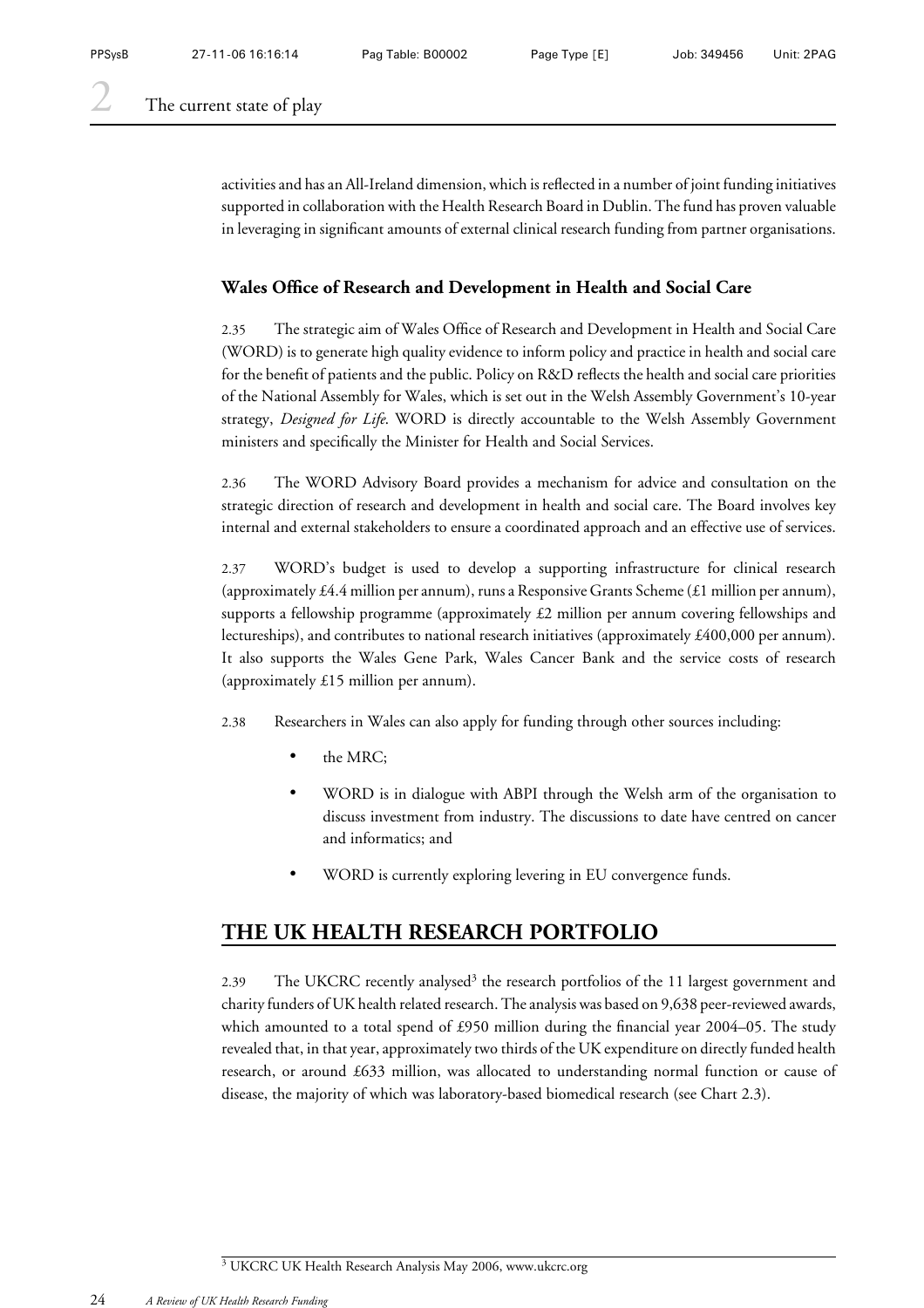The current state of play



#### **Distribution of Research across Health Disciplines**

2.40 UKCRC's analysis also looked at the relative distribution of the combined research funding of the 11 largest government and charity funders across different health specific categories. Chart 2.4 shows the distribution of the overall spend. The UKCRC analysis report concluded that the overall funding pattern was generally in line with the UK Disability Adjusted Life Year (DALY) rates<sup>4</sup>, with the exception of Respiratory and Gastrointestinal research, where funding is substantially lower than the comparative burden of the disease. Infection research is one area where the relative funding rate is higher than the UK DALY ranking (but worldwide, infection is a huge cause of morbidity and mortality).

2.41 UKCRC has carried out some additional analysis for the Review, which demonstrates that while the funding pattern of the total public spend across the health specific categories (Chart 2.5) is similar to the pattern seen when looking at the overall UK spend (Chart  $2.4$ )<sup>5</sup>, there are a couple of noticeable differences. The public funders spend a smaller percentage of their total budgets on

<sup>4</sup> Disability Adjusted Life Years (DALYs) are a frequently used measure of the burden of disease. DALYs are a measure of the sum of life years lost due to premature mortality and years lived with a disability adjusted for severity, and thus they take into account the impact of mortality and morbidity in a single measure. <sup>5</sup> i.e relative to the combined public and charities spend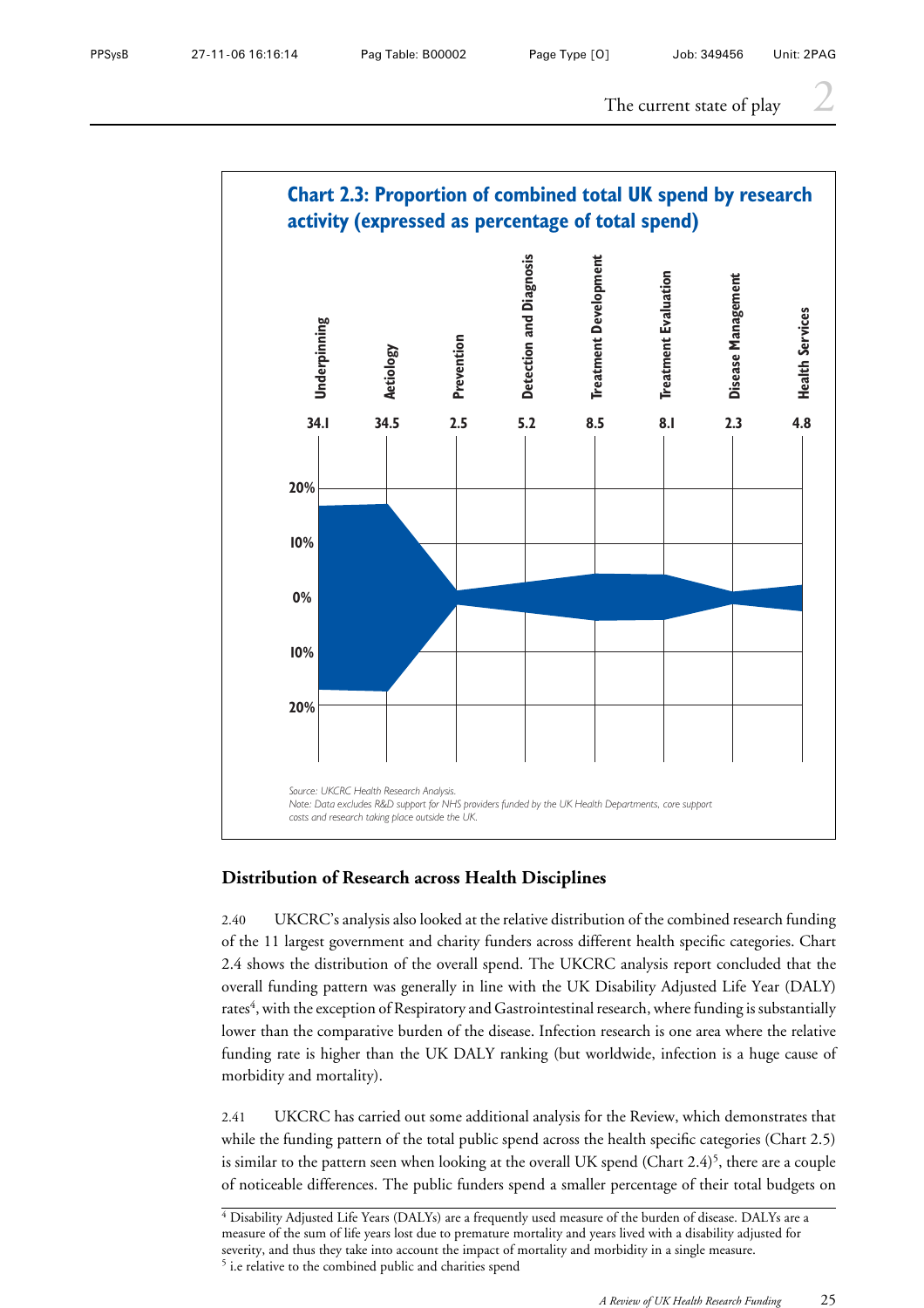'Blood, Cardiovascular, Stroke' and 'Cancer' research but a higher percentage on 'Neurological, Mental Health' research. In the case of 'Cancer and 'Neurological, Mental Health research, the level of funding is more in line with the DALY ranking. However the gap between DALY ranking and research spend is greater in the case of 'Blood, Cardiovascular, Stroke' research. These differences in funding patterns perhaps reflect the level of funding contributed by major charities such as the British Heart Foundation or Cancer Research UK which have a disease specific focus.

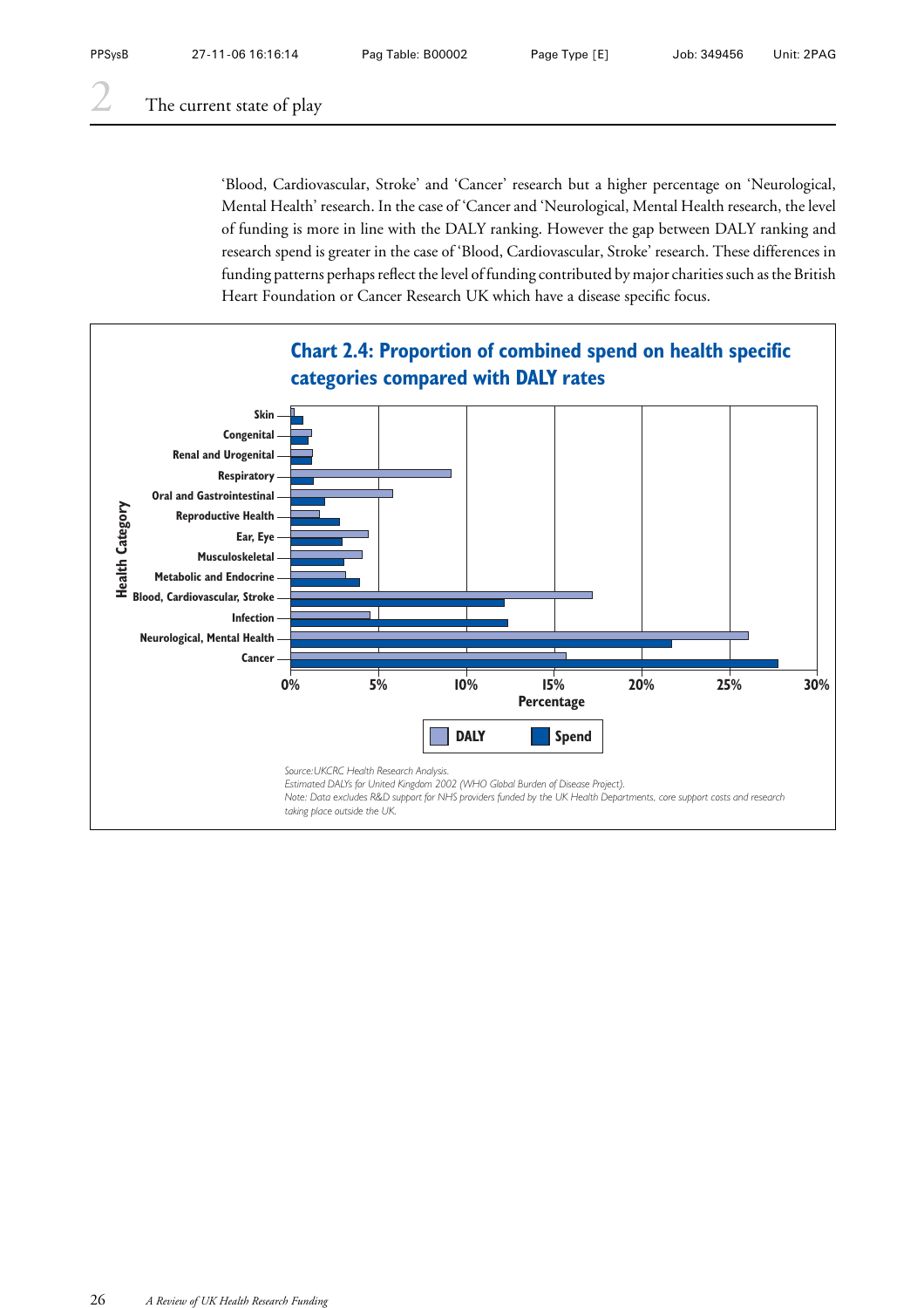The current state of play



2.42 Overall the distribution of the combined research funding from government and charities will depend on a variety of factors such as the remit of research charities and possibly geographical constraints<sup>6</sup>. It highlights the importance of UKCRC and funders forums in bringing together different funders to allow a more holistic approach to funding research into particular disease areas.

```
\overline{6} Some funders, e.g. the Devolved Administrations, may only fund research in particular parts of the country.
```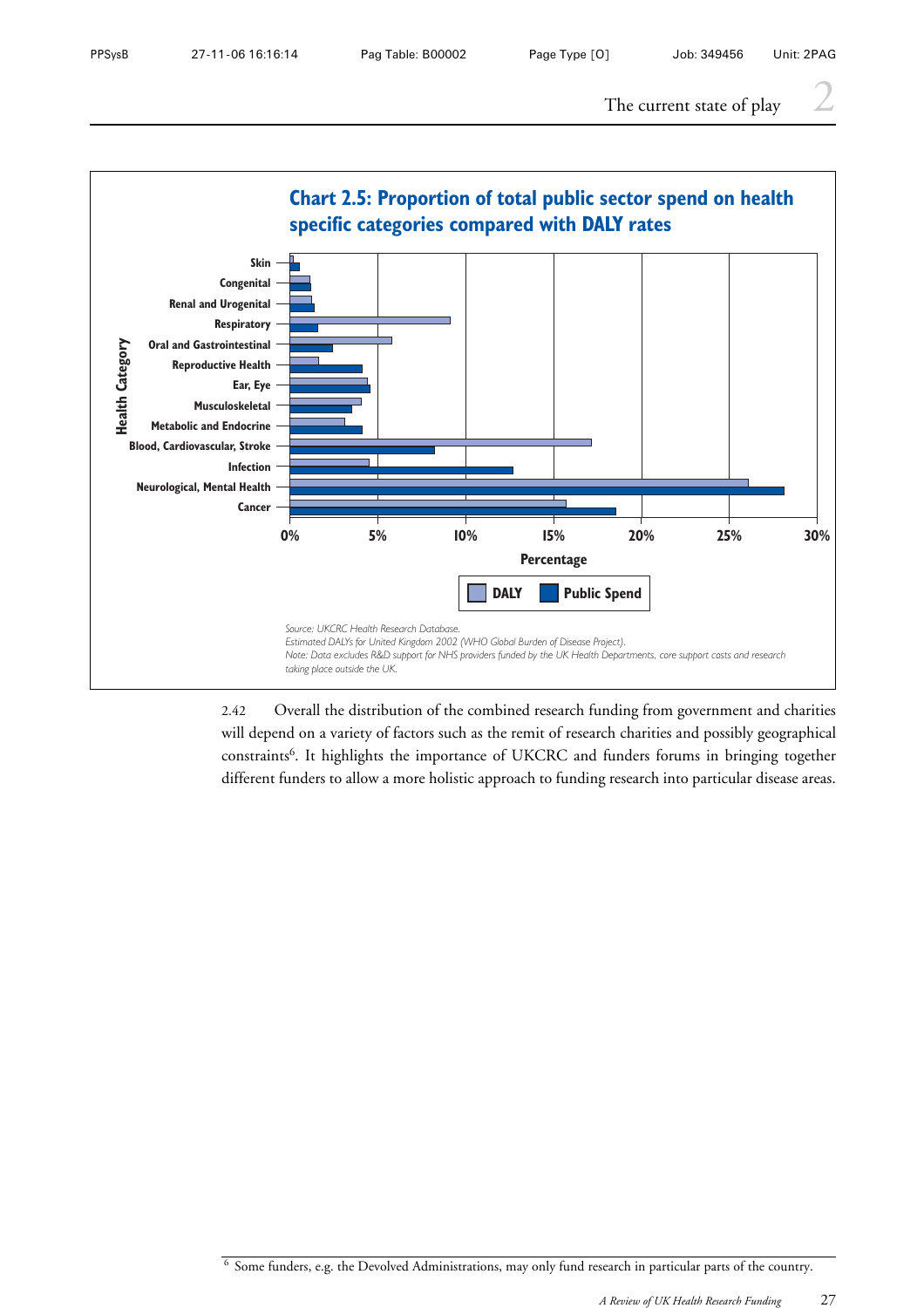PPSysB 27-11-06 16:16:14 Pag Table: B00003 Page Type [E] Job: 349456 Unit: 2PAG

28 *A Review of UK Health Research Funding*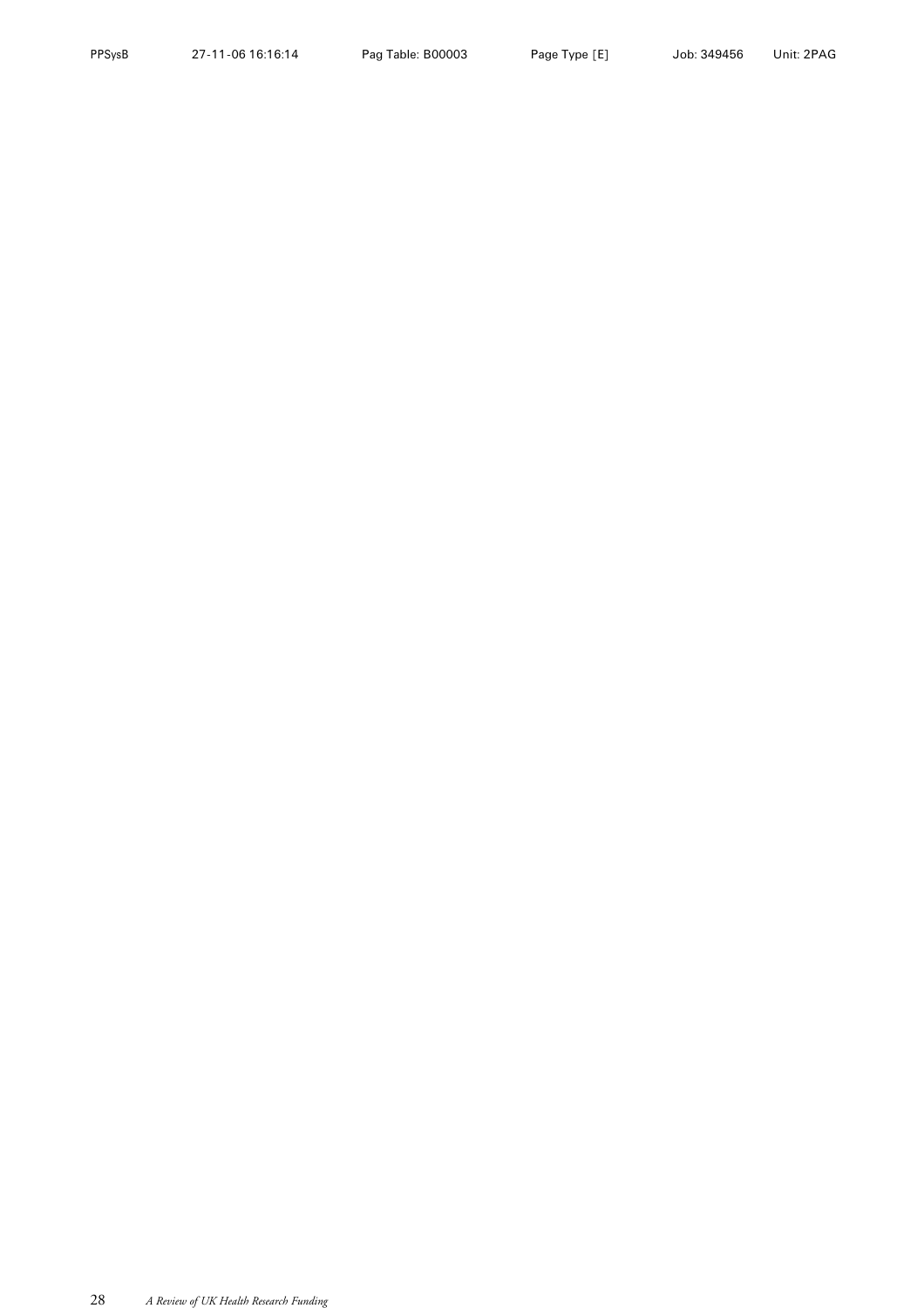### International comparisons and trends

#### **Chapter overview**

This chapter provides background information on the health research funding arrangements in the USA, Canada and Sweden, which are recognised as leaders in this area, but which are facing, or have recently faced, similar challenges to those which the Cooksey Review has been charged with addressing. The Review concludes that there are some key areas where reflecting on international best practice could inform developments in the UK, in particular the importance of:

- leadership and strong communication between researchers and clinicians;
- keeping system complexity to a minimum;
- ensuring adequate funding across the health research continuum; and
- providing opportunities for research training for the clinical workforce.

In addition, as health research becomes more complex and expensive, there is an increased need for greater international collaboration and co-operation.

#### **INTRODUCTION**

3.1 The Review involved a series of visits, not only to the four countries of the UK, but also to the USA, Canada and Sweden, which are recognised as leaders in health research. This chapter sets out some of the main trends in health research in the USA, Canada and Sweden, and seeks to draw out the key lessons for the UK from their experiences.

#### **THE USA**

3.2 The US Department of Health and Human Services is the primary Federal agency that funds medical research in the US, primarily through the National Institutes of Health  $(NIH)^{1}$ . The NIH consists of 27 Institutes, the majority of which are based on a single campus in Bethesda, Maryland, which fund both intramural and extramural research. Each institute has a specific focus such as cancer; heart, lung and blood; or genome research, and develops its own strategy in consultation with its scientists and Advisory Councils. The overarching Office of the Director is responsible for setting overall policy and for planning, managing, and coordinating the programmes and activities of all the NIH components. The NIH Director is primarily responsible for advising the President on his annual budget request to Congress, and Congress in turn sets the budgets for each institute annually.

3.3 In recent years, NIH has seen a doubling of its budget to around \$29 billion per annum, although this is now levelling-off as Congress concentrates its funding increases on other areas of research. Despite this substantial increase in funding for biomedical research over the past decade,

<sup>1</sup> http://www.nih.gov/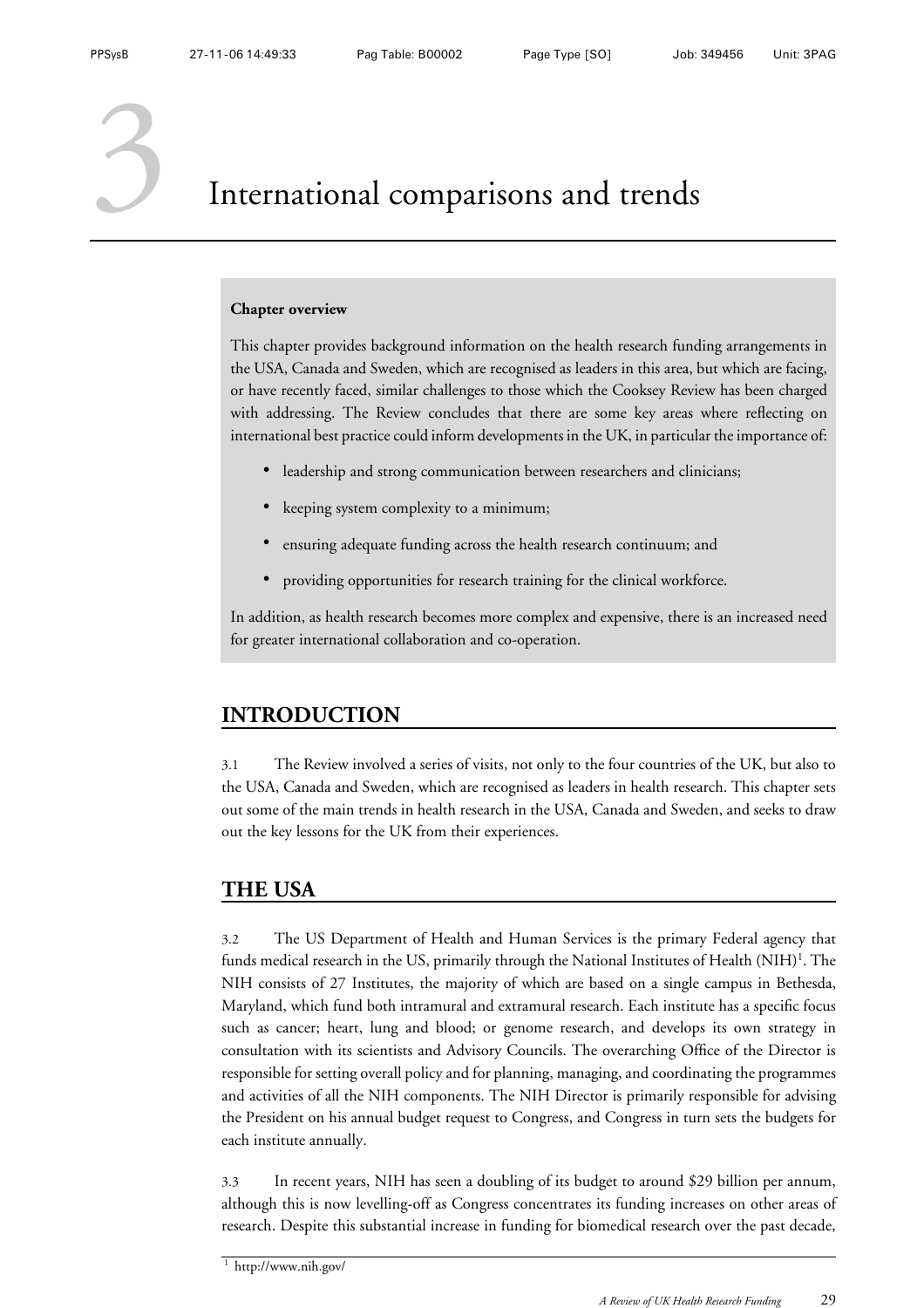the overall proportions of investment in basic and applied research by the National Institutes of Health (NIH) have remained static over the past decade at about 55 per cent and 45 per cent, respectively.2 This has been accompanied by a significant shift in the proportion of pharmaceutical industry R&D going into clinical research, from 28 per cent of total R&D funds in 1994 to 41 per cent in 2003. It is particularly significant that NIH expenditure on clinical trials has now reached \$4.2 billion per annum.

3.4 As in the UK, there have been increasing demands in the US for a shift in the focus of its health research spending towards translational research. In attempting to address this issue, the NIH has published the 'NIH Roadmap'<sup>3</sup>, a cross-Institute initiative that aims to accelerate fundamental discovery and translation of knowledge into effective prevention strategies and new treatments. The Roadmap has three broad components:

- New Pathways to Discovery, including advancing understanding of biological systems, and developing underpinning technologies, databases and other scientific resources;
- Research Teams of the Future. This initiative is designed to increase interdisciplinary working, remove barriers to collaboration, and encourage innovative, high-risk research and public-private partnerships. Programmes include the Director's Pioneer Awards, which are intended to fund research that, although it has a high potential failure rate, may also generate truly groundbreaking discoveries; and the Interdisciplinary Research Training Initiative, aimed at broadening the knowledge base of investigators to enable them to bring new insights and approaches to health problems; and
- Re-engineering the Clinical Research Enterprise. This initiative is intended to develop networks of academic centres which are linked to health care providers with large patient groups, and which will be involved in quickly developing, testing and delivering new interventions. It will also be responsible for training clinical researchers, with approaches such as the National Clinical Research Associates scheme, designed to create a cadre of qualified healthcare practitioner-researchers who can help ensure the responsible conduct of clinical research.

#### **CANADA**

3.5 Health research in Canada is funded by both the Federal and Provincial Governments. The major Federal funding agency is the Canadian Institutes of Health Research (CIHR)<sup>4</sup>. The formation of CIHR in June 2000 has been accompanied by a significant increase in the Canadian budget for Health Research, with CIHR funding increasing by approximately 130 per cent between 1999–2000 and 2004–055. CIHR brought together the different components of health research by combining Canada's Medical Research Council, the National Health Research and Development Programme and the Social Sciences and Humanities Research Council into a new, single body. Its aim is to support scientific excellence, and facilitate and accelerate the translation of knowledge. About 30 per cent of CIHR's budget funds strategic initiatives, with the rest being used to support investigator-led research.

<sup>2</sup> Moses, H. *et al.* (2006) *Financial Anatomy of Biomedical Research.* JAMA 294:1333–1342

<sup>3</sup> http://nihroadmap.nih.gov/

<sup>4</sup> http://www.cihr-irsc.gc.ca

<sup>5</sup> See http://www.cihr-irsc.gc.ca/e/22955.html for a more detailed breakdown.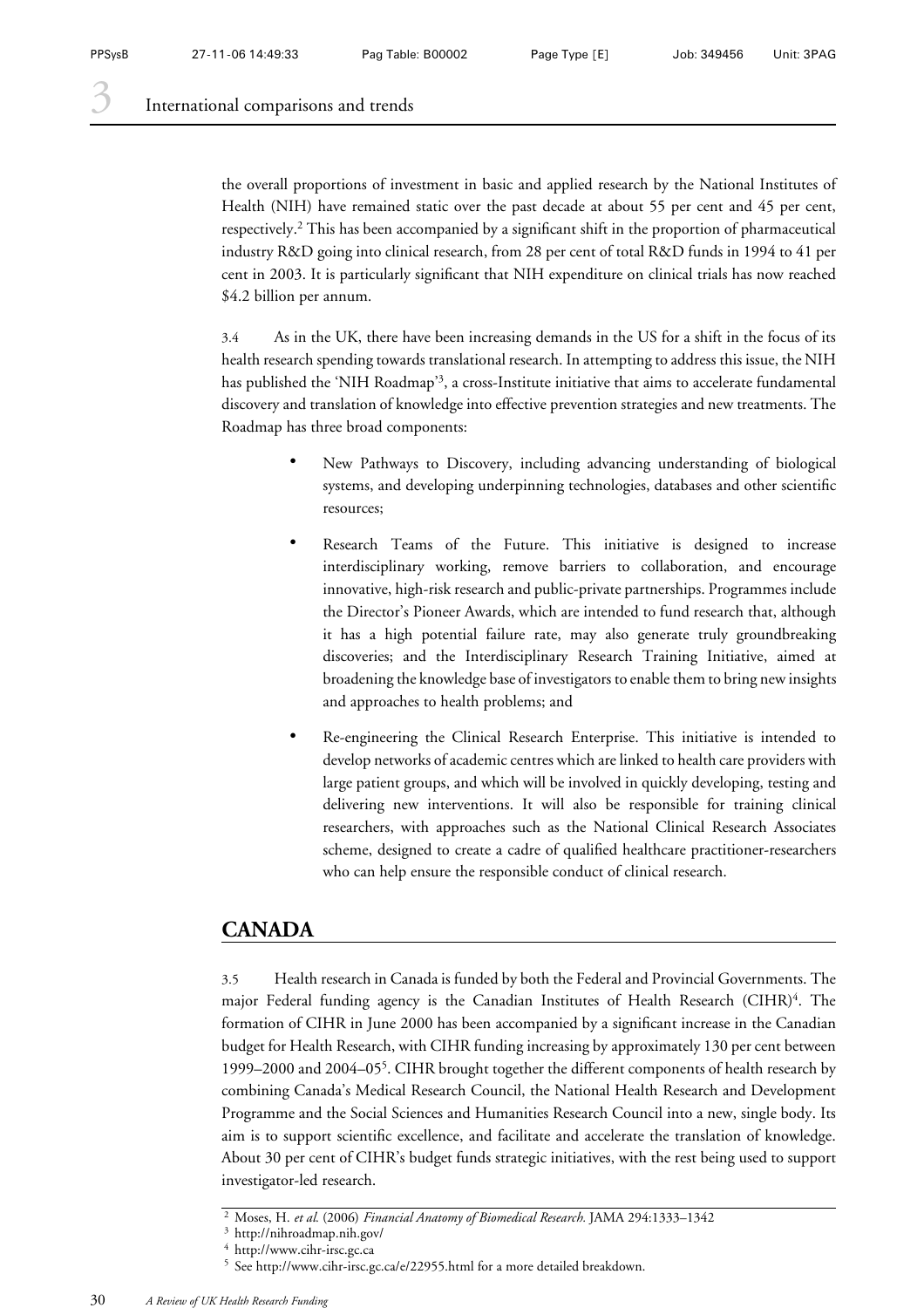International comparisons and trends 3

3.6 Central to the development of CIHR was the creation of 13 virtual Institutes, which are national, multidisciplinary networks created around specific areas such as Cancer Research, Aging and Health Service and Policy Research. Their mandate is to promote multidisciplinary research and increase translation. Each Institute has a Director and Institute Advisory Board to help develop strategies, priorities and implementation plans. These report to an overarching Governing Council.

3.7 CIHR supports multidisciplinary research in a variety of ways. It has funded strategic initiatives, such as Large Team Grants to encourage multidisciplinary research, and created an environment where collaborations and interactions can be initiated at a local level to solve specific scientific problems. Several new initiatives have been set up aimed at encouraging innovation and commercialisation, including the:

- Proof of Principle programme, which funds research at the early stages of commercialisation, in order to take ideas to a stage where they can be commercialised; and
- Science to Business programme, which aims to increase the business and financial skills in the scientific and research community.

3.8 Earlier this year, an international review of CIHR<sup>6</sup> concluded that, although it was too early to arrive at conclusive judgements, CIHR was making impressive progress in unifying health research and it had already achieved a great deal. The review recognised the need to ensure accountability and transparency at all levels of an organisation and the need to ensure that funding mechanisms are not overly complex. It also pointed to the need for coordination of different federal and provincial research funding streams.

3.9 In addition to funding CIHR, the Canadian Government has, in recent years, funded a number of other initiatives aimed at building research capacity, many with a strong health research component:

- the Canada Foundation for Innovation  $(CFI)^7$ : this was established as an independent corporation to fund research infrastructure and strengthen the capacity of Canadian universities, colleges, research hospitals, and not-for-profit research institutions;
- the Canada Research Chairs<sup>8</sup>: in 2000, a new programme (investing C\$300 million per year) was created to establish 2,000 research professorships in universities across Canada by 2008;
- Genome Canada<sup>9</sup>: launched in 2000, Genome Canada has received C\$600 million to develop and implement a national strategy in genomics and proteomics research. It invests and manages large-scale research projects in key selected areas such as agriculture, environment, fisheries, forestry, health and new technology development; and
- Canadian Health Services Research Foundation (CHSRF)<sup>10</sup>: CHSRF was established with endowed funds from the federal government and its agencies in

 $\frac{6}{6}$  http://www.cihr-irsc.gc.ca/e/documents/irp\_2000–2005\_e.pdf<br>  $\frac{7}{7}$  http://www.innovation.ca

<sup>8</sup> http://www.chairs.gc.ca/web/home—e.asp <sup>9</sup> http://www.genomecanada.ca

<sup>10</sup> http://www.chsrf.ca/home—e.php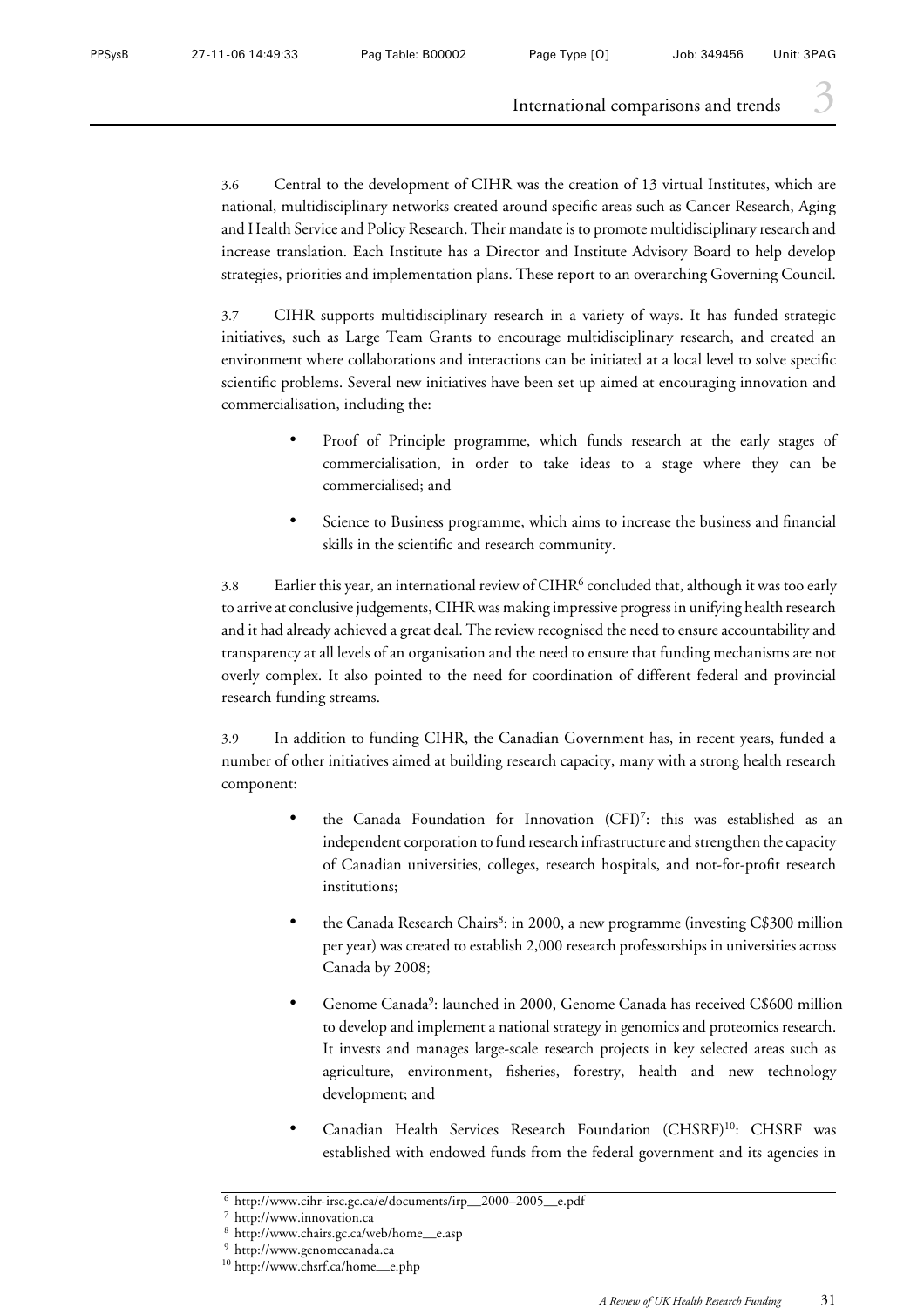1996. Its aim is to promote and fund management and policy research in health services and nursing to increase the quality, relevance and usefulness of this research for health-system policy makers and managers.

## **SWEDEN**

3.10 Sweden has a population of 9 million, and has a landmass nearly two and a half times that of the UK. Despite the relative spread and size of its population, the standard of Swedish research is very high by comparison with other developed economies and it is top of the 2005 EU Innovation Scoreboard. It is a world leader in a number of important fields of health research, such as neuroscience. Sweden also ranks highly in terms of scientific publications, the proportion of workforce involved in R&D and patent intensity, and an astonishing 25 per cent of Swedish physicians have a PhD. Like the UK, Sweden has a national health care system serving the entire population, but it is funded locally, through its twenty-one county (regional) councils. Sweden also has a strong industrial base in pharmaceuticals.

3.11 The Swedish Government's research policy is aimed at maintaining and strengthening its leading status as a research nation. 3.98 per cent of GDP is allocated to R&D, with around 75 per cent of this investment coming from industry. Publicly funded R&D is therefore currently just below 1 per cent of GDP, the target set out in the EU's Lisbon strategy. In the 2005 budget, £247.8 million (SEK 3345million) was allocated to the Swedish Research Council for basic research. For applied research, VINNOVA (the Swedish Agency for Innovation Systems) received £81.6million (SEK1122 million) in 2005, which is to be increased by nearly 50 per cent to £118.5million (SEK1600million) as a result of the recent research policy bill. Between 2005 and 2008, research allocations specifically for medicine are planned to increase by £29 million (SEK 400 million).

3.12 Nevertheless, there are concerns over Sweden's R&D performance in health research, including over the adequacy of needs-oriented publicly-funded research. The Swedish Government has chosen to focus attention on some of the areas where Sweden is internationally outstanding and that have great importance for the public and private sectors alike. In December 2005, it published its new strategy for life sciences research<sup>11</sup>, with its key aims being to:

- develop collaboration between the state, industry and other affected players;
- further develop world class life science research and development in the life science industries;
- promote the commercialisation of research results;
- ensure the supply of competent people & develop dialogues (with society, interested parties, mentor programmes for suppliers);
- improve the conditions for industry-specific production;
- ensure quality in healthcare;
- ensure competitive conditions (tax breaks, importing foreign expertise, reduced administrative load); and
- meet the challenges of internationalisation and globalisation.

<sup>&</sup>lt;sup>11</sup> *Pharmaceuticals, biotechnology and medical technology – an Integral Part of Innovative Sweden. Regeringskansleit.* The Ministry of Industry, Employment and Communications, Sweden. 6 December 2005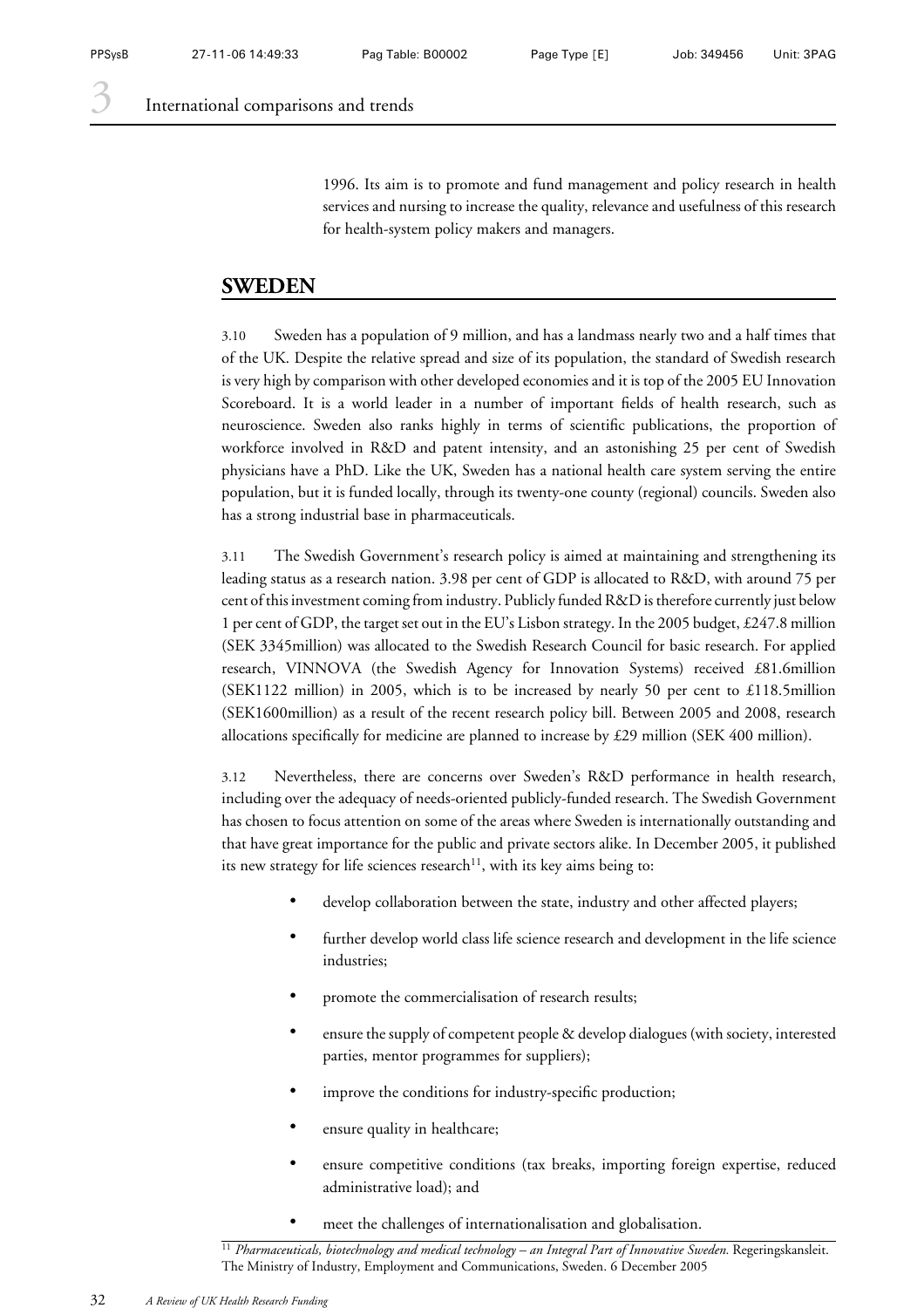International comparisons and trends 3

## **The Karolinska Institute**

3.13 The strength of Sweden in the health sciences is due, in no small part, to the key role played by the Karolinska Institute in Stockholm. The Institute is a medical university which performs 43 per cent of the medical research in Sweden, with an annual budget of approximately £291million (SEK4billion). It carries out world-class research in areas such as stem cell research, neuroscience, cancer, diabetes, epidemiology and clinical research. Crucially, the Institute is also responsible for awarding annually the Nobel prize in medicine or physiology, which helps it to attract scientists and clinicians of high calibre, and also means that its researchers are strongly networked with other health researchers across the globe.

3.14 The training programmes at the Karolinska Institute have a very strong reputation. A substantial portion of the faculty's energy is dedicated to education. For PhD training, there is one year of 'pre-funding' before the student commences active research, to familiarise the students with the area of study, and develop specific ideas for their research proposal. As well as offering PhD programmes, the Institute awards licentiate degrees for students who have undertaken two years of research and a dissertation. These degrees are highly valued and not considered to be 'inferior versions' of PhDs, nor awarded as 'second prizes' for students who have failed to attain the required level of achievement for a doctoral degree – rather, they serve a role that is considered essential for Swedish health research, by allowing healthcare professionals to become 'research literate.' The licentiate degree also qualifies healthcare workers to participate actively in research while maintaining their clinical activities, but without necessarily having to lead full research programmes.

# **COMPARISONS AND KEY LESSONS FOR THE UK**

3.15 It is clear that other countries are facing many of the same challenges as the UK with regard to how to increase the successful translation of health research into health and economic benefits. As might be expected, each country is tackling the issues in different ways, and as yet there is no overall 'right answer' which could or should be emulated by the UK. However, the Review's research into other systems has provided important examples and stimulated debate as to what that 'right answer' might be. Some critical success factors identified are set out below.

**Communication** 3.16 The first key to successful translation is effective communication between researchers at the **and leadership** various stages of health research and with those working in the clinical environment. This sounds deceptively simple in theory, but is much less so in practice. Actively encouraging clinicians, labbased researchers and researchers from other key disciplines to discuss their work, research and needs develops a culture of mutual understanding, trust and co-operation. This often results in multidisciplinary groups being formed 'spontaneously' to address common problems and needs. Institutional changes can both help and hinder these processes. The Review was impressed by examples of how this worked within universities and university hospitals, at Karolinska and at the Duke University Medical Centre, where the leadership of Prof. Robert Califf has been crucial to establishing a cross-disciplinary culture, which, in turn, has led to the development of worldleading research.

> 3.17 Leadership and communication are not only vital in individual research institutions, but also in the national (or, indeed, regional) institutions that fund research. One example of the early successes following the creation of the CIHR in Canada has been the leadership role of the CIHR's virtual institutes in formalising and helping to support multidisciplinary teams. More broadly, the leadership of Dr. Alan Bernstein has been instrumental in the success of the CIHR in its first five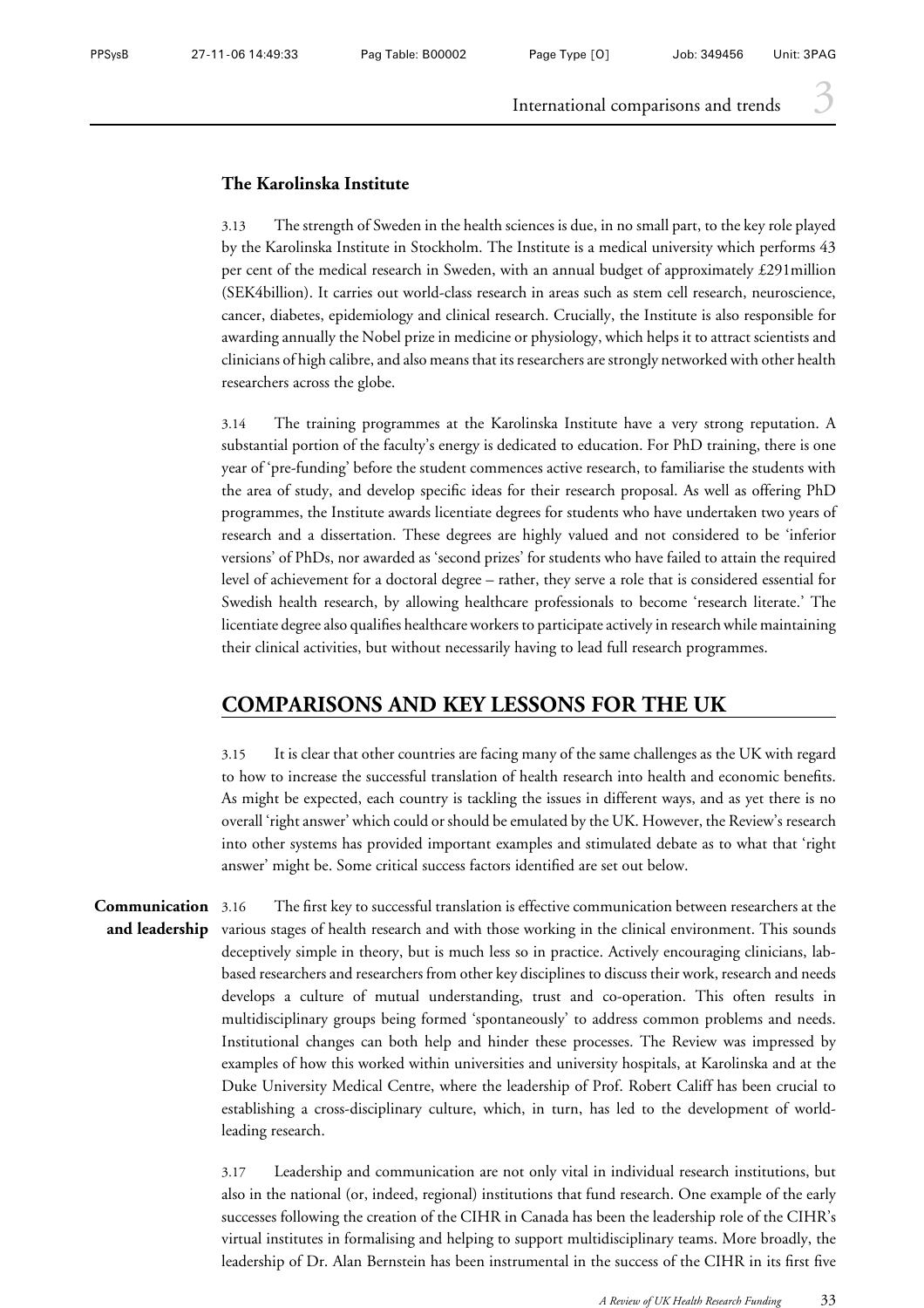## International comparisons and trends

years, and is further evidence of the importance of strong leadership to manage change successfully on the sort of scale achieved by CIHR. Similarly, there are lessons for the UK from the NIH's 'Roadmap' vision of how to deliver increased translation of basic research into health and economic benefits, and in particular in helping the research community to respond to this challenge.

**System** 3.18 The recent review of CIHR considered the issue of whether the number of different funding **complexity** opportunities it offers and review panels made the organisation too complex, and it recommended a reduction in this complexity, with the introduction of new management systems to support this task. Likewise, our Review found some evidence in the US that the boundaries between Institutes and the complexity of navigating the NIH's systems created barriers to translation; for example there was a significant risk of disincentivising collaboration between researchers from different areas. There is, therefore, an important challenge here for the UK in terms of how the MRC and the DH R&D function can be brought more closely together to encourage effective collaboration and a coherent strategy, whilst avoiding creating complex management and reporting structures to oversee these processes and provide accountability.

**Adequate** 3.19 The additional funding provided by the Canadian Government to underpin the changes **funding** needed when the CIHR was established is widely seen in Canada as being of vital importance to the success of the initiative. This funding ensured that researchers, for the most part, bought into the vision; while the translational agenda was seen as being championed, it was not promoted to the detriment of basic or clinical research.

**Research** 3.20 Sweden has placed a consistent and strong emphasis on research training across a broad **training for the** spectrum of health professionals. This has allowed the development of a 'research literate' healthcare **clinical** community that believes in the real value of research as an integral part of the system. While it may **workforce** not be an efficient use of resources in the UK for 25 per cent of physicians to have a PhD, there may be important lessons from Karolinska in regard to its licentiate degree, which may provide an effective route to creating a more research and innovation-friendly culture in the NHS.

> 3.21 It will be interesting to follow the different systems and models over the next 10 years to see how they develop. In particular, Canada has undertaken a very exciting experiment with its substantial public investments in research in recent years, and, with the US having also substantially increased its investment in health research through the NIH, it will be important to see the fruits of that investment over the next decade and beyond in the form of increased health and economic benefits.

> 3.22 It is, however, clear that whatever systems are in place within an individual country, there will need to be greater collaboration and co-operation internationally as research becomes more complex and expensive – the Human Genome Project being one successful example of such collaboration. The FDA's Critical Path Initiative points to another obvious area for such international collaboration, and we return to this point later in the report.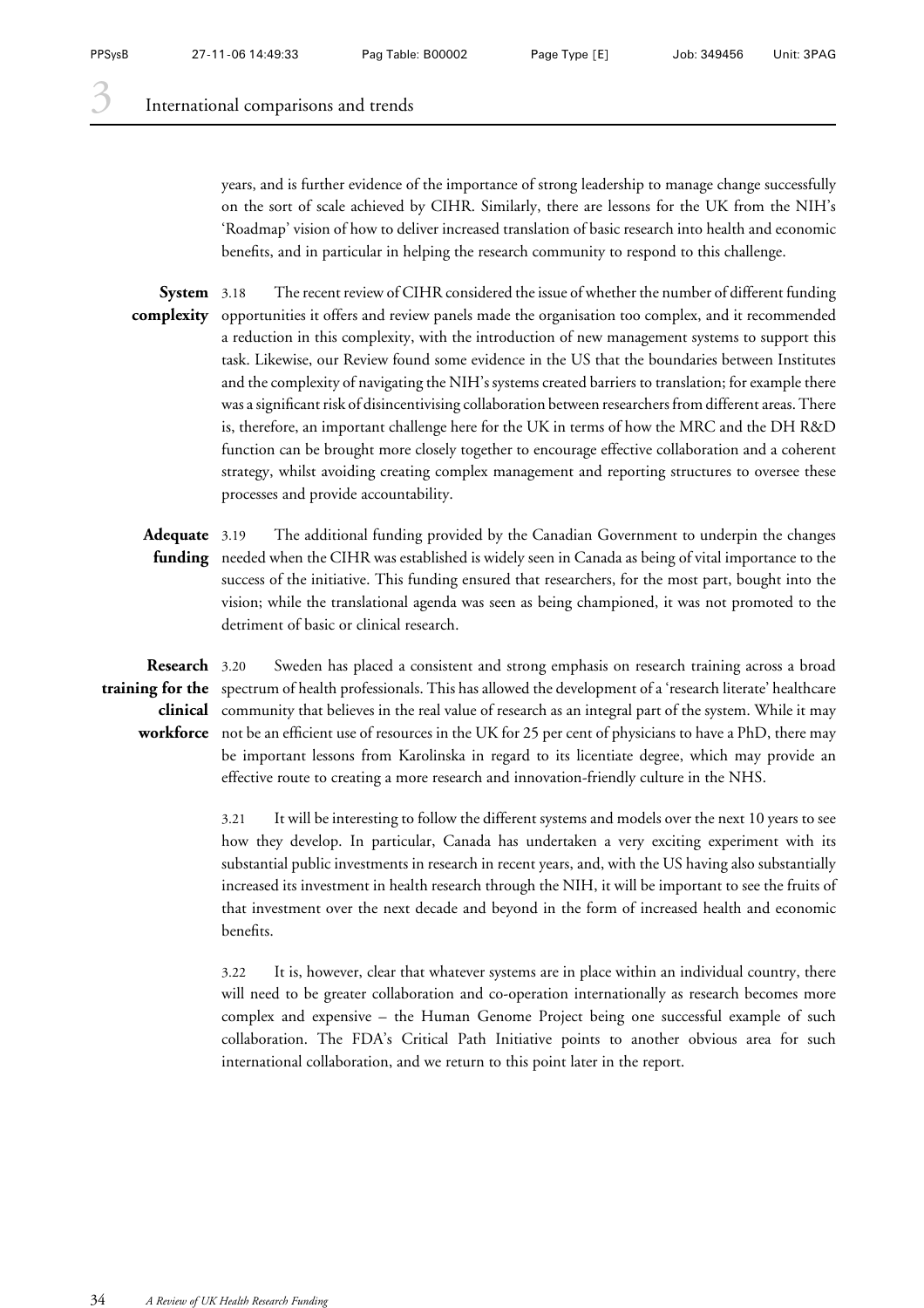# 4 Analysis of the UK health research system

#### **Chapter overview**

This chapter provides analyses on the strengths of the UK health research system, and identifies barriers to effective translation of research into health outcomes. It examines the cultural issues and incentive structures that shape the current health research environment.

The consultation responses, meetings with stakeholders, international and domestic visits and wider research for the Review have brought to light a number of concerns with the current arrangements for public funding of health research:

- there are two key gaps in the translation of health research into improvements in practice that generate health and economic benefits: translating ideas from basic and clinical research into the development of new products and approaches to treatment of disease and illness; and implementing those new products and approaches into clinical practice;
- the wider funding arrangements for supporting translation of ideas from conception to practice are not coherent or comprehensive. Where arrangements do exist, they do not always function very well; and
- the current drug development pathway appears to be on an unsustainable trajectory. Publicly funded research is not addressing this with the urgency it merits given its potential to undermine the economics of drug development.

# **GAPS IN TRANSLATING RESEARCH INTO PRACTICE**

4.1 The consultation responses were clear about the value of basic research led by MRC. It is world class. It is rightly proud of the world-wide renown it has for research excellence, as demonstrated, for example, by the number of Nobel Prize winners it has funded: 27 in total.

4.2 Whilst there have been some significant successes translating this research into practice (e.g. monoclonal antibodies), the consensus from the consultation was that the UK has failed to maximise the impact of its excellent basic research on the nation's health and economy. Furthermore, respondents said that, where basic health research outcomes have been translated into wider benefits, this has tended to occur as a consequence of the leadership and vision of specific individuals, and in spite of the lack of a framework for systematic translation.

4.3 The consultation process found that applied research is often undervalued by the NHS. Until recently, the culture and structure within the NHS did little to enhance the reputation or impact of applied research. This has impacted on the UK's ability to translate research into patient benefit. The reasons for the lack of translation from both basic and applied research are complex and inter-linked. The consultation suggested that the most important factors are cultural, institutional and financial barriers, combined with a lack of robust evaluation evidence. These are reviewed in more detail later in this chapter.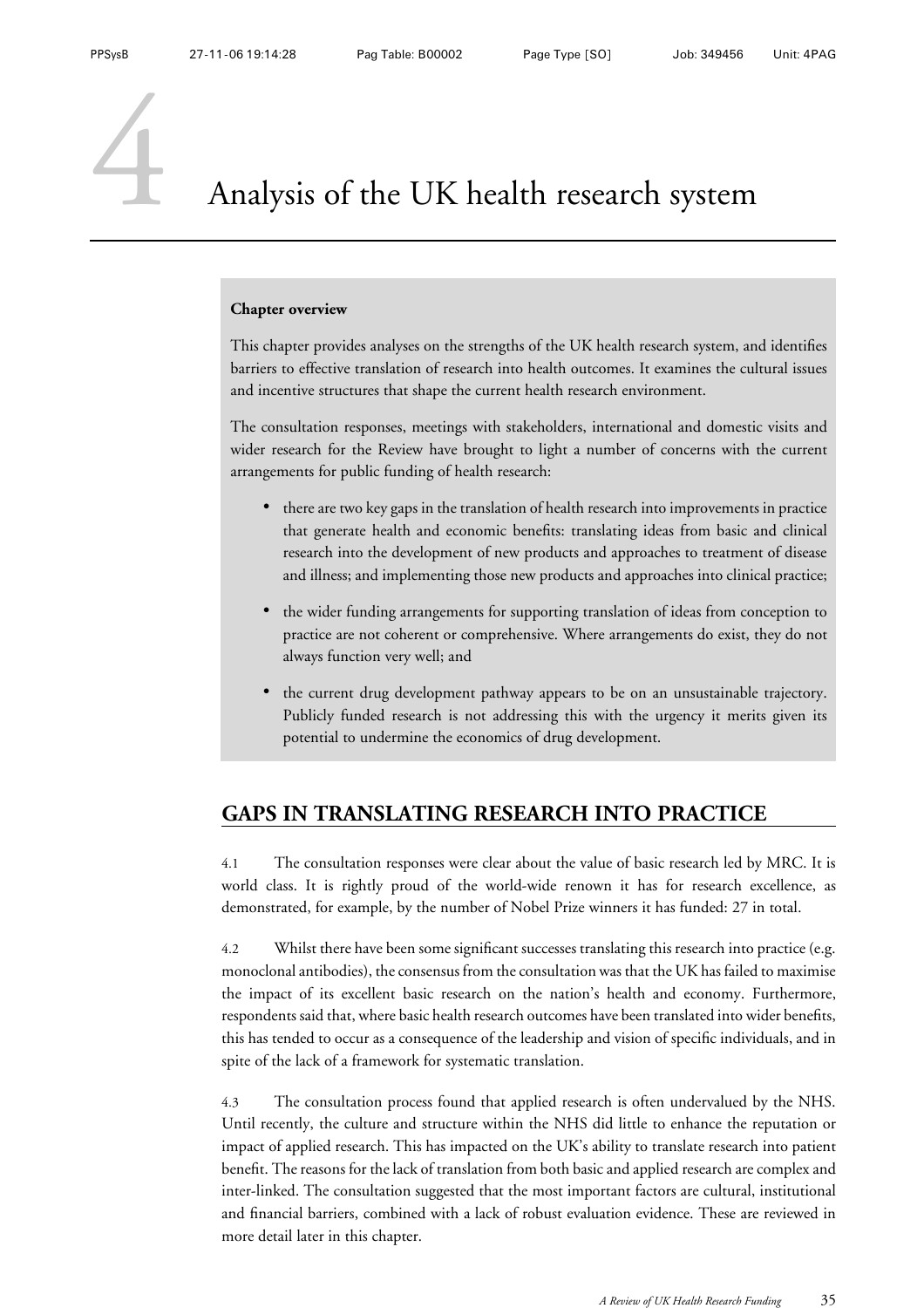4.4 While these barriers persist, the changing global economy, advances in medical science and increased public expectations mean that successful translation of research into practice is more important now than ever before.

#### **Cultural barriers**

- **Haldane** 4.5 A repeating theme throughout the consultation was the cultural impact of the prevailing interpretation of the 'Haldane Principle'. Throughout the twentieth century and into the twentyfirst, the 'Haldane Principle', derived from a report of 1918 into the structure of Government<sup>1</sup>, has largely defined how research has been supported in the UK. The prevailing interpretation is that decisions on all aspects of research, from the development and setting of strategy to day-to-day decisions on which projects to fund and support, should be taken by scientists and at 'arms-length' from government, which should have little role other than being a source of funding.
	- 4.6 However, this interpretation differs from what the Haldane Report actually said<sup>2</sup>:
		- first, that Government Departments *should* have their own provision for 'enquiry, research and reflection' 'before policy is defined and put into operation'3. Indeed, it specifically stated that 'many Departments must retain under their own control a distinctive organisation for the prosecution of specific forms of research<sup>24</sup>; and
		- second, the Government should carry out research for general purposes via 'a [separate] Department working under the direction of the Lord President', essentially because of the concern that a Minister with responsibility for a particular area of Government policy might refuse to implement research where he / she did not like its outcomes<sup>5</sup>. Importantly, however, the report argued that the body organising such research should work 'in the closest collaboration with the administrative Departments concerned with its activities'6.

**The Rothschild** 4.7 The 'Haldane Principle' was re-evaluated in the 1971 Rothschild Report, *A framework for* **Report** *Government Research and Development*<sup>7</sup>*,* and there was an attempt in the 1970s to reform the system along the lines of Rothschild's notion of a customer-contractor relationship in research funding. However, DH did not then have the expertise or resources it now has to play the demanding role of informed customer of health research that Rothschild envisaged. In this sense, Rothschild can be viewed as being ahead of his time, with his vision perhaps only now being achievable in practice.

> 4.8 The vast majority of publicly-funded health research has therefore continued to be 'curiosity-driven' by researchers. This curiosity-led approach was, and continues to be, enormously productive and has illuminated the key underpinnings of molecular biology, developmental biology and genetics. Particularly in its 'golden age' of the 1950s, such research led to fundamental understanding of the key processes of life and death within cells, from enzyme biochemistry to the structure of DNA. Although the elucidation of a clinical problem was not a pre-requisite for this

<sup>1</sup> *Report of the Machinery of Government Committee*, Ministry of Reconstruction, Cmd 9230, 1918 (The 'Haldane Report'),

 $2\,$  A more detailed analysis is set out in a background paper available on: www.hm-treasury.gov.uk/independent<br>review

<sup>3</sup> Haldane Report, pg 6, para 14.

<sup>4</sup> Haldane Report, pg 32, para 57.

<sup>5</sup> Haldane Report, pg 34, para 67.

<sup>6</sup> Haldane Report, pg 6, para 14.

<sup>7</sup> The Rothschild Report: A Framework for Government Research & Development. (Cmnd 5046) London: HMSO, 1971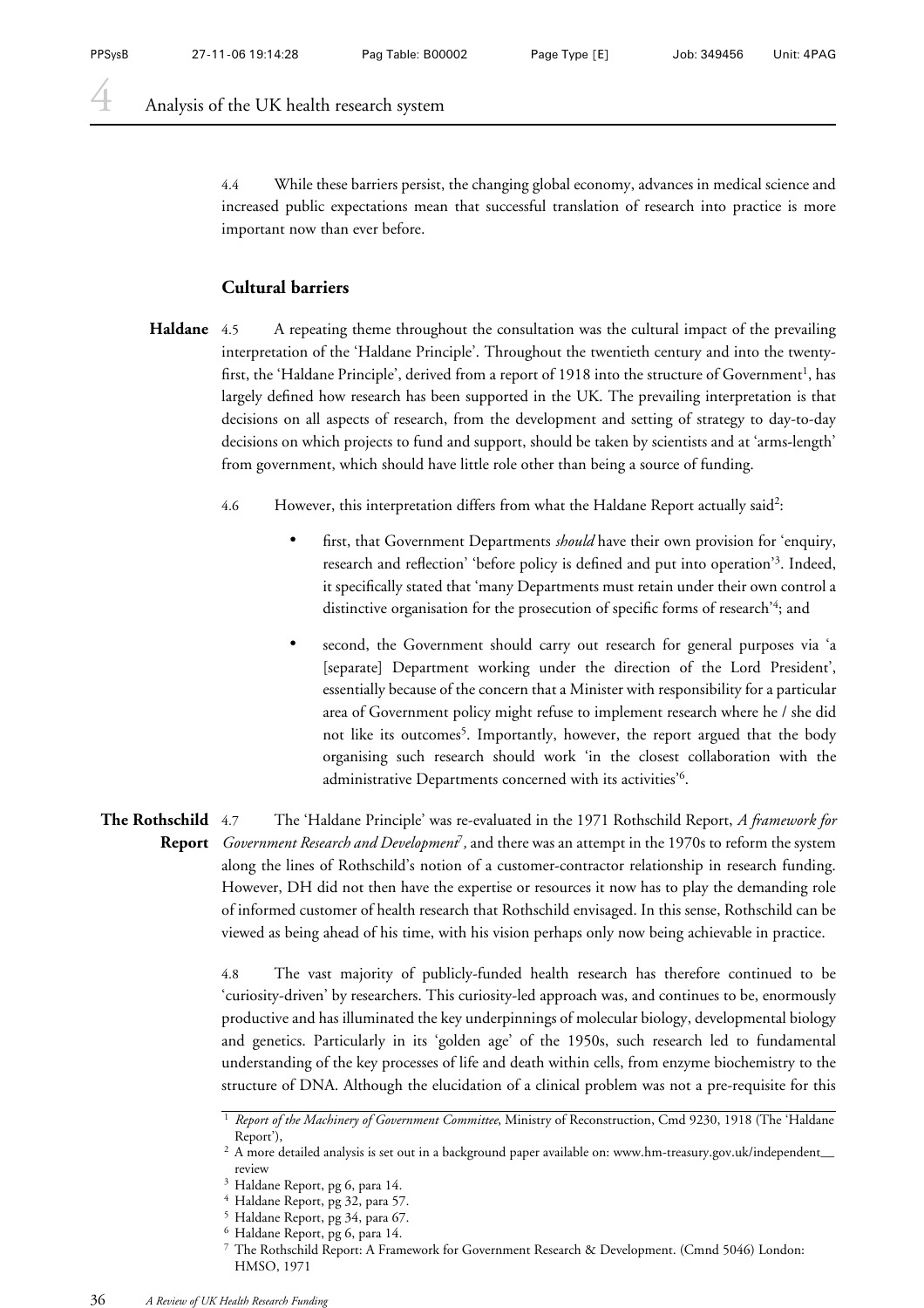Analysis of the UK health research system 4

type of study, the knowledge gained from such research has, over time, led to novel approaches to medical intervention, for example the use of highly specific molecular diagnoses to target therapies for subsets of cancers.

**The influence of** 4.9 But there are disincentives to basic scientists developing the findings of this 'curiosity**scientific** driven' basic research:

**publications and the RAE**

- prestigious scientific journals and academic awards, such as the Nobel Prize for Physiology or Medicine, have tended to favour scientific breakthroughs resulting from basic research over application; and
- while the UK Research Assessment Exercise (RAE) has done much to improve the quality of research in UK universities, it has provided too little recognition of research that does not result in citations in prestigious journals, even if that research has resulted in economic and / or health benefits.

4.10 While health research articles that describe an observation from basic research increasingly also set out the potential relevance of that research to disease, this tends to be more of a superficial declaration than a detailed description of the step-by-step implementation process to translate a basic research discovery into clinical application. As a consequence, a whole body of research work can still be developed, funded and carried out without much, if any, input from healthcare specialists, who are in the strongest professional position to understand patients' needs and relate them to emerging research.

4.11 The UK Government announced in Budget 2006 that the Research Assessment Exercise was to be reformed, a key concern being the lack of incentives across all research disciplines to develop basic research findings. This development is welcomed by the Review.

**The influence of** 4.12 The Review has found that applied and translational research proposals tend to be **peer review** channelled through a process of scrutiny that has been informed by the need to assess rigorously proposals for basic research. This type of scrutiny, which relies principally on peer review, has proved to be extremely effective in identifying high quality basic research projects, but can in some instances inhibit programmes in translational and applied health research. There are a number of underlying reasons for this:

- whilst a peer review process that produces simple positive or negative decisions on funding is usually suitable for assessing basic research proposals, funding decisions for translational or clinical research tend to benefit from a more iterative approach. An idea can be developed in partnership with a funding body via its resident expertise in statistics, pharmacy or clinical trials services. However, such in-house facilities are expensive to operate and suitably qualified personnel can be difficult to recruit;
- given its highly applied nature, with little prospect for generalisable observation, translational and applied research is also often published in specialist journals, while basic science discoveries tend to be published in more prestigious journals such as Nature, Science or Cell. Specialist journals carry less influence than more prestigious publications in the assessment of quality by peer review processes, creating a disincentive to develop basic science discoveries into more applied science; and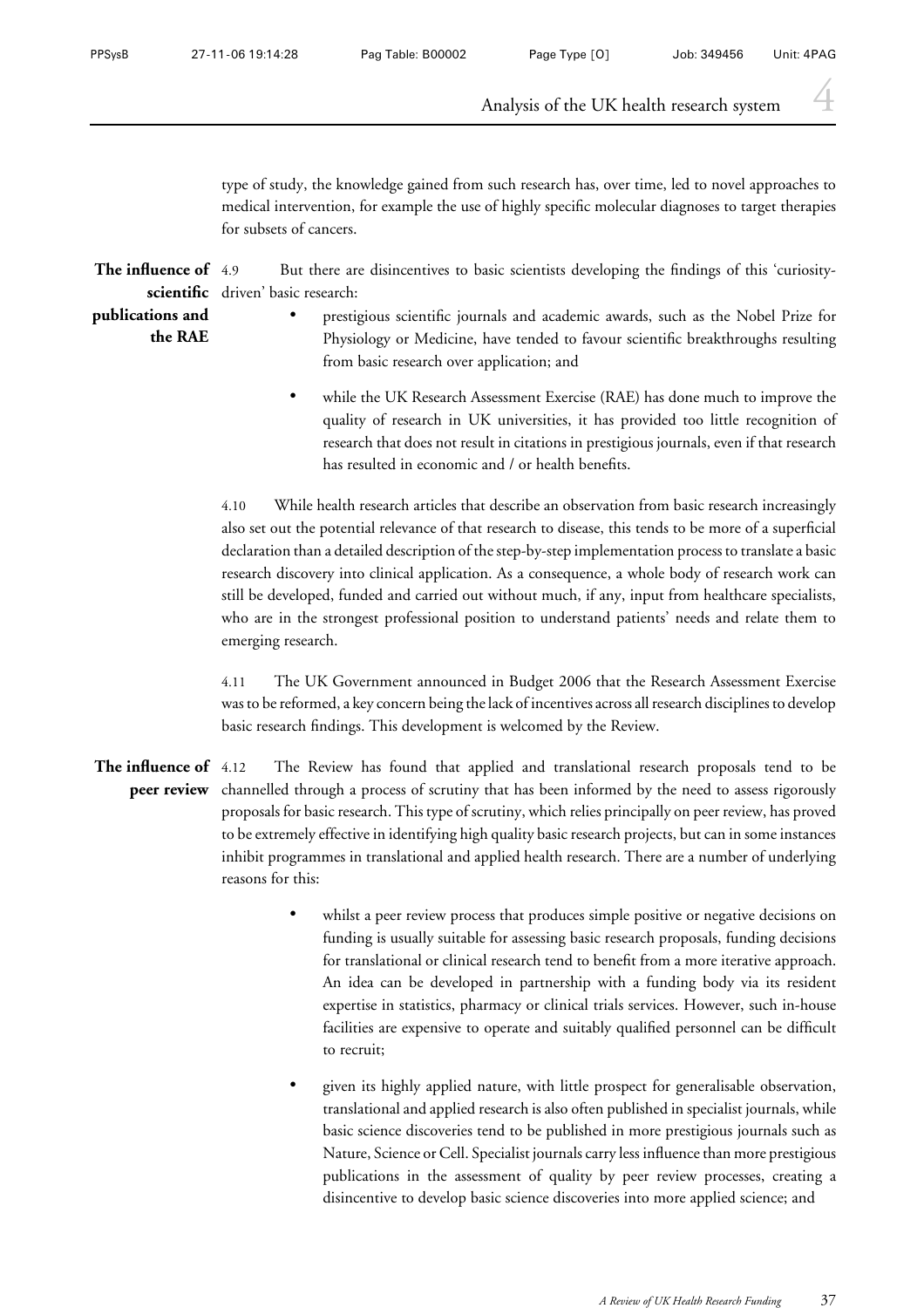translational research is normally multidisciplinary, making the contribution of any one investigator more difficult to assess by peer review and thus difficult to reward with further funding.

4.13 The Review has concluded that the current scrutiny process for research proposals creates a risk that translational or clinical research proposals could be at a systematic disadvantage to basic research proposals in securing funding. Translational or applied research is therefore less attractive to the public science base, and this creates a barrier to effective translation of UK research into practice. If this position is to change, it will be critical for the UK to reform the peer review process for translational and applied research, establishing mechanisms to ensure that research proposals are reviewed by specialists who are themselves capable of addressing the applied nature of the intended research programmes, in a process of genuine peer review. The current Research Councils UK consultation on peer review presents an opportunity to take this forward. In addition, the successor to the Research Assessment Exercise for higher education institutions needs to ensure that translational research is recognised and rewarded appropriately, perhaps with greater value being placed on the application of research in practice.

**Career choices** 4.14 Medical doctors also face major barriers to pursuing a career in health research. Clinical researchers have been both simultaneously informed and constrained by their everyday requirement to practice medicine on patients. This has meant that some clinical research has had a tendency to be underpowered scientifically and uninstructed by many of the advances in modern biology. It has also meant that the career structure for clinical researchers has been problematic, with researchers often 'falling between two stools' where they have been appraised separately on either their clinical practice in patients or research productivity in the clinic, but rarely on both together. The net result has been that clinical research typically has been considered as an unattractive career option for the vast majority of medical doctors.<sup>8</sup>

## **Institutional and financial barriers**

4.15 The barriers to translation described above are reinforced by institutional barriers, not least those that result from the separation of research supported by the MRC from that supported by DH. The Research Councils' portfolio of health research, developed by scientists on their Boards and Councils, has been primarily focused on basic research. More recently, through the Department of Health, there has been separate consideration by the NHS research community of practice-oriented research. But the Joint MRC/NHS Health Research Delivery Group has not been as successful as hoped in co-ordinating or joining up their strategies. If the UK is to succeed in delivering effective and systematic translation of basic research aimed at generating greater health and economic benefits, the appropriate balance of spending across the spectrum of health research will need to be considered as part of a single coherent strategy. This, of course underpins the decision to create a single fund for health research.

4.16 The consultation process found a range of further institutional and financial issues that are viewed as a barrier to the successful translation of health research into new treatments, diagnostics and processes. These issues include:

<sup>8</sup> *Report of the Academic Careers Subcomittee of the Modernising Medical Careers and UK Clinical Research Collaboration March 2005: Medically-and dentally-qualified academic staff: Recommendations for training the researchers and educators of the future*: see http://ukcrc.org/PDF/Medically—and—Dentally-qualified— Academic—Staff—Report.pdf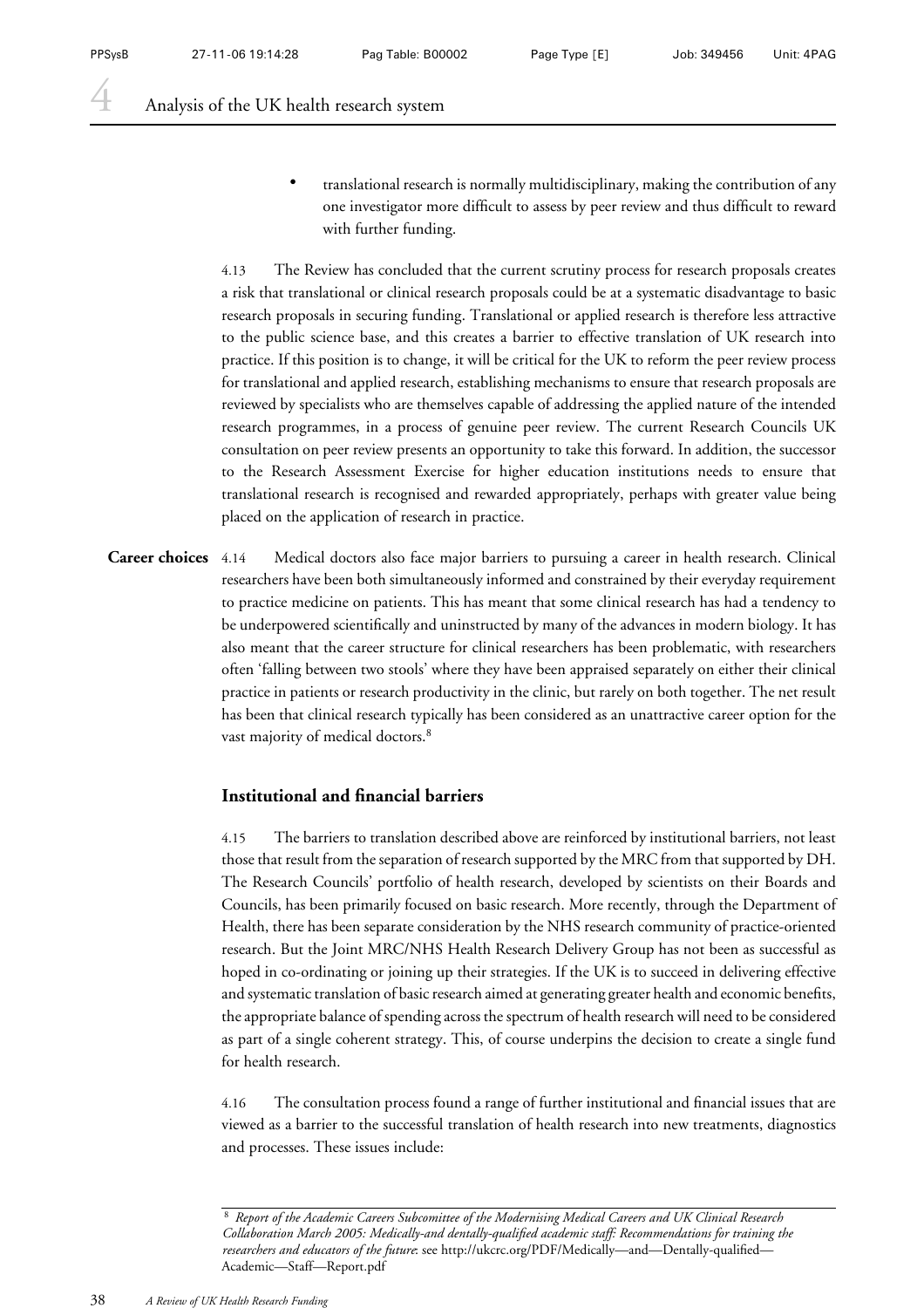Analysis of the UK health research system 4

- weaknesses in the UK's arrangements for funding, supporting and regulating clinical trials, some of which are addressed in the reforms announced in DH's Best Research for Best Health (BRfBH) and / or are being tackled by the UK Clinical Research Collaboration (UKCRC);
- the working relationships between key stakeholders, especially the NHS, universities and industry partners;
- the instability of clinical academic funding by the NHS including through universities;
- gaps or a lack of coordination in the funding and other support mechanisms for taking ideas from the lab to a stage at which a commercial partner might take them on, or to a stage where an SME developing such ideas might be able to access commercial financing; and
- research geared towards the translation of a laboratory-based discovery into a clinical application has a substantially greater number of potential pitfalls than basic research. So, too, do certain forms of nursing or social care research that attempt to translate improvements in patient care into everyday practice. Research involving human subjects needs to undergo ethical review and conform to EU regulations. In addition, recruiting subjects can be time consuming and costly, as can pre-clinical studies (e.g. toxicology) required by regulation before a new medical product can be tested in humans. The study itself may show that the product does not have the desired effect in man or that its disadvantages outweigh its benefits and, while this is very important information, it rarely gets the recognition it needs.

# **EVALUATION OF CLINICAL AND LABORATORY BASED RESEARCH**

4.17 Historically, research designed to evaluate the contributions of the various sub-disciplines of health research to healthcare improvement (or 'research on research') has been rare, sporadic or contradictory. Comroe and Dripps reported that some 62 per cent of research underpinning clinical advances in cardiovascular and pulmonary medicine arose from laboratory-instigated research.<sup>9</sup> However, the rigor of this research was later challenged as 'unscientific.'10 Perhaps more significantly, a study of neonatal intensive care failed to replicate the findings of Comroe and Dripps, concluding that the actual contribution of laboratory-instigated research to clinical advance in this area was somewhere between 2 per cent and 21 per cent.<sup>11</sup> However, these two studies measured the impact of research on entirely different areas of medicine. It is likely that each specific disease area will have a unique range of issues that will require an individually-tailored portfolio of research activity. In attempting to address this, Contopoulos-Ioannidis et al. took a more holistic approach to evaluation. They screened scientific publications in the top six basic science journals over the period 1979–1983 and found over a hundred articles where the authors suggested that their findings would have a major clinical application.<sup>12</sup> Two decades later, the authors found that only five of these suggestions materialised into licensed clinical use and that only one had a major impact on current medical practice.

*A Review of UK Health Research Funding* 39

<sup>9</sup> Comroe, JH & Dripps, RD. (1976) *Scientific basis for the support of biomedical science*. Science 192:105–111

<sup>10</sup> Smith, R. (1987) *Comroe and Dripps revisited.* British Medical Journal 295:1404–1407.

<sup>&</sup>lt;sup>11</sup> Grant J, Green, L & Mason B. HERG Research Report No. 30 August 2003

<sup>12</sup> Contopoulos-Ioannidis DG, Ntzani, EE, Ioannidis, JP. (2003) *Translation of highly promising basic science research into clinical applications.* Am J Med 114:477–484.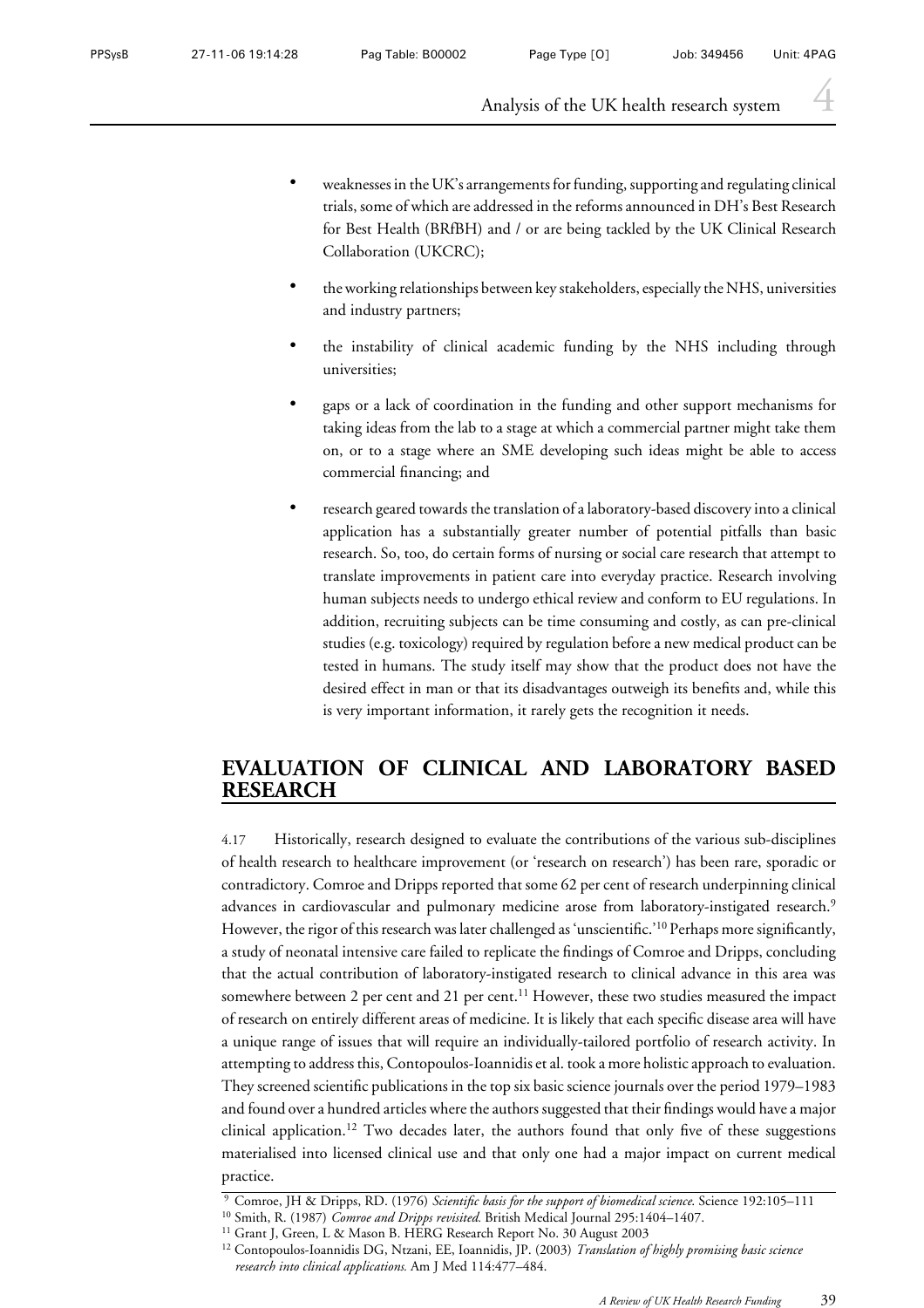4.18 Efforts to evaluate systematically the relative contributions of laboratory-instigated research and clinic-instigated research (especially by clinicians working in university hospitals) are confounded by a number of issues. Perhaps most importantly, advances from biomedical research may have different development timeframes from those of clinical research. The investment requirements also tend to be different in each case. Moreover, the types of therapeutic advance may differ depending on the origins of the research. For example, laboratory-instigated research may be more likely to lead to improved drug treatments, while clinic-instigated research may produce more interventions based on devices. What this debate does highlight is that support for research instigated from both the laboratory and the clinic are important and that they should be balanced in a manner that delivers maximum benefit to patients. It is of course important to note that whether originating from experimental observations in the laboratory or in the clinic, all research does, of course, require validation via research in the clinic.

4.19 In the absence of a significant evidence base to assess the relative contributions of different sub-disciplines of health research, decisions on the balance of support across the spectrum of health research are restricted to judgements based on empirical evidence. In that regard, numerous examples exist of research largely based in the clinic leading to significant therapeutic advances. In a similar vein, many medical advances have stemmed from laboratory-led research (See Table 4.1).

| clinic                |                                 | laboratory                                                  |                                   |
|-----------------------|---------------------------------|-------------------------------------------------------------|-----------------------------------|
| Intervention          | Indicative use                  | Intervention                                                | Indicative use                    |
| Cardiac pacemakers    | Arrhythmia                      | Insulin                                                     | Diabetes                          |
| Renal dialysis        | Kidney failure                  | <b>Statin</b>                                               | Hypercholestermia                 |
| Organ transplantation | Organ failure                   | Immunosuppressive<br>drugs                                  | Rejection of organ<br>transplants |
| Radiotherapy          | Cancer                          | Human papillomavirus<br>vaccine                             | Cervical cancer prevention        |
| Joint replacement     | Arthritis                       | Selective serotonin<br>reuptake inhibitors<br>(e.g. Prozac) | Depression                        |
| Cataract removal      | Visual deterioration            | Combined oral<br>contraceptives                             | Birth control                     |
| Sleeping position     | Sudden Infant Death<br>Syndrome | Inhaled corticosteroids                                     | Asthma                            |

**Table 4.1: Examples of therapeutic advances from research largely based in the:**

4.20 As highlighted above there has been and no doubt will continue to be debate about the relative merits of laboratory-led research versus clinic-led research, regarding which has played a greater contribution to the advances in healthcare. It is clear that both play a key role.

4.21 Several of the responses to the consultation called for new systems or methodologies to underpin the systematic review of existing research. There was also a call for a systematic review of existing evidence on the impact of healthcare research on health and healthcare. Recently, the Academy of Medical Sciences, MRC and Wellcome Trust issued a report on the evaluation of medical research, calling for improved and more consistent methods of evaluation.<sup>13</sup>

4.22 The Review believes that, if research evaluation is to have maximum impact, researchers and policy-makers together should determine how to use such evidence most effectively in the development of funding strategies. Ultimately, such 'research on research' should help to inform

<sup>&</sup>lt;sup>13</sup> Medical Research: assessing the benefits to society. A report by the UK Evaluation Forum, supported by the Academy of Medical Sciences, Medical Research Council and Wellcome Trust. May 2006.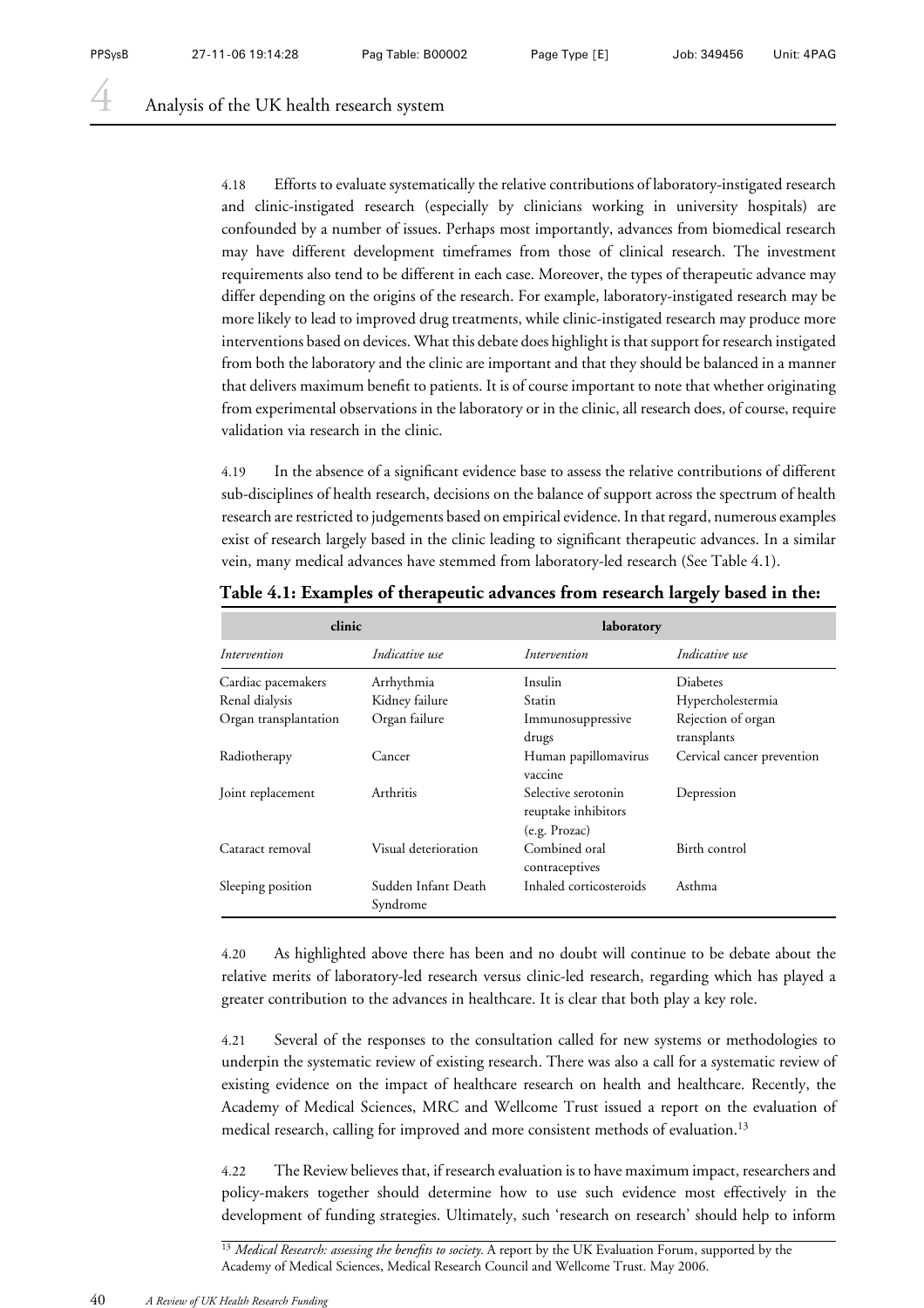Analysis of the UK health research system 4

policy decisions on how limited resources can deliver new knowledge where it is most likely to have substantial impact in addressing unmet medical needs. Such research will take time to come to fruition and impact on policy, but we believe, ultimately, it will play a vital part in determining the allocation of scarce resources to the most productive areas of health research. As a first step, **we recommend that the funders of health research in the UK should work with the Economic and Social Research Council to consider the practicalities of setting up a long-term project to carry out such an evaluation.**

#### **The balance of public funding**

4.23 It was also put to the Review that the balance of public funding across the different disease areas could be improved. For example, there were calls for increased funding in specific areas such as: epidemiology; public health; health promotion; disease prevention; service delivery; diseases which burden society/chronic diseases; ageing; maternal health; orthopaedics; musculoskeletal disease; lung disease; kidney research and midwifery/maternity care. There was also a body of opinion which argued that prioritisation of spend on research should be proportional to monies spent by the NHS, to the socio-economic burden of disease, or to fill the gaps identified by the UKCRC analysis.

4.24 In addition, there was some discussion during the consultation around the 'correct' balance between funding for basic, translational and applied research. As set out in Chapter 2, UKCRC analysis has shown that around two-thirds of public and charity funding of health research is invested in basic science projects. Despite this current weighting towards basic research, we have found no evidence that suggests that the UK should decrease the current levels of funding to the UK's worldclass basic research base. Therefore,**we believe that current funding levels for basic science should be sustained**. However, discussions during the review have strongly suggested that the balance of opportunities to create additional health and wealth benefits from health research lies firmly in translational and applied research. As a result, **we recommend that future increases in funding should be weighted towards translational and applied research until a more balanced portfolio is achieved**. 14

# **THE SUSTAINABILITY OF THE DRUG DEVELOPMENT PATHWAY**

4.25 Of course, whilst the UK public and charity sectors fund a large proportion of UK health research, the pharmaceutical industry is also a major funder of R&D in the UK, conducting 35 per cent of the R&D undertaken by the top 800 UK R&D companies<sup>15</sup>. The industry, therefore, has a crucial role, particularly in translating research into health and economic benefits. At the same time, however, it faces increasing challenges in delivering this.

4.26 The 1970s and 80s were the era of blockbuster drugs in the pharmaceutical industry. Single chemical compounds could be used to treat large sections of the general patient population, thus providing substantial health benefit to patients and billions of dollars in return on the investment of the pharmaceutical industry. But as increasing numbers of compounds were successfully applied to the treatment of a greater number of diseases, fewer and fewer diseases with large patient populations remained without treatments. Standards and expectations also became increasingly high for the efficacy of any new therapeutic compounds.

<sup>&</sup>lt;sup>14</sup> For more information on the mechanisms for delivering this, see Chapter 5.

<sup>15</sup> The R&D scoreboard 2006. DTI.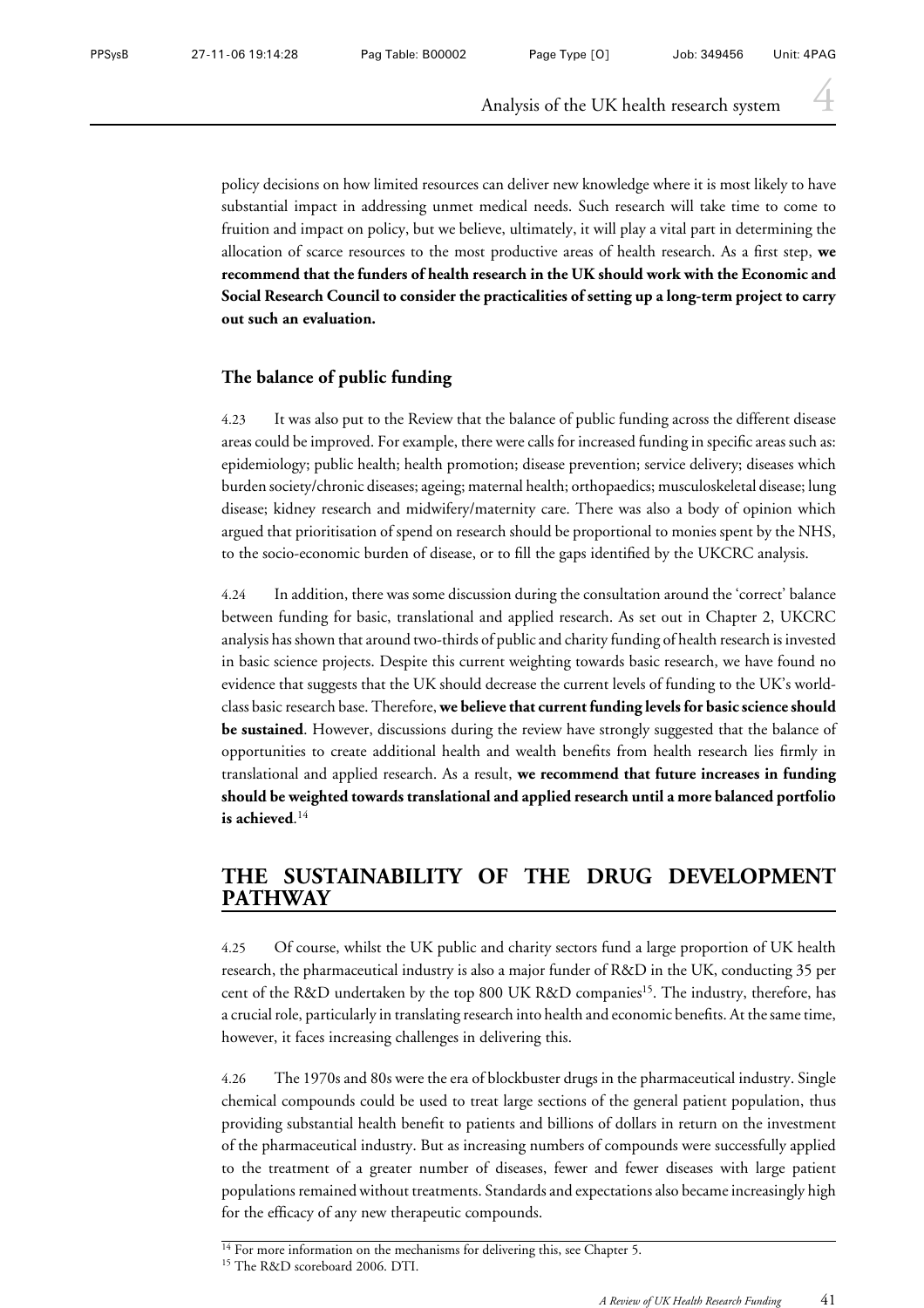4 Analysis of the UK health research system

4.27 By the early 1990s, fewer and fewer blockbusters were emerging from the development pipelines of the pharmaceutical industry. It is widely argued that Government regulatory standards had become increasingly stringent, reflecting greater public concern about safety issues. Any new treatments had to surpass the efficacy and safety profiles of previous ones, if there were to be a high level of payback for the investment in their development. In short, 'the low hanging fruit' of drug compounds had already been harvested. Remaining drug targets were much more resistant to large improvements via the traditional chemistry-based R&D approaches of the pharmaceutical industry. Companies increasingly attempted to spread the investment risk within their pipelines by developing alternative versions of pre-existing drug compounds, aimed at delivering incremental improvements on the current treatments. These are sometimes controversially referred to as 'me toos'. The pharmaceutical industry also sought to address the emerging shortcomings in their drug pipelines by attempting to improve efficiencies via more systematic approaches to the development of medicines from chemical compounds. In-house R&D programmes focussed more on high throughput and automated methods for screening drug candidate compounds, arguably at the expense of more diverse, but less efficient, types of research programmes. In addition, an increasing portion of industrial R&D was outsourced.

4.28 As noted in Chapter 1, the challenges facing the pharmaceutical industry, together with trends in health research towards 'personalised medicine', are combining to present a number of challenges to healthcare systems around the world. Smaller patient populations mean that the development costs of new medicines will need to be spread over a smaller group of patients, increasing the average cost of those medicines. In turn, this should be a driver for efforts to reduce the costs of new medicines, to ensure equitable access to cost-effective new treatments. This means not only investing in R&D to reduce the cost of drug development, but also better diagnostics so that new medicines are only given to patients that will benefit from them (efficiency gains) and also looking again at the regulatory process, to see for example whether new technologies can help reduce the length of time it takes to get a new medicine to market.

4.29 Health research can help health policy-makers, the pharmaceutical industry and other stakeholders to tackle these issues, and boost translation of health research into health and economic benefits. We explore these issues further in Chapter 8.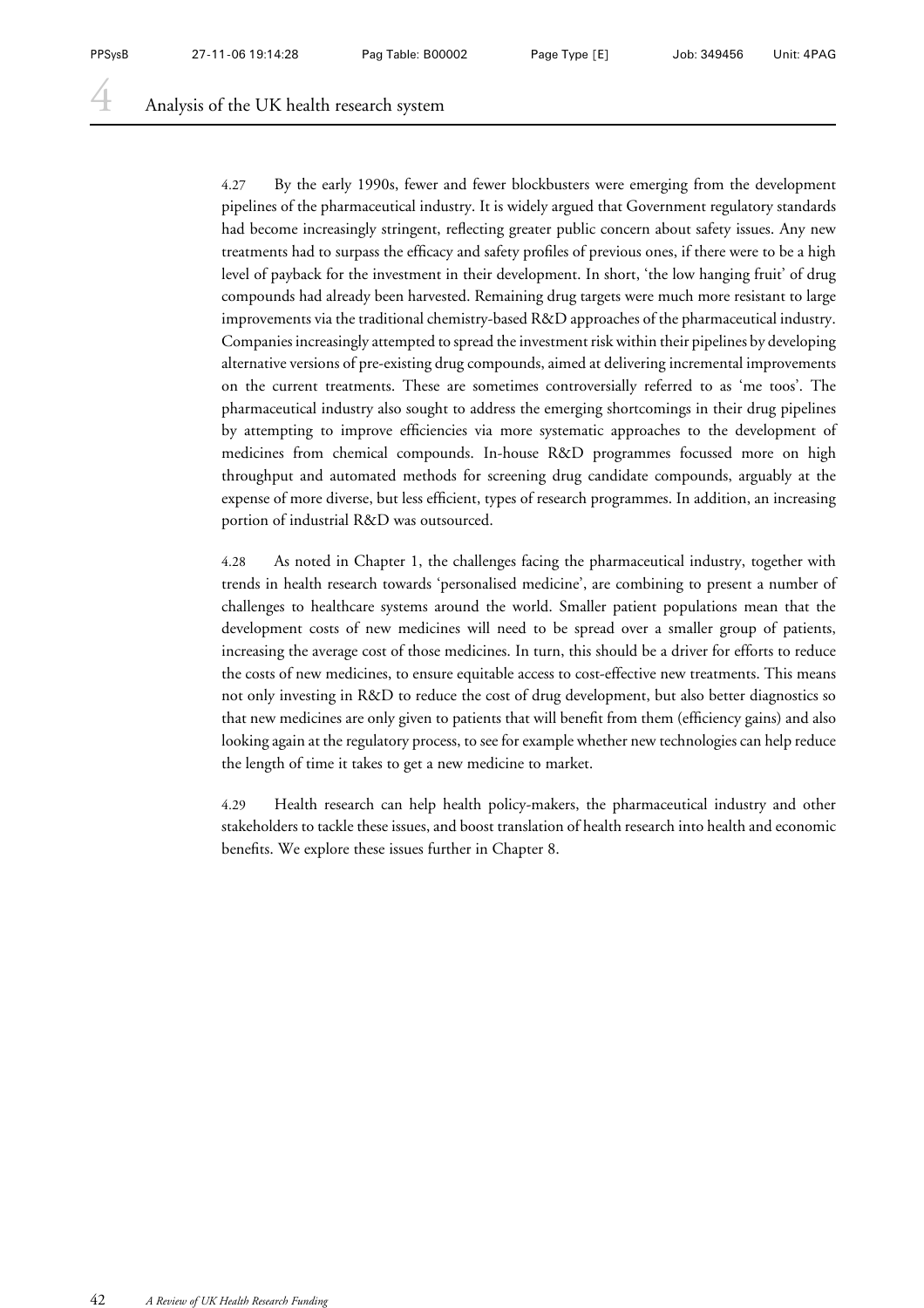#### **Chapter overview**

The chapter presents the criteria and critical success factors considered by the Review when determining the institutional arrangements for the single fund for health research. It presents the case for reform, highlighting in particular:

- the lack of coordination between the MRC and the Department of Health's R&D function;
- the need for greater focus on UK priorities;
- the lack of incentives for applied research; and
- the need for a research-friendly culture in large parts of the NHS.

The Review's key proposal is to create a new, light-touch organisation to ensure a more strategically-coherent approach across publicly-funded health research in England and the UK, with the Devolved Administrations joining in as appropriate. This organisation should be called the Office for Strategic Coordination of Health Research (OSCHR). The key functions for OSCHR will be to:

- work with officials from DH, OSI and the Devolved Administrations to set the Government's health research strategy, taking into account the advice, priorities and needs set out by NIHR (and its equivalents in the Devolved Administrations), MRC and the NHS;
- set the budget required to deliver the strategy and objectives for DH and MRC, including the distribution of the budget between NIHR and MRC;
- submit to the Treasury a joint funding bid for the agreed strategy;
- monitor delivery of the strategy against objectives, to report to Ministers and Parliament on its progress, and to advise Ministers on the effectiveness of maintaining two separate public research bodies; and
- encourage a stronger partnership with the health industries and charities.

In addition, the Review recommends that OSCHR should brand priority research in the public, charity and private sectors as 'UK Priority Health Projects'(PHRPs), based on an assessment of the UK's unmet health needs, as a way of sending a stronger signal to the healthcare industries as to where the UK Government would like to see R&D investment focussed. This could be reflected in decisions as to which medicines are assessed through NICE's new 'fast track' process, and potentially in other procedures.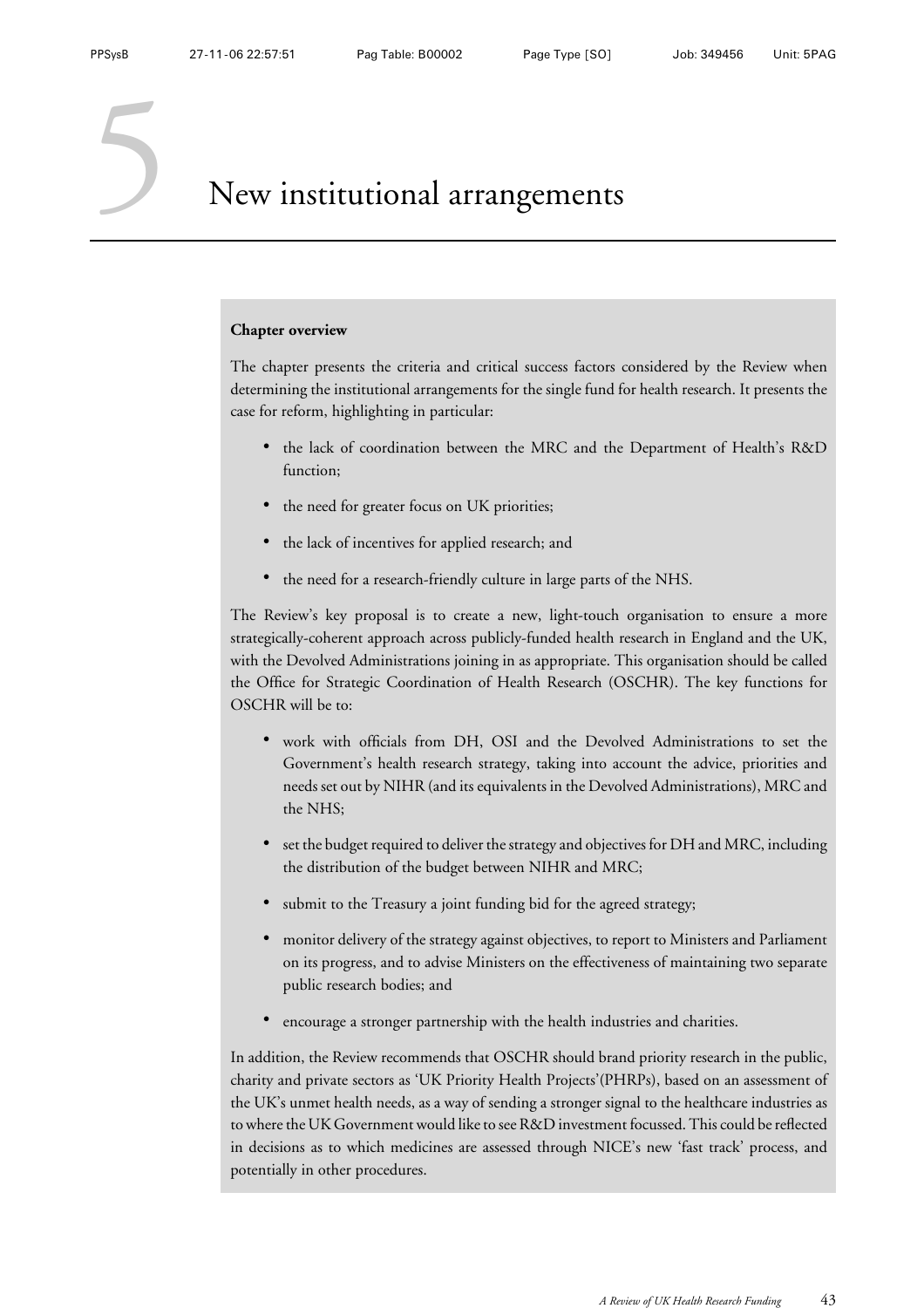# **VISION**

5.1 The Government's vision is of a holistic health R&D system that will maximise the value of the UK's research base. The Government wants to ensure the UK's health research is more closely aligned with wider health objectives, builds on scientific progress to date, and translates the results of research into economic benefit.

5.2 In order to exploit the strengths of the UK's health research, the Review believes the UK must maintain the quality and quantity of its excellent basic medical research. But it must also address the barriers to translation of basic research that result from the gaps identified between basic and clinical research, and between clinical research and clinical practice. The Review envisions cultural change in both the Department for Health and the MRC, to address cultural barriers to research collaboration, and to the willingness to undertake further research to support the application and translation of basic research into patient and economic benefits.

5.3 Finally, the Review believes that the UK's drug development pathway should create better incentives for the pharmaceuticals industry to engage in R&D that results in the development of truly innovative medicines, and that there should be proper rewards for translating research into innovation in health interventions.

# **IDENTIFYING FUTURE CHALLENGES FOR HEALTH RESEARCH**

# **Building on past** 5.4 During the past century, medical advances have had a major impact on the way in which **success** medicine was practiced and health outcomes achieved, seeing a series of medical breakthroughs, including the discovery of penicillin, the causal link between smoking and lung cancer, the use of open-heart surgery, and advances in the safety of anaesthetics. Life expectancy at birth increased from less than 50 years at the turn of the twentieth century to 77 years for men and 81 years for women by 2004.

**New** 5.5 Significant advances have been made in a relatively short period of time, and rapid **opportunities** technological improvements of the present and future will continuously change what it is possible for the future for health care to achieve, with new medical interventions continuing to help prolong healthy life, as well as how treatment is carried-out.

> 5.6 Developments in smart materials, nanotechnologies, and body and mind sciences could lead to new and improved techniques for diagnosis and therapeutics. Progress, particularly in biotechnology, is expected to lead to the development of new drugs, advancing our abilities to treat various conditions or make new medical interventions.

**The need for** 5.7 Some new treatments will ask difficult questions of society and government. During the last **social debate** decade, there has been substantial debate about the desirability of stem cell research. Over the next decade, similar issues will arise. For example, should cognitive enhancers be further developed in the future, the desirability of approving them for general use would need careful consideration, as would the costs and cost-effectiveness of the treatments involved.

> 5.8 The medical research community, both public, private and third sectors, have the capacity to make spectacular advances in how medical conditions are treated, and will undoubtedly strive to rise to the challenge in making the most of these technological and scientific advances to address the health priorities of the future.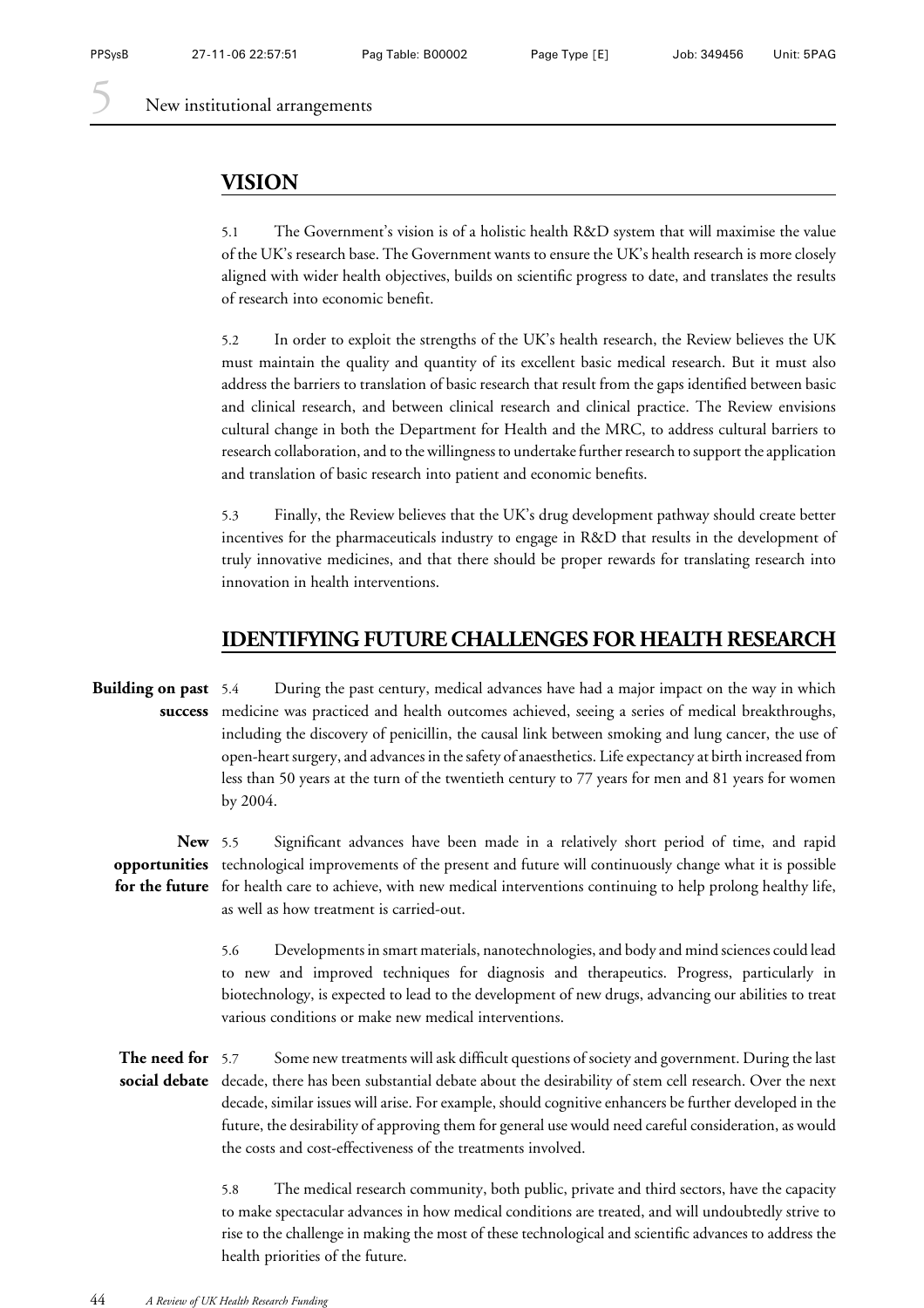**Understanding** 5.9 It is clear that the emerging and evolving shape of health research in the UK will need to be **long-term** determined not just by short-term, sensible administrative pragmatism, but by long-term strategic **strategic need** intent. Developing a comprehensive understanding of the likely future challenges for the health of the nation is therefore vital in taking advantage of technological and scientific advancement, and designing a health research policy framework that is both fit for now, and fit for the future.

#### **Future health challenges**

5.10 The Review believes that increasing demands on health systems, not just in the UK, but also overseas, means a greater priority should be given to supporting therapies that tackle clearly identified and understood health priorities, be they defined by unmet needs, the degree of human suffering, poor understanding of the causes and solutions of diseases or conditions, or negative trends in known disease areas.

5.11 It has been put to the Review by many influential commentators and expert opinion formers in both UK and global health research that there are some clearly identifiable health challenges facing the UK and the rest of the world today. Clearly, there is a wealth of information, statistics and epidemiological data available to begin to develop a more definitive understanding of these priorities, but a non-exhaustive list of some of the commonly cited examples is set out below:

- **Cancer** 5.12 Cancer accounts for around one quarter of all deaths in the UK, and around one in three people will be diagnosed with cancer at some stage in their lives. There are over 200 types of cancer, with cancers of the lung, breast, bowel and prostate being the most common, representing over 50 per cent of new cases:
	- lung cancer is the second most common form of cancer, and nine times out of ten is caused by smoking or passive smoking. It represents around 37,200 new cases every year;
	- breast cancer is the most common form of cancer for women in the UK, with around 42,000 new cases every year, representing one in three of all new cancer cases in women;
	- bowel cancer is the third most common form of cancer in men, with around 18,700 new male cases per year, and the second most common form of cancer in women, with around 16,200 new female cases per year;
	- prostate cancer is the most common form of cancer for men, with around 31,900 new cases every year and a lifetime risk for men of one in fourteen; and
	- finally, leukaemia is the most common form of cancer in children, representing around 50 per cent of all children-related cancer cases<sup>1</sup>.

1.13 The UK is at the leading edge of the global effort of cancer research, and can continue to lead the way in the next generation.

**Mental health** 5.14 Mental health represents a great challenge to today's society, and is ranked third by the World Health Organisation in terms of morbidity around the globe. Issues such as dementia and bipolar disorder (depression) are some of the most complex and least understood areas of health and medicine, and rely on advances in the understanding of how the brain works and what treatments

<sup>&</sup>lt;sup>1</sup> Source: Cancer Research UK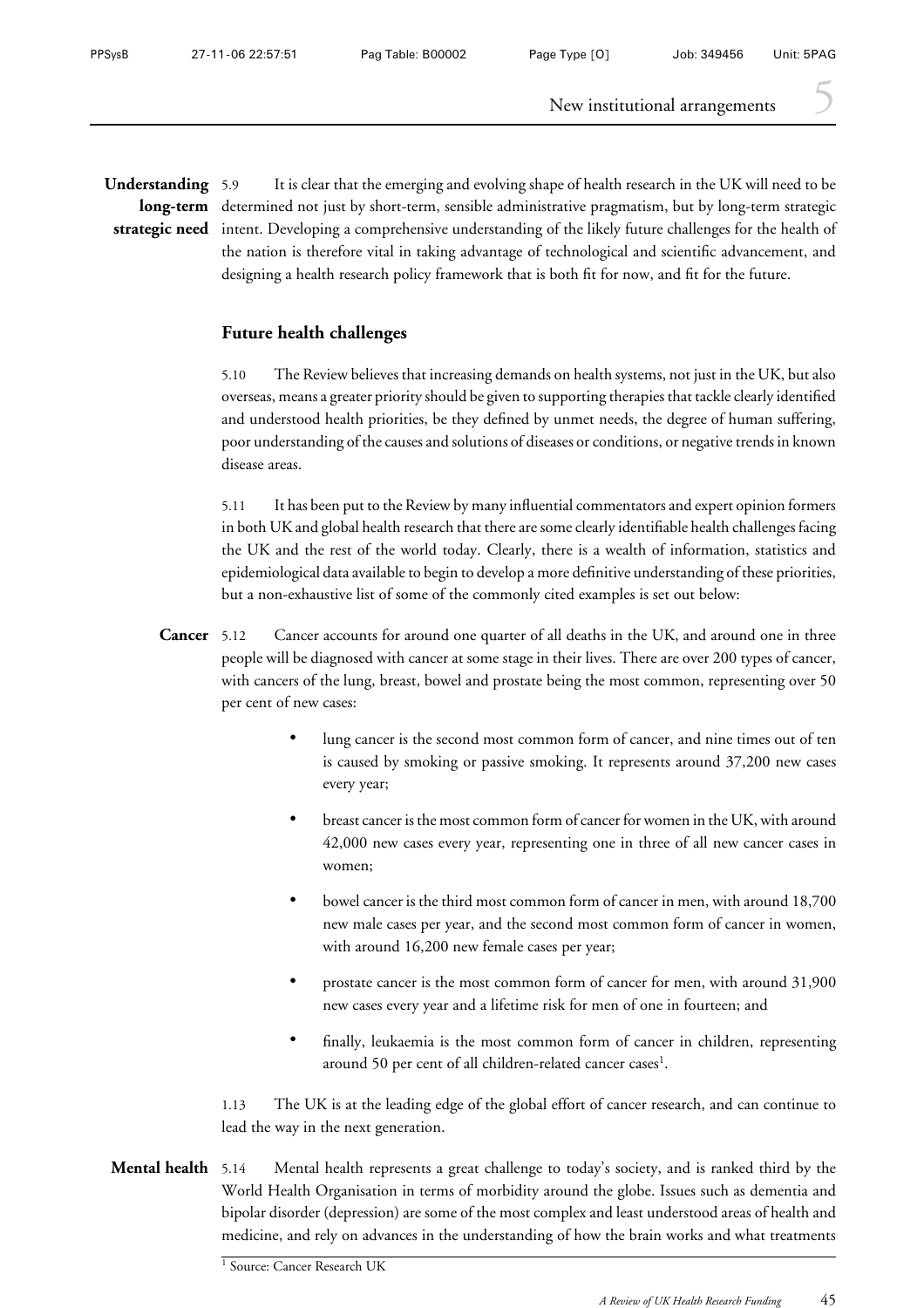work and why. It is thought that advances in neuroscience in the next 10–20 years could have significant positive implications for mental health issues. For example, further improvements in imaging technologies could make both diagnosis and response to treatment easier, and substantially quicker to understand, and could substantially reduce the length of time involved in the drug development pathway for such conditions.

5.15 Taking one condition as an example, the Alzheimer's Society estimate that over 700,000 people in the UK suffer from Alzheimer's, the most common cause of dementia in the UK, 18,500 of which are under 65 years of age. In addition, it is also estimated that around one million further people act as carers for someone diagnosed with dementia2.

5.16 Mental health issues, such as depression, seem to be particularly prevalent in the male population, as 75 per cent of suicides in the UK are amongst males, with older men having the highest suicide rate in the UK. The issue also has significant economic consequences, as can be seen from the number of incapacity benefit claimants (it has been estimated that one in seven men who become unemployed will develop depression within six months)<sup>3</sup>.

**Chronic and** 5.17 17.5 million people in the UK today live with a long-term condition, including conditions **degenerative** such as diabetes, asthma or arthritis. This can sometimes place serious limits on the ability of **disease** individuals to cope with day-to-day activities, with discomfort and stress being an everyday reality<sup>4</sup>. Furthermore, the impact on the NHS is significant – just five per cent of inpatients, many with a long-term condition, account for 42 per cent of acute bed days<sup>5</sup>.

#### **Case study 1: Diabetes**

An estimated 2.35 million people in the UK today have been diagnosed with diabetes<sup>6</sup>, and the last 30 years have seen a three-fold increase in the number of cases of childhood diabetes. It is also estimated that a further 750,000 people are unaware that they have the condition<sup>7</sup>. Diabetes is the leading cause of kidney failure, limb amputation, blindness and visual impairment, and multiplies by a factor of between two and four the risk of cardiovascular disease<sup>8</sup>.

#### **Case study 2: Asthma**

Around 5.2 million people in the UK today receive treatment for asthma, 1.1 million of which are children. In 2004, there were nearly 1,400 deaths in the UK attributable to asthma, 40 of which were children 14 years and under. To put it another way, 4 people per day, or 1 person every 6 hours, die from asthma in the UK, yet it is estimated that 75 per cent of hospital admissions are avoidable and 90 per cent of deaths preventable. One in six people with severe asthma symptoms report weekly attacks so severe that they cannot speak. This represents roughly 430,000 people, or a body of people roughly equivalent to the population of Manchester. The economic cost is also worth noting, as asthma costs the NHS around £889 million per year, and over 12.7 million working days are lost to the condition each year<sup>9</sup>.

<sup>&</sup>lt;sup>2</sup> Source: National Institute for Clinical Excellence

<sup>3</sup> Source: MIND

<sup>4</sup> Supporting People with Long Term Conditions, Department of Health, January 2005

<sup>5</sup> ibid

<sup>6</sup> Department of Health

<sup>7</sup> Source: Diabetes UK

<sup>8</sup> Source: BD Medical

<sup>9</sup> Source: Asthma UK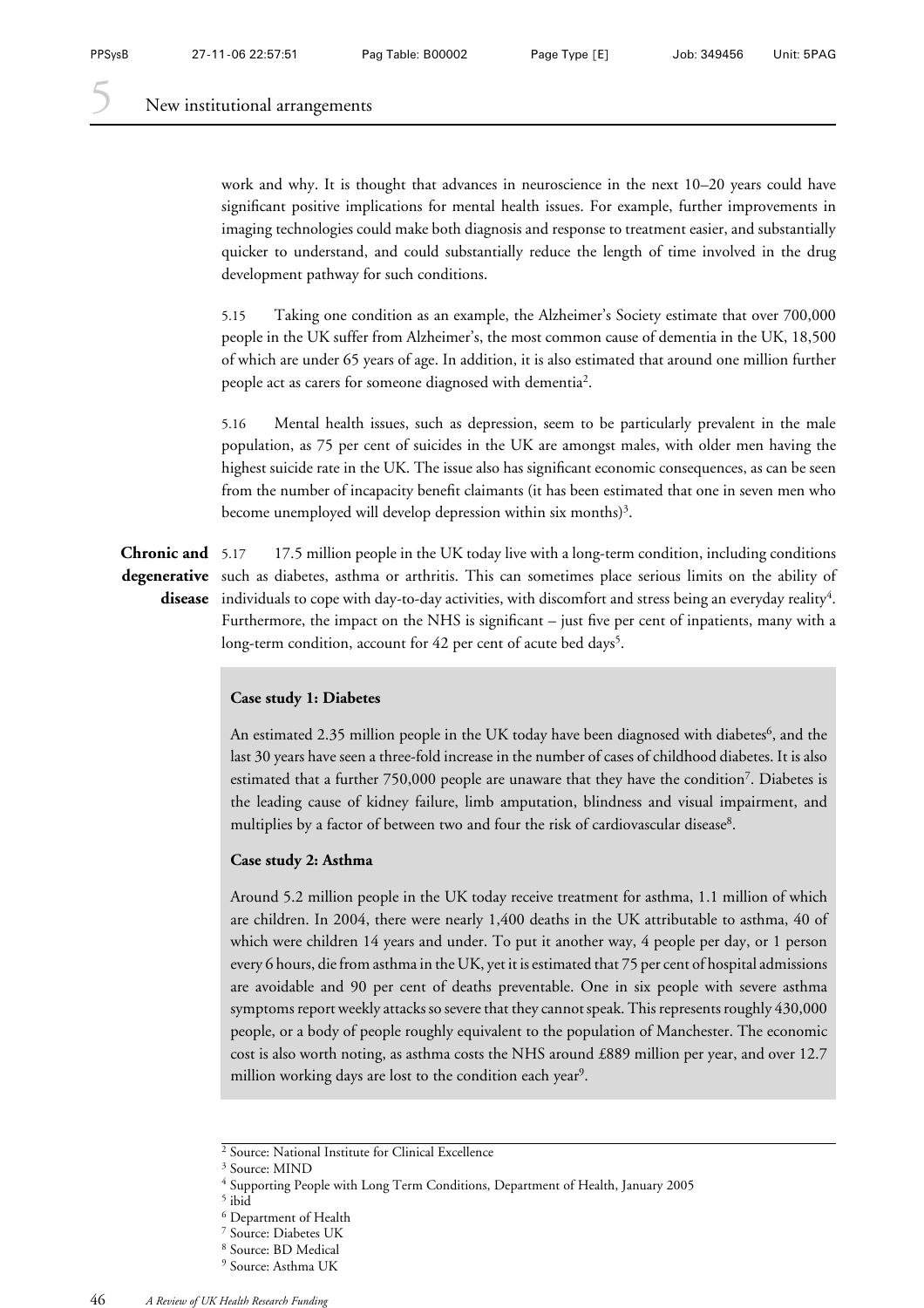5.18 Furthermore, given advances in longevity in the UK, tackling degenerative diseases in older people will become increasingly important to the quality of life of an increasing proportion of the UK population in the decades to come. As well as improving quality of life, this will help to tackle the social services burden and increase the economic opportunities open to older people. Key to this will be further efforts in the field of public health and prevention, with individuals taking more responsibility for their own health and well-being, which will complement scientific and medical advances.

# **Nutrition, diet** 5.19 The percentage of UK adults who are obese has increased by 50 per cent in the last decade, and lifestyle and the prevalence of obesity in children continues to grow at an alarming rate<sup>10</sup>. In the UK, about two thirds of adults are now overweight or obese and, of these, 22 per cent of men and 23 per cent of women are clinically obese (at least two to three stone overweight). In the last ten years, obesity has doubled in six year olds (to 8.5 per cent) and trebled amongst 15 year olds (to 15 per cent).

5.20 This is also concerning as obesity increases the risk of individuals developing other health problems, including type-2 diabetes, heart disease, stroke, osteoarthritis, high blood pressure and infertility. Obesity is responsible for more than  $9,000$  premature deaths per year in England<sup>11</sup>. A report from the National Audit Office concluded that obesity could shave an average of nine years from our lifespan, and the Health Select Committee estimated that the costs of obesity is between £3.3 billion and £3.7 billion per year (and of obesity plus overweight at between £6.6 billion and  $£7.4$  billion per year)<sup>12</sup>. It was put to the Review that reducing the number of people who are clinically-obese by one million could result in significant health gains, estimated by the National Audit Office as 15,000 fewer people with coronary heart disease, 34,000 fewer people developing type-2 diabetes, and 99,000 fewer people with high blood pressure.

# **Cardiovascular** 5.21 Diseases of the heart and circulatory system (cardiovascular disease or CVD) are the main **disease** cause of death in the UK and account for just over 216,000 deaths in 2004. More than one in three people (37 per cent) die from CVD. The main forms of CVD are coronary heart disease (CHD) and stroke. About half (49 per cent) of all deaths from CVD are from CHD and more than a quarter (28 per cent) are from stroke. CVD is one of the main causes of premature death in the UK (death before the age of 75). 32 per cent of premature deaths in men and 24 per cent of premature deaths in women are from CVD, which caused just under 60,000 premature deaths in the UK in 200413.

5.22 Coronary heart disease (CHD) is a preventable disease that kills more than 110,000 people in the UK each year. More than 1.4 million people suffer from angina and 275,000 people have a heart attack annually. In 2002, cardiovascular disease caused 39 per cent of all deaths in the UK, and killed almost  $238,000$  people<sup>14</sup>. CHD by itself is the most common cause of death in the UK. Around one in five men and one in six women die from the disease, which caused just over 105,000 deaths in the UK in 2004<sup>15</sup>. The Government is committed to reducing the death rate from CHD and stroke and related diseases in people under 75 by at least 40 per cent by 201016.

<sup>11</sup> Department of Health

<sup>14</sup> Department of Health

<sup>10</sup> Source: Medical Research Council

 $12$  ibid

<sup>&</sup>lt;sup>13</sup> Source: British Heart Foundation

<sup>&</sup>lt;sup>15</sup> Source: British Heart Foundation

<sup>16</sup> Department of Health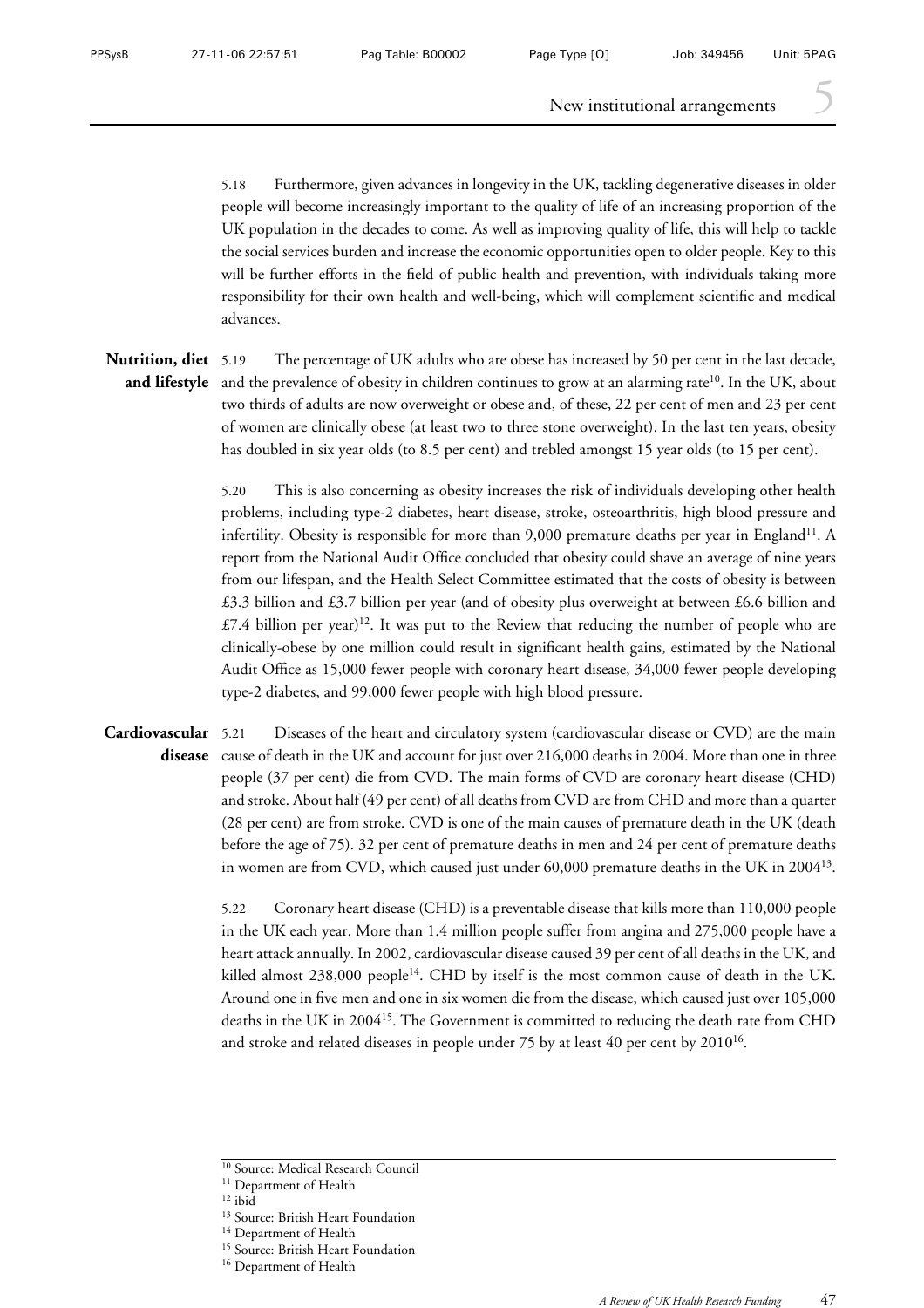**International** 5.23 Just as energy and the environment represent challenges on a global scale that require **health** concerted action at the level of individual nation states, so health across the globe presents major challenges for the coming generation. Diseases and infections such as malaria, tuberculosis (TB) and HIV / AIDS have a disproportionate impact on the developing world and affect the lives of at least a billion of the poorest people on the planet. These conditions are preventable and treatable. The scientific understanding and capacity of the developed world can be brought to bear on issues of global importance such as these, through the work of governments around the world, together with the health research community, industry and the charity sector.

#### **Key facts 1: Malaria**

Malaria is responsible for more than 1 million deaths per year, and there are an estimated 500 million clinical cases in the world today. It has been estimated that one child dies of malaria every 30 seconds, and around 2,000 African children die of malaria every single day. In any given year, nearly 10 per cent of the world's population have the disease, and most survive after between 10 and 20 days of illness, but too many still do not.

#### **Key facts 2: Tuberculosis**

Tuberculosis is estimated to kill someone every 18 seconds, and is projected to cause 35 million deaths around the world in the period between 2000 and 2020.

#### **Key facts 3: HIV / AIDS**

HIV / AIDS kills around 3 million people every year, 99 per cent of them in developing countries. 39.5 million people in the world today are living with HIV / AIDS, 2.3 million of whom are children. It is estimated that there are around 12 million children in Africa who have lost one or both parents to HIV / AIDS, and that, of the 6.8 million people in need of life-saving drugs, only 1.65 million are actually receiving them $17$ .

5.24 There are also many other diseases and conditions that warrant the detailed profiling given above, but the intention here is not to create an exhaustive list of definitive UK priorities, but rather to use the examples above to signify the changing nature of health demands that are important to the UK, and the implications this has for the work of the health research community over the coming generation.

5.25 This has clear implications for ensuring a clear and effective interface between the public research base (and the institutions related to this) and the wider health research community – including the biomedical industry and charitable research organisations. A clear interface with appropriate incentives will ensure that the health research community can respond effectively to health challenges such as those identified above. However, as the next section of this chapter sets out, this will require further efforts to address the remaining issues around the institutional framework that drives publicly funded health research.

<sup>&</sup>lt;sup>17</sup> Source: AVERT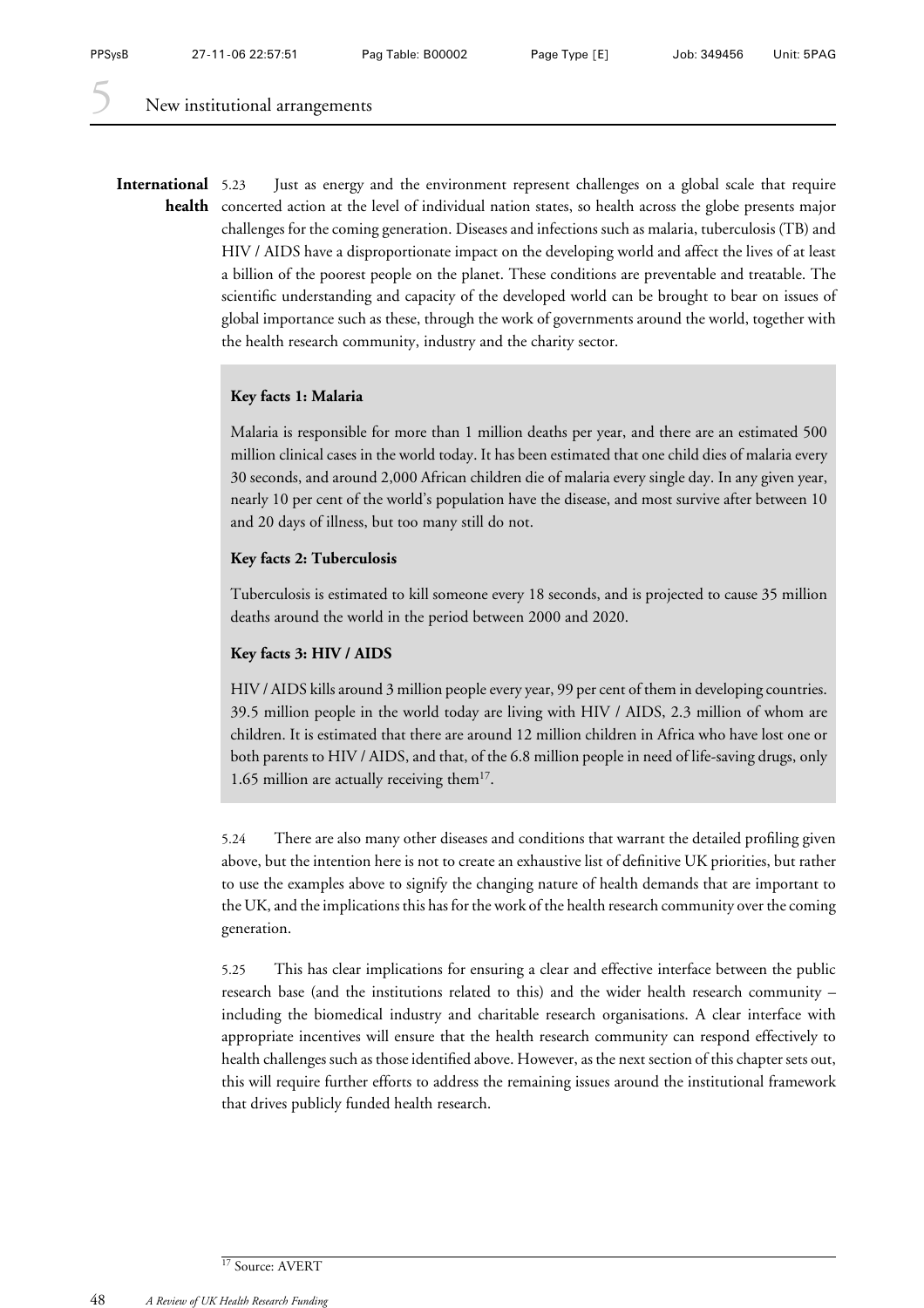# **THE CASE FOR REFORM**

5.26 The implementation of reforms to the arrangements for supporting R&D in the English NHS, set out in Best Research for Best Health (BRfBH), and the ring-fencing of the Single Fund represent a good start in delivering the government's overall objective of increasing the health and economic benefits generated as a result of its investment in medical and broader health research. The key now is to build on this to create a health research system that helps deliver the government's health and economic objectives.

5.27 The consultation process has been extremely helpful both in refining the Review's understanding of the challenges facing the system which had previously been identified, and in raising others which had not. Some of these issues cannot be addressed simply by changing highlevel institutional arrangements for the funding of health research: they lie at either a much broader or at a much more detailed level, and are therefore addressed elsewhere in the report. But some are very specifically related to high-level problems in the system and we would pick out four issues in particular.

- **Weak** 5.28 There is a lack of coordination between the MRC and the Health Departments' R&D **coordination** function. The Joint Delivery Group set up last year to improve the position has had some successes, but ultimately did not have the 'teeth' to ensure that policy was joined-up across the two funders. It did not resolve the fundamental problem that the organisations' strategies are set separately, and so, while joint-working happens where the strategies happen to coincide, it is not straightforward to ensure joint-working where they do not. This lack of coordination not only leads to overlaps, but also leads to gaps in support which can significantly impede the UK's ability to translate its success in the basic research arena into clinical research, practice and economic benefits.
- **Need for greater** 5.29 There is an ongoing feeling amongst many outside the basic research community that the **focus on UK** issues identified by Rothschild in 1971<sup>18</sup> have still not been resolved. In particular, many commented **priorities** that the MRC could do more to address the needs of its customers. The consultation process concluded that a greater focus on research that responds to the UK's health and economic needs and priorities, such as those outlined above, was needed, and that this would help realise more opportunities to translate the UK's world-class basic science into health and economic benefits for the UK.

Lack of 5.30 The consultation also revealed a widely-held concern that the MRC's culture was largely **incentives for** geared (understandably) towards maintaining its strengths in basic science, and that the MRC **applied research** needed to do more if it were to have greater success in incentivising applied research. There was recognition that the MRC had made significant attempts to redress this balance, particularly in the last few years. However, there was a view that a more flexible approach to peer review, reflecting the inherent differences between basic and applied research (e.g. in terms of the need for more iteration, and recognition that novelty is of less importance, by its very nature, in applied research), could facilitate this process. It could also address the MRC's finding that, in some cases, there are not enough good applied science proposals to take up the funding that they have made available for it.

Need for a 5.31 The Review also found that there is a lack of a research and innovation friendly culture in **research-** large parts of the NHS. Clearly, the NHS is under pressure to deliver service targets. Some observers **friendly culture** have argued that many of the current reforms (e.g. Payment by Results) have a potential to impact research in the NHS. However, research in the NHS has long been considered a secondary activity.

> <sup>18</sup> *The organisation and management of Government R&D, in Cabinet Office, A framework for Government Research and Development,* London, HMSO, November 1971 (The 'Rothschild Report')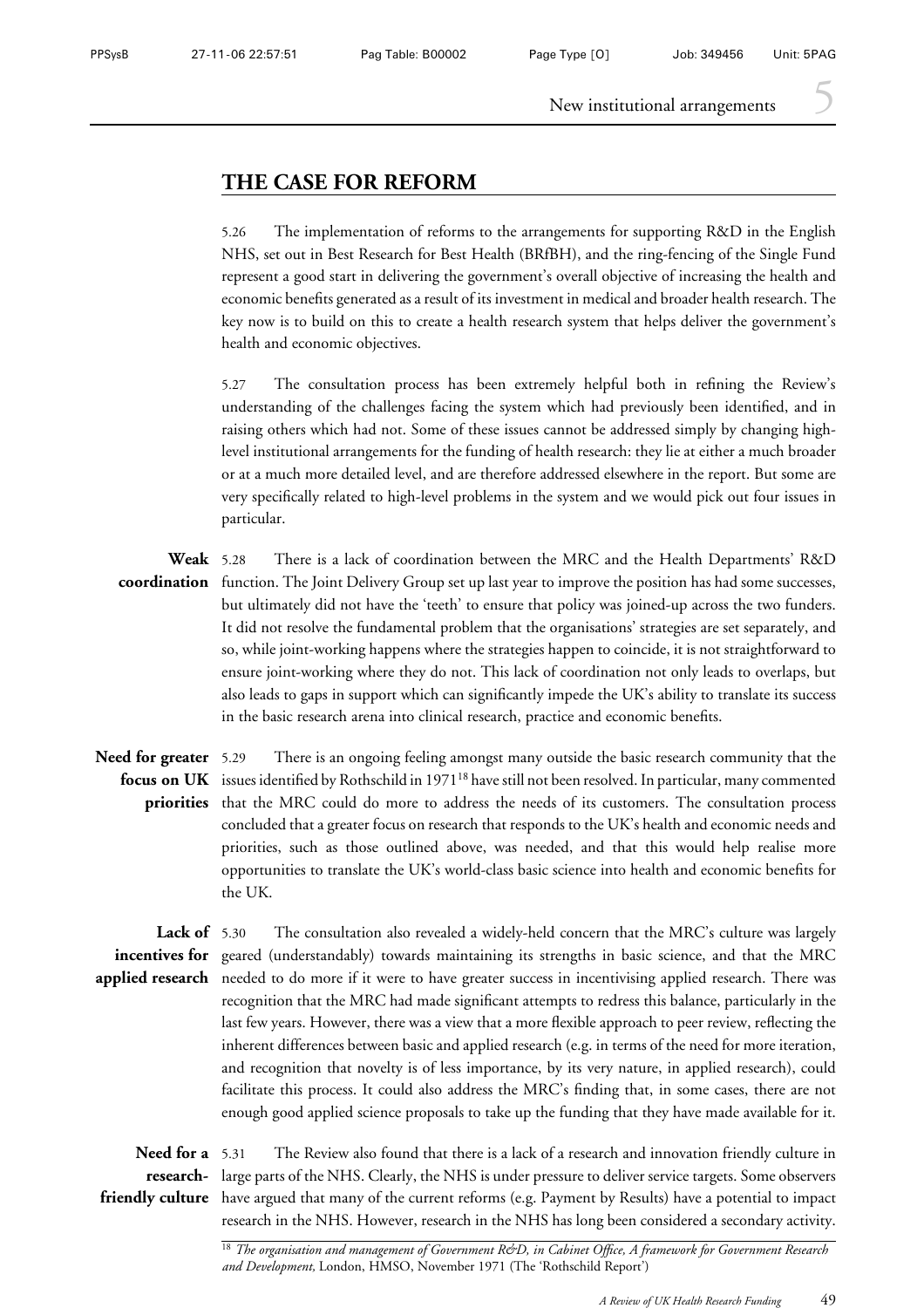Hence, the Review believes the lack of a research friendly culture should not be attributed to current NHS reforms. A key challenge for the new Single Fund will be to help tackle the cultural and other barriers to research and innovation in the NHS.

5.32 In order to resolve these issues, it will be vital to achieve the best possible design and institutional arrangements for public funding of health research in the UK, and also to ensure that the interface between public research base and industry (and the wider health research community) fully supports efforts to tackle current and future health challenges, such as those identified earlier in this chapter.

5.33 The remainder of this chapter will focus on the following key elements of the reform necessary:

- the overall **objectives** of reform;
- the **options considered** for new institutional arrangements;
- the **proposed new arrangements** and the new Office for Strategic Co-ordination of Health Research (OSCHR); and
- building a **renewed partnership with industry** and the wider research community to meet current and future health challenges.

# **OBJECTIVES OF REFORM**

5.34 The Review has considered the consultation responses, and concluded that, in order that the new institutional funding arrangements support the Government's vision, the new institutional arrangements should achieve the following objectives:

- significantly improve the strategic coordination of public sector funding for medical and health research in England and also the devolved administrations;
- an appropriate balance of 'top-down' direction, based on the priorities and needs of the NHS, industry and science policy, and 'bottom-up' expert input from the public science base and health 'customers';
- continued delivery of world-class basic medical and health research;
- a step-change improvement in the way the UK translates its excellent basic research into health and economic benefit, specifically by ensuring translational, clinical, Health Technology Assessment (HTA), health services, public health and social care research are delivered to the same, world-class standard as basic research;
- support cultural change across both the MRC and DH NIHR through incentives and rewards for successful translation into health outcomes;
- ensure links are maintained with and between the NHS and MRC and other relevant Research Councils, particularly to ensure that innovation that occurs at the boundaries between disciplines is supported effectively;
- deliver a settled approach for a significant period of time;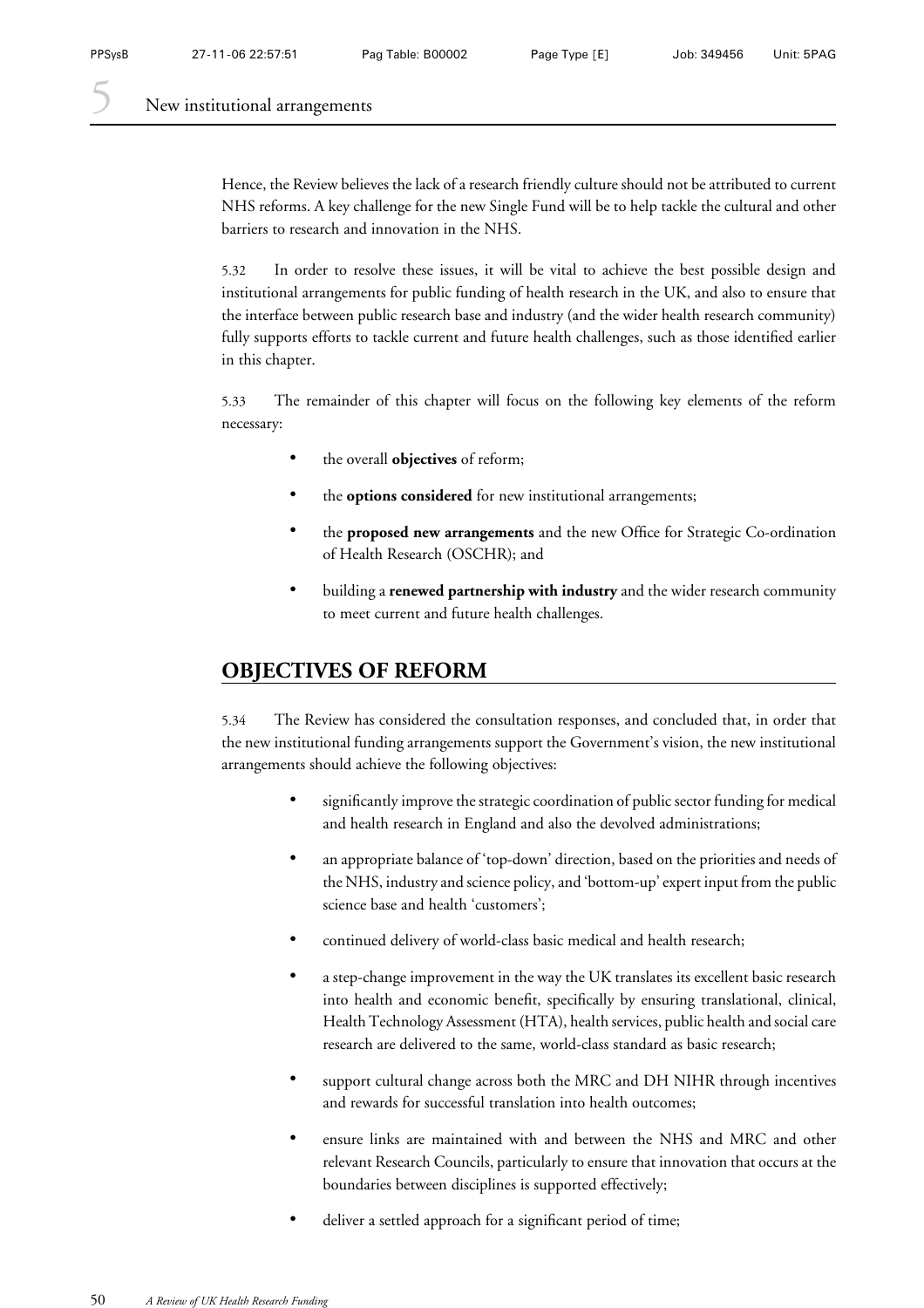- ensure that research is seen to be integral to the NHS, and that health research plays its fullest possible role in NHS reform, industrial policy and debates about the balance between cost and health benefits of NHS interventions; and
- achieve an efficient allocation of health research funding with clear accountability.

5.35 The critical success factors identified through the Review's international analysis, together with evidence provided through the consultation process, has identified specific actions that any new health research funding body should consider in order to deliver the Government's vision:

- the research funded by the MRC and DH R&D function should be regularly reviewed to identify any gaps or duplications;
- regular analysis should be conducted and joint strategic planning undertaken by the MRC and DH R&D function, to ensure that maximum benefit is gained from research funding in any given area;
- the balance between fundamental, preclinical and clinical research between different health categories should be periodically reviewed and adjusted where necessary;
- clear goals with long-term time horizons should be set for each health category, identifying the need for fundamental science and clinical research for each category;
- a long term programme to assess the relative benefits of basic, translational, and applied research, based on empirical studies led by academic health economists, should be established; and
- methodologies to evaluate research in line with the recommendation in the AMS/ WT/MRC report<sup>19</sup> should be developed and used over time to create a robust evidence base to inform policy-makers on the economic, health and scientific impacts of the various sub-disciplines within the spectrum of health research.

5.36 In addition, it is the view of the Review that more could be done to connect the public research base with the biomedical industry and the wider health research community, to better target research efforts at current and future health challenges. Discussions with key opinion formers suggest that the following objectives should be pursued:

- a programme of work to provide a robust analytical basis on which to clearly identify the priority health challenges now and in the future;
- reforms to identify projects that aim to contribute and add value to efforts to tackle these health priorities, and confer upon them a suitable 'badge' that enables them to be recognised by Government institutions as priority projects;
- ensure that these identified priority projects receive efficient and priority treatment in procedural terms, at the various stages of the drug (or device) development process; and
- consider, in the light of the forthcoming report from the Office of Fair Trading on drug prices, whether more can be done to reward new products that add value to the ongoing effort to address these identified health challenges.

<sup>&</sup>lt;sup>19</sup> Medical Research: assessing the benefits to society. A report by the UK Evaluation Forum, supported by the Academy of Medical Sciences, Medical Research Council and Wellcome Trust. May 2006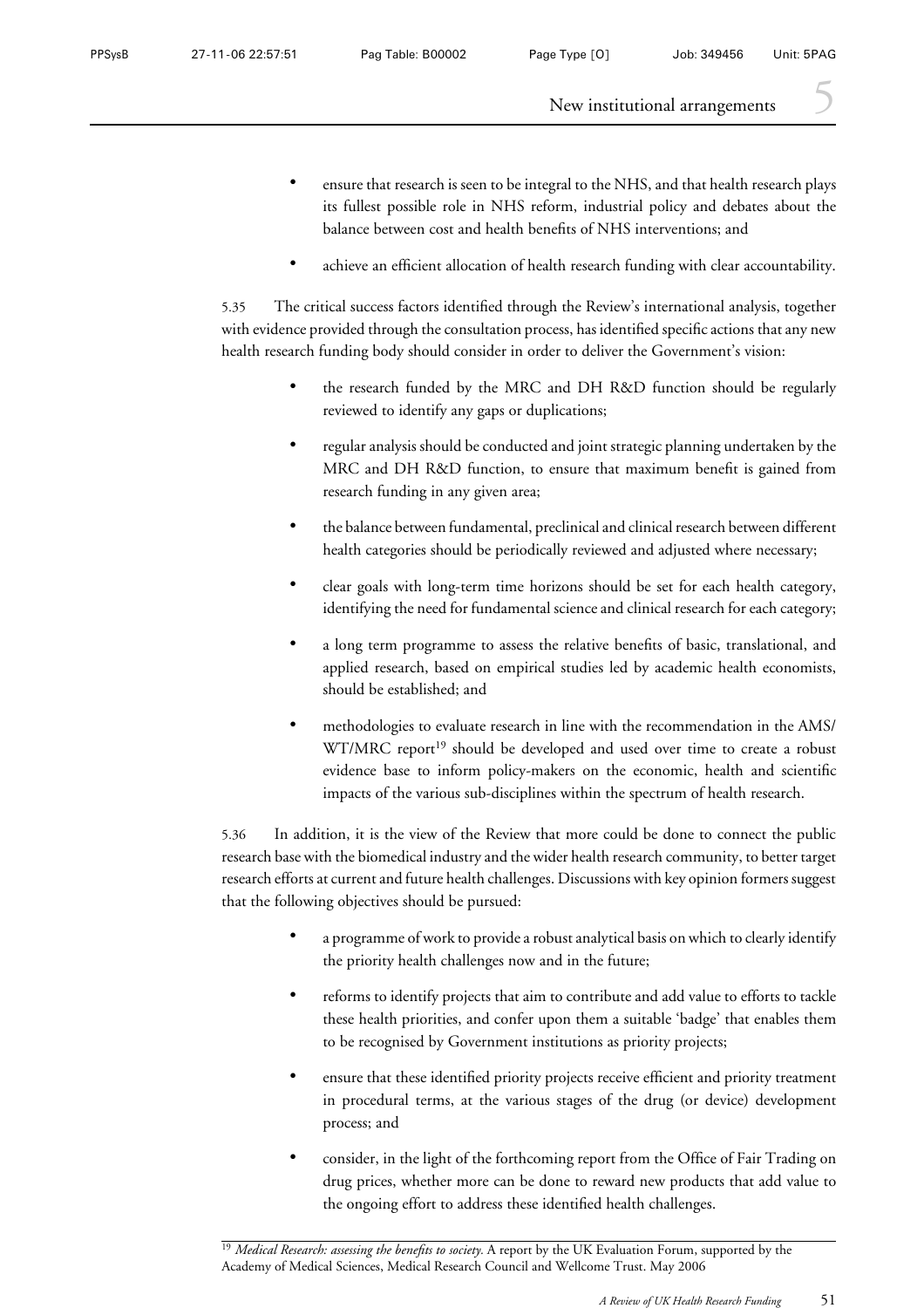# **OPTIONS FOR THE NEW INSTITUTIONAL ARRANGEMENTS**

- **Consideration of** 5.37 The review has considered the case for changing the current boundaries between Research **changes to** Councils in order to try to bring wider aspects of health and biological research currently covered **Research** by BBSRC, EPSRC and ESRC into the new Single Fund. We have concluded that, whilst this might **Council** be feasible, it would not be sensible. The current positive efforts to encourage cross-disciplinary **boundaries** working between Research Councils should not be disrupted.
- **Potential models** 5.38 In terms of potential models, seven broad options have emerged. Some involve a full merger and others would retain separate research organisations overseen by a central body that would set the UK's strategy for health research across both the MRC and the National Institute for Health Research:

#### **Full merger**

- A fully-merged organisation operating effectively as a Research Council, working under the supervision of the Office for Science and Innovation in DTI (OSI), as MRC does now.
- A fully-merged organisation, independent of government, perhaps as a special health authority (and so part of the NHS), along the lines of the National Institute for Health & Clinical Excellence (NICE).
- A fully-merged organisation operating as an Executive Agency of DH, and therefore accountable to Government via the Secretary of State for Health.
- A fully-merged organisation accountable jointly to OSI and DH.

#### **Separate organisations with an overarching or coordinating body**

- Where the overarching / coordinating body reports either to OSI or to DH
- Where the overarching / coordinating body reports jointly to OSI and to DH

5.39 Below, we consider first the cases for and against merger, followed by alternative reporting arrangements.

**Should the** 5.40 The arguments for and against a merger of the MRC and NIHR are finely balanced. The MRC and NIHR key test, though, is whether a single organisation would, in practice, be more effective than separate **be merged?** organisations with an overarching or coordinating body in meeting the key challenge of delivering more effective translation of the UK's world-class basic science base into health and economic benefits.

> 5.41 The two organisations do have broadly complementary remits with some gaps between them, in particular related to translational research. There are some overlaps which might allow for efficiency savings, in turn freeing resources to fill the biggest gaps. Further, a single reporting structure and a shared set of objectives could bring about cultural change in both organisations relatively quickly.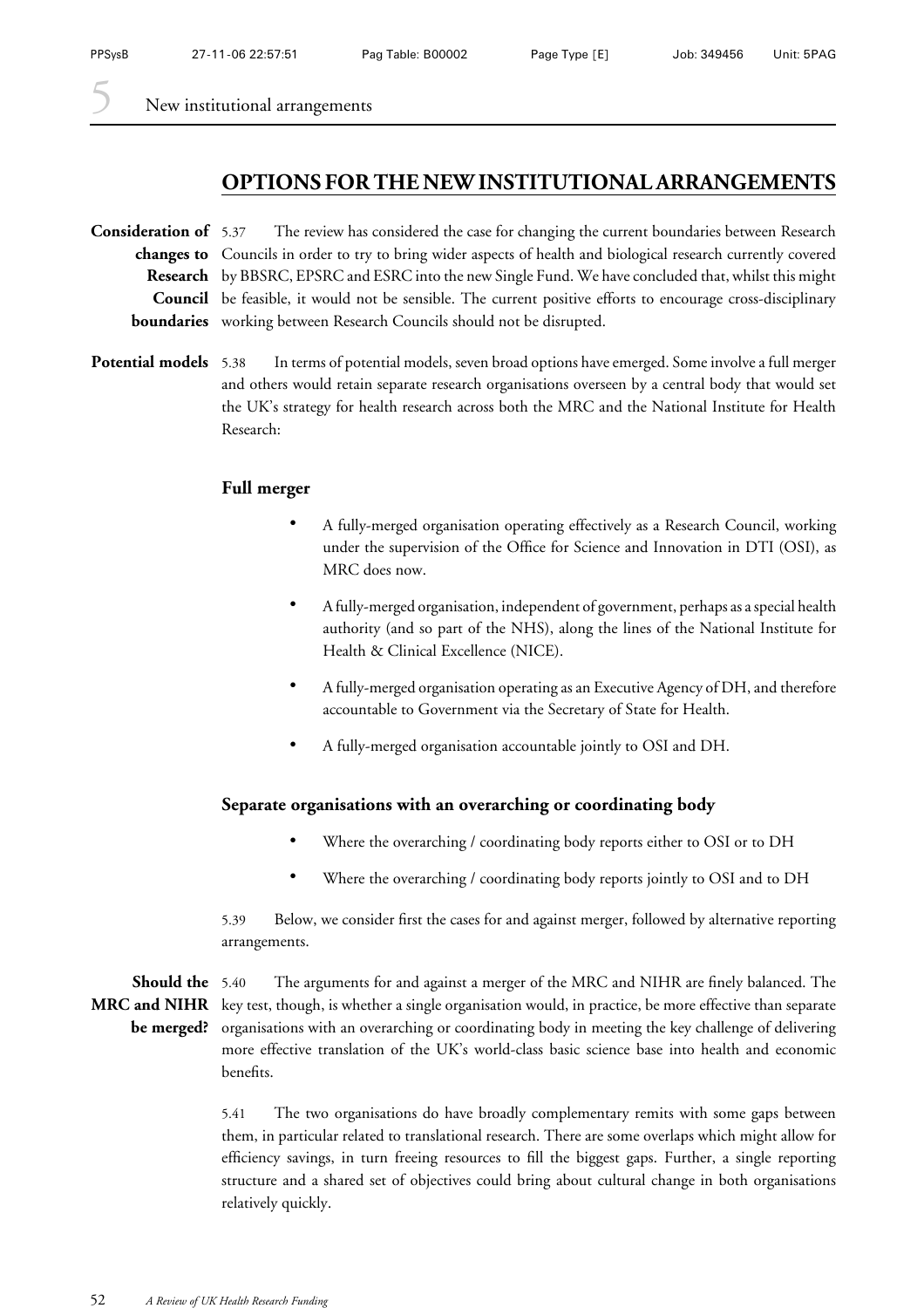5.42 Against these persuasive arguments, however, must be weighed two important concerns. First, a merger could be disruptive, with the focus likely to be concentrated initially on internal organisational changes rather than on the major challenges facing UK health research. There is therefore a risk that the important challenges will not be adequately addressed in the short to medium term, with consequent impacts in terms of confidence of key stakeholders not just in the research community but also, importantly, among industry investors. Second, given the dominance of basic science in the MRC portfolio and the relative size (in terms of staff) of the two organisations, there is a real risk that the MRC would dominate a merged organisation. Hence, the Review is concerned that improvements in translational, clinical and other applied areas of research might not be realised.

5.43 For these reasons, on balance, **we do not recommend at this time that the MRC and the NIHR should be merged. Rather, we recommend that the two organisations should come together under an overarching body that will ensure a more joined up strategy, but remain separate.** This does not mean that there will not be significant changes in the way that the organisations currently work. If these organisations are to deliver the Government's objective of greater translation of research into health and economic benefits, radical changes are needed, both to strategy formation and to culture.

#### **Underlying rationale**

5.44 In considering the most appropriate institutional arrangements for the Single Fund, the Review has considered the following issues:

- what form should the overarching body, or central coordinating mechanism (CCM) take?
- to whom should the CCM report?
- what powers should the CCM have?
- how large should the CCM be, and what skills will it need?
- what kind of governance arrangements should be in place?
- what should be the reporting arrangements and measures of success and failure?
- what, if any, changes are needed to MRC's institutional structures?
- should the NIHR become a real, as opposed to a virtual institute?
- what other institutional changes are needed to remove cultural and other institutional barriers?
- what should be the relationship of the new arrangements to the Devolved Administrations, the NHS, other Research Councils, other Government Departments, and to key stakeholders, including the healthcare industries and charities?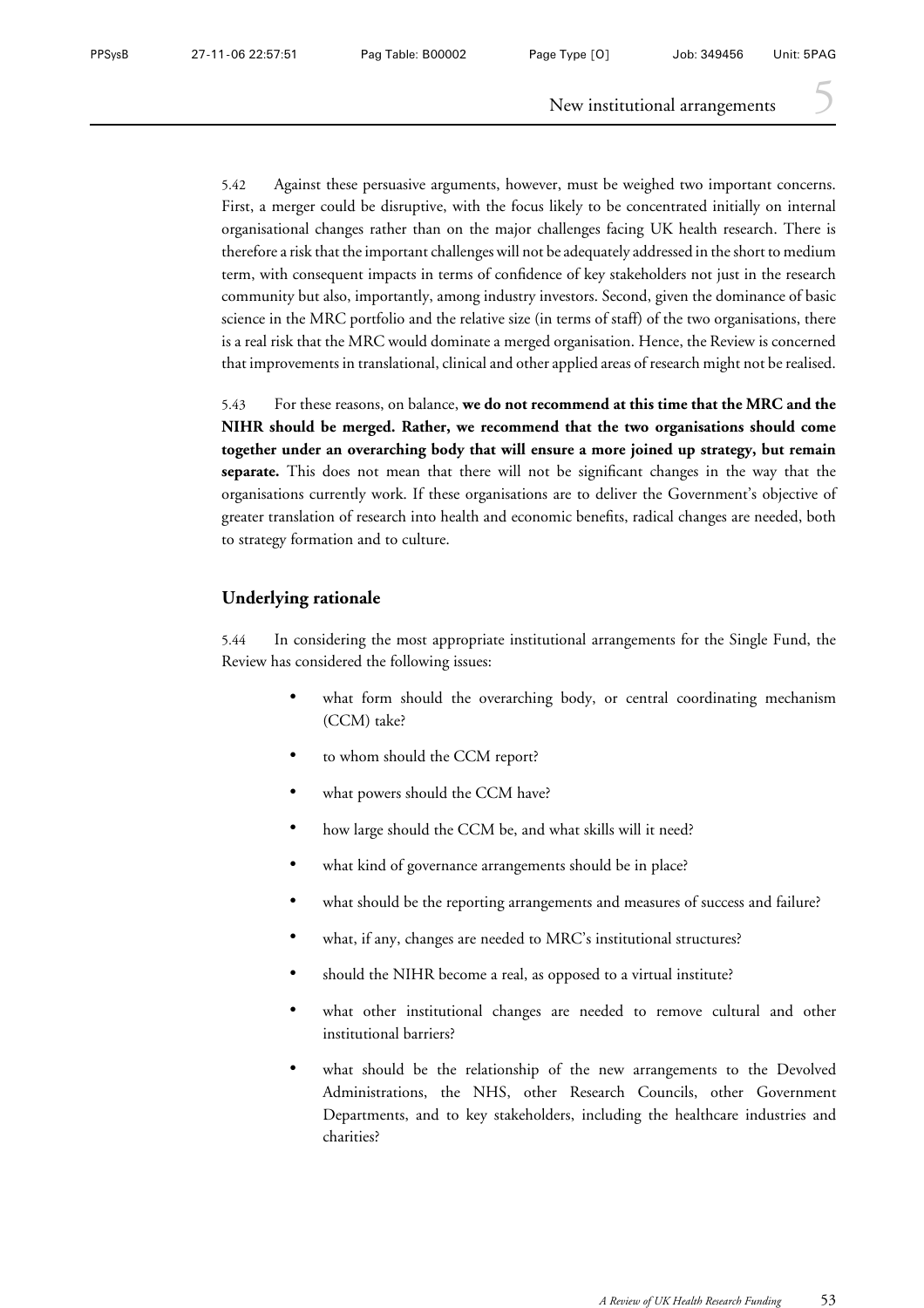#### **Reporting arrangements and institutional structure**

**Should the** 5.45 Clearly, the CCM should report to one or both of DH and OSI, given that OSI and DH **CCM report to** have the expertise and understanding of science, research and health issues. **DH or OSI?**

> 5.46 Given the criteria outlined above, the Review believes that the new organisation should retain strong reporting links to DH and the NHS. This would therefore rule out those options which involve a single accountability and reporting line to OSI.

> 5.47 On balance, we also do not think that it would be appropriate to remove OSI's oversight role for the research currently undertaken by MRC. OSI represents important science and industrial policy interests, and there is considerable benefit from coordinating certain DTI sponsored programmes, not only in science policy but also in areas such as funding for proof of concept and SME development, with health research funding. The Review found that, in the US and Canada, the failure to link health research with science policy probably resulted in lost synergies. In addition, given the devolution of health policy and expenditure, a single reporting line to DH creates considerable national coordination challenges.

> 5.48 **We therefore recommend that there should be a joint reporting line to both DH and OSI / DTI, together with structures to allow strategic input from the Health Departments from the devolved administrations**. This is not to underestimate the challenge involved in dual reporting relationships, but these have worked well elsewhere in Government, for example in relation to UK Trade & Investment, which is jointly run by the Foreign & Commonwealth Office and the Department of Trade & Industry.

> 5.49 Should the joint reporting system fail to work effectively, having been given sufficient time to do so, it will be necessary to revisit the recommendation to fund research through two separate bodies. **The Review recommends that a review of the effectiveness of the joint reporting arrangements in practice should be carried out after around four years of operation, in 2011.**

**Institutional** 5.50 In operationalising the CCM, a number of existing Government structures could be used **Structures** as a model:

- the most straightforward route would be to create a joint Office of DH and OSI, similar to the Office of Charity and Third Sector Finance located in the Cabinet Office;
- a second possibility would be to establish the CCM as an Executive Agency of DH or OSI, which would formally give it a greater degree of operational independence; and
- an alternative would be to establish the CCM at even greater arms-length from Government, for example as a non-Ministerial Government Department, along the lines of the Office of Fair Trading, or as an Executive Non-Departmental Government Body (NDPB), or as a Special Health Authority (along the lines of NICE).

5.51 Whilst the relative simplicity of the first model, a Joint Office of DH and OSI, is attractive, the Review has also considered:

the level of independence needed to ensure that the CCM will work effectively; and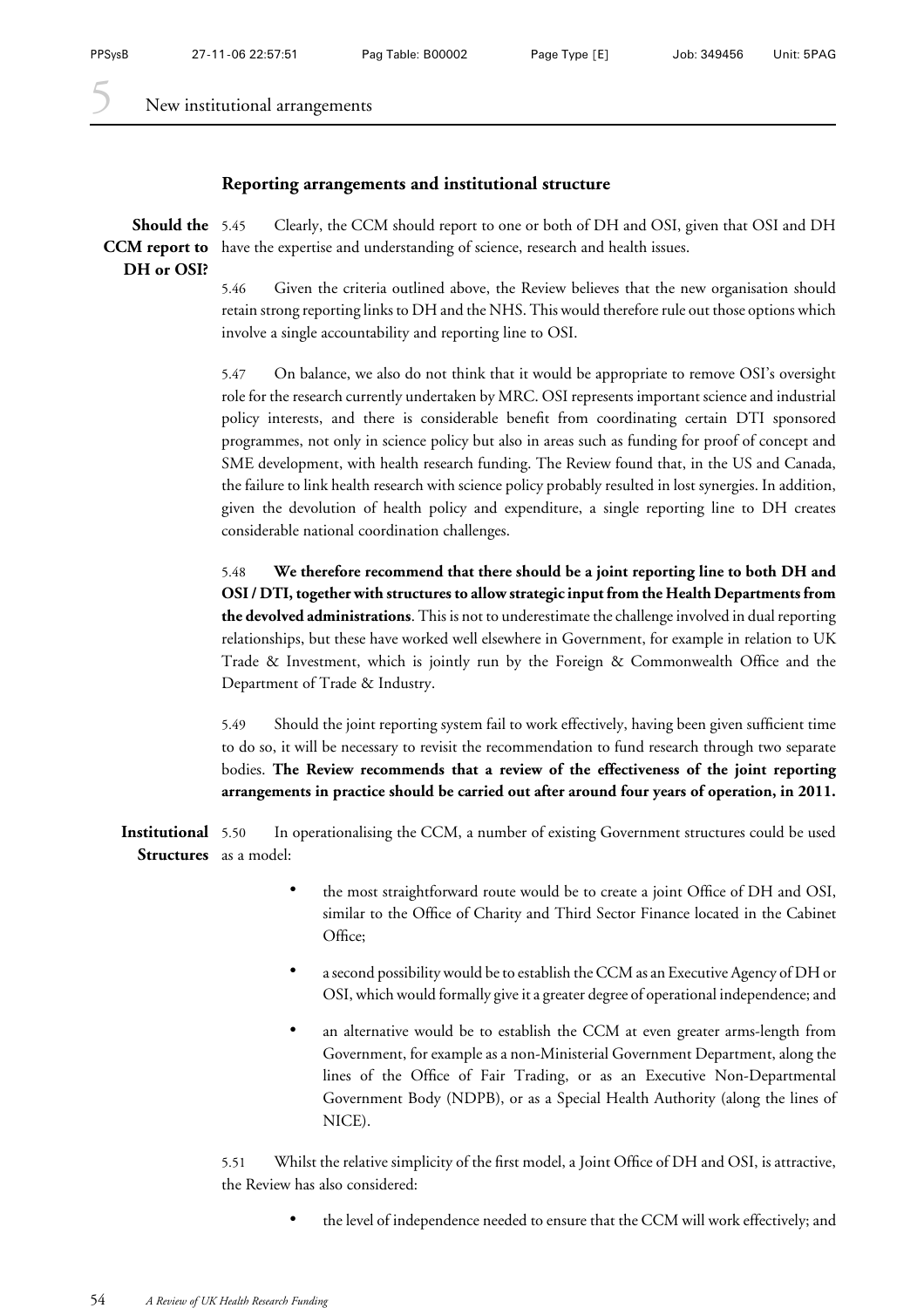the financial arrangements for the Single Fund for health research – in particular, whether the Single Fund will be managed by the CCM or whether accountability for spending remains, as now, with DH and OSI.

New institutional arrangements

# **Strategic priorities and day-to-day decision-making**

**Distinction** 5.52 The Review believes the Rothschild proposed model of creating a distinction between the **between** Government 'customers' of health research, who in turn represent other stakeholders, and those **'customers' and** public and Government bodies which commission research, in this case the MRC and the NIHR, **'contractors'** is essential to ensuring that decisions on research priorities are driven by a combination of 'bottomup' advice from the scientific community and the 'top-down' priorities and needs of stakeholders in the NHS, industry and elsewhere.

**Balanced inputs** 5.53 This is, in turn, essential to tackling a key concern of the consultation: that funding decisions **into strategic** for health research projects do not sufficiently reflect the health needs and economic priorities of the **decision-making** UK. This is not to say that researchers should not have a key role in setting priorities. They should, not least because their expertise is crucial in advising on scientific possibilities and definitions of excellent science. But their views and preferences need to be considered in the wider context of the needs and priorities of the UK.

> 5.54 It is clear that the 'Haldane model' as it has evolved in practice is correct in its insistence that government (that is, ministers and civil servants) should not be involved in day-to-day decisions on specific research issues, e.g. which specific projects to fund and which to reject. This is a level of detail that is better left to specialist commissioners. The Review believes that a new model of decision-making on the strategic priorities for health research, consistent with the Haldane principle of non-interference by government in day-to-day decision-making, but based on a balance between scientific and customer input, is achievable without creating a bureaucratic burden.

> 5.55 Given this differentiation between strategic and day-to-day decision making, it is unnecessary for the CCM to be established as a body at complete arms-length from government. Day-to-day decision-making will continue to be left to experts through the peer review process, but strategic decision-making can be made at a level closer to government, on the basis of a balance of scientific advice and the needs and priorities of the NHS, industry and other stakeholders.

# **Accountability for spending decisions**

5.56 The second key issue in deciding the form of the CCM is the extent to which it might take over responsibility and accountability for health research spending, as opposed to simply providing a mechanism for coordinating strategy and decision-making. The key questions here must be:

- whether the CCM will need such control over expenditure on health research in order to deliver its remit of improving the translation of research into health and economic benefit; and, if so
- whether the accountability issues that this would raise can be overcome without creating extra layers of management that are likely to lead to confused accountability and possibly less efficient decision-making, as arguably happened as a result of the Rothschild reforms of the 1970s.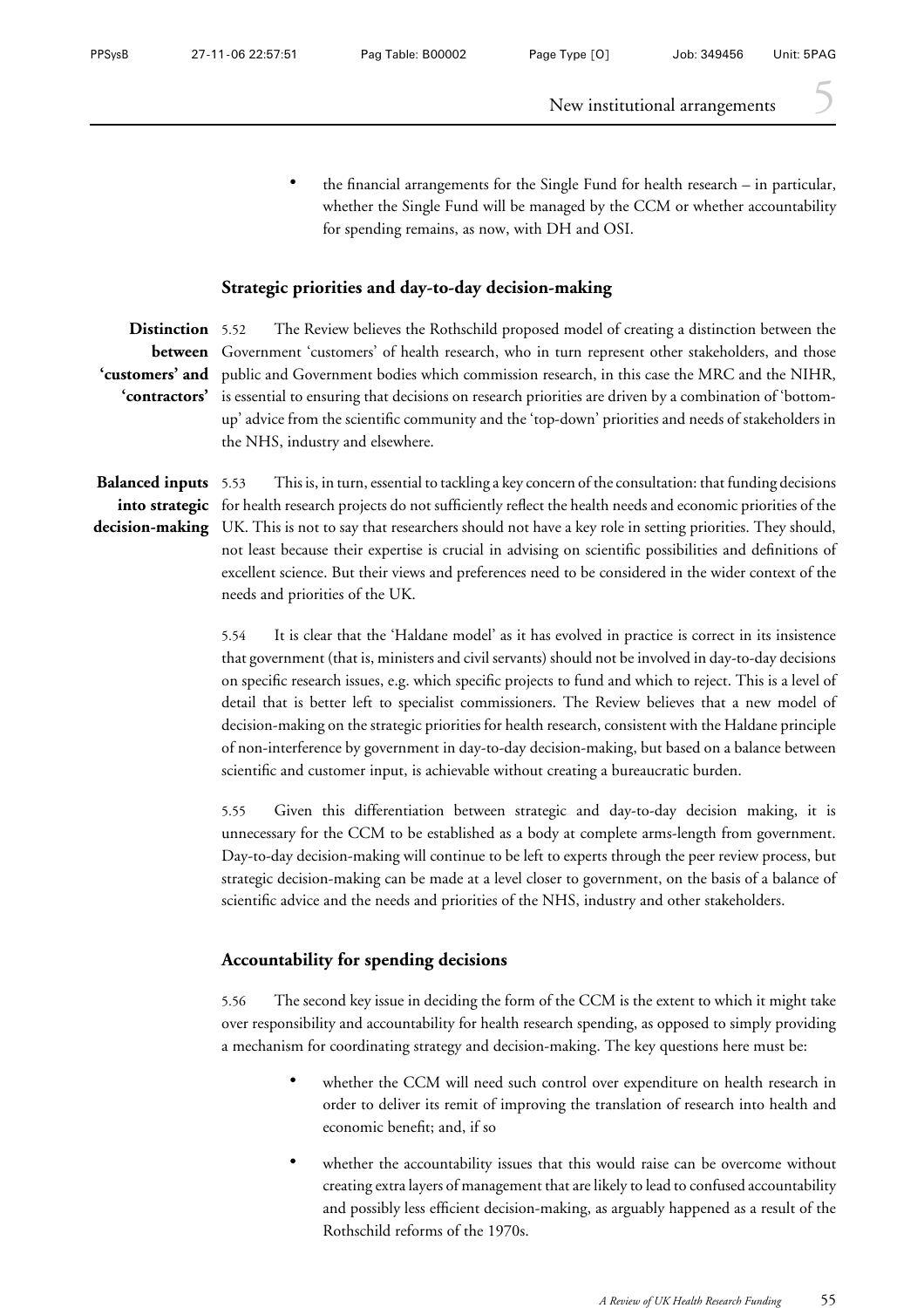5.57 The Review believes that, on the balance of evidence currently available, it is not necessary for the CCM to directly control expenditure on health research. Rather, decisions on the balance of expenditure between basic, translational and applied research can be made at the time of Spending Reviews, based on a joint submission put together by the CCM on the basis of input from all stakeholders. This means that the current lines of accountability for spending can remain in place. To achieve this, it is crucial that DH and NIHR, OSI and MRC work effectively both with the CCM and with each other.

5.58 Given these arguments, and those above regarding the necessary level of independence for the CCM,**we recommend that the CCM should be created as a jointly-staffed and funded Office of DH and OSI**. This has the advantage of not only being the simplest and least bureaucratic mechanism available, but also one that will provide an adequate basis for the operation of the Single Fund for health research based on a joint strategy and Spending Review settlement.

# **PROPOSED NEW ARRANGEMENTS**

#### **The Office for Strategic Coordination of Health Research—OSCHR**

5.59 The Review's key proposal is to create a new, light-touch organisation to ensure a more strategically-coherent approach across publicly-funded health research in England and the UK, with the Devolved Administrations joining in as appropriate. We propose that this organisation should be called the Office for Strategic Coordination of Health Research (OSCHR). OSCHR's Mission should be: to facilitate more effective translation of health research into health and economic benefits in the UK.

#### **Key functions** 5.60 The key functions of OSCHR will be to:

- work with officials from DH, OSI and the Devolved Administrations to set the government's health research strategy, taking into account the advice, priorities and needs set out by NIHR and its equivalents in the Devolved Countries, MRC and the NHS;
- set the budget required to deliver the strategy and the objectives for DH and MRC, including the distribution of the budget between NIHR and MRC;
- submit to the Treasury a single funding bid for the agreed strategy;
- monitor delivery of the strategy against objectives, to report to ministers and Parliament on its progress, and to advise ministers on the effectiveness of maintaining two separate public research bodies; and
- to encourage a stronger partnership with the health industries and charities.

#### **Structure** 5.61 Chart 5.1 illustrates the recommended new arrangements. Key facets include:

OSCHR should be jointly-staffed by DH and OSI. It should have between five and ten permanent staff, but with access to further resources from DH or OSI on a temporary basis if and when needed. It should report to both the Secretary of State for Health and the Secretary of State for Trade & Industry, who may, of course,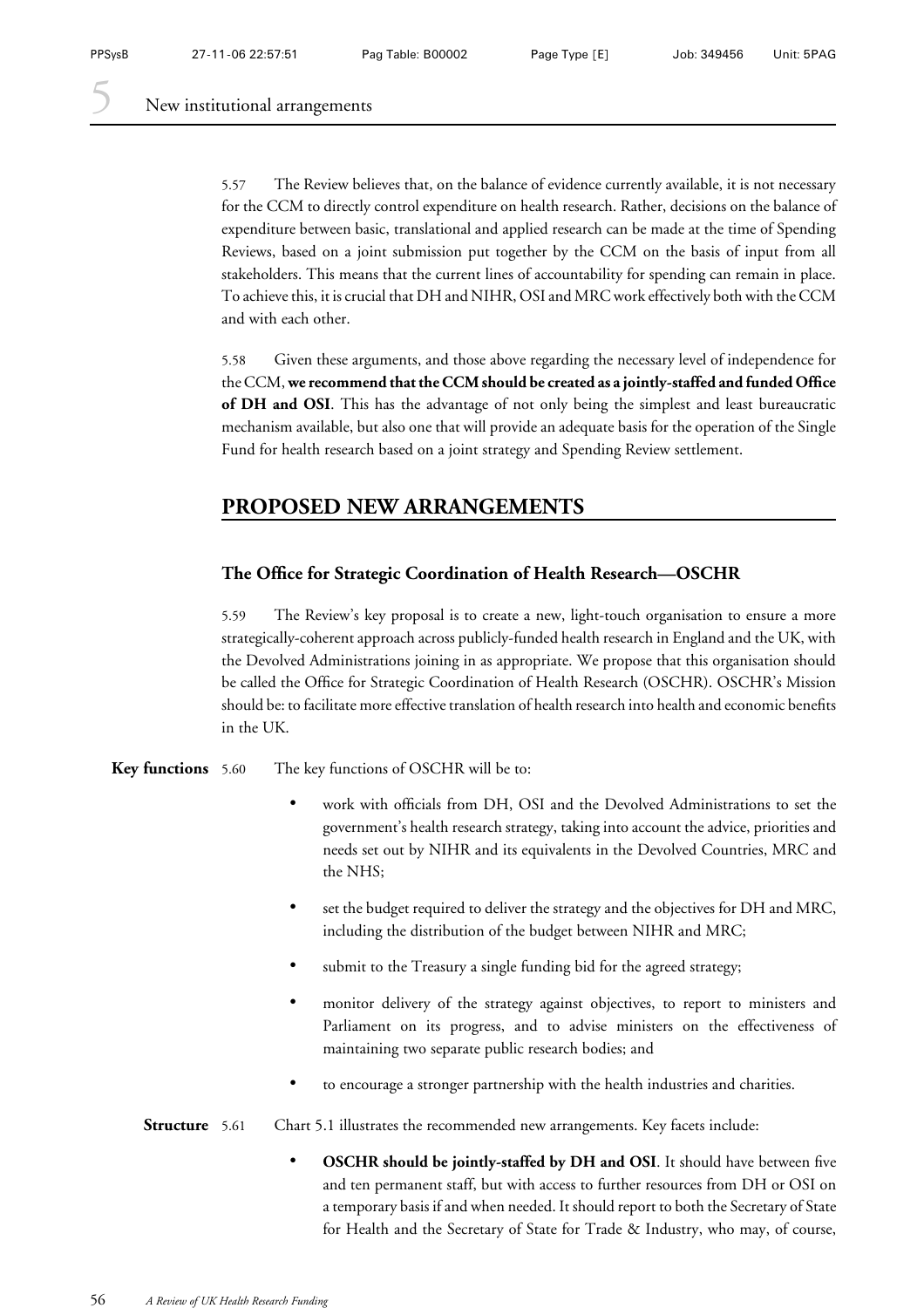delegate oversight to other ministers and, on a day-to-day basis, to the Director-General of Science & Innovation at OSI, and the Director-General of Research & Development at DH;

- **OSCHR** should be headed by a non-executive Chair, who should be jointly appointed by the Secretaries of State for Health and Trade & Industry. The Chair should, ideally, have experience of health research in both the academic and industry fields;
- **OSCHR should be led by a small governing Board**, which, as well as the Chair, should comprise the Director-General of Research & Development at DH and the Director-General of Science & Innovation, the CEOs of both MRC and NIHR, and three non-executive members (e.g. with senior experience gained in industry, the City, the NHS or from a major medical charity, and one representative from the Devolved Administrations<sup>20</sup>). Whilst, clearly, it is crucial that wider stakeholders are consulted with regard to the single health research strategy, we do not believe that this requires the creation of a representative Board for OSCHR. This would be unwieldy, and risk the creation of a 'lowest common denominator' strategy; and
- **funding should continue to flow through DH and OSI directly to NIHR and MRC respectively**. This avoids creating difficulties in regard to accountability for spending, which should continue to rest with the current Accounting Officers. This is also why OSCHR should be constituted as a joint DH-OSI Office, the creation of which does not require legislation, rather than as a separate legal entity. For this reason the single fund can also encompass the entirety of the MRC and DH R&D budgets (currently around £1.3 billion per year).
- Powers 5.62 Whilst this means that OSCHR will not have an executive role, its powers should, nonetheless, be sufficient to ensure that publicly-funded health research in the UK is properly coordinated under a joint strategy. These powers should include:
	- **coordinating the joint health research bid and concomitant proposed joint health research strategy in Spending Reviews.** Input will need to come from a wide range of sources: 'bottom-up' from MRC, NIHR and the NHS; and 'topdown' from OSI and DH. OSCHR will have a crucial role in amalgamating and prioritising proposals into a single, coherent and cost-effective strategy. The Health Research Spending Review bid will need to be tensioned against other science priorities (by OSI) and other health priorities (by DH) at an earlier stage in the Spending Review cycle, in order to reflect this new process;
	- **overseeing the Translational Medicine Funding Board proposed in Chapter 7**. More broadly, OSCHR will have a **key role in change management and effecting cultural change**, helping to bring NIHR and MRC closer together and ensure effective cross-working on a day-to-day, as well as strategic basis;
	- the Chair of OSCHR should also be involved in key appointments, including the CEOs of NIHR and MRC, as well as to the MRC's Governing Council and NIHR's Advisory Council, and to the Translational Medicine Funding Board. In particular, **no recommendation for appointment to these roles should go to ministers unless it has been agreed by the Chair of OSCHR**; and

<sup>&</sup>lt;sup>20</sup> With the DAs agreeing amongst themselves who is to be their joint representative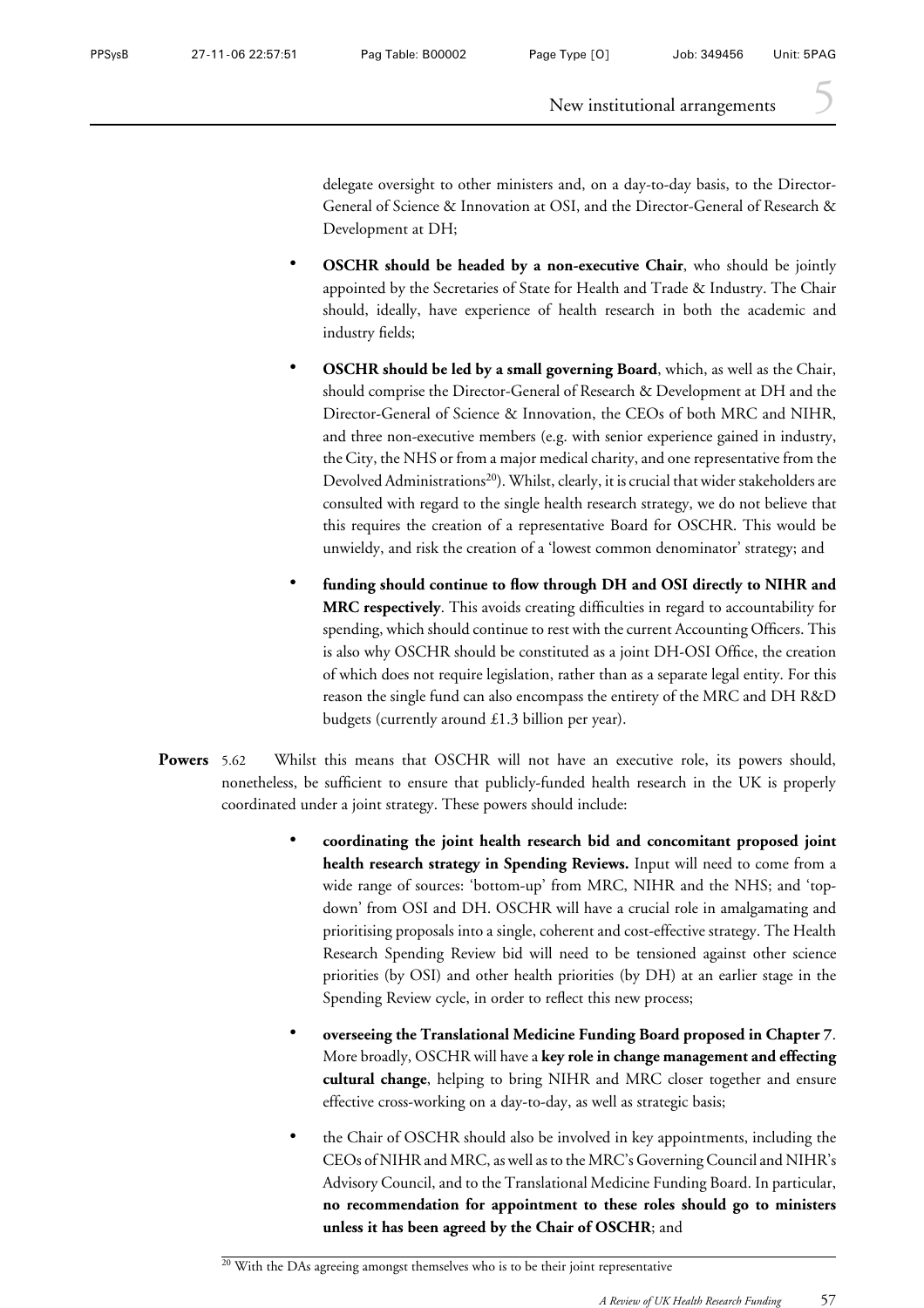- **preparing an annual report to the respective Secretaries of State and to Parliament on progress under the joint strategy**, which should be placed in the libraries of both Houses of Parliament.



5.63 OSCHR will need the right skills to deliver its remit. These will include not only knowledge and understanding of medical research and stakeholder needs and priorities, but also 'soft skills', such as communication and facilitation skills, where much can be learned from the successes of the UKCRC in its role as a facilitator of change.

5.64 The Performance Management System currently used by OSI to monitor the performance of MRC will ensure that the single joint strategy for health research is translated into specific aims and objectives for MRC, which should be agreed between OSI and OSCHR. DH will need to develop a similarly robust system, again agreed with OSCHR, to monitor the performance of NIHR. We understand that this is currently being developed by DH. Both MRC and NIHR should send quarterly updates to OSCHR on their progress against deliverables, in addition to the report they send to their respective Departments.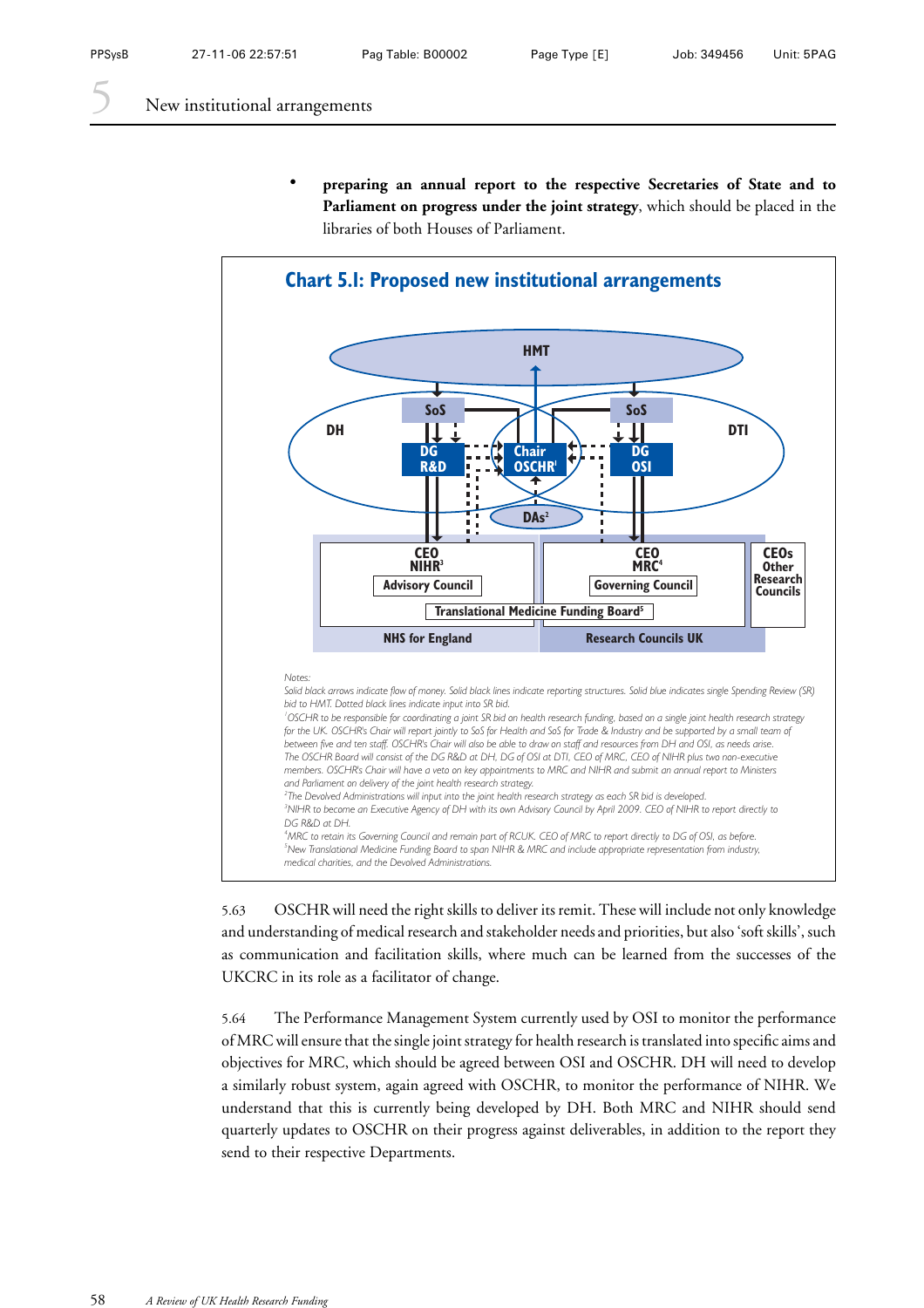|         | <b>Ways of</b> $\,$ 5.65 The work of OSCHR will by its very nature be 'lumpy': |
|---------|--------------------------------------------------------------------------------|
| working |                                                                                |

- preparing Spending Review bids will create peaks of work every couple of years;
- in the initial period, budgets will have to be adjusted relating to the newly agreed remits of the constituent parts of the Single Health Research Fund delivery system;
- once stable, the Board's role should be more about monitoring and offering developmental advice, whilst continuing to hold the constituent parts to account;
- the Chair and Board should commission work from the constituent parts as required, including relating to Spending Review bids; and
- the Board would, on a regular agreed basis, review a performance scorecard from the constituent parts.

5.66 Other work will need to be supported either by submissions from the constituent parts (DH R&D, OSI, NIHR, MRC, and the Translational Medicine Funding Board<sup>21</sup>) generally as a result of a commission, or by working across the appropriate organisational parts in project teams to deliver commissioned projects. In this way, people with the right expertise and influence will contribute where needed.

5.67 The constituent parts will want to work effectively with OSCHR and to support its work, as otherwise they are unlikely to see a bid for CSR funding going forward as they would wish, or to receive the funding that they feel is required.

## **Other Institutional Changes**

5.68 In order to fully deliver against the Government's vision, the Review is recommending some further institutional changes:

- MRC should retain essentially the same institutional structures as it has now. It is, however, crucial that the MRC Boards become more representative of the broad spectrum of health research, and more streamlined, particularly if the MRC is to become more effective in the sphere of translational research. MRC should also remain part of RCUK as it is crucial that it retains, and builds upon its current links with other Research Councils, to ensure that research at the boundaries of health research and other disciplines receives adequate funding and attention. This would also ensure continued access to the Research Councils' large facilities operations, avoiding any unnecessary disruption;
- **the NIHR should become a real, rather than a virtual institute, established as an Executive Agency of the Department of Health by April 2009**, when the reforms set out in Best Research for Best Health (BRfBH) will have been fully implemented. The Chair of OSCHR should agree the NIHR's governing structure with DH;

*A Review of UK Health Research Funding* 59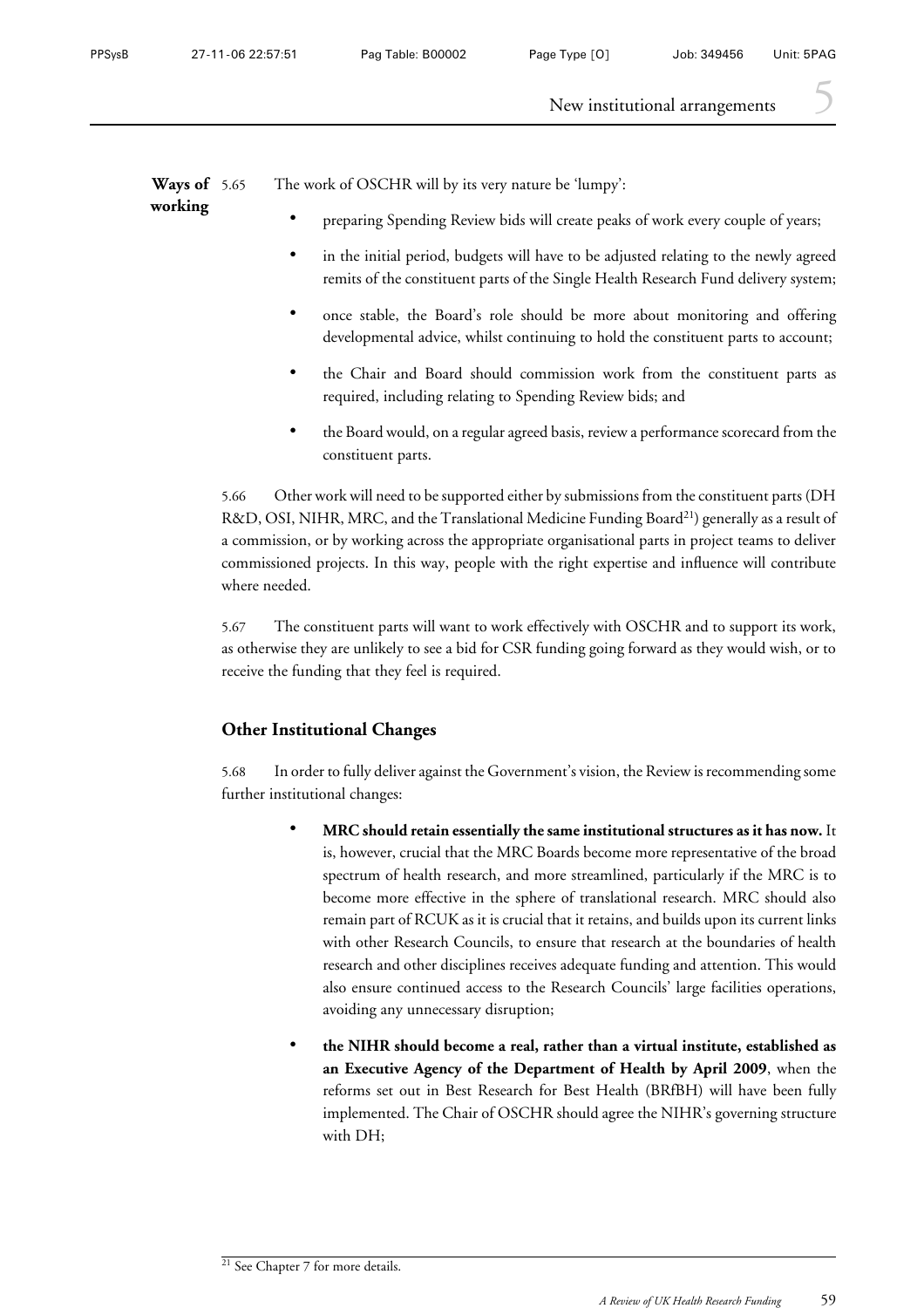- **both NIHR (in its terms of reference) and MRC (in its Charter) should have a duty to cooperate closely with OSCHR and to work to deliver the joint strategy for health research. Both should report to the OSCHR Board on a quarterly basis against objectives, targets and milestones set under the joint strategy. A 'balanced scorecard' approach should be used to assess the performance of both organisations**;
- in order to achieve greater clarity of objectives, more efficient decision making **and allocation of resources, there should be a much clearer allocation of responsibilities between MRC and NIHR under the new arrangement outside the areas covered by the Translational Medicine Funding Board**. This will also ensure that each organisation focuses on its research strengths rather than both trying to cover the whole spectrum of research. One of the aims of the Review was to align research priorities more closely with wider health objectives. In some areas where both MRC and DH currently fund research (such as HTA or clinical research instigated by clinicians or other health professionals), the Review feels that DH is in a better position to do this. Box 5.2 sets out the details regarding the new relative responsibilities of MRC and NIHR. In practice, this clearer allocation will mean that the MRC will no longer fund research in areas where NIHR currently provides funding and, in the opinion of the Review, is better placed to lead, i.e.:
	- Health Technology Assessment (HTA) and Phase IV clinical trials;
	- Health Services Research (HSR);
	- Applied Public Health Research, including research carried out by the Health Protection Agency<sup>22</sup> (HPA) to support their core business (but MRC should continue to fund fundamental research in this area, e.g. in developing better understanding of the biological contributions to behaviours);
	- Social care research; and
	- Clinical research conducted by NHS staff, contributing to the better care of patients.

OSCHR should ensure an orderly transition between the existing and new funding arrangements in the next spending review period, to prevent significant shifts in overall funding between basic, applied and translational research during this transitional stage, and should lead in ensuring the appropriate changes of responsibility are clearly allocated and implemented; and

- **translational research should be a joint MRC-NIHR responsibility**, with strategy overseen by the Translational Medicine Funding Board set out in Chapter 7 and joint working facilitated by OSCHR. MRC Technology, which has had real success in helping to translate MRC research into health and economic benefits, should continue to have a key role here.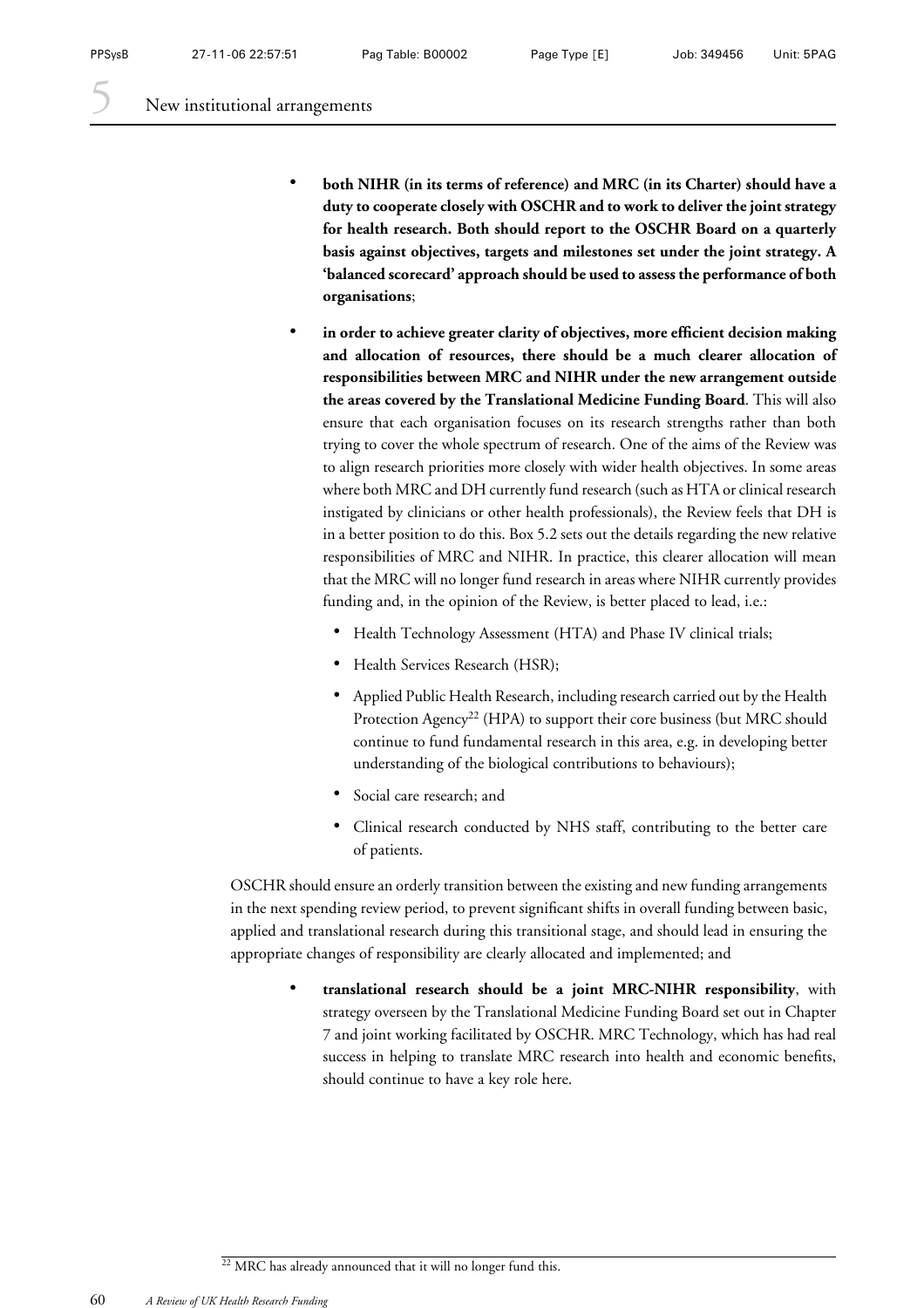#### **Box 5.2 Roles and responsibilities of MRC and NIHR**

Under the new arrangements, there should be a much clearer demarcation of responsibilities, reflecting the problems caused by overlapping responsibilities and the cultural barriers to applied research that exist in the MRC.

Under the new arrangements, the **MRC** should be responsible for all aspects of commissioning, funding and managing basic / underpinning research, including not only biological research but also the underpinning science and methodologies for public health (e.g. in understanding biological contributions to behaviours, in biostatistics, etc.) and underpinning methodologies for clinical research. It should also retain some other key roles outside these areas, most notably its role in international health, working in partnership with DFID and DH.

The **NIHR** should be responsible for research infrastructure in the English NHS, including the Centres of Excellence ('NIHR Research Centres'), NIHR faculty and NIHR infrastructure proposed in Best Research for Best Health; and on the research programme side, all Health Technology Assessment (HTA) including relevant Phase III/IV clinical trials, Health Services Research (HSR), health policy, social care and applied Public Health research programmes, whether commissioned or investigator-led. In addition, the NIHR should have enhanced functions to commission research, including clinical trials, where there are market failures, e.g. trials of new uses for off-patent medicines, comparative trials (such as the Allhat trials for statins), where there are few or no commercial incentives for companies to fund such trials.

Translational research should be a joint MRC-NIHR responsibility, with strategy set by the **Translational Medicine Funding Board**.

#### **Relationships with the devolved Administrations**

5.69 Clearly, given that MRC has UK-wide responsibilities, whereas NIHR is an England-only organisation (although it may commission research from elsewhere in the UK), further mechanisms are needed to ensure that the single fund for health research takes account of the health needs and priorities of the Devolved Administrations, which may differ in some respects from those of England. At the same time, however, we are anxious to avoid creating significant new bureaucratic structures. Given that we are not recommending that OSCHR should have a representative board, we have not recommended that Scotland, Wales and Northern Ireland should have their own, individual representatives on it, which would add significantly to the size of the Board, but that they should have a joint Board member. This reflects the fact that each country will retain its own NHS R&D budget and allocations, as well as representation within the MRC. In addition, we recommend that Devolved Administration interests should be reflected:

- through the inclusion of a specific objective in OSCHR's remit to reflect the needs and priorities of the Devolved Administrations and allow for collaboration with their NHS R&D programmes where there are common objectives;
- through the creation of a UK-wide Health Research Strategy Board, comprising the UK Departments of Health and Trade & Industry together with the Chair of OSCHR, which would meet once or twice a year, at either ministerial or senior official level, to discuss issues relating to health research. This will have a particularly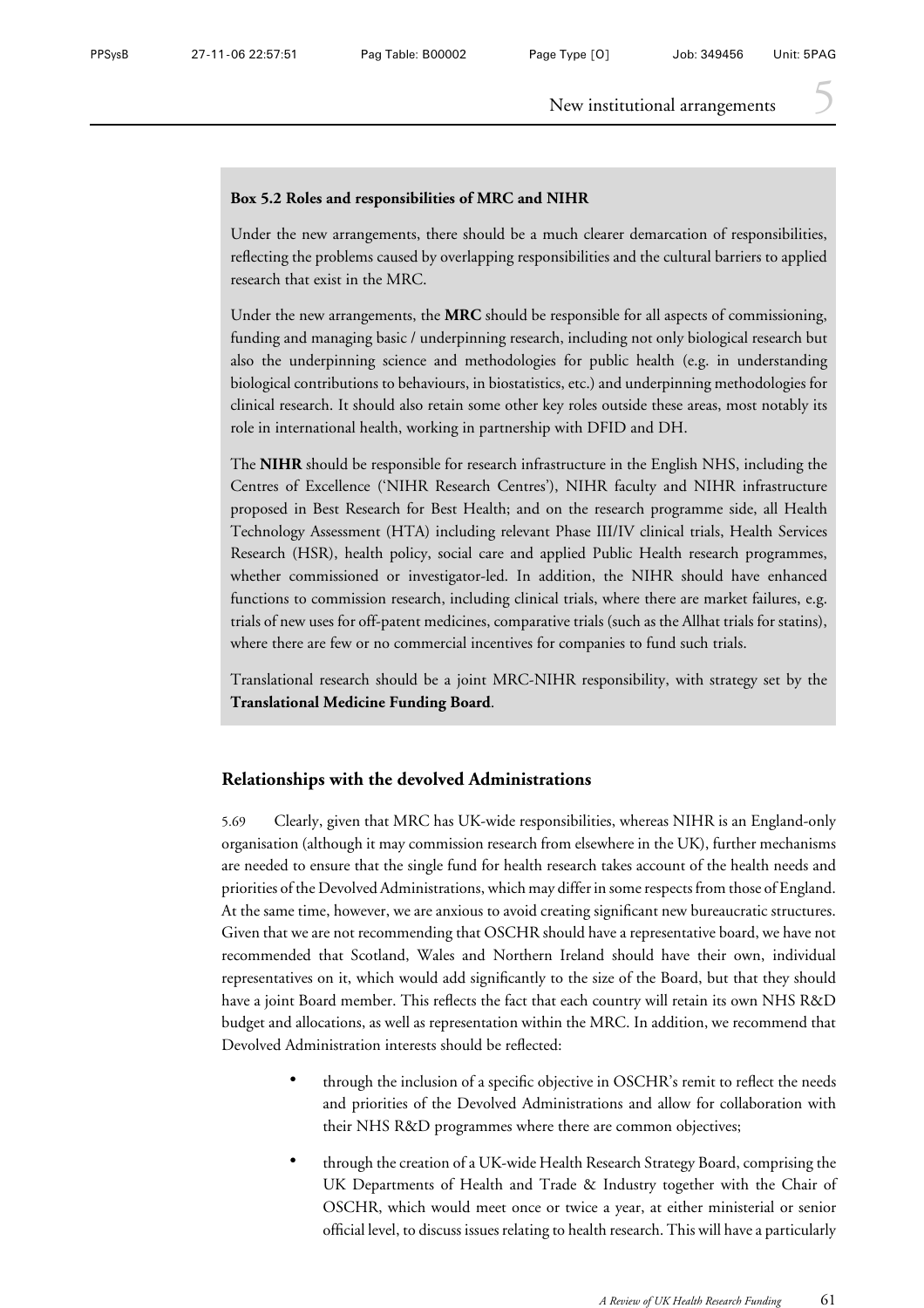important role in ensuring that the viewpoints of the Devolved Administrations are taken into consideration in the run-up to Spending Reviews, or at other times where budgets and strategies are being set; and

through ensuring that the Devolved Administrations are informed at an early stage, and on a strictly confidential basis, of new initiatives developed by NIHR, which will allow them to respond more effectively to concerns amongst researchers in the devolved countries that English-based researchers have an unfair advantage. This arrangement should be reciprocated by the Devolved Administrations with regard to England and each other.

# **TACKLING PRIORITY HEALTH CHALLENGES: A NEW PARTNERSHIP WITH INDUSTRY**

1.70 Key to a successful partnership approach between the public research base and industry in tackling the health challenges of the future is to:

- identify health research priorities clearly, determined on a transparent and logical basis; and
- supporting this with effective institutional and procedural reforms that reward value-added research in these areas.

**Identifying** 1.71 As set-out above, OSCHR will be responsible for setting the UK's health research strategy **health priorities** based on both 'top-down' advice from DH and OSI, and 'bottom-up' advice from the NHS and the wider health research community. The 'top-down' approach will require OSCHR to understand the UK's health priorities. The Review recommends that the Department of Health, in conjunction with the other UK Health Departments, should undertake a review urgently to understand the impact of diseases and illnesses on the UK population and economy, and thereby determine the UK's health priorities. This review should report to the acting head of OSCHR, ideally in time for the findings to inform the Comprehensive Spending Review process.

**Identifying** 1.72 OSCHR will combine this 'top-down' and 'bottom-up' input to set the strategic direction **health research** for research into particular disease areas, setting the vision and long-term objectives for the UK in **priorities** each disease area, and it will plan how that vision is to be realised. For example, where our understanding of how to diagnose, treat or prevent a priority disease is inadequate, greater investment should be made into basic and / or clinical research; and where our understanding is more advanced, greater investment should be made into the translation of the basic or clinical science into clinically proven diagnostics and treatments. The Review recommends that OSCHR should use this information to establish an agreed and understood set of **health research priorities for the UK**, that target the biggest and most important health challenges for the UK over the coming decade.

> 1.73 OSCHR will use its understanding of the UK's health priorities to inform its industrial engagement activities. The research strategy set by OSCHR should send a very clear signal to the life sciences industries as to where the UK would like to see progress made on unmet health needs. Whilst the UK market for the pharmaceuticals industry is relatively small, with only 3.5 per cent of the global market, the role of NICE has resulted in the NHS becoming a relatively effective buyer. Further, ensuring that investment in our excellent basic science better supports UK health priorities should encourage commercial R&D activity in the UK to reflect those priorities.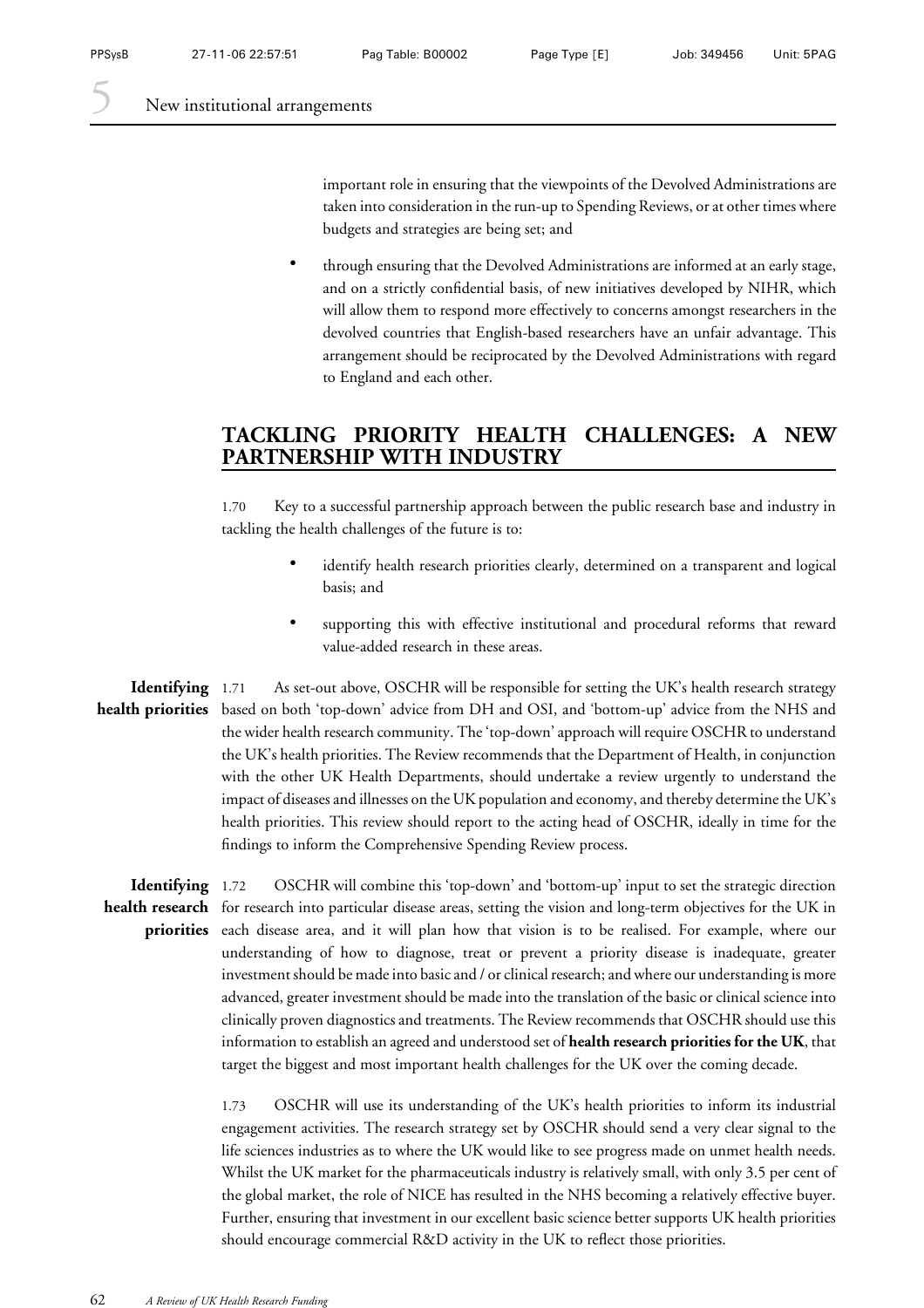**UK Priority** 1.74 A key challenge for the UK is to connect its publicly funded research with companies and **Health Research** clinicians who can translate research findings into effective treatments and medicines. The Review **Projects** believes that increasing demands on health spending means that greater priority should be given to research that tackles these identified UK health research priorities. The Review believes that research into priority areas (that fulfils defined criteria that protect the integrity of the drug development and oversight process) should be given a degree of priority status with regard to various institutional and procedural mechanisms. The Review therefore recommends that the Department of Health work with the National Institute for Health and Clinical Excellence, and the National Institute for Health Research (and their equivalents in the Devolved Administrations) to establish a new **'UK Priority Health Research Project' (PHRP) status** that can be conferred on projects deemed of national importance in tackling the health research priorities identified by OSCHR. These could be publicly funded research projects or programmes, or could be projects funded by charities or the life sciences industries. As stated above, the status will reflect a set of suitable criteria to be developed by government, which could include for example:

- the relevance of the project to contributing to an identified health research priority in the UK;
- the quality of the research being undertaken; and
- the likelihood of the research resulting in a finding that could have a significant impact, including a positive value for money / affordability assessment at later stages.

1.75 PHRP status should confer institutional and procedural advantages for health research that adds real value in tackling the UK's identified health needs. There are a number of possible methods for conferring such advantages on PHRPs that should be explored by the government, including those set out below.

- **Clinical trials** 1.76 First, PHRP status should ideally confer on priority research the advantage of faster approval **approval** for clinical trials in the NHS. The Review therefore recommends that the Government explore options for ensuring PHRP status is recognised by all those authorities responsible for the clinical trials approval process.
	- **Regulatory** 1.77 Second, PRHP status should ideally also confer on priority research the advantage of faster **approval** regulatory approval (this does not mean lower standards or burdens of proof). This might include priority selection into pilots for earlier conditional licensing, explored further in Chapter 8 of this report. However, the Review recognises that many of the procedures and requirements in this area are a European competency. Therefore, the Review recommends that the government explore with the European Medicines Evaluation Agency (EMEA) and the Medicines and Healthcare Products Regulatory Agency (MHRA) the possibility of creating a fast-track approval process for projects that have been officially recognised as UK PHRPs.
- **NICE process** 1.78 Third, PRHP status should ideally also confer upon priority research an expedited route through NICE approval. Essentially, this will mean inclusion as an additional criterion when deciding which medicines should be assessed by NICE (and its equivalents in the Devolved Administrations) and which of the available processes should be applied. The Review therefore recommends that PHRP status is also included as a criterion by NICE when deciding which medicines should be assessed.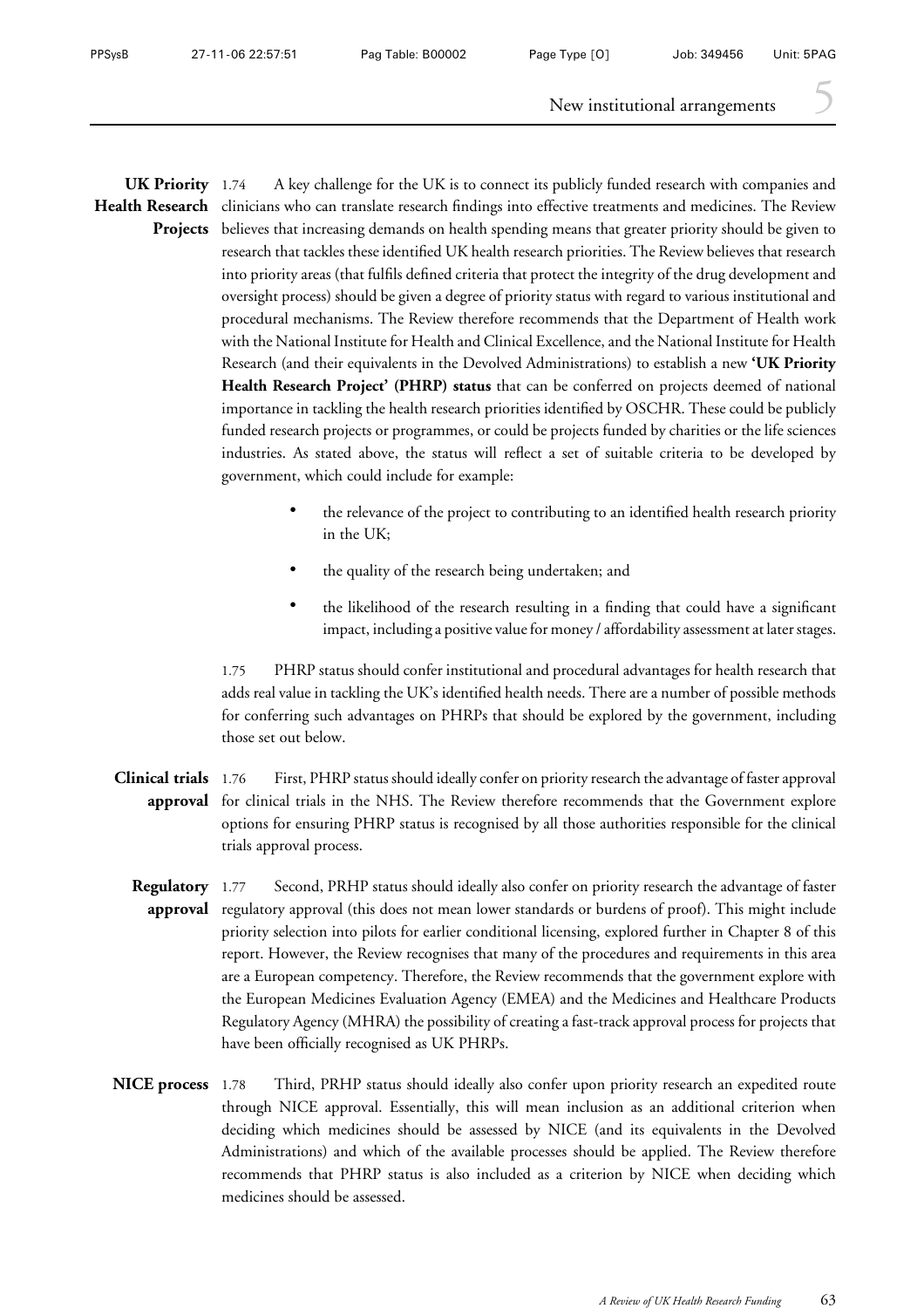1.79 However, it is important to make clear here that PHRP status would not be designed to confer automatic commercial certainty for biomedical and pharmaceutical firms, who would still be required to produce effective therapies that represent proper value for money and are assessed as such by NICE in the usual manner. Rather it would confer upon them preferential *procedural* treatment, making the processes involved quicker and more efficient, recognising the degree of importance that the government attaches to health research that explicitly tackles health research priority areas.

# **IMPROVING COORDINATION OF RESEARCH EFFORTS ON DEVELOPING COUNTRY HEALTH ISSUES**

5.80 In recent years, the UK, primarily through the Department for International Development (DfID), has played a key role in international efforts to address health issues in developing countries, a major issue in addressing global poverty. This reinforces the importance for the UK of maintaining and strengthening its position in international health research, where the MRC (which has two international units based abroad, in the Gambia and Uganda) and DfID work well together under an existing concordat–based relationship. Clearly, the UK's research interests in developing country health issues do not only arise in government. Commercial and charity funders, especially the Wellcome Trust, also have key interests here.

5.81 The Review has found that the impact of health research in the international development context is constrained by a lack of coordination between funders. The Government's Chief Scientific Adviser has recommended that a forum is set up to facilitate collaboration on development research in the UK, bringing together DfID, DH, Research Councils, and other funders of research, including charities and international funders. **The Review supports the establishment of this forum, but it believes that in the case of health research that there should also be an initiative to accelerate translation and enable delivery in the field. This could be provided as an additional responsibility of this forum but it would only be effective if it includes representatives of NIHR as experts in clinical, applied and health services research, as well as MRC, in order to engage the NHS in enabling delivery**.

# **CONCLUSION**

5.82 The Review believes that, whilst institutional changes alone will not deliver the Government's objective of increasing the health and economic benefits arising from the UK's worldclass health research base, the changes recommended in this chapter will be crucial to delivering a step-change improvement in performance. The following chapters examine a series of related areas where further proposed changes will help to create a reform package that will ensure that that stepchange, and the desired increase in health and economic benefits, is delivered in practice.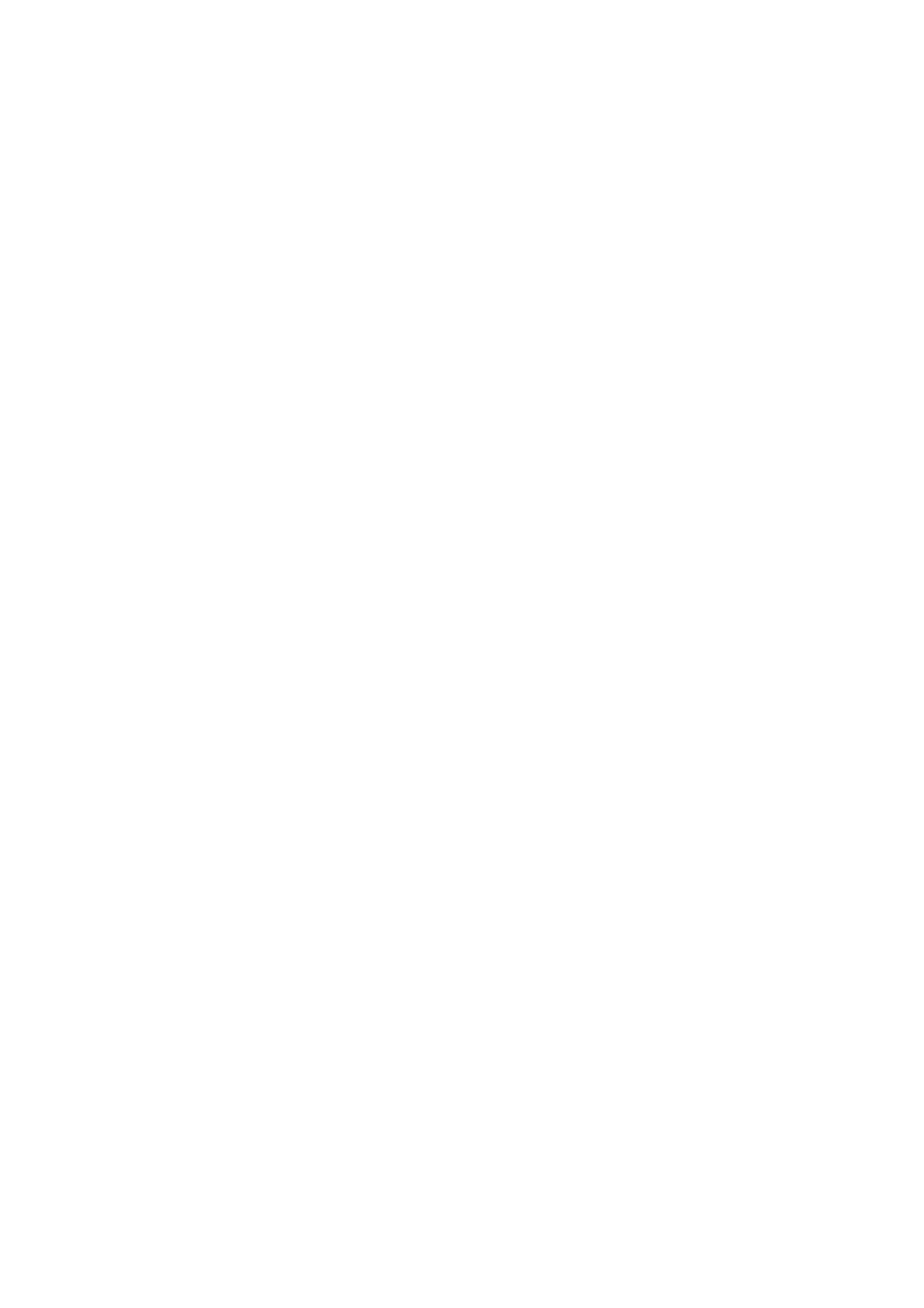# 6 Creating a research-friendly culture in the NHS

#### **Chapter overview**

While the principal task of the Cooksey Review has been to consider the most appropriate institutional arrangements for the Single Fund for health research created by bringing together the budgets of the MRC and the DH R&D programme in England, these changes alone will not bring about the greater translation and exploitation of publicly funded health research and innovation that the Government is seeking.

As discussed earlier, cultural changes are needed in both the MRC and DH to deliver on the Government's vision for deriving greater economic and health benefits. In this chapter, we focus on the cultural changes needed in the NHS, supported by new and reformed incentives and other reforms, to ensure greater translation and uptake of research and innovation driven either from publicly-funded sources, like the MRC, NIHR and the NHS itself, and / or from the private and charity sectors. We also consider the roles of the clinical researchers who deliver the evidence for, and are often the leaders of change.

The areas considered include:

- ensuring the health R&D ring-fence is effective;
- creating a more positive overall culture in the NHS for research and innovation;
- the removal of barriers to closer working with partners across the public, private and charity sectors;
- creating positive incentives for the NHS to undertake R&D;
- creating incentives for the spread and uptake of best practice;
- implementing new ideas in the NHS;
- more effective exploitation of Intellectual Property (IP) generated by the NHS; and
- procurement and innovation.

Many of the proposals for change look to build on the system reforms being introduced in the English NHS, as well as work taken forward in *Best Research for Best Health* (BRfBH) and by the UKCRC. They may, therefore, be less immediately applicable in Scotland, Wales and Northern Ireland. Nonetheless, it is important to consider whether alternative mechanisms can be found to address the concerns raised, which are more appropriate to the NHS systems being adopted by the Devolved Administrations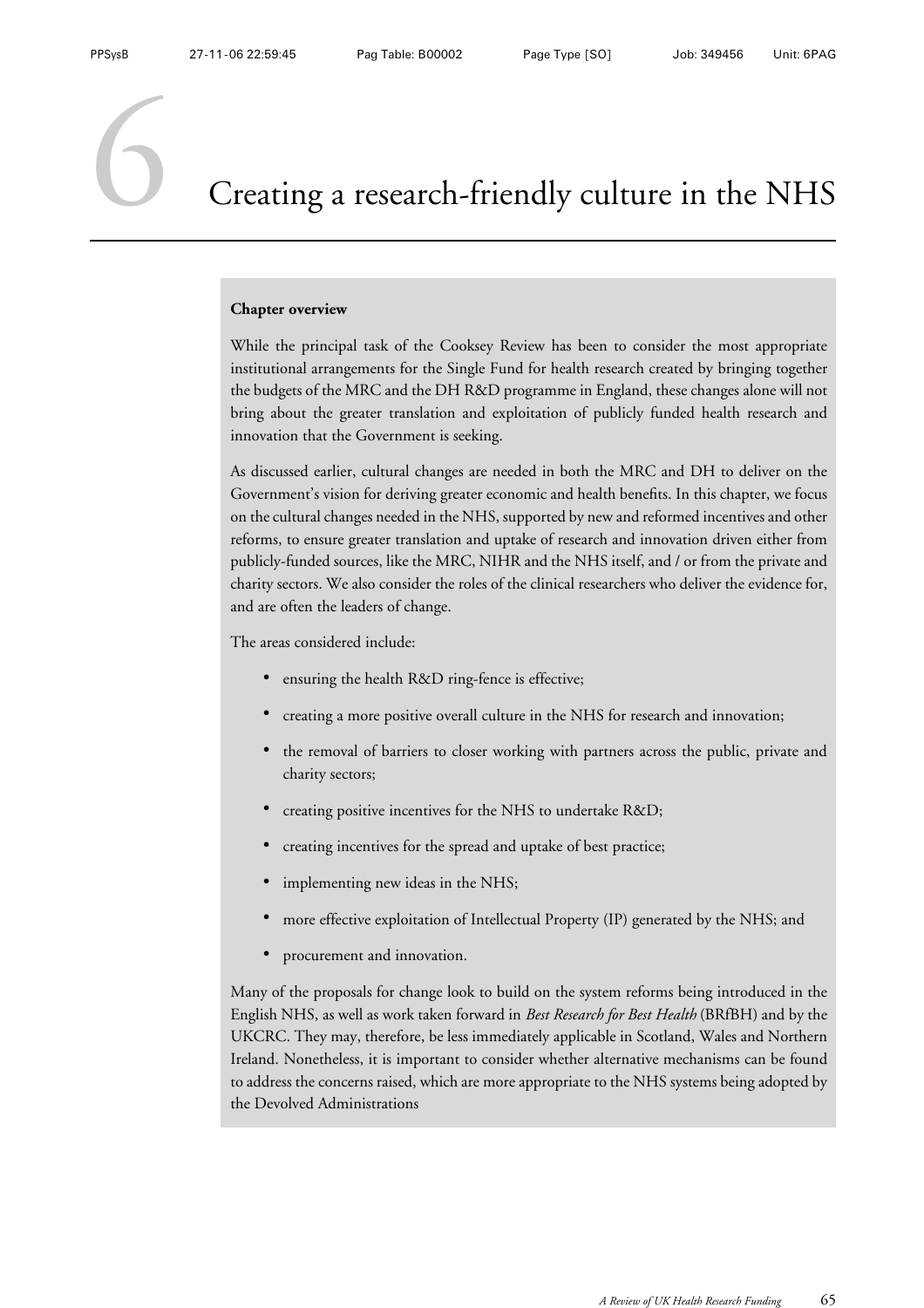6 Creating a research-friendly culture in the NHS

# **INTRODUCTION**

6.1 The consultation identified issues related to the culture of, and incentives in the NHS that are key factors in limiting translation of health research into health and economic benefits. The issues raised included the need for:

- more incentives for both NHS organisations and employees to carry out and participate in research. This refers not only to financial incentives (e.g. clinical excellence awards), but also in terms of recognition in other reward mechanisms (e.g. Healthcare Commission assessment and government targets) and in terms of having the time and opportunity to take part in research-related activities;
- fewer disincentives to carry out research, e.g. financial disincentives;
- a less conservative approach to new ideas and technologies;
- more standard routes into the NHS for new technologies, particularly for smaller, non-pharmaceutical companies; and
- a more positive culture of innovation to disseminate best practice beyond existing NHS 'islands of excellence'. Some institutions, benefiting from the persistence of particular individuals who push research and innovation, rapidly implement the latest ideas and technologies, while others are much slower.

6.2 The picture is mixed. Some parts of the NHS are very research- and innovation-friendly, particularly where there are strong university-hospital links, as the Review found in Manchester, Edinburgh, Glasgow, Oxford and Cambridge. These centres of excellence, however, are not generally representative of the wider NHS. Equally, the NHS's capacity to take up new ideas and technologies is unclear. First, there is evidence that, although the NHS can be slower to adopt new technologies than health systems in some other countries, this varies between technologies<sup>1</sup>  $\frac{2}{3}$  and, once a technology is accepted, uptake tends to accelerate rapidly, particularly where it is covered by a National Service Framework (NSF). The Review believes that assessment processes for costeffective new technologies could be improved, to make their take-up faster if possible, although there may also be limitations, given the time that is needed to assess new technologies in practice. The Review's recommendations on the Critical Path for new technology development (see Chapter 8) attempt to address these issues. Second, it is important to distinguish between fast uptake of new technologies per se and fast uptake of cost-effective new technologies. It is the latter, which is consistent with the Wanless 'fully-engaged' scenario3, that the NHS should be looking to achieve, meaning that processes and incentives need to be put in place to enable this to happen as efficiently and as quickly as possible. The people, capacity and ability to carry out health research effectively are crucial to making this happen.

<sup>&</sup>lt;sup>1</sup> The Review has seen early work prepared for the Ministerial Industry Strategy Group (MISG) for the pharmaceutical industry which suggests that rates of uptake of new medicines in the UK relative to other European countries vary hugely depending on the medicine, and does not support the notion of the UK as a relatively 'slow uptaker' per se. It may be, however, that the UK is a relatively slow uptaker for more expensive medicines — we would need to see more data to disprove or support this hypothesis.

<sup>&</sup>lt;sup>2</sup> It is also important to remember that the statistics on uptake following marketing authorisation may be distorted by the different pricing/reimbursement systems in different countries. The UK is one of the few countries that will allow immediate launch and reimbursement of a medicine following receipt of a marketing authorisation, allowing less time for pre-launch preparations (e.g. marketing), whereas the launch of new medicines in other countries can be delayed by pricing discussions, allowing time for pre-launch preparations and therefore creating the conditions for faster uptake after launch.

<sup>3</sup> *Securing our future health: Taking a long-term view, an interim report*, Derek Wanless, November 2001 — see http://www.hm-treasury.gov.uk/consultations—and—legislation/wanless/consult—wanless—interimrep.cfm.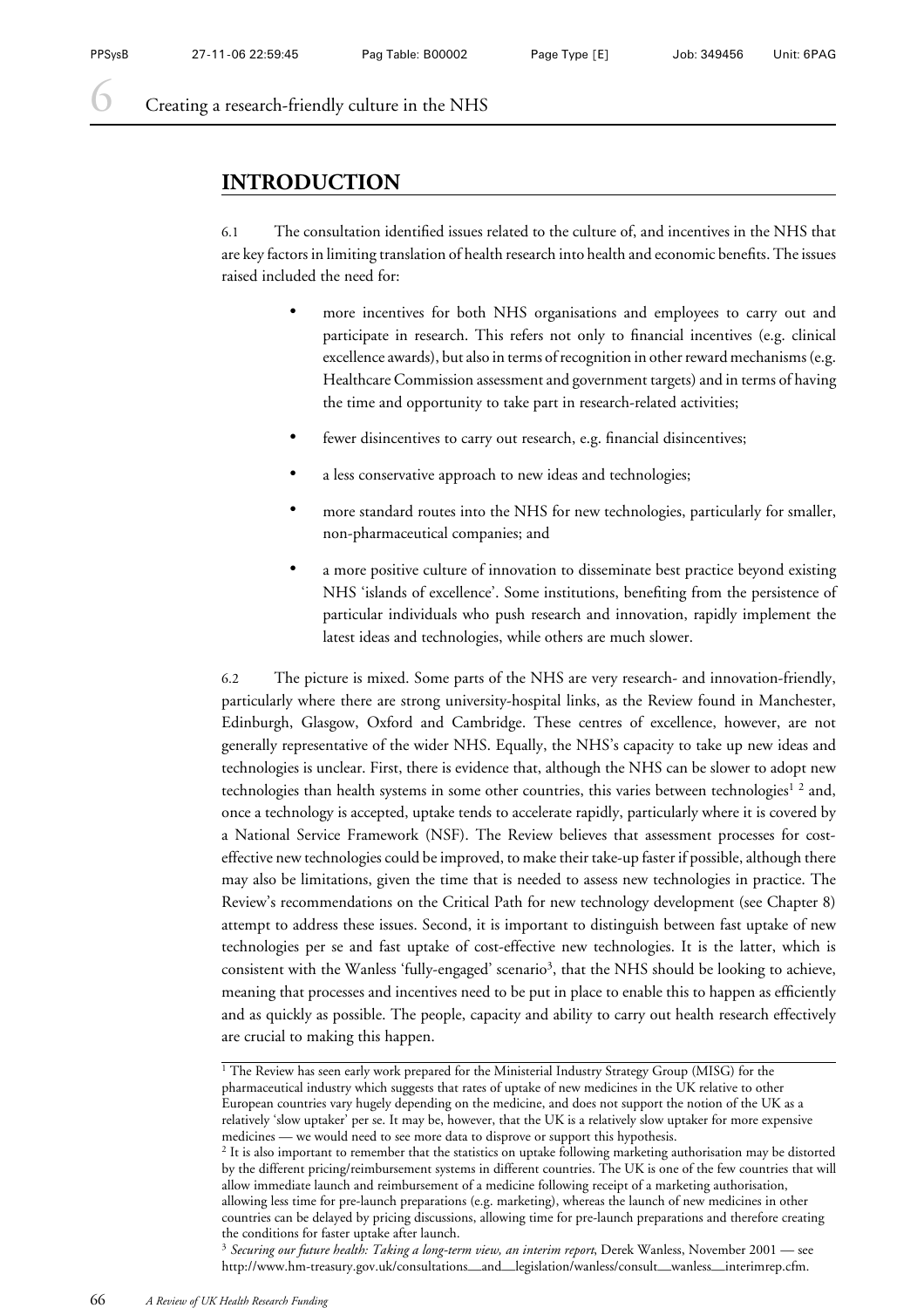6.3 Given these factors, the required reforms to the way the NHS works and changes to the NHS's culture are not a straightforward matter of changing procurement practice and culture simply to increase uptake, but rather need to be carefully designed to encourage better, faster uptake of costeffective technologies and ideas, without introducing undesirable side-effects, such as greater uptake of technologies which are not cost-effective.

6.4 More widely, it seems that the devolved nature of the NHS, by which we refer to the delegation of management responsibility to individual NHS organisations, rather than the political devolution to the constituent countries of the UK, provides challenges to the promotion of R&D and innovation. Individual NHS organisations have considerable freedom to determine their own approaches<sup>4</sup>. Whilst the structure of the NHS should clearly be determined by the most effective way to deliver healthcare, the devolved structure does present problems to private companies and others who want to work with the NHS, particularly when it comes to running clinical trials or introducing new technologies. The consequence is lost opportunities or sub-optimal approaches to new cost-effective technologies.

6.5 The following proposals suggest how these issues might best be tackled, with the overall objective of achieving a position where research and innovation are 'hardwired' into the NHS as a core objective alongside service provision and teaching, within an NHS that remains, as now, highly devolved.

## **ENSURING THAT THE R&D RING-FENCE IS EFFECTIVE**

6.6 Ensuring that the NHS R&D budget is spent on R&D is a pre-requisite for developing an NHS culture which is more 'R&D friendly'. Trusts will not be prepared to invest in R&D unless they have some certainty about the availability of funding, albeit funding allocated on a competitive basis. The announcement in Budget 2006 that the DH R&D budget will now be ring-fenced was extremely welcome, and provides a robust basis on which NHS research can be used to develop health and economic benefits. However, it is critical that this ring-fencing at national level is matched at local level, and that there is full accountability for R&D spending within NHS Trusts, particularly as Trusts may be under pressure to divert R&D monies to frontline services. The reforms developed in Best Research for Best Health (BRfBH) in England will help ensure this, by more closely linking research awards to research performance. Nonetheless, clear processes, including audit, will be needed to ensure that monies allocated for research are not spent on other activities.

6.7 However, whilst the DH R&D budget is now protected by a ring-fence, there are still some related funding streams which remain outside the ring-fence. Clearly, this creates some potential concerns, particularly given that the proposals in BRfBH for establishing an NIHR Faculty depend on these funds.

**Clinical** 6.8 A particular issue has arisen in the consultation process around the funding for the salaries **Academics** of the Academic Clinical Fellows, Clinical Lecturers and GP Fellowships, which, in England, is currently held within the Multi Professional Education and Training (MPET) Budget. This budget is allocated from the Department of Health to Strategic Health Authorities, and is not ring-fenced for education and training. This year, the MPET budget has been substantially reduced, placing the funding for Academic Clinical Fellows, Clinical Lecturers and GP Fellows at serious risk. **The**

<sup>4</sup> Clearly, the precise position will vary between the four countries which comprise the UK; not all issues raised here and below will apply equally, or sometimes at all, to all four countries.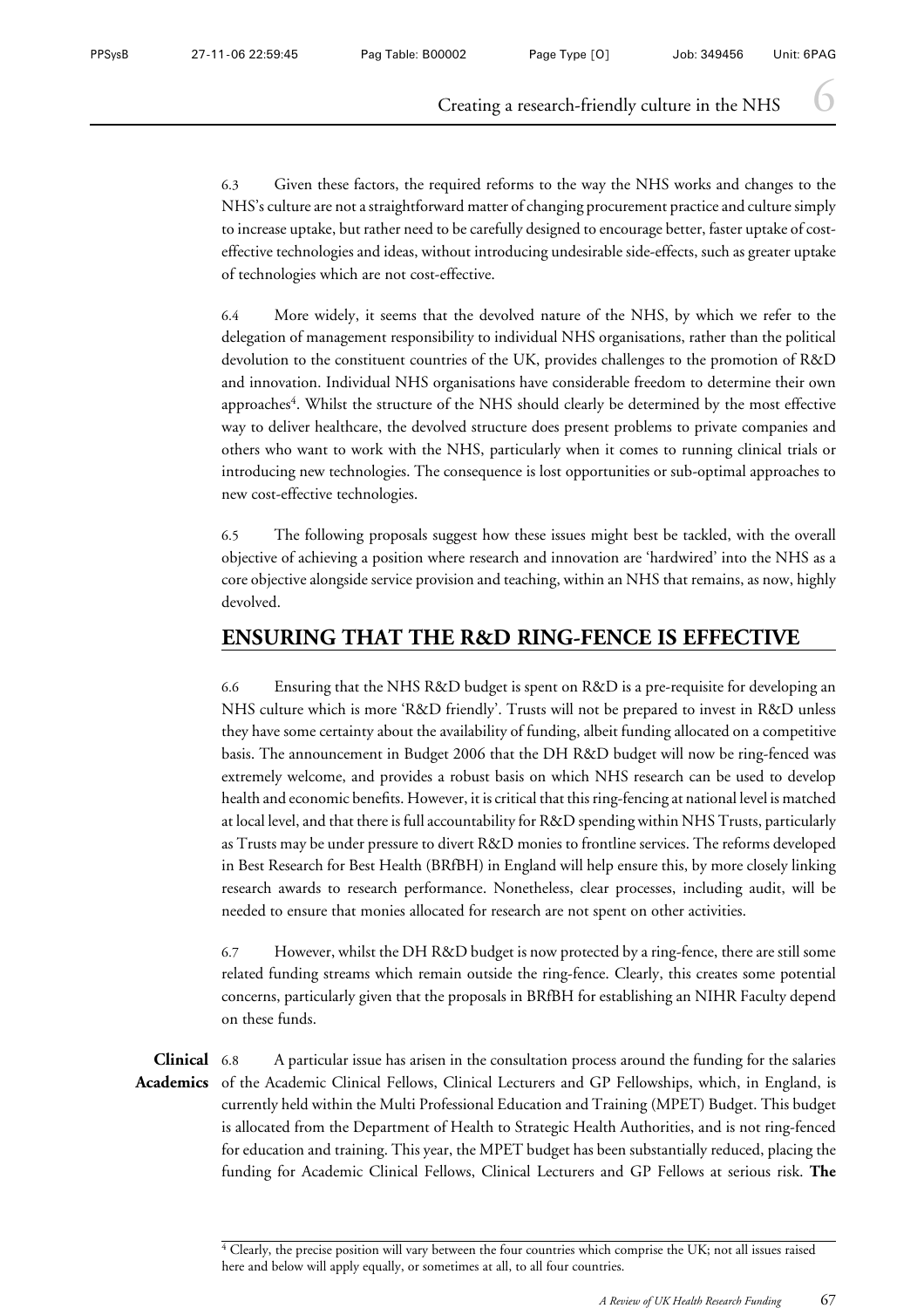## **Review recommends that the component of the MPET budget that is used to support the training of clinical academic staff**<sup>5</sup> **should be transferred to the DH R&D budget, ring-fenced, and used specifically for this purpose.**

**Training the** 6.9 Equally, changing the NHS's culture to make it more open to research and innovation **leaders of** requires clinical researchers to lead the efforts to make those changes. The Review's research of the **cultural change** systems in the UK, North America and Sweden has identified the crucial role here of the relatively few medical doctors who also hold a PhD qualification.

> 6.10 The Walport report<sup>6</sup> made a series of key recommendations for training the health researchers of the future, accepted by DH and included in BRfBH. A central component was the provision of competitively-awarded Fellowships to train Clinical Fellows to MD/PhD level to meet this leadership need. It was expected that these would be provided by existing training fellowships funded, for example, from the Medical Research Council, Wellcome Trust, British Heart foundation, NHS R&D and other research funders. However, the number of such Fellowships has been found to be considerably lower than had been thought. The MRC funds approximately 150, including basic laboratory science; CRUK currently funds approximately 100 and the NHS R&D currently funds ten. To compensate for this shortfall, a further 50 applied Fellowships per year may be needed to support the Walport Academic Clinical Fellows. **The Review recommends consideration should be given in the Comprehensive Spending Review to funding additional applied clinical fellowships.**

**Clinician** 6.11 A further central component of the recommendations of the Walport report is the provision **Scientist Awards** of competitively-awarded Clinician Scientist Awards for the post-doctoral training of Clinical Lecturers. The DH funding for Clinician Scientist Awards is the responsibility of the MPET Budget, and historically this budget has supported these posts. However, more recently these posts have been funded by the DH R&D Budget without any budget transfer from MPET. The Review believes there is merit in transferring this funding from MPET to the DH R&D budget where it will be ringfenced to support these posts.**The Review recommends that the £8 million of MPET funding should be transferred to the DH R&D budget where it will be ring-fenced to support the Clinician Scientist awards that are essential to the success of the Walport recommendations.**

#### **Capital for NHS research**

6.12 Health services research has long been constrained by limits to the NHS research infrastructure, contributing to the widespread feeling in the NHS that research is a secondary activity. While there has been sustained investment in the research infrastructure needed for academia to drive forward basic science, this has not been matched in the infrastructure in the NHS to translate scientific discoveries into better services for patients.

<sup>&</sup>lt;sup>5</sup> The funding for the research training element through MPET is 25 per cent of the salary cost for Academic Clinical Fellows and 50 per cent for Clinical Lecturers. This comes to £20.5 million per year. The total salary cost through MPET (i.e. for both the 25 per cent research training element and the 75 per cent clinical training element) comes to £58.4 million. We believe it is essential to transfer the 25 per cent which funds the research training. However, since it is not possible to deliver the research training if the funding for the clinical training is removed, we recommend that the entire salary cost for the Academic Clinical Fellows and Clinical Lecturers is transferred from the MPET Budget to the R&D Budget – i.e. £58.4 million.

<sup>6</sup> *Medically- and dentally-qualified academic staff: recommendations for training the researchers and educators of the future*, Report of the Academic Careers Sub-Committee of Modernising Medical careers and the UKCRC, March 2005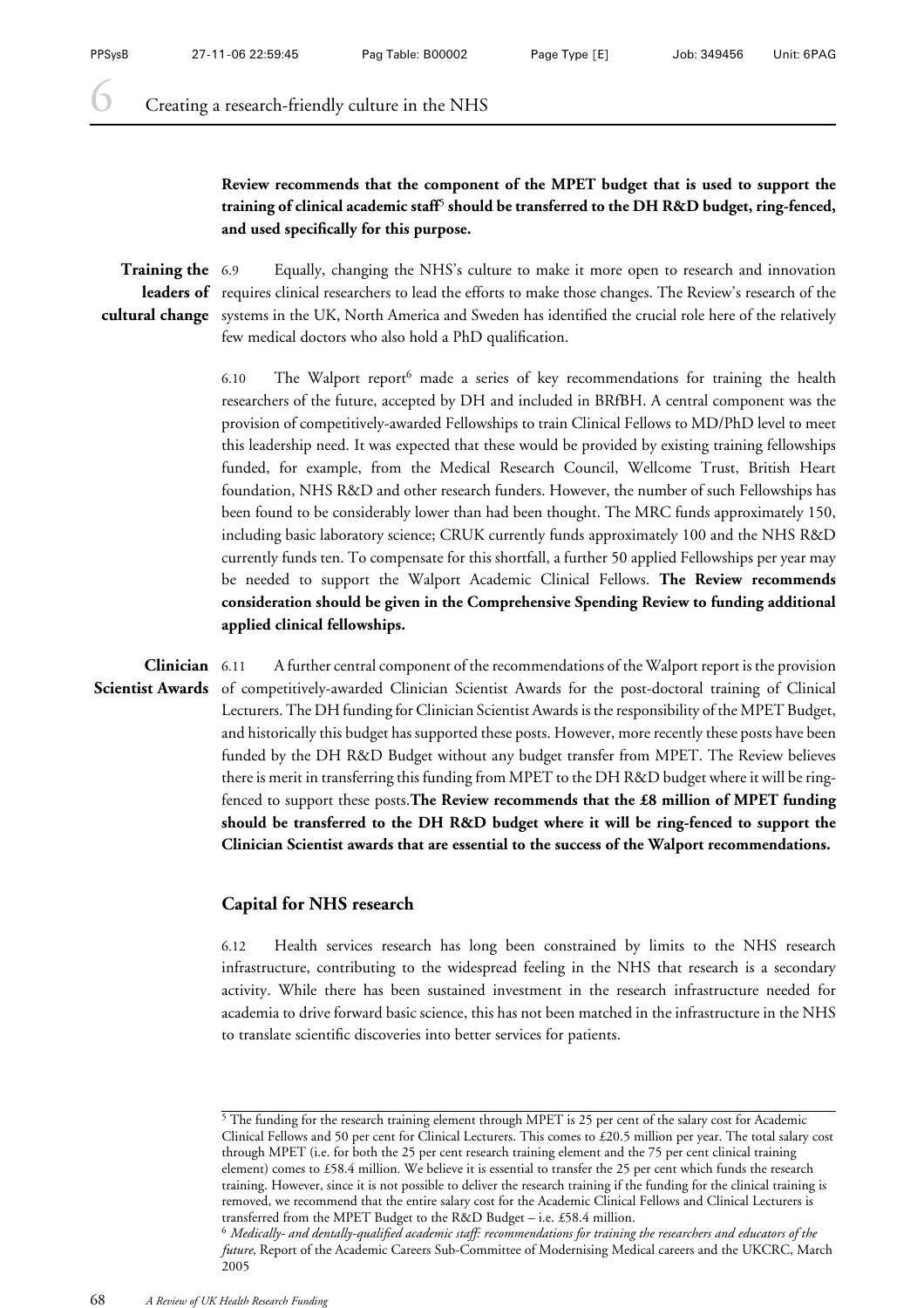6.13 Between 2002 and 2005, the Department of Health invested £26million from the NHS R&D revenue budget to develop the research infrastructure in the NHS to support new medical schools. This addressed serious deficiencies that would otherwise have prevented the new medical schools playing a role in the nation's health research. But there is much more to do. In recognition of the need for infrastructural development, for the first time in 2006–07 a capital allocation of £50 million was agreed as part of the Department of Health's R&D programme budget.

6.14 In implementing BRfBH, prospective biomedical research centres were invited to bid for capital to develop as world-class research centres. The DH R&D Directorate has told the Review that robust and compelling proposals for over £60 million in 2006–07 have been received, and also that other research infrastructure is needed in the NHS fully to realise the aims of the new strategy and ensure the service plays its role in delivering the nation's health research. **We therefore recommend that the Comprehensive Spending Review examine the case for a sustained capital budget for DH R&D.**

## **A MORE POSITIVE APPROACH TO INNOVATION**

6.15 The consultation process identified the NHS's 'conservative' approach to innovation as a barrier to uptake of new technologies and ideas. A number of reasons were cited as being at the root cause of this, including:

- a tendency by managers to see innovation primarily as a cost pressure, without looking to the full potential for efficiency gains;
- impediments to change, such as additional costs and professional reluctance to adopt new practices;
- the way R&D has been driven in the NHS, as 'push' from above or from inventors of a new product or process, rather than 'pull' from clinical need;
- gaps in clinicians' awareness of innovations or alternatives to current practice, either because
	- i) information about them is in a form that is not easily understood; or
	- ii) implementation requires specialist knowledge which can only be gained through direct contact with others who have implemented the innovation<sup>7</sup>.
- the incentives for research to achieve an impact on health and health needs are not as strong as those to achieve academic excellence; and
- the thoroughness, and therefore relative slowness, of systematic reviews, which are required to implement evidence-based medicine in the NHS.

 $\frac{7}{7}$  Source: Internal DH paper on diffusion of technologies (the Review would like to thank DH for sharing this with us). The literature on diffusion differentiates between the 'hardware' and 'software' aspects of new technology. The former is the physical object that embodies the technology, whereas the latter is the information needed to use it effectively. It is this 'software' knowledge which cannot effectively be broadcast from a central source, and so requires contact with experienced users. This might explain, at least in part, the important role attached to 'thought leaders' by pharmaceutical companies, given that they are both trusted by their peers and in a position to share information gained from experience with a particular drug.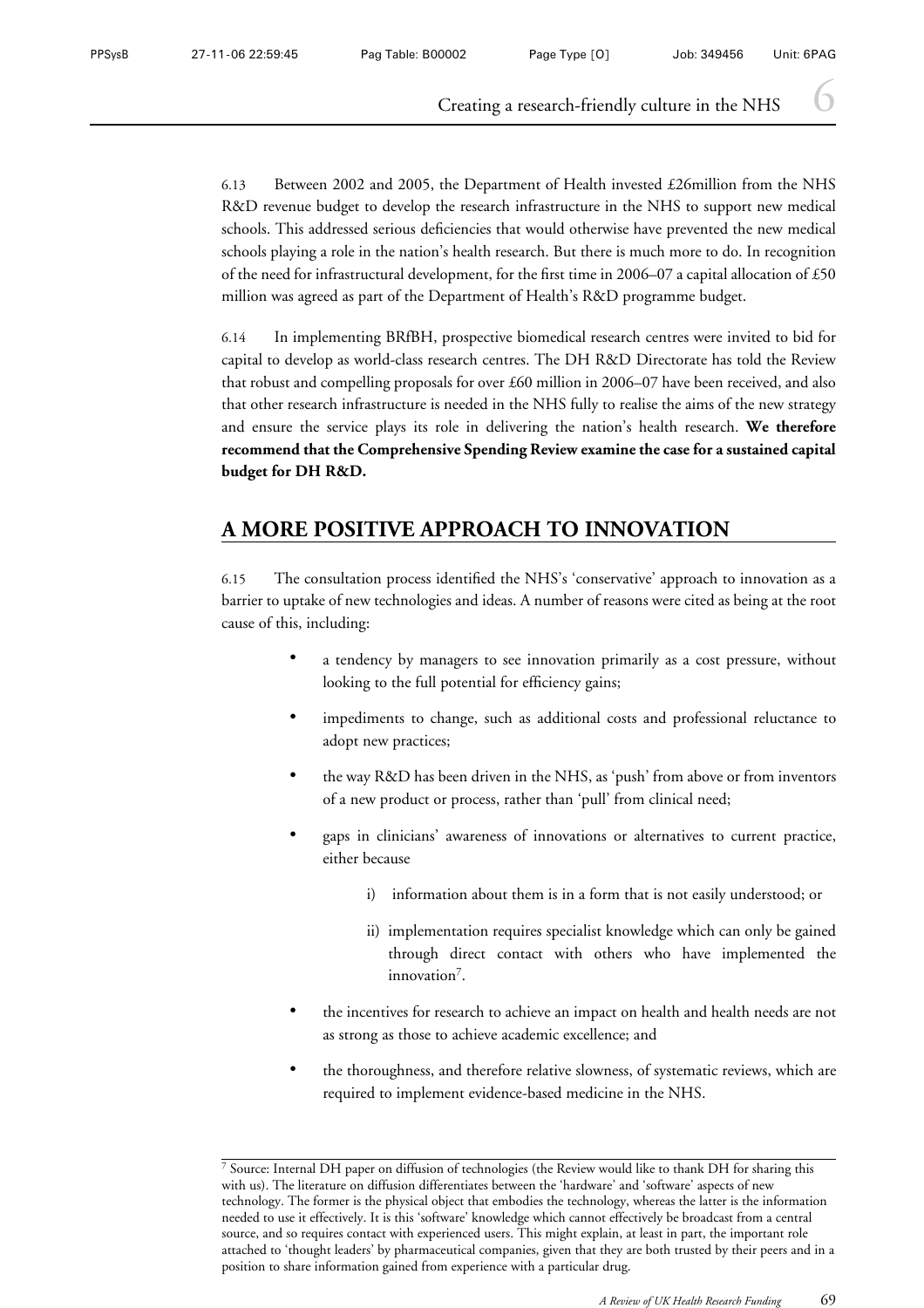6.16 It is important to distinguish between genuine issues of unjustified conservatism on the one hand, and, on the other, the NHS's need to implement evidence-based medicine. Further, as resources are finite, there is a need to control the use of, and access to new technologies based on relative clinical- and cost-effectiveness. Many of the suggestions outlined below are crucial aspects of changing the NHS's culture where there may be undue conservatism and where that culture has, in part, developed as a result of unintended (dis)incentives

6.17 The Review has concluded that there appears to be a problem in the implementation related to the unsystematic way in which new technologies and interventions appear to be introduced into the NHS. This might contribute to the creation of a culture that is conservative even with regard to the use of clinically- and cost-effective new technologies, ideas and processes. This approach to introducing new technologies and interventions can make assessment of their efficacy and costeffectiveness problematic, preventing their systematic adoption. Addressing this will be vital to delivering the vision of the NHS set out in the Wanless 'fully-engaged scenario'8: an NHS which is both as cost-effective and as efficient as possible, with an integral part of that being the rapid uptake of cost-effective new technologies. **We recommend a more systematic approach to the adoption of new technologies and ideas should be developed, to apply across the whole of the NHS, based on clearly mapped-out processes. We recommend that this should be taken forward by a project team bringing together the Department of Health, the National Institute for Innovation and Improvement / the National Innovation Centre, NICE and NHS clinician and commissioner representatives**<sup>9</sup>**.**

6.18 Other approaches that might help create an NHS culture that is more positive about innovation include:

- extending still further the involvement of doctors and other clinical staff in change processes in the NHS, at national, regional and local level. This should maximise the engagement of those most likely to be affected by change but also most likely to have ideas about how processes might best be changed. Success should be recognised, for example through bonuses or prizes, but also through opportunities to share knowledge developed in this way with other NHS institutions. New methods of engaging with clinicians could be piloted, perhaps using a small amount of seedcorn central money through an organisation like the National Institute for Innovation and Improvement (NIII);
- centres based around hospitals and their partner universities which better 'combine' the work of researchers and users of research, based on greater R&D 'pull' from users, i.e. giving them a much greater say in setting the R&D agenda, based on health needs. The Weatherall Institute of Molecular Medicine<sup>10</sup> at Oxford University is a good example of this (see Chapter 7 for more details);
- better training for NHS managers and clinical staff to improve understanding of the benefits of research and how it can be used to drive clinical and cost improvements in service performance. An example of how this might be done can be seen in

 $8$  See footnote 3

<sup>9</sup> Chapter 8 builds on this idea in relation to the development and introduction into practice of new drugs, devices and diagnostics. <sup>10</sup> http://www.imm.ox.ac.uk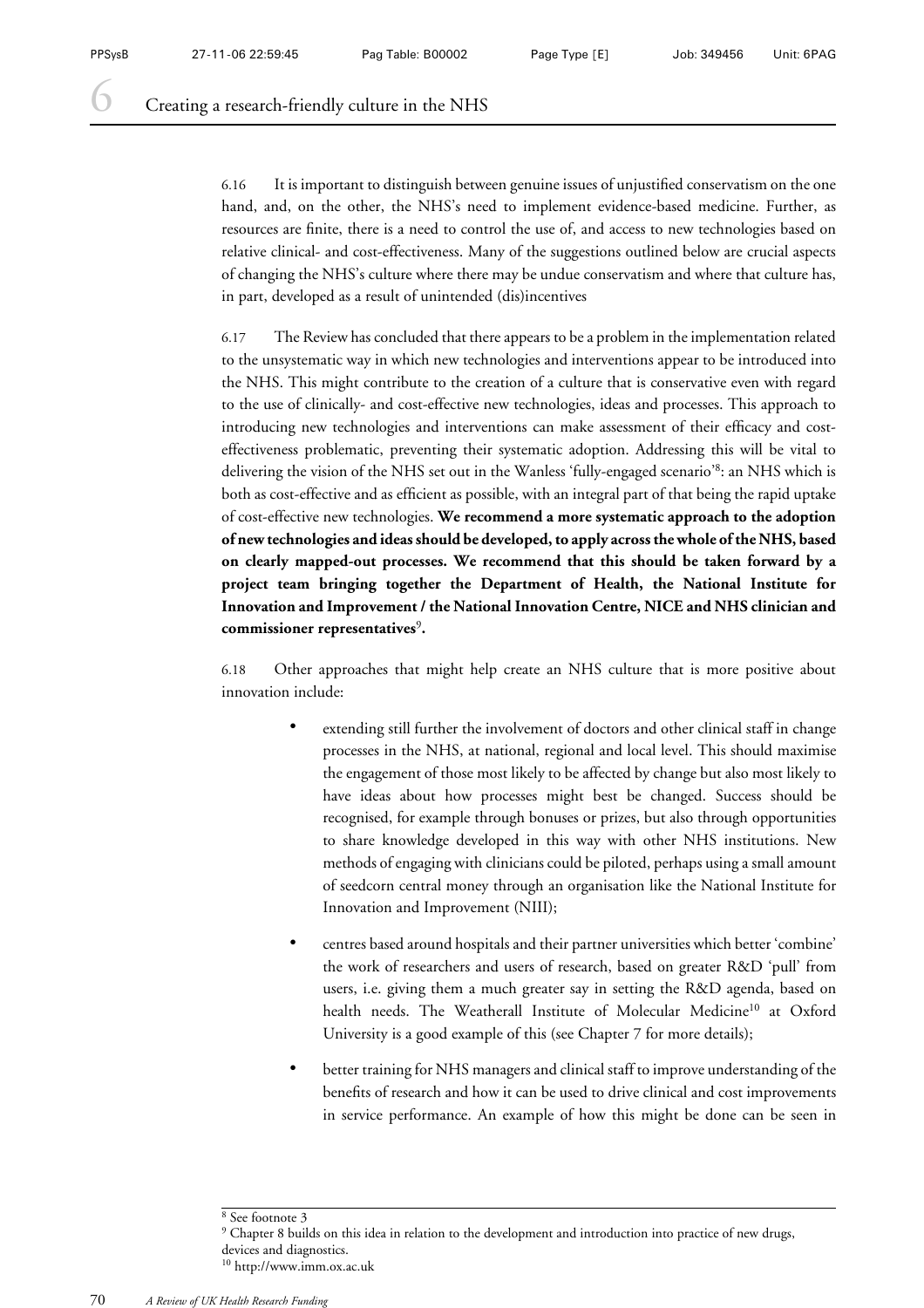Canada, where the Canadian Health Services Research Foundation (CHSRF) has created a training programme which gives health system managers the skills to make better use of research findings in service delivery;<sup>11</sup>

- more widely, there is a need to ensure better links between clinical researchers, both medical and non-medical, and clinicians, nurses and AHPs who are not active researchers, as well as commissioning managers, in order to ensure better uptake of findings from research. This could involve institutional changes, such as linking clinical networks more closely with research networks, but clearly also involves cultural change, particularly breaking down barriers between 'researchers' and practitioners', as DH R&D are already aiming to do. Evidence-based medicine should be an integral part of everyone's role: whilst for some, this might mean carrying out research, for others it might mean identifying and encouraging patients to take part in clinical trials or ensuring that they implement research findings in their everyday practice. This cultural change needs to be supported in the training, performance assessment and reward systems for NHS staff on both the management and clinical side, and for NHS organisations (e.g. through Healthcare Commission ratings); and
- training for researchers in entrepreneurship. One respondent cited the Medici collaboration in the Midlands<sup>12</sup> as a good example of this.

6.19 Together with the changes to incentives outlined below, these reforms begin to create the conditions in which research is no longer seen as an 'extra' part of what the NHS does, but an integral part of service delivery. This will help to make the NHS a more effective partner in the translation of health research into patient and wider economic benefit.

## **WORKING MORE EFFECTIVELY WITH PARTNERS**

6.20 The Research for Patient Benefit Working Party  $(RFPBWP)^{13}$  identified incentives as a key issue in trying to encourage the development of an NHS which is more open to R&D and innovation. The changes needed to current incentives fall into two categories: the removal of current disincentives; and the development of new, positive incentives to create such a culture.

6.21 Looking first at the removal of disincentives, it is clear from the consultation that major concerns remain about processes, including ethical, safety and governance processes. These need improvement and rationalisation (a good example being the need to replace multiple criminal records checks for the same researcher with one check that is shared across organisations) involving a higher level of expertise, shorter turnaround times and a single approvals process for all NHS Trusts.

**Working with** 6.22 DH and the UKCRC have made good progress in tackling some of the 'disincentive issues', **industry** or 'blocks in the system', which delay research in the NHS, as can be seen in the UKCRC's recentlypublished *Two Year Progress Report*. Amongst other things, this sets out progress in tackling incentives identified by the RFPBWP, for example including:

 $\frac{11}{11}$  For more details, see www.chsrf.ca/extra/overview\_\_e.php  $^{12}$  For more details, see http://www.midlandsmedici.org

<sup>&</sup>lt;sup>13</sup> The RFPBWP was a multi-stakeholder group established following the BIGT 'Biosciences 2015' and AMS 'Strengthening Clinical Research' reports, to consider how best to implement their recommendations. The creation of the UK Clinical Research Collaboration (UKCRC) was one outcome.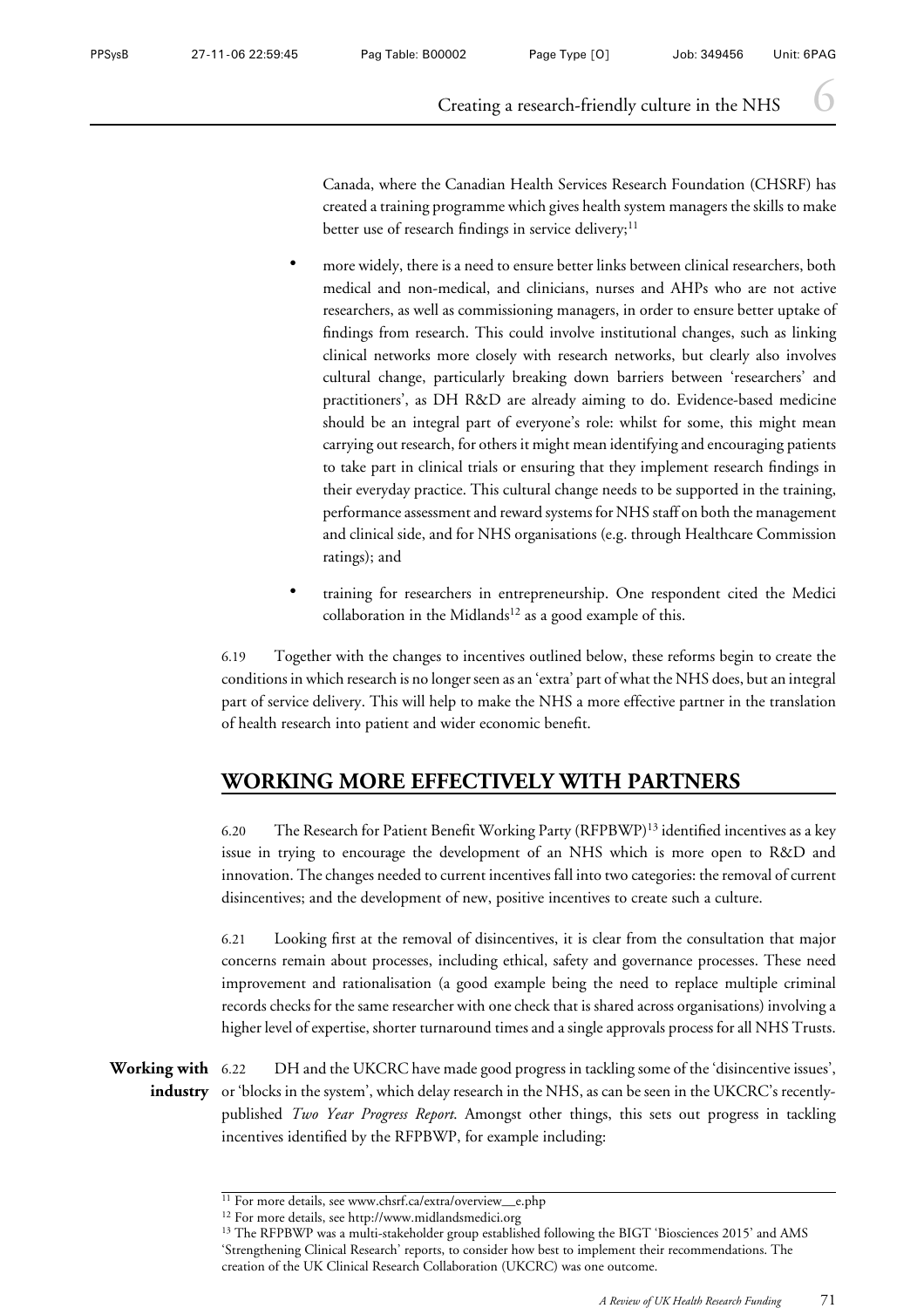- the creation of a suite of model agreements between research funders and NHS organisations, to reduce bureaucracy and facilitate faster initiation of research projects;
- plans to roll-out a 'Research Passport' for honorary contracts across the NHS, so that a researcher does not need multiple honorary contracts, as demonstrated in a successful pilot in Manchester; and
- streamlining the research ethics system.<sup>14</sup>

6.23 These developments are extremely welcome, and the momentum and commitment shown by the UKCRC partners so far need to be maintained.

6.24 In addition to the issue of bureaucracy, several pharmaceutical companies have also raised concerns about the cost of conducting clinical trials in the UK, and in particular concerns about the variability of costs charged by different Trusts and universities. This variation, they argue, cannot be justified by varying costs to the Trusts, and leads to the NHS losing clinical trials to rival centres abroad. They argue for a standard costing framework to apply across the whole of the NHS to overcome this issue, which the Review understands is already under development.

6.25 Given the complexity of the issues involved, the Review has not been able to carry out an economic analysis of the costs and benefits of attracting clinical trials to the UK. There is a general lack of rigorous analysis of costs and benefits in this area. However, given the potential health benefits for participants in clinical trials, and the potential economic benefits, it would seem a missed opportunity if the NHS were to run fewer trials than it is capable of because of issues such as variability in charging.

6.26 While progress has been made in tackling the bureaucracy surrounding clinical trials, we believe that it is also crucial to tackle these cost issues, including what appear to be some difficulties around the introduction of Full Economic Costing in the NHS and university sectors. We therefore welcome efforts to develop a standard costing framework for such trials that are carried out in the NHS, and would urge the adoption of such a framework across the UK as soon as possible.

**Working more** 6.27 Barriers to successful research activity can also arise where there are weaknesses in working **effectively with** relationships between NHS Trusts and their partner universities. While the Review found many **universities** examples where NHS Trusts work well or extremely well with their partner universities (see Box 6.1 for one example, in Manchester), in many cases more effort could be made to overcome the bureaucratic hurdles that can impede effective joint working.

> 6.28 There is no recommended relationship model to which an NHS Trust and its partner university should work. In some cases, existing structures could be made to work better. In others, universities and Trusts might follow the US Academic Medical Centre model, as Imperial College and St. Mary's and Hammersmith NHS Trusts are doing with their plan to create the UK's first Academic Health Sciences Centre<sup>15</sup>. This proposal, which promises to deliver greater integration of not only research strategies, but vital underpinning human resources and capital assets, should make for a more effective approach to health research and patient care at these institutions.

<sup>14</sup> UKCRC, *2 Year Progress Report*, October 2006, http://www.ukcrc.org/PDF/

UKCRC%20PR%202004–2006.pdf

<sup>15</sup> See http://www1.imperial.ac.uk/medicine/news/ahsc/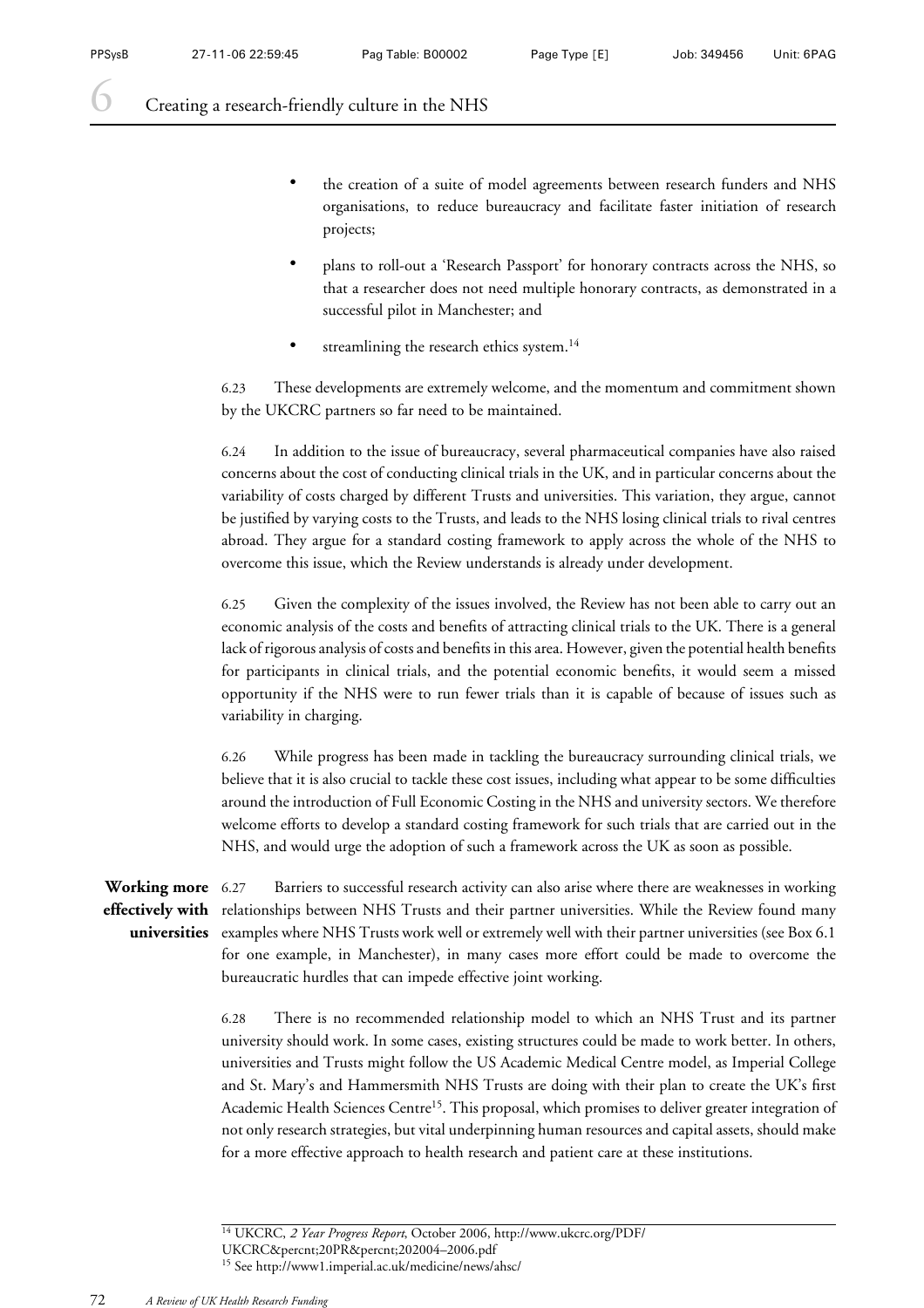6.29 NHS organisations and Universities should also work together more effectively in their appraisal of jointly-appointed clinical academic staff. Presently, this tends to be a dual, rather than a single process: this is unnecessarily resource intensive, given that it involves unnecessary bureaucracy and that a clinical academic's work cannot be neatly divided between 'clinical', 'education' and 'research' duties. **We recommend the UKCRC should develop a 'model framework' for partnership working, to improve university-NHS collaboration.**

6.30 Current VAT rules mean that the construction of new research facilities, which are often funded by charities, can only benefit from VAT zero-rating if use other than for a 'relevant charitable purpose' is not more than 10 per cent of the total use. In this instance, use for a relevant charitable purpose is 'use by a charity otherwise than in the course or furtherance of its business'. This has the potential to limit the scope for collaboration with industry on commercially undertaken research, which is crucial to the translation agenda. EU rules governing the application of VAT reliefs mean that, whilst the UK can maintain the existing zero rate for new charity buildings, an extension of this VAT relief is not possible, for example to cover the construction of all research premises, regardless of for what purpose and by whom the premises are used. **It is therefore important that an alternative means of addressing this issue is found**. Tackling this issue will play an important role in supporting greater collaboration between universities, the NHS and industry, and therefore furthering the translation agenda.

## **POSITIVE INCENTIVES FOR THE NHS TO UNDERTAKE RESEARCH**

- 6.31 Incentives for NHS institutions to undertake research can take a number of forms:
	- financial, ranging from central payments to payments from the beneficiaries of research (e.g. other NHS institutions);
	- targets, ranging from those set and monitored by central government to those agreed and monitored locally; and
	- recognition as part of performance assessment, especially that carried out by the Healthcare Commission<sup>16</sup> (HCC) in England and the alternative performance assessment systems used in Scotland<sup>17</sup>, Wales<sup>18</sup> and Northern Ireland<sup>19</sup> (see below).

6.32 The RFPBWP made a series of recommendations to positively incentivise R&D in the NHS. Work on this has been taken forward under the auspices of the UKCRC, and progress is outlined in its *Two Year Progress Report*<sup>20</sup>*.*

<sup>&</sup>lt;sup>16</sup> For more information on the Healthcare Commission's assessment process, see their website,

www.healthcarecommission.org.uk

<sup>&</sup>lt;sup>17</sup> NHS Quality Improvement Scotland, www.nhshealthquality.org

<sup>&</sup>lt;sup>18</sup> Healthcare Inspectorate Wales, www.hiw.org.uk (although some responsibilities remain with the HCC)

<sup>&</sup>lt;sup>19</sup> HPSS Regulation and Quality Improvement Authority, www.rqia.org.uk

<sup>20</sup> UKCRC, Ibid., pgs 26–28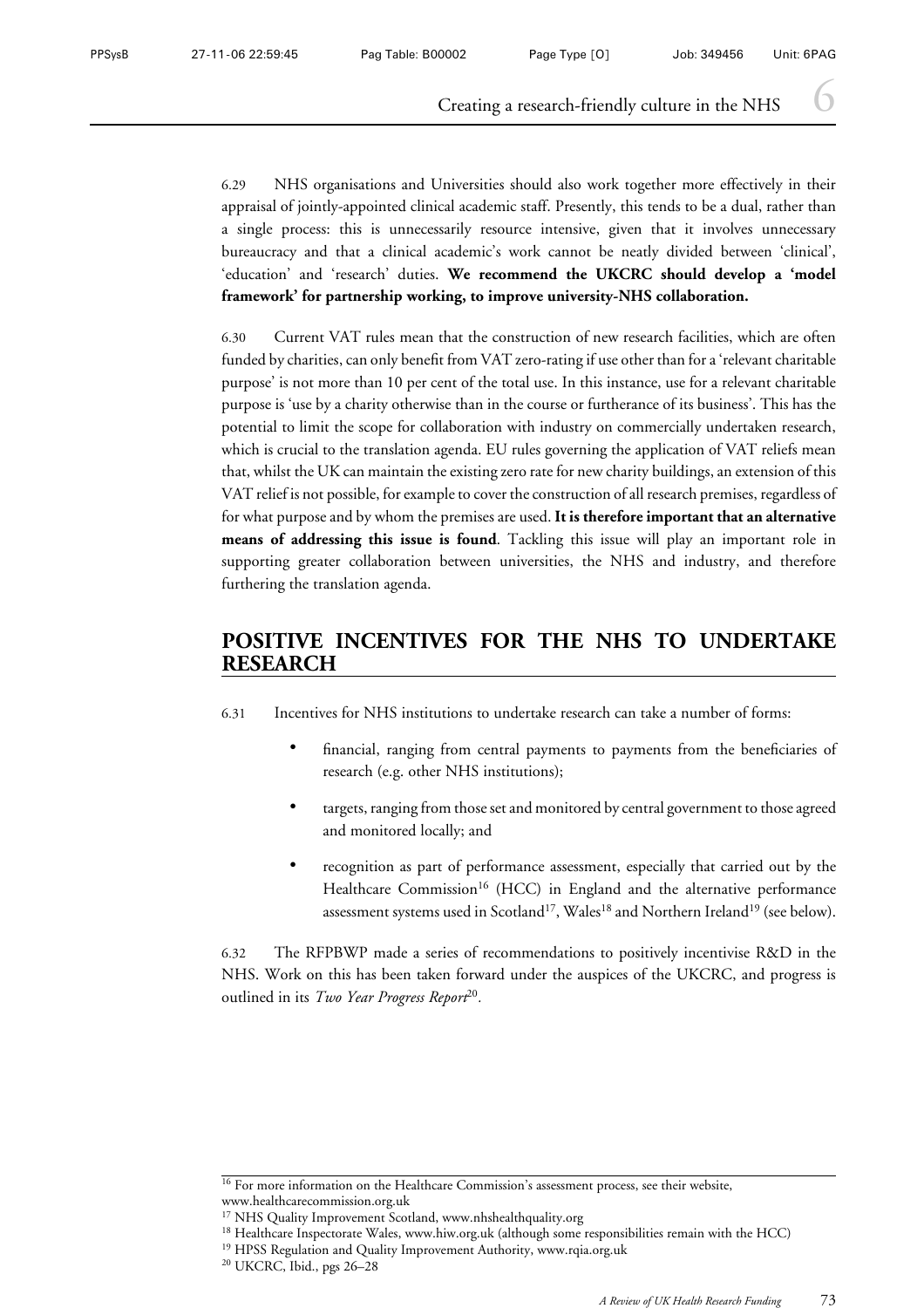#### **Box 6.1 The Greater Manchester Research Alliance**

There is a long tradition of partnership working in Greater Manchester. Three years ago there was a growing recognition that collaboration needed to increase if the conurbation was to respond effectively to pressure to deliver better quality and value research in the NHS. The Pharmaceutical Industry's Competitiveness Task Force Report and the new EU governance requirements also contributed to this thinking.

Following a consultation exercise, all 25 Greater Manchester NHS Trusts, its then Strategic Health Authority and The University of Manchester came together into a formal Greater Manchester Research Alliance supported by those Trusts at Chief Executive level. The central aim of the alliance is to encourage world-class research across the city region and to create synergies between the research endeavour and improvements in clinical care and the health of the population.

The success of the Alliance to date is built on two key foundations. The first has been the establishment, with strong SHA support, of a Strategy Board chaired by a research-committed Primary Care Trust Chief Executive, with NHS Trust management, research leaders, University, industry and Science City membership. The second has been the energy released by the formation of the new University of Manchester and its enthusiastic support of the Alliance. At operational level, close day-to-day working between Trust Research Managers, Research Directors and University Research leadership has been critical. The appointment in 2004, as Research Director, of a part-time senior clinical academic without allegiance to any one Trust has helped to maintain coherence and defuse potential conflicts of interest between organisations.

Successes since the Alliance's establishment in 2003 include:

- 1. More effective, light touch governance the Greater Manchester Research Passport.
- 2. Considerable movement both towards stronger and new collaborations across and between research areas and between them and NHS service.
- 3. Better co-ordinated and successful bids for external funding (e.g. success in all rounds for establishment of UKCRC Local Research Networks).
- 4. Increased Chief Executive level involvement and interest from NHS and Universities alike.
- 5. Better understanding of the needs of strengthened collaborations with external stakeholders notably:
	- industry underpinned by an innovative environment which benefits from strong University and NHS management of Intellectual Property and excellent facilities for incubation of commercial developments; and
	- city leaders Manchester's nomination as one of the country's Science Cities has provided the opportunity for the Greater Manchester Research Alliance to work with Manchester Knowledge Capital/Science City to develop the Health Innovation element of the City Strategy. Support from the North West Development Agency and its Science Council has also been important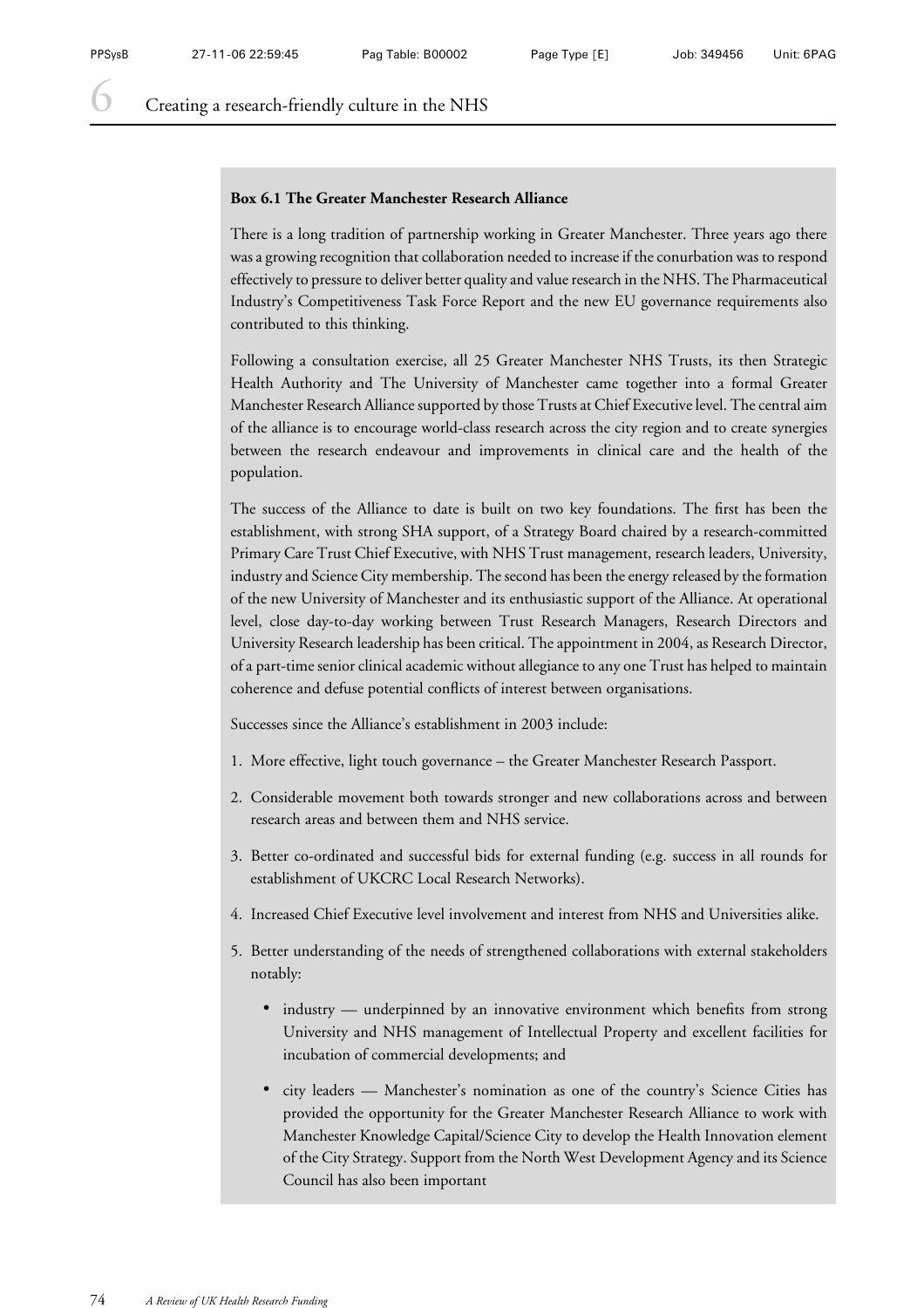6.33 These measures will not, however, be sufficient to achieve the necessary changes on their own. The Review believes that further incentives would be helpful in supporting cultural change in the NHS, and in turn allow the NHS to undertake more R&D. In terms of new mechanisms, it might be possible, in theory, to match targets for service provision with new ones for R&D objectives, milestones and metrics. Targets have been effective in tackling some aspects of NHS performance (e.g. waiting lists). However, we are not convinced that targets would be a particularly effective mechanism for encouraging more R&D. Apart from question marks around their efficacy in all cases ('successful' targets were backed up by strong support from Central Government) and the desirability of such a centrally-driven system of managing R&D performance, it is not at all clear which aspects of R&D could be targeted. The Review has therefore rejected this approach.

The role of the 6.34 Nevertheless, the Review believes that the other two options, HCC performance assessment **Healthcare** and financial incentives, could play a useful role in creating an NHS culture that is more supportive **Commission** of R&D.

- 6.35 In terms of HCC assessment, we believe that this should be used to monitor and reward:
	- research activity, ideally measured in quality-adjusted terms, rather than just based on, say, numbers of patients in clinical trials or research articles;
	- research quality, measured not only by bibliometric analysis, but by real-world impact, e.g. which other organisations have taken up a new technology or technique as a result of a particular piece of research; and
	- NHS organisations that create products and ideas that are commercially exploited or used elsewhere in the NHS.

6.36 The Review understands that there have been ongoing discussions between the UKCRC and the Healthcare Commission regarding the inclusion of R&D indicators in their assessment. In order to improve R&D performance in the NHS, **the Review recommends research should be regarded and treated as a priority, given its role in underpinning service delivery performance. We therefore urge the use of these indicators either in the HCC's performance assessment system, or in a mechanism with a similar level of influence on NHS performance, as soon as practicable**.

**Financial** 6.37 In the absence of HCC indicators to support R&D, financial incentives take on an even **Incentives** greater level of importance. The financial aspects of research are crucial. Changes to the NHS, including the introduction of Payment by Results (PbR) and Practice-Based Commissioning (PBC), the creation of Foundation Trusts that need to be run on ever more business-like lines, and the greater use of private contractors, such as Independent Sector Treatment Centres, as well as the large numbers of existing independent contractors working in the NHS (including a large proportion of GPs), mean that it is more crucial than ever that funding covers the full costs of research, and that research activity does not rely on cross-subsidy from elsewhere.

> 6.38 Currently, the costs of non-commercial research in the NHS are divided into three categories:

- the direct costs of carrying out research, e.g. researchers' salaries these are paid by the research funder, e.g. the MRC or a charity like the Wellcome Trust;
- the indirect costs of research, including NHS infrastructure costs these are met from the NHS R&D budget; and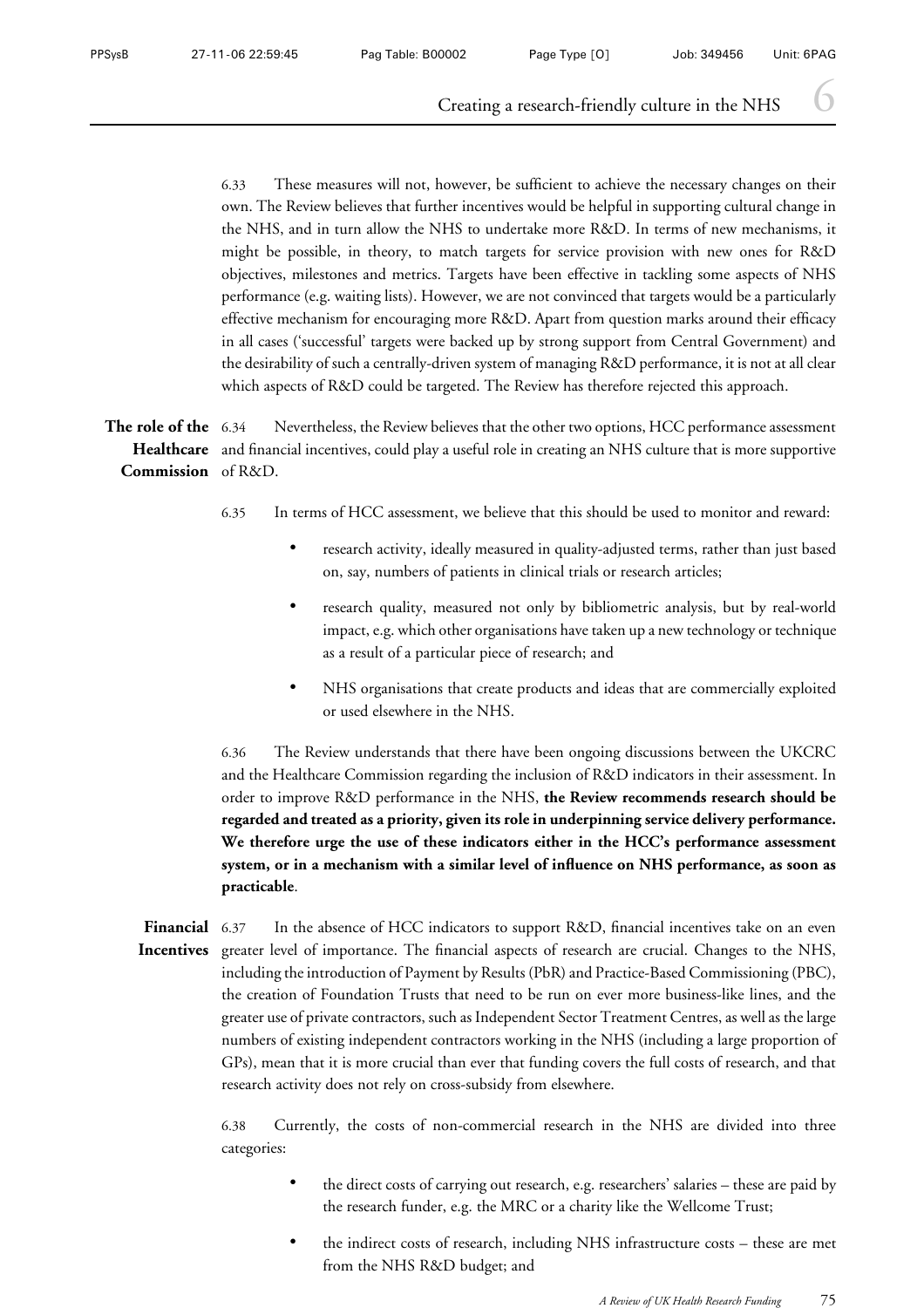- the costs of treatment of patients taking part in research these are usually covered by Primary Care Trusts (PCTs) on the basis that the vast majority of costs would have arisen even if a patient were not taking part in a research project.
- **'Excess costs'** 6.39 The issue of the costs of treatment in research projects arose in a number of responses to the Review, with some submissions arguing that, in certain circumstances, this can create significant difficulties in funding research, where the costs of treatment of a patient taking part in a clinical trial or other research project exceed those that would occur for an existing treatment, so-called 'excess costs'. These may fall outside the scope of the PbR National Tariff, and so, unless PCTs voluntarily agree to pay for these 'excess costs', hospital Trusts will not be reimbursed for them. This creates two potential challenges:
	- in practice, PCTs often fund the excess costs of research, on the basis that the research may not only benefit the particular patient involved, but may lead to improvements in the quality and / or reduction in the costs of treatment for all their patients in the longer-term. But PCTs are under increasing financial pressure, and, combined (in England) with the increased transparency of NHS costs under PbR and PBC, this may lead to fewer PCTs being willing to fund such excess costs; and
	- given the concentration of NHS research activity, in England in particular, these financial issues may particularly affect PCTs in certain regions. But the PCT funding formula does not take account of this extra burden, creating financial disadvantages for some PCTs.

6.40 These issues have, until now, been relatively obscure amongst the NHS's financial flows. But the increasing transparency means that they now need to be addressed, and positive incentives for R&D created, if the NHS is not only to remain a place where excellent research is undertaken, but the aims of BRfBH in England are to be met. **The Review recommends that a working group, involving DH's policy leads for PbR and PCT allocations alongside DH R&D and representatives from across the NHS, is set up to investigate**:

- what reimbursement for excess R&D costs is needed and how best this should be implemented. One option to be explored is whether adjustments to national funding systems offer an appropriate solution, without undermining wider goals, or whether this would be better done with targeted R&D support. Whatever mechanism is used, this would clearly require careful moderating to ensure that the costs involved are genuinely R&D-related, and are not associated with inefficiencies or other cost problems facing particular Trusts;
- whether existing funding mechanisms are adequate to ensure that PCTs are not disadvantaged financially by having a research-intensive hospital in their area. If not, the working group should investigate whether this would best be rectified by adjustments to national formulae or by a more targeted R&D-specific intervention; and
- that financial constraints arising from funding systems do not create undue difficulties for hospital Trusts or other NHS employees, contractors and organisations (including GPs, dentists, allied health professionals, and ISTCs) which have previously carried out little research but would like to carry out more.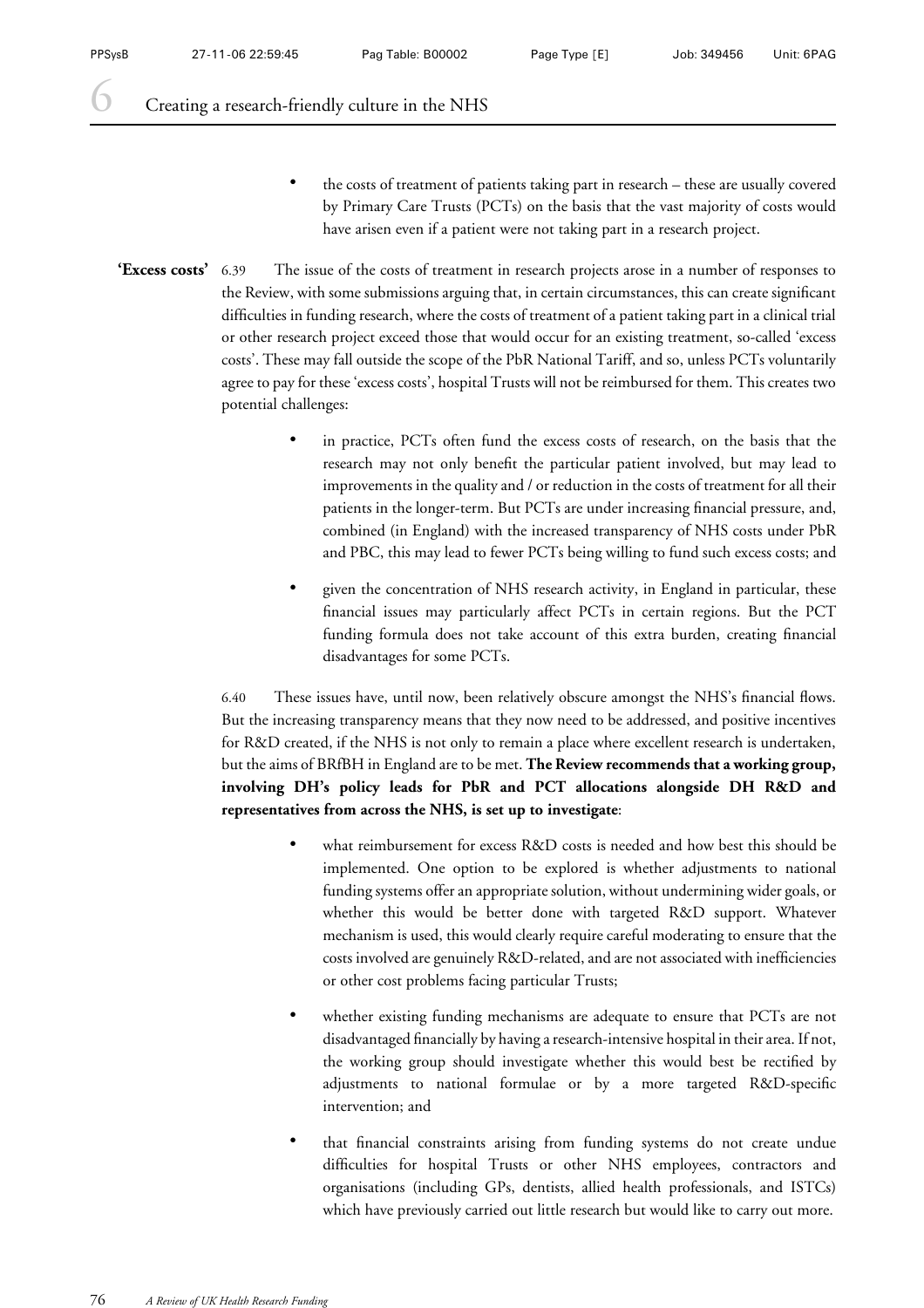**Support for** 6.41 While the main source of funding to support the costs of research in the NHS is provided **research from** by NHS R&D funding allocations to NHS providers, local arrangements in the NHS also provide **NHS patient** funding from other NHS sources to support research, in particular, people doing research employed **care funding** by both the NHS and universities. It is estimated that this could amount to about £90 million per annum. This money is currently included in the patient care budget and not the DH R&D budget. With the introduction of Payment by Results this funding is being placed under intense pressure and, as a consequence, high-quality clinical research is at risk and individuals have been placed under threat of redundancy. **The Review recommends that DH conduct an exercise to identify the NHS patient care funding that is currently used to support research, and transfer it to the ring-fenced DH R&D budget**.

**Incentives for** 6.42 In terms of incentives for GPs, there are flexibilities within the contract (such as developing GPs an Enhanced Service) that offer the opportunity to directly influence and provide financial rewards for GPs who are research active, either in terms of participating directly in health research or in helping to recruit patients to clinical trials. Clearly, incentives here would need to be drawn very carefully, for example it is important that such incentives are not seen in terms of GPs being paid to recruit patients to trials, which would be perceived as a conflict of interest. Rather, a framework might be drawn up which rewards GPs who are 'research active', with the definition being carefully designed to avoid such conflicts, and being based upon a set of measures rather than single targets.

**Building on Best** 6.43 The implementation of the strategy set out in BRfBH is a very welcome development, which **Research for** will make a huge difference to research in the NHS, particularly in terms of ensuring quality and **Best Health** excellence. But further work to build on these reforms is needed if the NHS as a whole, rather than only the major centres which will develop under BRfBH, is to be an organisation which is much more open to both carrying out and implementing the findings of research.

> 6.44 Under the reforms, funding for the major biomedical centres which will become 'Centres of Excellence' in translational medicine will be awarded every five years. This will sustain a cadre of world-class health research centres in the UK, against a backdrop where the costs of clinical research necessitate concentration of resources in key centres. However, there needs to be scope for other centres to develop, in order to provide a challenge to the established centres in the quinquennial funding competitions, and thus help to drive excellence in the system. There is a case for further funding to support more centres that may be capable of challenging for the award of Centre of Excellence status. Equally, funding might be set aside, to be awarded on a fully-competitive, peerreviewed basis, in order to support high quality research to flourish in smaller centres. This will be particularly important in areas such as health services and public health research, which are less dependent on access to specialist infrastructure. **We recommend that the Comprehensive Spending Review considers the case for money to be allocated to new NIHR programmes in this area.**

> 6.45 The introduction in BRfBH of an element of funding for investigator-led research is a welcome development, providing an opportunity for NHS organisations which have supported the establishment of research teams in particular areas to continue to do so, even when the main calls for research shift to other areas, driven by changing priorities. Such assurance of long-term opportunities is an important incentive for NHS organisations to consider it worthwhile to support the establishment of such teams. Some respondents to the consultation suggested that the level of investigator-led funding should be increased. **We recommend that this matter is kept under review.**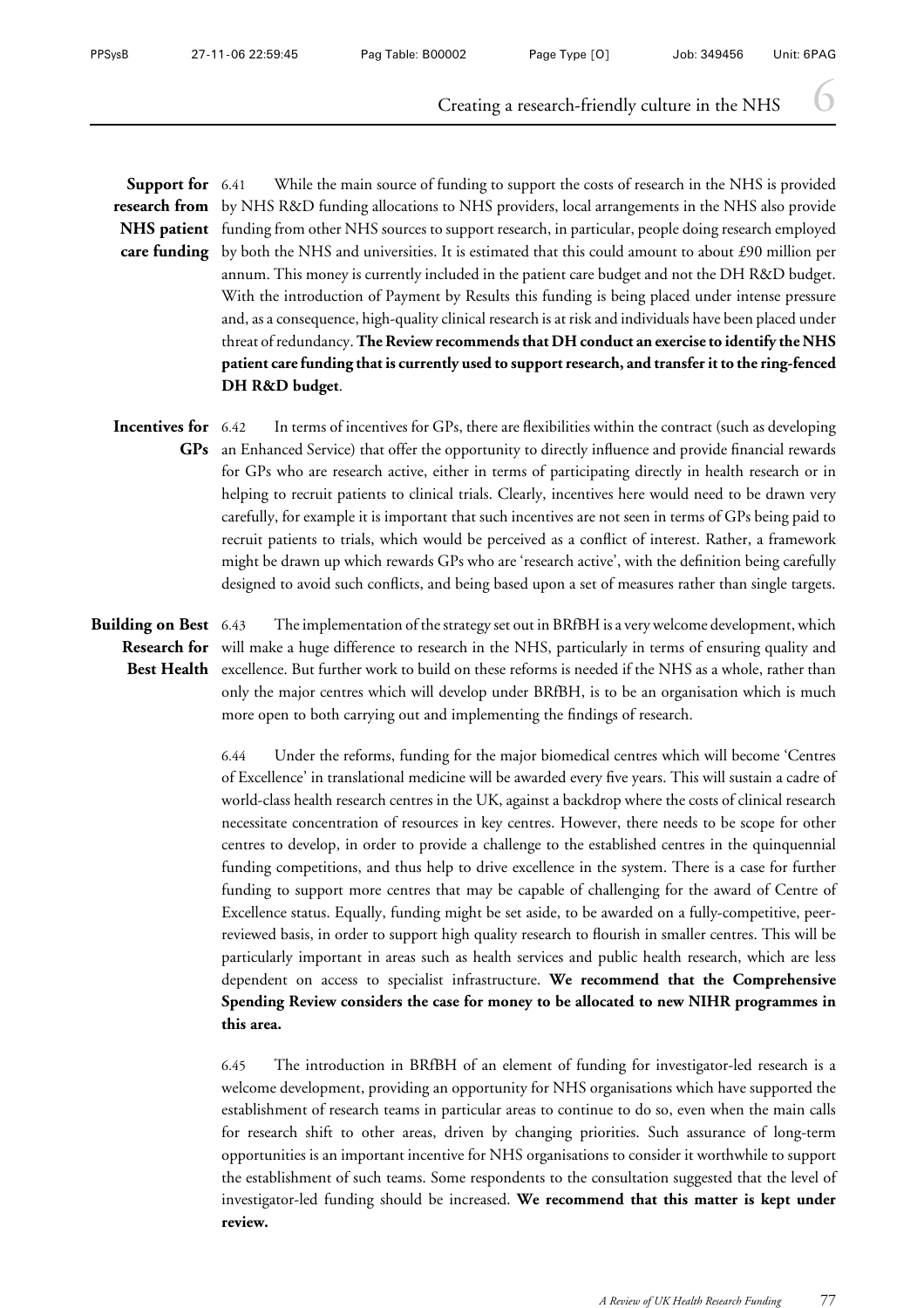## **INCENTIVES FOR THE NHS TO SPREAD BEST PRACTICE**

6.46 Whilst it is clear that parts of the NHS are at the cutting edge of ideas in implementing new ways of working, the consultation process highlighted that the NHS as a whole can be characterised in terms of 'islands of excellence' in implementing best practice, surrounded by a 'sea' of moderate to poorer performers in this area. Some potential underlying reasons for this were set out above.

6.47 In recent years, the NHS Modernisation Agency has taken the lead in trying to spread best practice in health service management and delivery around the NHS. This role has now been taken over by the National Institute for Innovation & Improvement (NIII). Despite significant progress in some Trusts and in some areas of practice, the lack of widespread progress has led some commentators to conclude that it is not possible to drive such changes from the Centre. Instead, they argue that there is a need to change the incentives applying to hospital Trusts and PCTs in order to really have an impact in driving take-up of best practice.

6.48 It has been suggested that these incentives could take two broad forms: incentives to takeup cost-effective new ideas and technologies; and incentives to promote take-up by other institutions of ideas, techniques and technologies that an institution has developed.

6.49 While the Review does not believe that the evidence supports the replacement of a centrallyled approach with an entirely incentives-led one, it would seem sensible to consider the case for additional incentives for NHS researchers and organisations to engage in peer-led dissemination of best practice. It is open to the NIII to employ leading exponents of new working practices and techniques to help spread best practice. However, the Review believes it is also important to allow researchers the opportunity to combine such dissemination activities with continuing their 'day-job', especially given that the dissemination task is likely to be a short-term one.

6.50 The Review has considered the case for funding or rewarding researchers to play a key role in dissemination. Here, for example, BRfBH is adopting a similar approach to that taken by ZonMW in the Netherlands, which builds dissemination of research findings into its programme grants and provides additional administrative and expert support for that dissemination<sup>21</sup>. Whilst the Review was not able to find conclusive evidence supporting any particular incentive system, it would seem sensible for a range of approaches to be piloted, if resources allow, such as:

- the approach adopted by ZonMW;
- providing funding to researchers' employers to free up some of their time to disseminate research findings (e.g. by buying consultants' clinical sessions, as happens under BRfBH for clinical sessions to carry out research);
- directly rewarding researchers for successful dissemination of research findings, e.g. through clinical excellence awards<sup>22</sup>; and
- rewarding NHS organisations which allow their researchers time to disseminate research findings. This might involve buying out clinicians' time, payments from a

<sup>21</sup> For more details, see Ravensbergen, J and Lomas, J, *Creating a culture of research implementation: ZonMW in the Netherlands*, Global Forum Update on Research for Health. WHO, 2005:64–66. There is clearly also a strong argument for adopting this approach for much of the research funded by MRC – the exception being perhaps the most 'blue-skies' elements of its portfolio.

<sup>&</sup>lt;sup>22</sup> We understand that there have been ongoing discussions between the UKCRC and the DH regarding the use of clinical excellence awards to reward excellent research carried out by NHS researchers. We would strongly support their use in this way.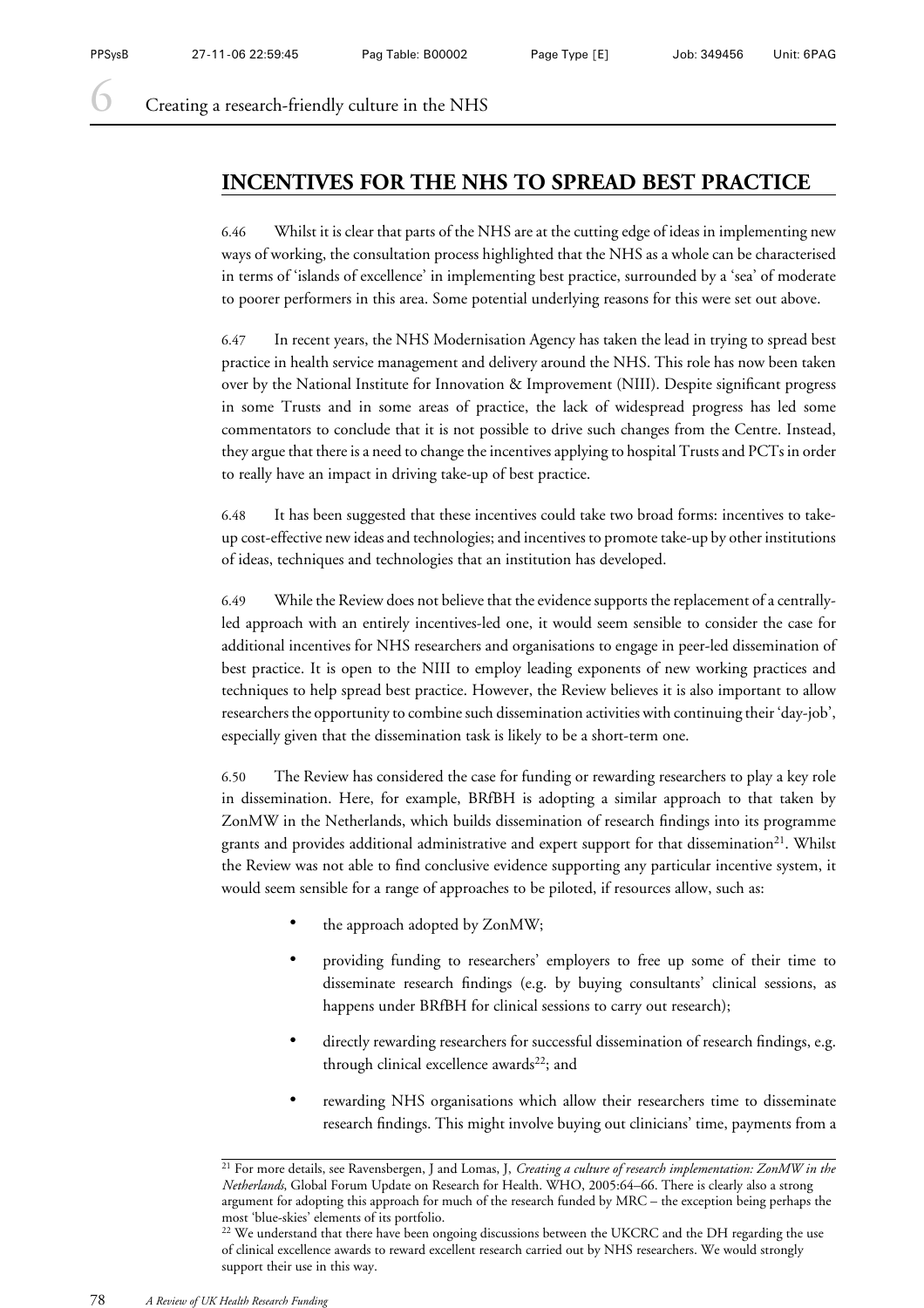fund set aside to reward NHS organisations (and / or their partner universities) for successful implementation in other locations of ideas they have developed, or other similar mechanisms (prizes, other forms of public recognition).

6.51 **We recommend the incentives outlined above should be piloted, as resources allow.**

## **IMPLEMENTING NEW IDEAS AND TECHNOLOGIES IN THE NHS**

6.52 In addition to incentives to spread best practice ('push' incentives), the NHS needs support and possibly further incentives to implement new ideas and technologies in practice ('pull' incentives). One of the disincentives to implement new technologies and new ways of working is that, while in the longer-term they might be cost-saving, the short-term transition costs associated with implementation are often unfunded, making it difficult to implement change in the NHS where budgets are usually tight.

6.53 Another disincentive is that the benefits of changed ways of working sometimes accrue to a budget holder who is separate from the funder of the costs of the new technology / way of working. This was seen, for example, in the issue of delayed discharge from secondary care, where the costs of change fell to social services budgets, but the benefits fell to hospitals. As a result, extra financial incentives were given to holders of social services budgets to ensure that change happened. In England, the introduction of PbR and PBC should help here, as both costs and benefits should fall to PCTs and commissioning practices. But it will be important to ensure that mechanisms are found to resolve transition costs of implementing changes to practice.

6.54 The idea that funding needs to pay due regard to diffusion and adoption of new techniques and technologies was also a frequent comment in submissions to the Review. It was argued that a lack of funding to embed evidenced-based interventions into NHS practice had led to an imbalance between research and practice. Additionally, research results also need to be expressed in a clearer language to have impact, and the original investigators need closer links with others focussed on dissemination. It has been suggested that the role of 'research disseminator' should be developed as a specialist role, rather like the role of 'research translators' being piloted by MRC and King's College / Guy's & St. Thomas' hospital to deal with the 'first gap in translation'23. **We suggest that this approach should be piloted by the NIHR to address implementation of research in areas of service delivery**.

## **MORE EFFECTIVE EXPLOITATION OF INTELLECTUAL PROPERTY DEVELOPED IN THE NHS**

6.55 NHS Intellectual Property (IP) issues are increasingly debated, driven in part by initiatives such as the Healthcare Industries Task Force (HITF) and the establishment of nine regional NHS Innovation Hubs and now the National Innovation Centre (NIC). The primary role of the Hubs is to help turn ideas into reality and manage intellectual property emanating from activity within the NHS, with all NHS staff with potential intellectual property being encouraged to go, in the first instance, to their local Innovation Hub for advice. The NIC takes the overall lead for IP management

 $23$  This is discussed in more detail in Chapter 7, below.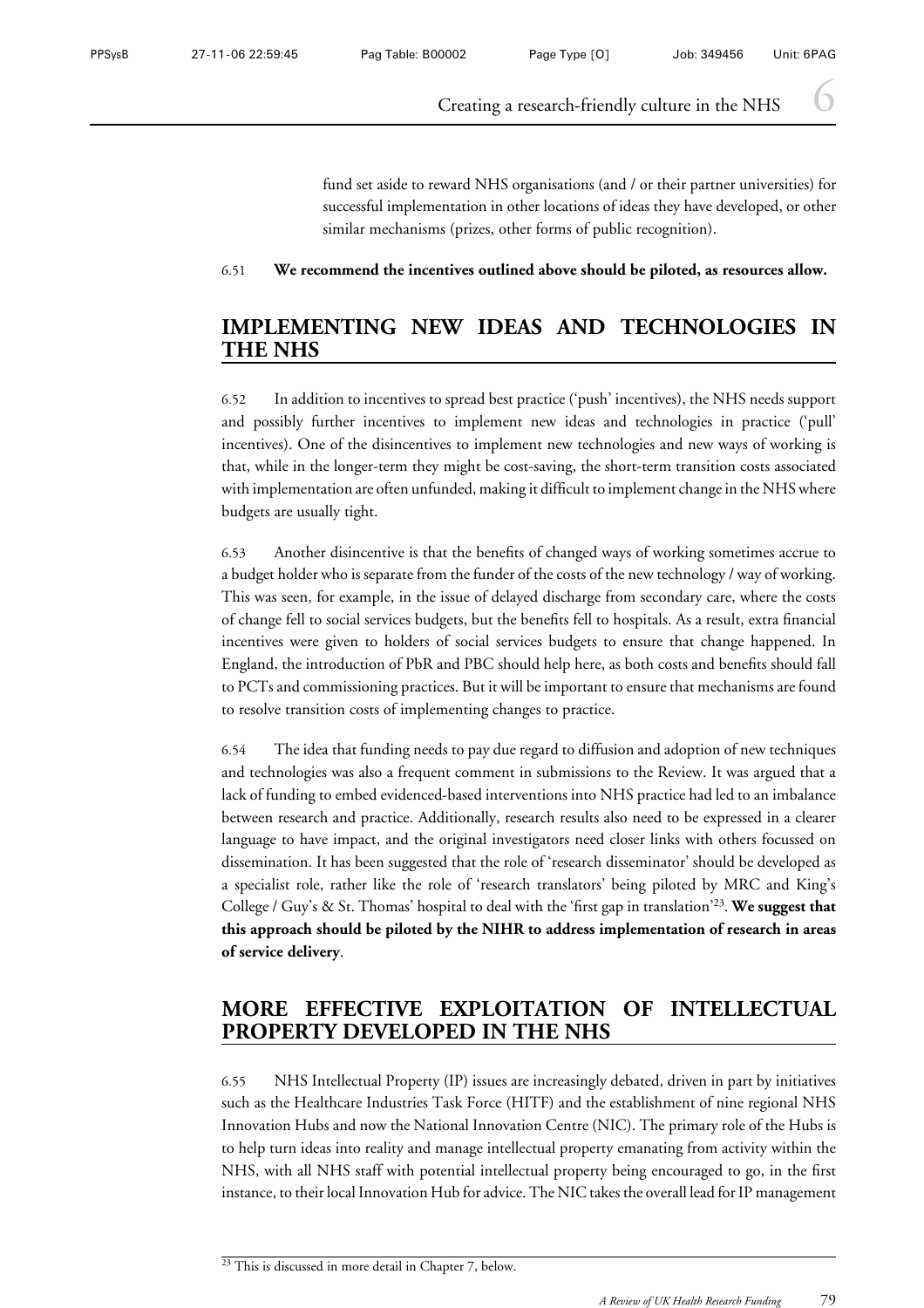for technology innovations emanating from the NHS. Its primary aim is to advise and support the NHS, industry and academics to accelerate the process by which technologies which can be applied to healthcare are successfully identified, developed and translated into use.

6.56 The launch of the NIC in September 2006 is a very welcome development. The skills and experience in IP that it offers should enable the NHS and the Innovation Hubs to build on early successes to address not only the need to more effectively exploit IP, as set out in the 2002 DH Framework and Guidance on the Management of Intellectual Property in the NHS, but also to respond to the finding of the 2002 Wanless Review that the NHS was slow to take up cost-effective new ideas and technologies.

6.57 A clear message emerging from the Cooksey Review consultation was that the NHS needs a clear path for funding the development of an idea through to implementation, in the case of the best ideas, around the whole of the NHS and not just in a few Trusts or PCTs. Many respondents believed the current development path is not straightforward, with successful development and translation into practice of an idea relying largely on serendipity. It is also unclear how the needs of the NHS locally and nationally for technological solutions to problems might best be articulated and addressed. There does not appear to be a process in place to ensure that such needs are tackled. However, it does appear that at least some of the NHS Innovation Hubs are having a substantive impact, generating non-commercial process innovations and hard Intellectual Property (IP). Given the difference of views that emerged during the consultation, a useful step might be for the NIC to map out how this process currently works in different areas of the country, and then to establish and communicate best practice. This might then provide a basis for a bid for renewed funding for the Innovation Hubs, which the Review understands is not guaranteed beyond March 2007, a position that clearly needs to be clarified as soon as possible.

6.58 In tackling this agenda, there may be lessons to learn from other technology transfer organisations, most notably Cancer Research Technology (CRT) and MRC Technology (MRCT), as well as the experience of the Wellcome Trust. Given that they have broadly complementary portfolios with little overlap, there is also an opportunity for NIC and the Innovation Hubs to work in a closer partnership with MRCT, whose expertise and experience, as a more established organisation, could be extremely helpful. Equally MRCT may be able to learn from the Hubs' greater experience with devices. We understand that there have been some exploratory discussions around formalising an arrangement along these lines in some form of partnership agreement, and would strongly support such a move. Additionally, the Review was also very impressed with the progress Scottish Health Innovations Ltd (SHIL) had made in exploiting IP developed in the Scottish NHS (see Box 6.2). As with MRCT, there may well be opportunities here for partnership or to learn from SHIL's experiences.

6.59 In improving the NHS's approach to IP management, it will also be necessary to resolve IP ownership issues, which in many cases remain unclear. In particular, it is often unclear whether ownership falls to the NHS or its employees. The most straightforward approach would be to adopt a shared ownership approach, along the lines of that used in universities. However, this may be complicated by the reality that much research in the NHS and universities is carried out across boundaries, e.g. by university employees in hospitals and vice-versa. It is, therefore, just as important that the NHS agrees an approach to IP with universities that addresses this issue. **Crucially, such arrangements must not add further barriers to the effective exploitation of IP. Given the**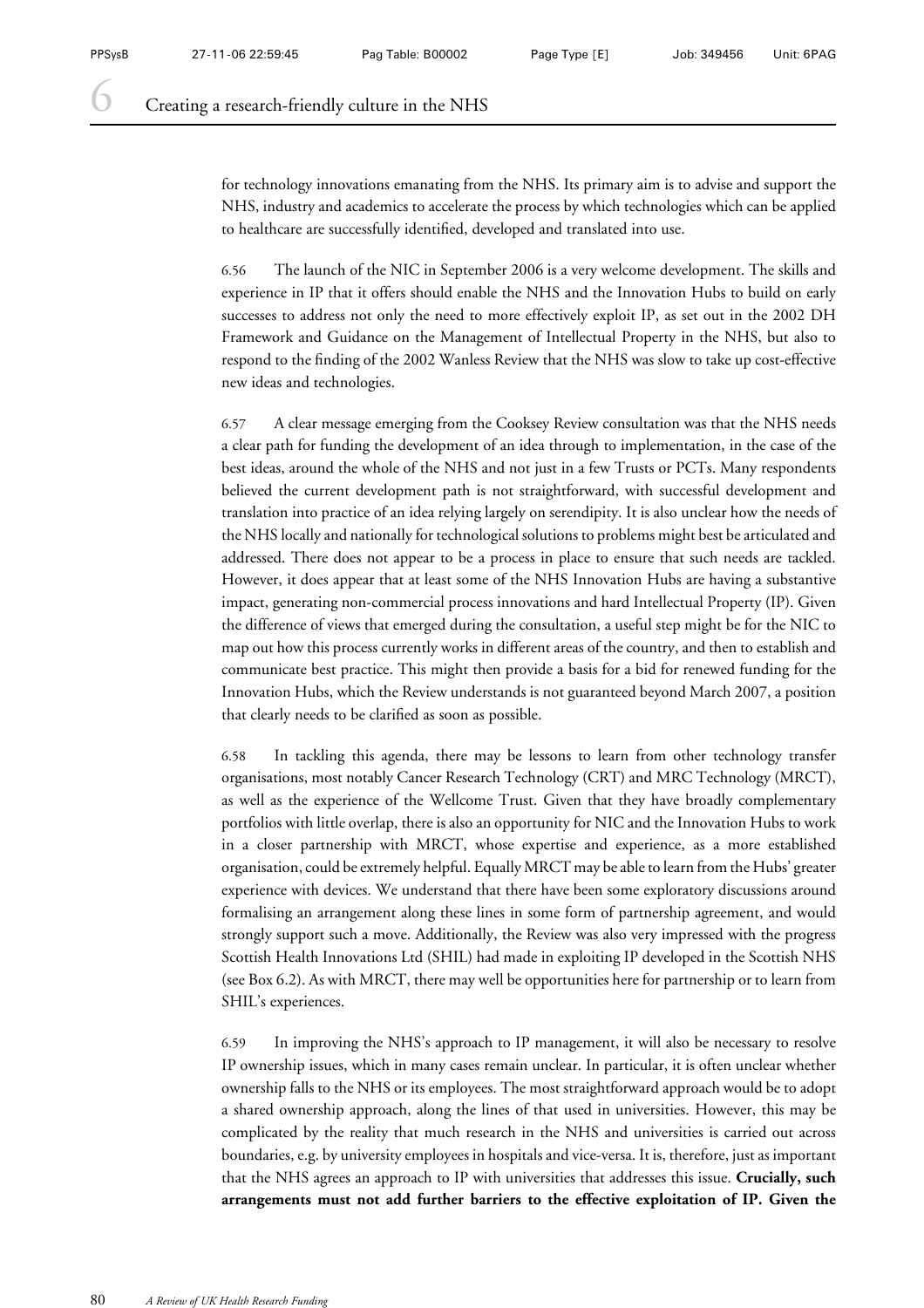## **potential for this to happen, it might be sensible for these issues to be worked through at a national level (e.g. through the UKCRC, under the arrangements for developing a framework for cooperation suggested above).**

6.60 A final issue was with regard to what appears to be a dual, and somewhat conflicting, role of Innovation Hubs and the NIC, in that they not only provide routes into the NHS for products developed by SMEs, but also ensure proper and appropriate exploitation of IP developed in or by the NHS. Whilst there are clearly links to be made here, given, for example, that the two functions both involve the use of local R&D networks, it is unclear to the Review whether there is a conflict of interest or indeed whether hubs are staffed to fulfil both roles effectively.

## **PROCUREMENT AND INNOVATION**

6.61 Most of the issues outlined above relate to local decision-making around R&D, innovation and take-up of new technologies and processes. It is clearly right that most decisions in this area (with the exception perhaps being for very high-cost technologies which have the potential to severely unbalance local budgets) are taken at a local level, consistent with the accountability for spending decisions and financial balance, which lies with PCTs and hospital Trusts (in England)<sup>24</sup>.

6.62 It is also clear that, in order for NHS organisations to be properly accountable for their decisions, the strategic decision-making processes around the use of healthcare technologies and processes need to be clear and transparent, and related to national guidance (e.g. National Service Frameworks and NICE guidance) and priorities (e.g. as set out in PSA targets), where these exist (e.g. NICE guidance only covers a small proportion of NHS activity). The need for a more systematic approach to new ideas and technologies nationally has already been noted. Equally, it would seem sensible for local commissioners in PCTs, working with clinical staff (both from primary and secondary care) and healthcare providers, and supported by expertise from the DH Commercial Directorate and the NIII, to develop strategic plans to guide the procurement, and support for the introduction of new technologies and processes, based on assessments of clinical- and costeffectiveness, local needs and priorities, and local budget constraints.

6.63 'Local strategic procurement strategies' along these lines would have a number of benefits, including:

- enabling the costs and benefits of various new technologies and processes to be weighed against each other and prioritised accordingly;
- providing a mechanism for planning the uptake of NICE and other central guidance, which was raised as an issue for some parts of the NHS in a recent Audit Commission report<sup>25</sup>;

<sup>&</sup>lt;sup>24</sup>With health boards and hospital Trusts in Scotland and Northern Ireland, and local Health Boards and hospital Trusts in Wales.

<sup>&</sup>lt;sup>25</sup> Audit Commission Report: managing the financial implications of NICE guidance. www.auditcommission.gov.uk.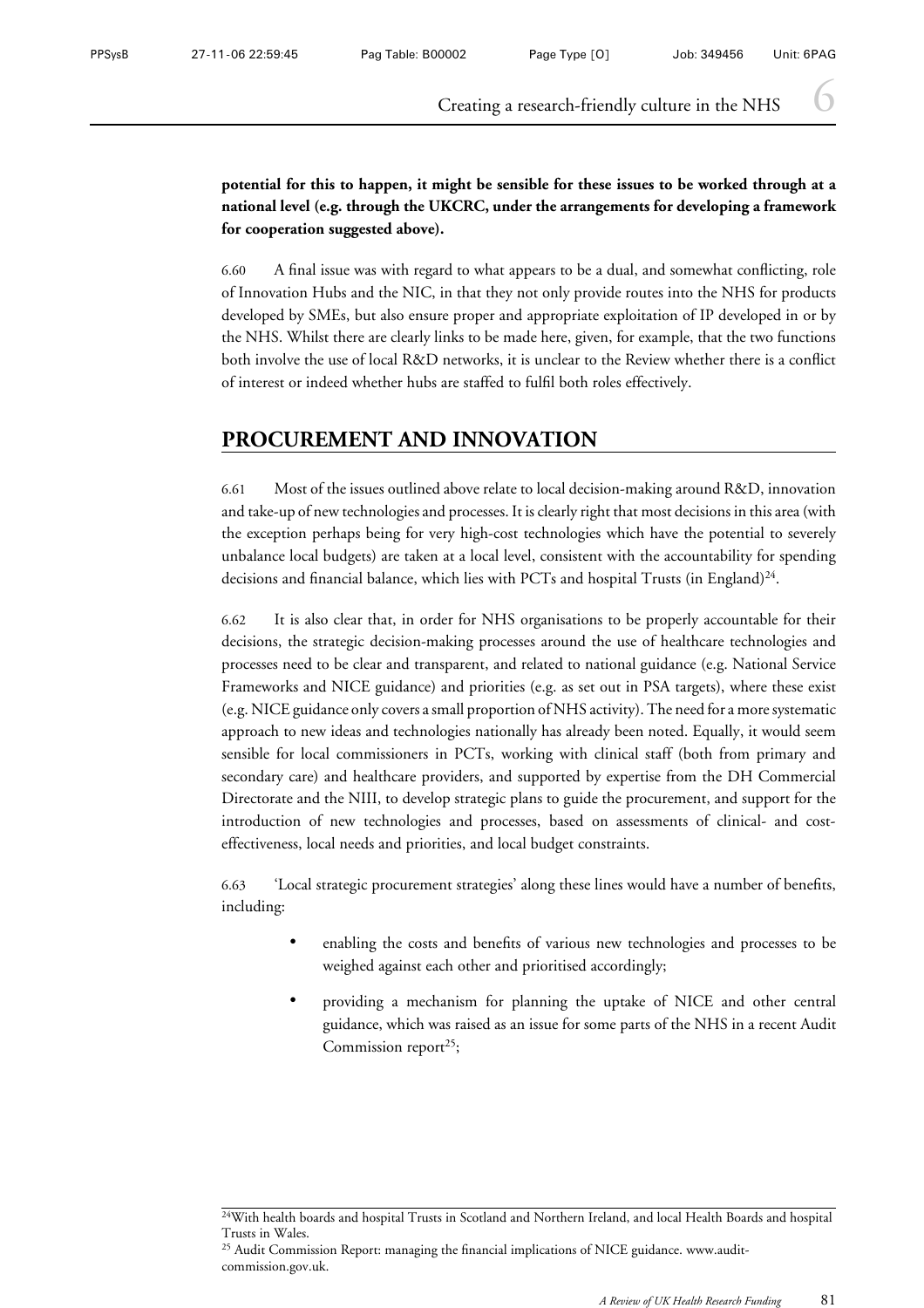#### **Box 6.2 Scottish Health Innovations Limited**

Scottish Health Innovations Limited (SHIL) was established in 2002 to support the development and commercialisation of innovations arising within the NHS in Scotland. With funding from the Scottish Executive's Chief Scientist Office, NHS Scotland, Scottish Enterprise, Highlands and Islands Enterprise, the Department of Trade and Industry and the European Regional Development Fund programme, SHIL seeks to identify and develop new technologies which can be exploited through partnerships with the private sector. In so doing SHIL seeks to:

- improve quality and value for money of patient care throughout NHS Scotland;
- increase the generation of income to the NHS;
- stimulate economic wealth in Scotland through the creation of new jobs and enterprises; and
- deliver new market opportunities for businesses interested in licensing NHS Scotland technologies.

SHIL provides high quality advice and assistance on market application and intellectual property (IP) protection to inventors and researchers throughout NHS Scotland. Not only does this help increase the level of awareness in innovation and IP, but it provides a point of contact for new inventors to bring forward their ideas. It is already quite noticeable how attitudes to commercialisation have changed within NHS Scotland since the company was established, as more and more staff begin to realise how important innovation is to the provision of better healthcare for patients and to a more effective Health Service. In addition, SHIL also ensures that good ideas that cannot be commercialised are shared so that efficiencies are achieved or costs saved.

The criteria used by SHIL to select projects for commercialisation are based on an assessment of their novelty and clinical usefulness, the commercial opportunity they offer, and the funding which will be needed for each product's development. Since its formation, SHIL has received over 400 disclosures of innovations from staff working in NHS Scotland, of which approximately one in ten have been taken forward for commercialisation.

By acting as an early risk investor, it is SHIL's intention to add as much value as possible to each innovation by providing managerial and funding support during their development prior to their licensing to commercial partners.

In most cases, it is the funding and development requirements for a product which will dictate at which stage SHIL will look to license it to a commercial partner. For example, where the funding requirement is high and/or the development programme lengthy and complex—as would be the case if regulatory studies were going to be required in the major markets such as the USA—SHIL will usually look to either secure a co-development agreement or to license the product, after the concept has been proven, to a company with a strong market presence in the field. Alternatively, if there were sufficient investor interest, a spin-out company might be created to take the project forward. Projects with a lower risk profile, simpler regulatory requirements and a national rather than international market prospect can be taken much further by SHIL. Whatever the decision, the aim is always to add as much value as possible to a product before offering it to other parties.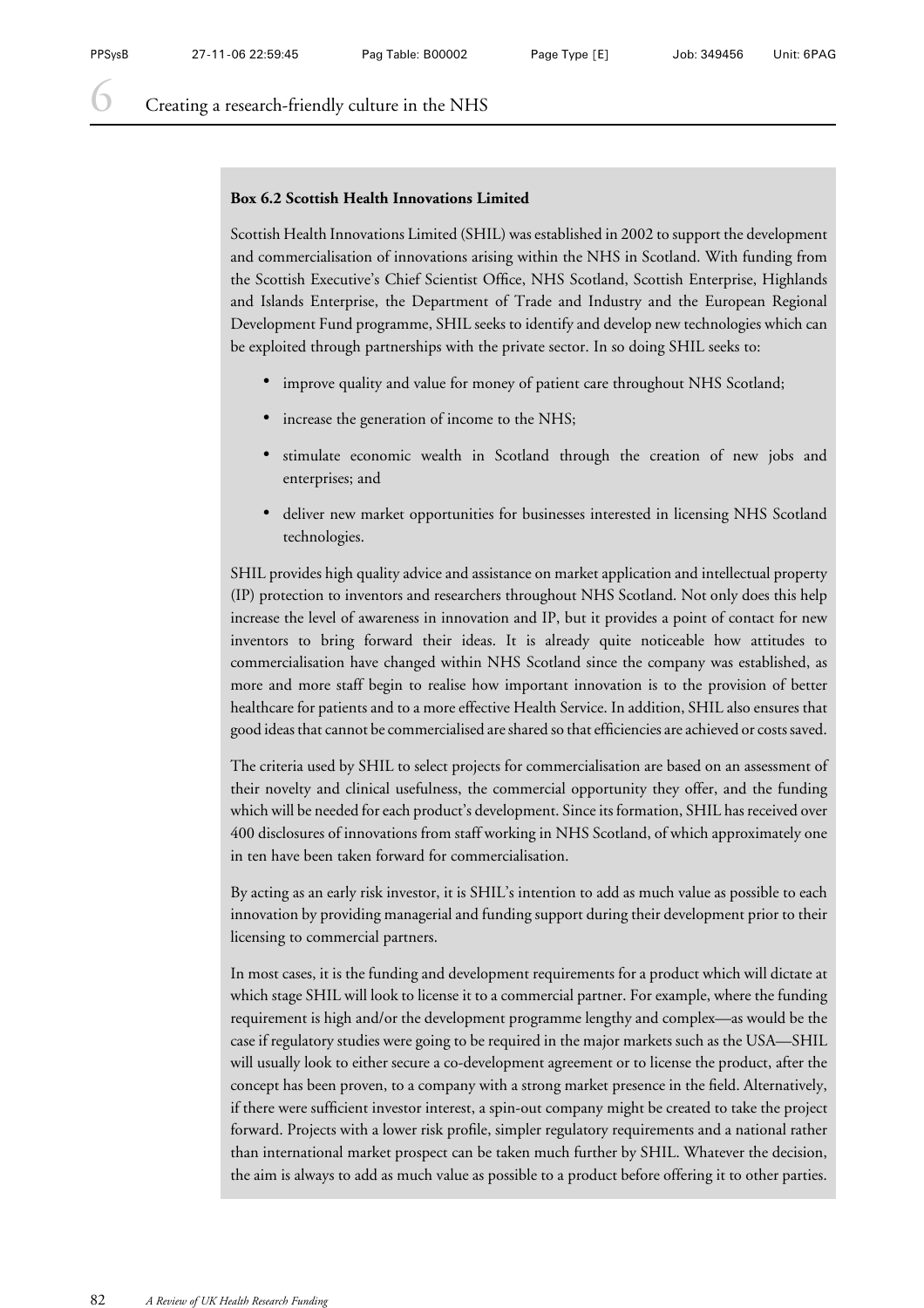- providing a mechanism for explicitly considering not only the cost effect of new technologies (i.e. whether a new technology is more or less expensive than an existing one), but also the volume effect (enabling more people to be treated), which was identified by Derek Wanless as a key issue around the NHS's relatively slow uptake of cost-effective new technologies<sup>26</sup>; and
- allowing local consultation on the procurement strategies, and therefore creating the potential for greater public and patient understanding of, and involvement in decisions which tend to provoke a great deal of public interest (for example, as seen in many cases where the use of new drugs has been restricted). Clearly, such local consultation will need to be as broadly-based as possible, in order to avoid the risk of capture by special interest groups.

6.64 **We therefore recommend that this approach should be piloted in several health economies across the UK to ascertain whether such an approach can help both provide a more strategic approach to procurement of new technologies and greater local accountability for procurement decisions**.

<sup>&</sup>lt;sup>26</sup> Securing our future health: Taking a long-term view, an interim report, Derek Wanless, November 2001 — see http://www.hm-treasury.gov.uk/consultations—and—legislation/wanless/consult—wanless—interimrep.cfm.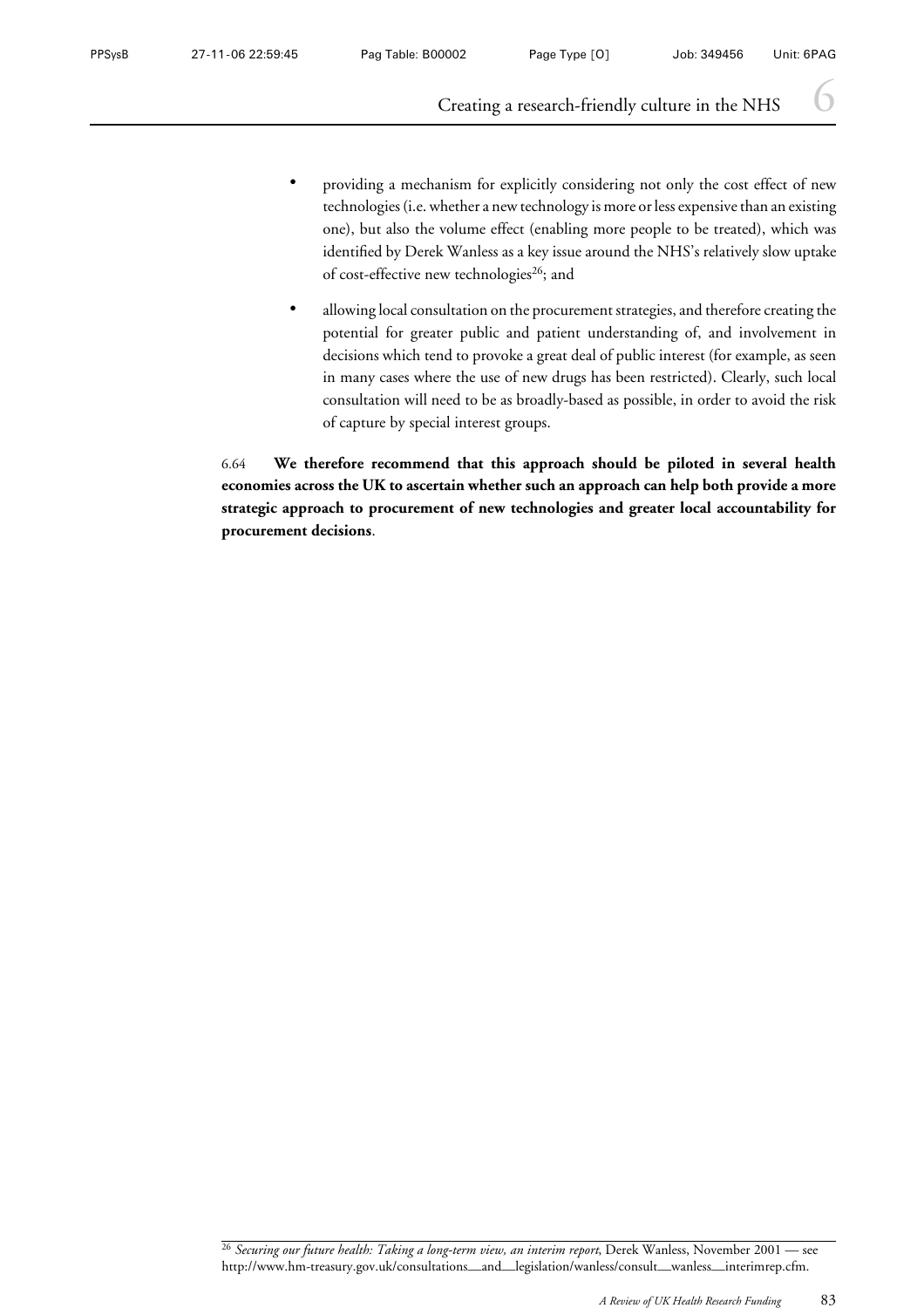PPSysB 27-11-06 22:59:45 Pag Table: B00003 Page Type [E] Job: 349456 Unit: 6PAG

84 *A Review of UK Health Research Funding*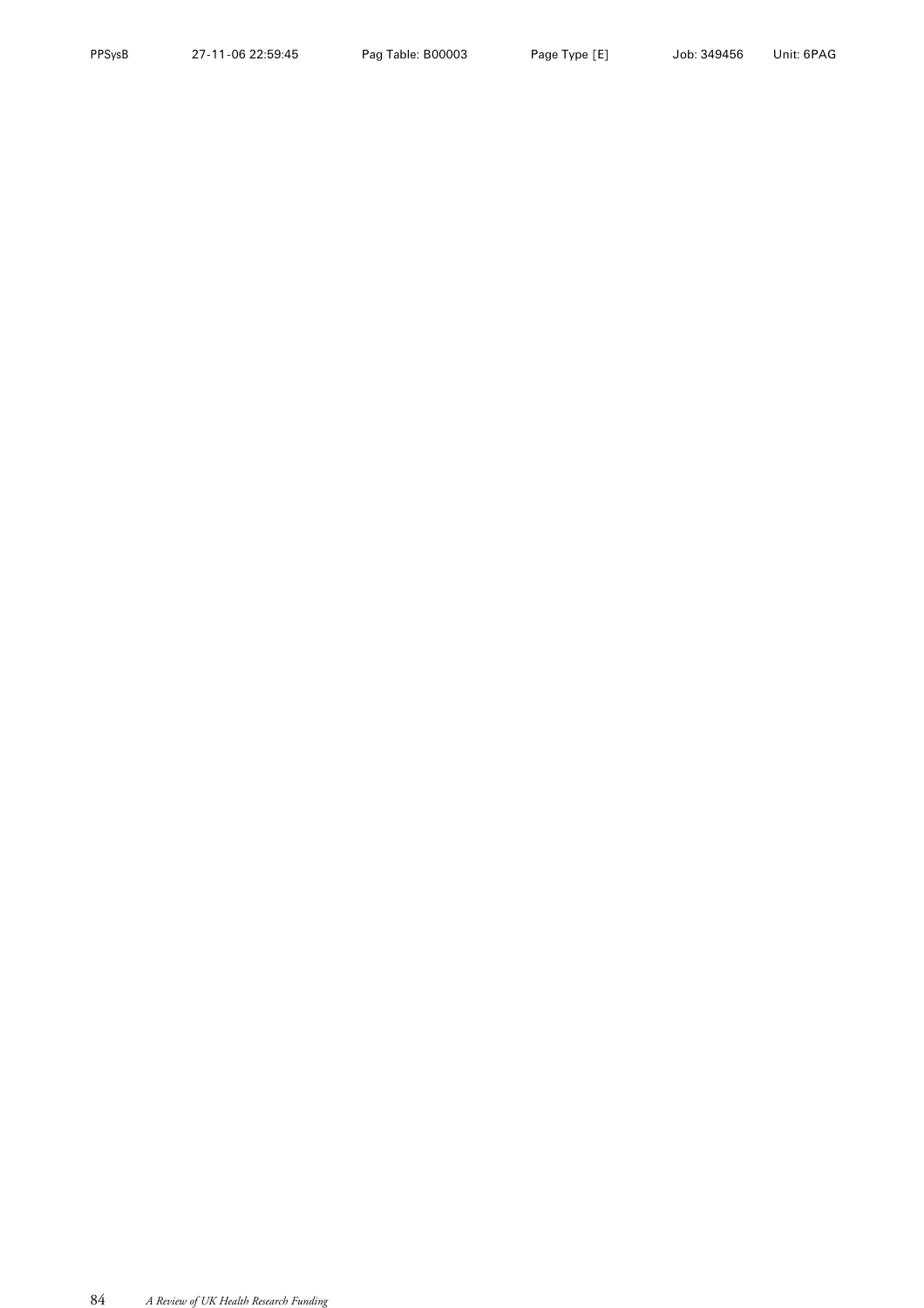#### **Chapter overview**

In this chapter, the Review makes recommendations to address the gaps in translation that the Review has identified: the first gap arises in the translation of basic and clinical research into ideas and products; the second gap relates to introducing those ideas and products into clinical practice.

The key recommendations outlined in this chapter are:

- OSCHR should establish a joint MRC / NIHR Translational Medicine Funding Board to take the lead in developing a translational research strategy which aims to increase translation into health and economic benefit. This Board will be responsible for allocation of both response mode and targeted calls for research relating to the translational research strategy, with joint MRC / NIHR sub-boards assessing research proposals based on peer review. The Board should also seek to address the skills gaps in the drug development pipeline. The Board will develop a system of matrices to monitor its own performance and demonstrate its impact on translational medicine.
- DTI and DH should carry out an analysis of the entire range of public / charity funding streams which are applicable to the translation of health research, to create a coherent picture of the support available and identify any gaps in that support. Information on publicly-funded support should be available, in an easily accessible format, to SMEs and individuals involved in innovation.
- The Small Business Research Initiative (SBRI), which is designed to increase the success of smaller businesses in obtaining contracts from government bodies, clearly has the potential to benefit both the government and SMEs. The Review recommends that the Chair of OSCHR, together with the Director-General of DH R&D, and the CEO of the MRC and DH Commercial Directorate set up a working group to develop a strategy and implementation plan for the SBRI that crosses the MRC / DH boundary.
- OSCHR should set targets for the MRC and NIHR to allocate an increasing proportion of funding, over time, to research that involves working across disciplinary boundaries, or takes place in institutions that have demonstrably implemented strategies to adopt a model of partnership between basic and clinical scientists.
- Since 1993, the NHS Health Technology Assessment (HTA) programme has been very successful in its role of Knowledge Production, by providing NHS decision-makers with a high quality evidence base, in meeting needs created by 'R&D market failure' and for its innovation and flexibility. The Review finds that a substantial proportion of the escalating information needs of the NHS could be met by expanding the HTA programme to enable delivery of large improvements in the quality and efficiency of healthcare in the NHS.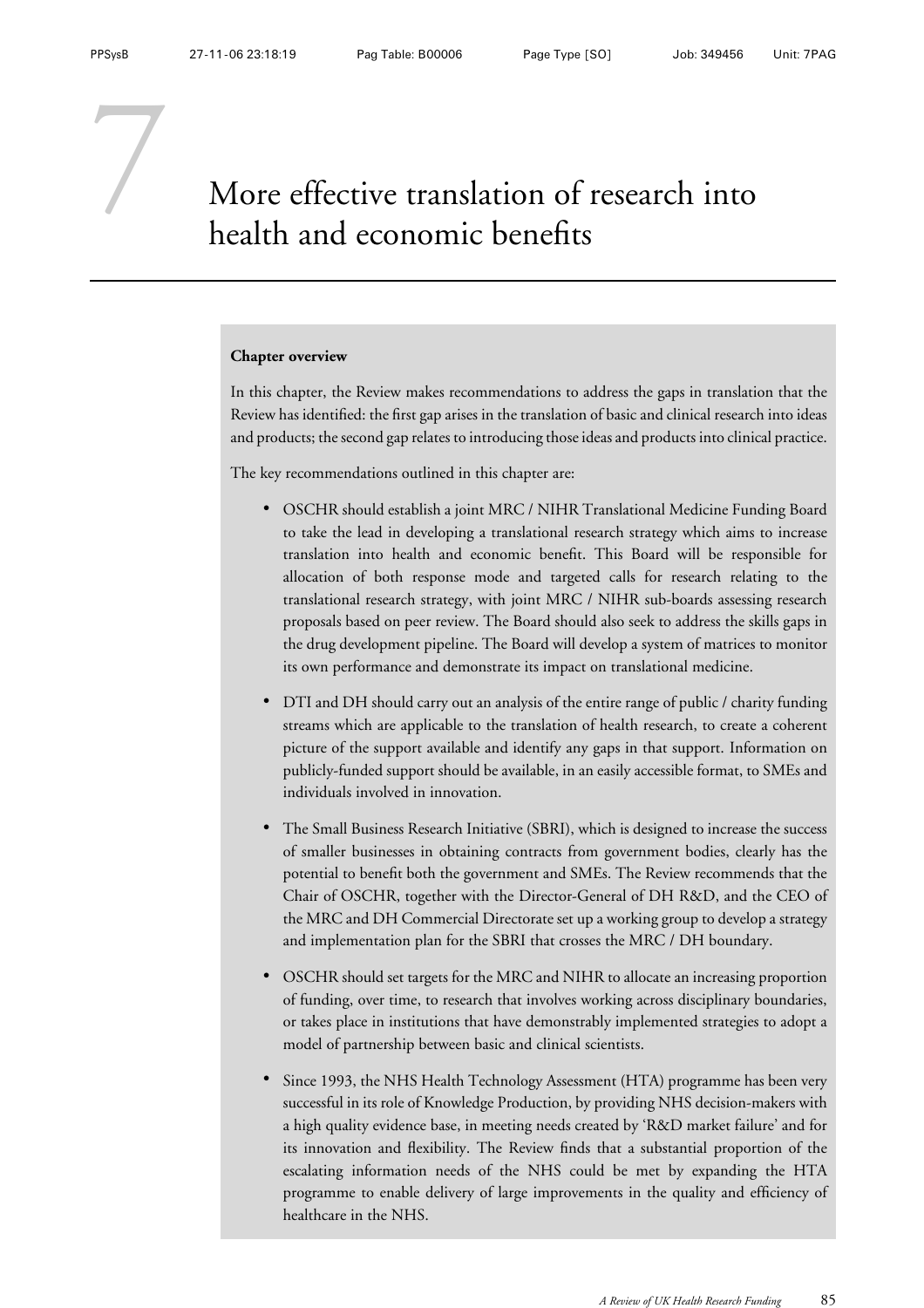## **INTRODUCTION**

7.1 As has been clear throughout this report, the consultation for the Cooksey Review has pointed to a widely-shared belief and consensus that the UK is a world leader in basic research, but the UK is not as successful as it could be at taking the results of that research along the pathway to new innovations, products or health care practices. Having looked at the high-level institutional reforms needed to build a more coherent approach to government-funded health research, and then considered changes to incentives and culture in the NHS, this chapter considers the wider factors which impact on the UK's ability to more effectively translate health research into practice.

- 7.2 We have identified two gaps in translation:
	- the first gap arises in the translation of basic and clinical research into ideas and products; and
	- the second relates to introducing those ideas and products into clinical practice.

## **THE FIRST GAP IN TRANSLATION**

7.3 The first gap in translation relates to the process of taking ideas developed either by basic scientists working in the laboratory or by clinician-scientists working in a clinical environment, or, increasingly, by a mix of the two, and developing them into products that can either be commercialised or in some other way disseminated into wider healthcare practice. The key issues raised during the consultation process for the Review here include:

at a national level:

- achieving more effective strategic coordination of efforts to translate health research to a stage where it can be commercialised and / or generate health benefits for patients;
- ensuring that the skills base needed to ensure that health research in the UK continues to be world-class, and that we have the skills to translate it into greater health and economic benefits;
- the availability of capital for SMEs in the healthcare sciences sector that are looking to commercialise ideas developed in healthcare research, especially in the biotech sector; and
- whether research procurement can be used more effectively as a tool for driving translation by the private sector, and particularly by SMEs.

at the level of individual Higher Education Institutions and NHS Trusts:

- making translation happen in practice. How to link the direction of basic research to health priorities and needs more effectively;
- strengthening Knowledge and Technology Transfer in Higher Education Institutions (HEIs);
- building more effective links between research, entrepreneurs and sources of finance.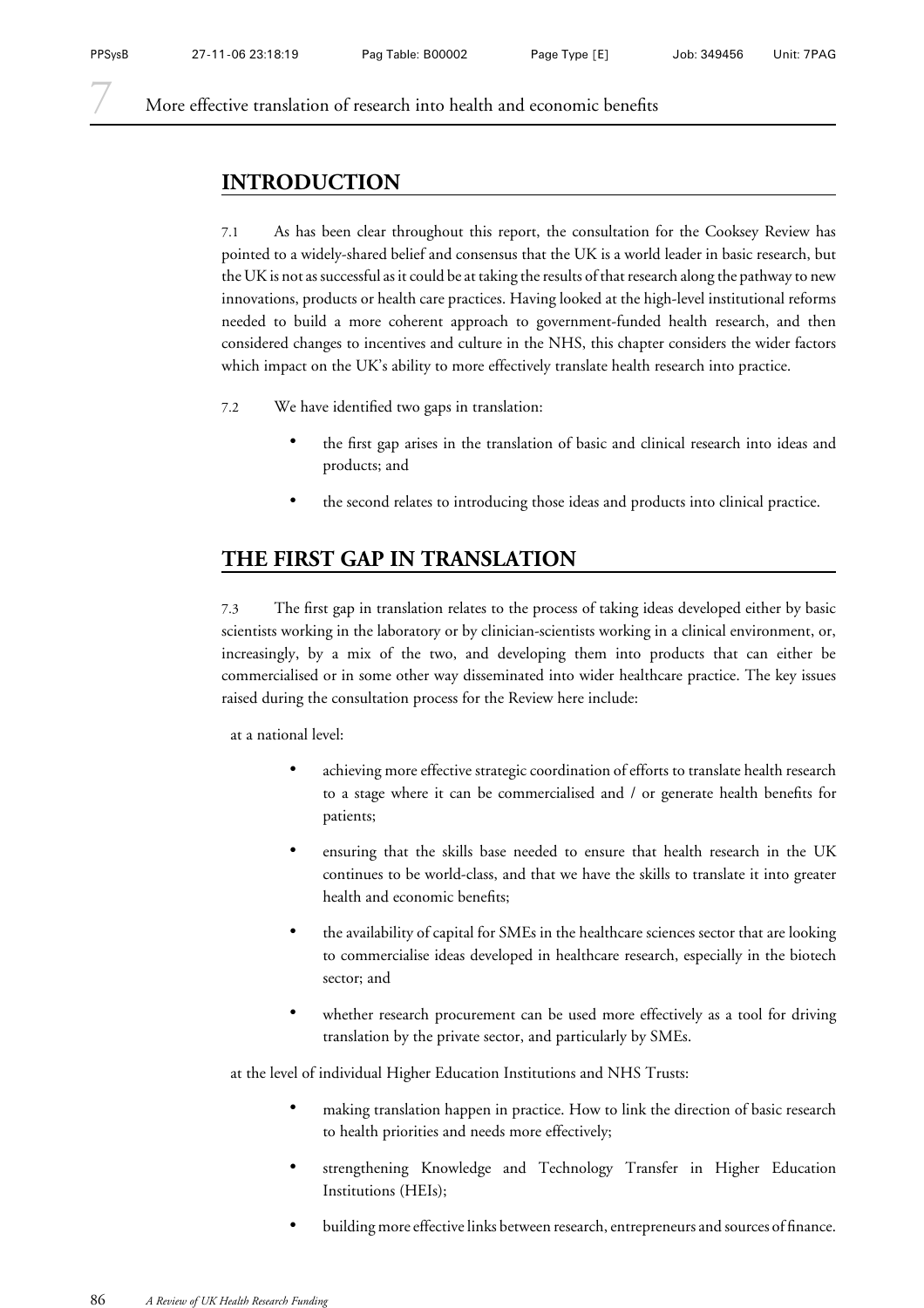#### **Sources of support for translation – achieving greater strategic coherence**

7.4 Whilst most of the submissions to the Review recognised the need to increase the level of translation of health research, the importance of partnership with industry and the need for multidisciplinary environments in this process, the majority did not go into detail as to how such improvements could best be achieved or identify what was needed to create the right environment. Several suggested that there should be a clear strategy to support translation, whilst others suggested that there should be dedicated funding streams to support applied or translational research. Some sought the establishment of a separate Translational Medicines Strategy Board, along the lines of DTI's Technology Strategy Board.

7.5 There appears to be a consensus that there needs to be more support to get research to the state where it is implementation-ready. In other words, there is a need to ensure that a clear and straightforward pipeline for translation of health research exists in the UK, that the funding and skills base needed are available, and that information and advice is easily obtainable. We agree that there is a need for a more coherent approach to translating health research into concrete health and economic benefits. Such a strategy would have two aspects.

7.6 First, there is a need for a more coordinated approach between the MRC, the NIHR and its equivalents in the Devolved Administrations with regard to translational research, involving the health charities and industry in developing a strategy for translation and partnerships to tackle particular issues. **The Review recommends that OSCHR should establish a joint MRC/NIHR Translational Medicine Funding Board** as set out in Box 7.1 to address these challenges.

7.7 Second, there needs to be a clearer picture as to the support available to translate the results of research and take ideas through to commercialisation. Much of this support is concentrated in DTI schemes, but there are also other important funders, such as the Wellcome Trust.

7.8 Indeed, while widely accepted as a reality, the gaps in support for effective translation have not yet been systematically mapped out. A separate paper highlights areas of public funding which relate to the translation of research across a wider range of organisations<sup>1</sup>. While this should provide a flavour of the variety and complexity of the funding available, more work needs to be done to accurately map out the entire landscape of funding available for the translation of health research and product development, and to clearly identify where gaps exist.

<sup>1</sup> Available on www.hm-treasury.gov.uk/independent—reviews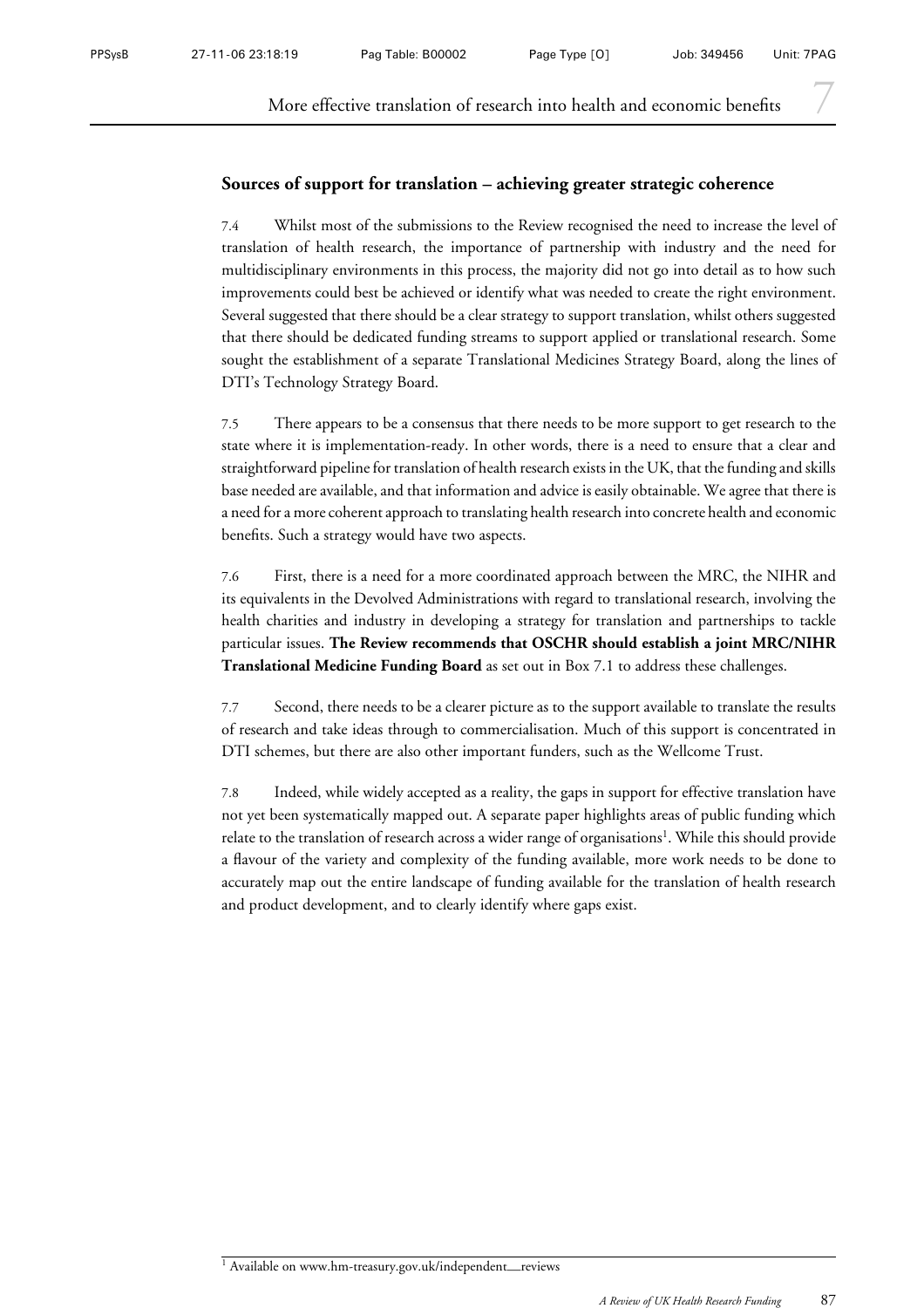#### **Box 7.1: The Translational Medicine Funding Board (TMFB)**

The **Chair** of the TMFB should be someone with knowledge and experience in translating research into health and economic benefits – perhaps with a combined academic / pharma industry background.

**Members** should include the MRC, NIHR, the healthcare industries, DTI, DH, HEFCE, clinical and basic researchers, the healthcare charities, the NHS, and the DAs. OSCHR should have an observer seat on the Board. Clearly, the size of the Board should be limited to ensure its effectiveness, ideally to no more than 12 members.

**Budget**: Allocated funding from both MRC/NIHR as agreed with OSCHR and set out in the Joint Health Research Strategy.

**Reporting /Accountability**: It will report jointly to MRC and NIHR as they have accountability for budgets used, but in addition will submit a half-yearly progress report to OSCHR.

**Functions**: The Board should:

- 1. Take the lead in developing a translational research strategy which aims to increase translation into health and economic benefit, including:
	- commercialisation of the outcomes of research funded by MRC / NIHR;
	- developing a skills strategy to facilitate more effective translation, e.g. building on the MRC/Kings pilot to create research translators;
	- considering new funding mechanisms to ensure that there is adequate funding across the translational pipeline, including follow-on and seed funding, and funding for development of prototypes;
	- working with industry and the medical charities in a variety of ways (e.g. public private partnerships, co-funding of projects) to meet needs such as: pre-competitive drug development tools (e.g. biomarkers) and technology development (e.g. using stem cells in predictive toxicology). It should also have specific responsibility for R&D to support the redesign of drug development proposal as set out in Chapter 8; and
	- feeding in priority areas for funding of clinical trials.
- 2. Oversee allocation of both response mode and targeted calls for research relating to the translational research strategy, with joint MRC / NIHR sub-boards assessing research proposals based on peer review. Given the expectation that there will be more good proposals than can be funded, good proposals will also need to be considered against wider criteria which will be developed by the Board and agreed with OSCHR. These criteria could include issues like: potential to meet unmet need, potential impact on health, and the importance to the NHS, but should not include criteria that could undermine selection on the grounds of excellence.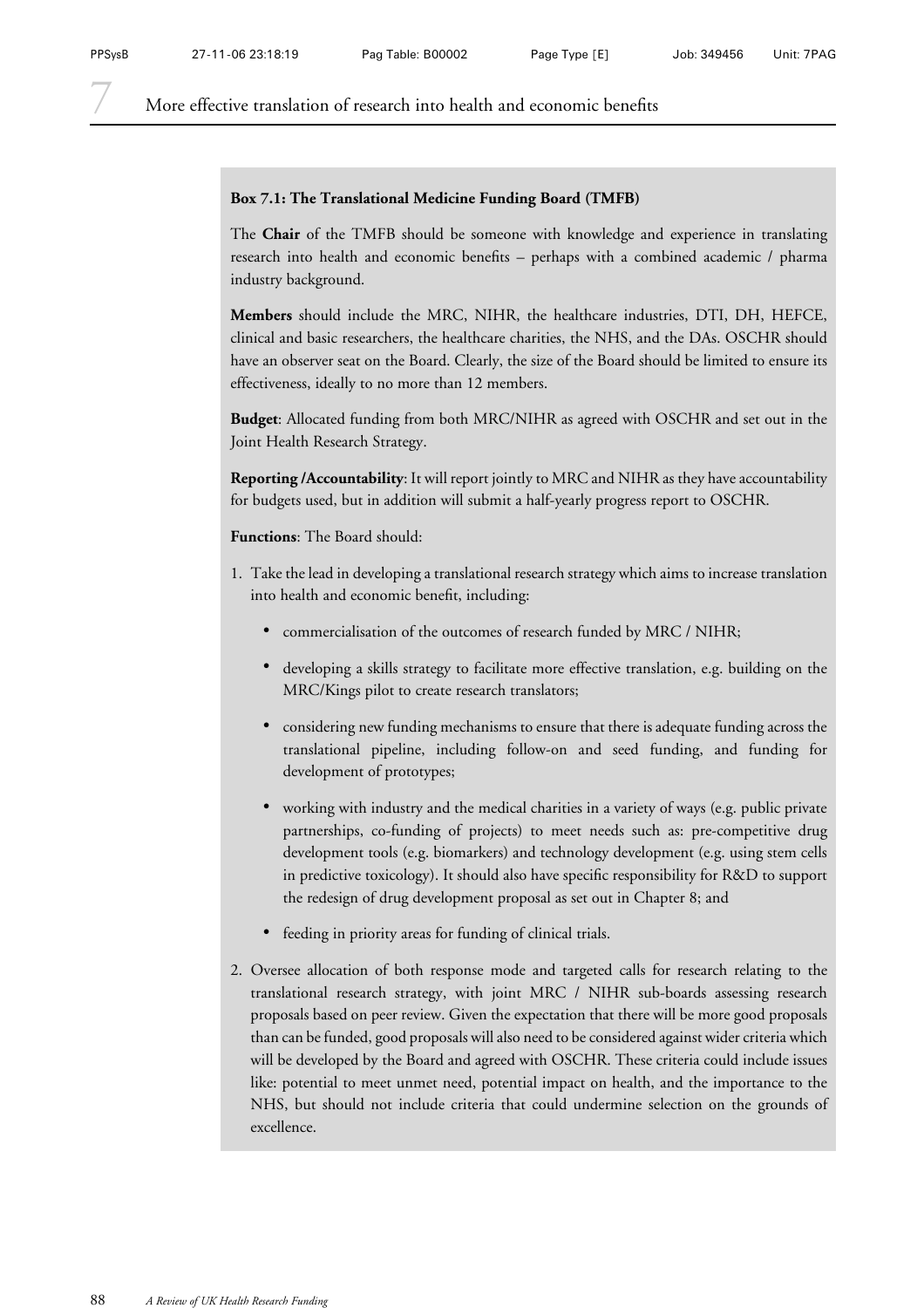The Board should have a joint MRC/NIHR secretariat, which will be responsible for day-to-day administration of the Board's responsibilities. In the first instance, the head of the secretariat should come from the OSCHR team to help support changes to culture and working practices. The secretariat will have appropriate skills and experience to be able to assist applicants to build up proposals where they are deemed by the Board to be of interest but where they are lacking in specifics (following either a specific call for interest or in applications received under response mode calls).

The Board will be responsible for developing a system of matrices to monitor its own performance and demonstrate its impact on translational medicine.

7.9 **The Review recommends that OSI and DH, with input from DTI, should carry out an analysis of the entire range of public / charity funding streams which are applicable to the translation of health research, to create a coherent picture of the support available and identify any gaps in that support. This should be conducted with the objectives of:**

- **addressing any gaps;**
- **considering simplification of publicly-funded support (in line with current cross government efforts led by the DTI to consolidate funding streams); and**
- ensuring information on the publicly-funded support is available in an easily **accessible format to SMEs and individuals involved in innovation.**

7.10 It is, however, important to recognise that the need to translate research findings is not limited to health research, but is an issue for all areas of research. Care needs to be taken to ensure the mechanisms put in place to aid the translation of health research are compatible with, and build on other more general mechanisms currently available or being developed to aid translation more generally. Otherwise, there is a risk of adding further to the confusion that already surrounds the multiplicity of government schemes in this area.

## **Skills For Health and Medical Research**

7.11 Many of the submissions to the Review consultation raised concerns about the lack of specialist skills in areas such as bioinformatics, clinical pharmacology, biostatistics, quantitative methods, knowledge transfer and entrepreneurship. Some suggested that not enough was being done to support research as a discipline within the allied health professions. In the case of nursing, for example, it was argued that nurses were not being given the opportunity to develop research and evaluation skills.

7.12 It is clear from the comments received, and from reviewing systems here in the UK and abroad, that the skills needed to ensure successful translation are unique and that the UK needs to build up the skills base in these areas.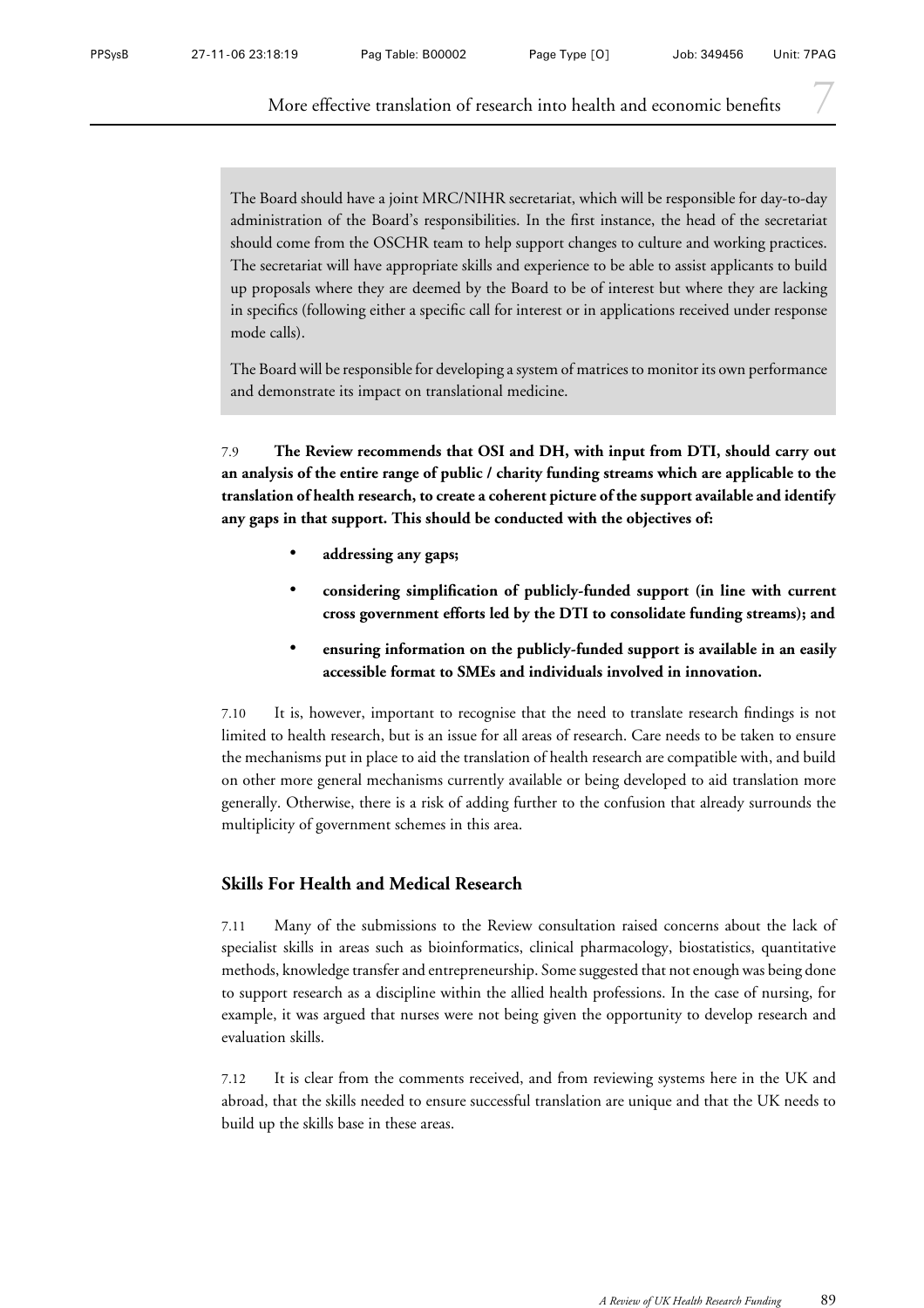7.13 In recent years, there have been a number of reviews and reports that have highlighted skills and careers issues related to research more widely. These include the Roberts Review<sup>2</sup>, the BIGT Report<sup>3</sup>, two reports from the Academy of Medical Science<sup>4</sup>, and the ABPI report, Sustaining the Skills Pipeline<sup>5</sup>. The Leitch Review of Skills<sup>6</sup> is also currently considering the wider skills profile which will be needed by 2020 if the UK is to maximise economic prosperity and productivity.

7.14 Some action has already been taken to address the particular skills issues facing health research. Most important of these has been the work on academic medical careers carried out by the joint Academic Careers Sub-Committee of Modernising Medical Careers and the UKCRC, and chaired by Dr. Mark Walport, which published its report in March 20057. This described a flexible pathway through which junior doctors and dentists could combine research and education with a clinical career. The recommendations set out within that report are currently being implemented and progress is discussed in the UKCRC's Two Year Progress Report8. Another subcommittee chaired by Professor Janet Finch is undertaking a similar process aimed at developing clinical research career structures for nurses.

7.15 Evidently, a wide range of funders have a role in ensuring the UK has the right skills to translate health research into health and wealth benefits. This extends to ensuring that there are wellstructured career paths for researchers and translators. However, given the wide range of interested parties, there is a risk of fragmentation in the UK's approach to skills for health research, and therefore a need to bring these different groups together to ensure a common strategy is developed and taken forward.

7.16 **The Review recommends that DFES, HEFCE, DH and OSI, together with their counterparts in the DAs where appropriate, establish a working group with a remit to develop a strategy to ensure that the UK has the right mix of skills, experience and career structures across the whole spectrum of health research, including ensuring more effective translation of research**. Membership of this working group should include representation from across DFES, HEFCE, DH, OSI, MRC/RCUK, NIHR, UUK, industry and healthcare charities. The strategy should complement initiatives already underway, such as the RCUK strategy and UKCRC's initiatives. The working group should be responsible for implementing the strategy and monitoring progress.

7.17 **The Review recommends that, in addition, given its specific remit to oversee translational medicine, the joint Translational Medicine Funding Board should seek to:**

- work with the UKCRC to coordinate the development and funding of MD-**PhDs in order to ensure that skills gaps are eliminated;**
- **work with the higher education sector and industry to pilot new qualifications to provide experience in research, e.g. Masters in Research (lessons here might** be learned from the Karolinska Institute's licentiate degrees<sup>9</sup>); and

 $\frac{1}{2}$  http://www.hm-treasury.gov.uk/documents/enterprise—and—productivity/research—and—enterprise/entres—roberts.cfm

<sup>3</sup> http://www.bioindustry.org/bigtreport/

<sup>4</sup> *Strengthening Clinical Research*, , and *The Freedom to Succeed: a review of non-clinical research fellows in the biomedical sciences*, http://www.acmedsci.ac.uk/images/project/AcdMedSc.pdf

<sup>5</sup> http://www.abpi.org.uk/publications/pdfs/2005-STEM-Ed-Skills-TF-Report.pdf

<sup>6</sup> http://www.hm-treasury.gov.uk/independent—reviews/leitch—review/review—leitch—index.cfm

<sup>7</sup> http://www.ukcrc.org/pdf/Medically—and—Dentally-qualified—Academic—Staff—Report.pdf

<sup>8</sup> http://www.ukcrc.org/PDF/UKCRC%20PR%202004–2006.pdf <sup>9</sup> More details are set out in Chapter 3, above.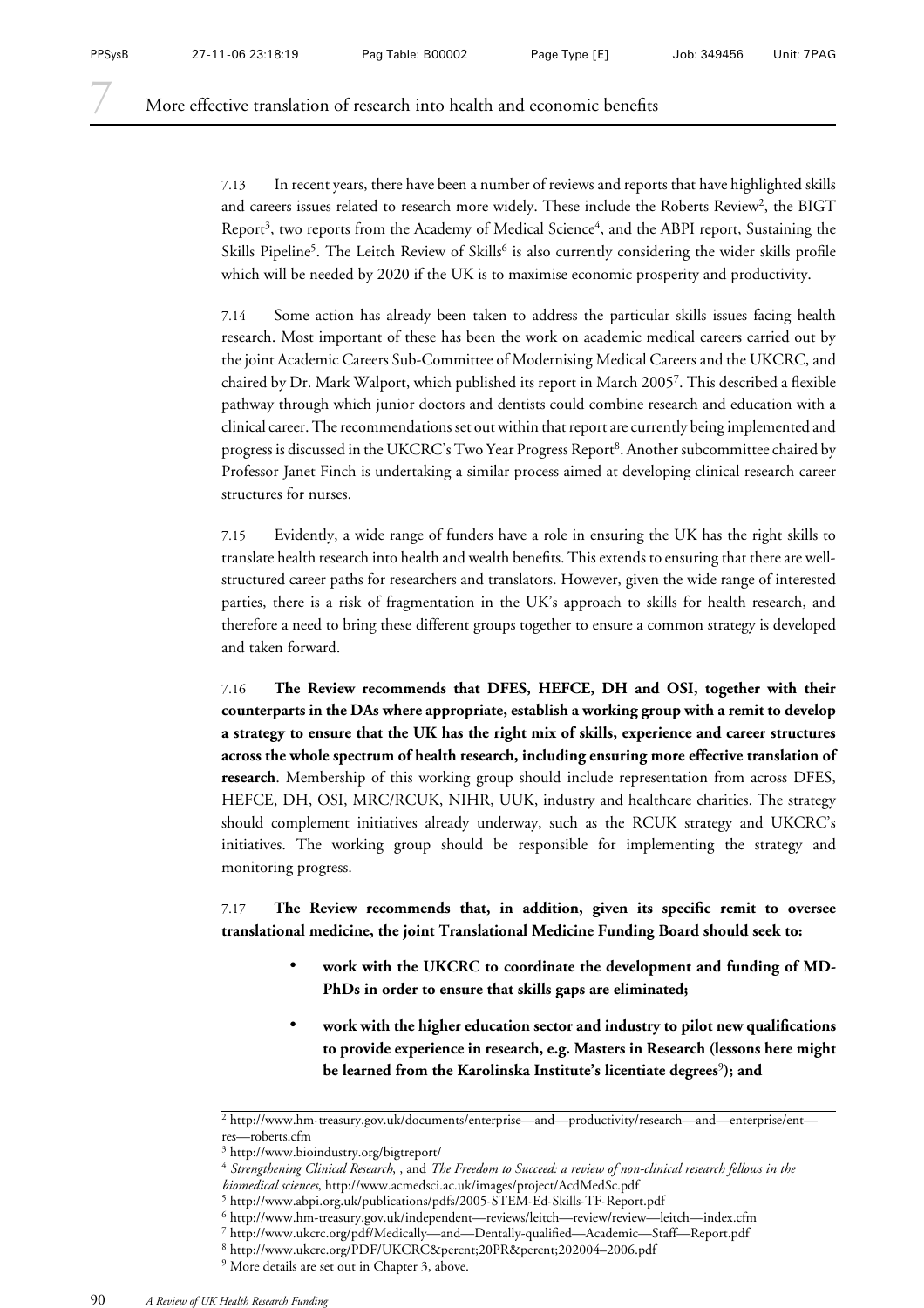identify skills gaps in the drug development pipeline and ensure that steps are **taken to address these, considering the potential for matched private/public funding where appropriate.**

#### **Access to Capital**

7.18 Many small companies face difficulties attracting investment to develop and commercialise their products. Whilst larger pharmaceutical companies often buy smaller companies that are developing pharmaceutical products or other technologies, it is argued that this is leading to potentially-useful technologies being left undeveloped.

7.19 In recognition of the difficulties faced by small companies more generally in attracting the capital they need, the Government has developed a number of initiatives including:

- R&D tax credits, which are more generous for SMEs than for larger companies;
- the Enterprise Investment Scheme<sup>10</sup>, which helps certain types of small higher-risk unquoted trading companies to raise capital by providing a range of tax reliefs for individual investors in qualifying shares in these companies.
- Venture Capital Trusts<sup>11</sup>, which are designed to encourage individuals to invest through collective schemes in a range of small higher-risk trading companies whose shares and securities are not listed on a recognised stock exchange; and
- the Enterprise Capital Fund (ECF) scheme, where the Government leverages venture capital (VC) with debt in funds managed by the private sector<sup>12</sup>. This was specifically designed to fill an 'equity gap' for investments of up to £2 million.

7.20 However, the biotech sector has argued that, in practice, these initiatives, whilst welcome, have not fully addressed their difficulties in attracting capital. In particular, with regard to the 'equity gap', it is argued that there are significant differences between the biotech sector and many others:

- in most technology sectors, such as IT and communications technologies, an investment of up to £4 million will usually enable a company to develop a product and to introduce it to the market, thereby starting to generate cash. At this point start-up companies will be able to raise further capital; and
- biotech companies, on the other hand, cannot develop a positive cashflow until a product is cleared by the regulatory bodies. On average, this occurs after between 8 and 11 years of development work, with significantly higher levels of investment than is usually required in other sectors. This problem is magnified by the high risk of a negative outcome at any stage of the clinical trials process. This frequently precludes VC financing at the early stages. Similar difficulties appear to face SMEs in the medical devices and 'traditional' pharmaceutical sectors.

7.21 When comparisons are made between the US and UK VC markets, it appears that the relative underdevelopment of the UK VC market further contributes to the difficulties faced by small biotech firms in the UK in attracting investment – UK venture capitalists appear to be inclined to invest less and are more risk-averse than their US counterparts.

 $10$  http://www.hmrc.gov.uk/eis/chapter1/eis-chapter1\_1.htm 11 http://www.hmrc.gov.uk/guidance/vct.htm

<sup>12</sup> http://www.sbs.gov.uk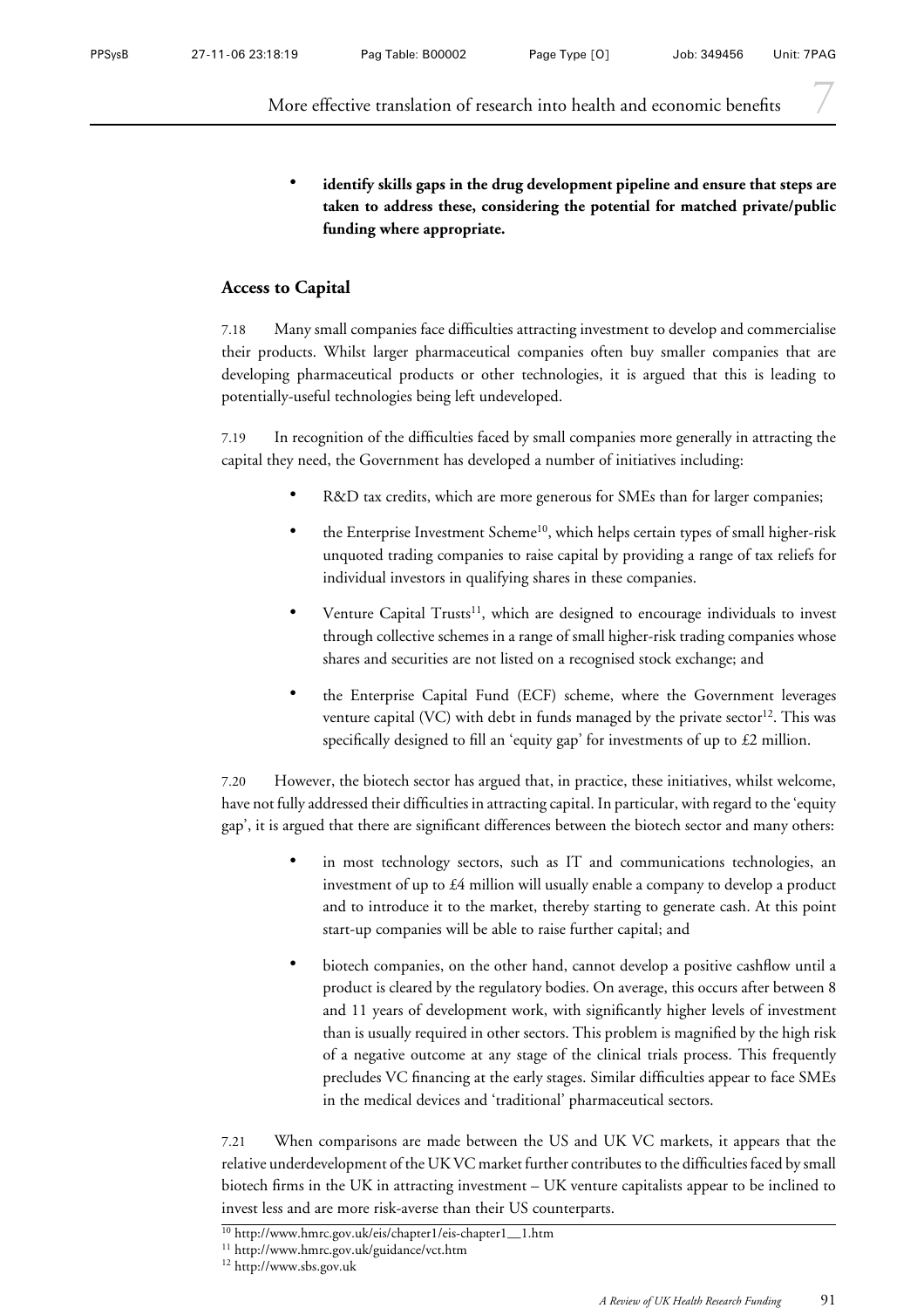7.22 Some have argued that this is evidence of a market failure that the Government should address, for example through public investment in the biotech sector. Whilst discussions during the Review have suggested the possibility of market failure, it has not been established clearly that a market failure exists, nor has it been shown that the economic benefits of government intervention would exceed its costs. In terms of market failure, for example, it may be that the market is, in fact, acting rationally in not investing in the sector, given that it is argued that returns do not match the risks of investment. Furthermore, in making any comparison with the US, it is important to understand the underlying dynamics of US VC investment in the biotech sector, where very high returns appear to be concentrated in a small number of investment firms, and where returns may also be effectively subsidised by high levels of public investment in clinical trials (in which the US NIH invests \$4.2 billion a year, including some Phase III trials). We have seen no evidence of the economic costs and benefits of such investment, although this may well generate health benefits through the development of new treatments.

7.23 At this stage, therefore, the Review has been unable to reach any conclusions as to the need for further support for small firms in this area. It will be important for the sector to work with the government, through the Capital for Enterprise Board, to develop an understanding of the extent of any market failure that may require expansion of current government provision for support in this area, and to establish whether the benefits of such intervention would exceed its costs.

### **Procurement from SMEs – the Small Business Research Initiative (SBRI)**

7.24 Government procurement practice is also generally recognised to influence SMEs' ability to innovate. The Small Business Research Initiative (SBRI) was announced by the Government in 2000, and is designed to increase the success of smaller businesses in obtaining contracts from government bodies to conduct research and development. In particular, it aims to:

- provide opportunities to those existing small firms whose businesses are based upon providing R&D, by increasing the size of the market;
- encourage other smaller businesses to increase their R&D capabilities and capacity, to exploit new market opportunities; and
- create opportunities to start new technology-based or knowledge-based businesses.

7.25 The consultation process highlighted concerns that the SBRI had not been implemented effectively in the health area. A number of reasons have been cited for this, amongst which the most important seem to be that:

- it was unclear how the SBRI fitted with the R&D budgets of DH (NHS R&D and the Policy Research Programme) and the MRC; and
- as currently organised, DH has no locus to systematically identify procurement needs for technologically-related R&D, and carry these forward through commissioning and on to evaluation and uptake within health and social care services.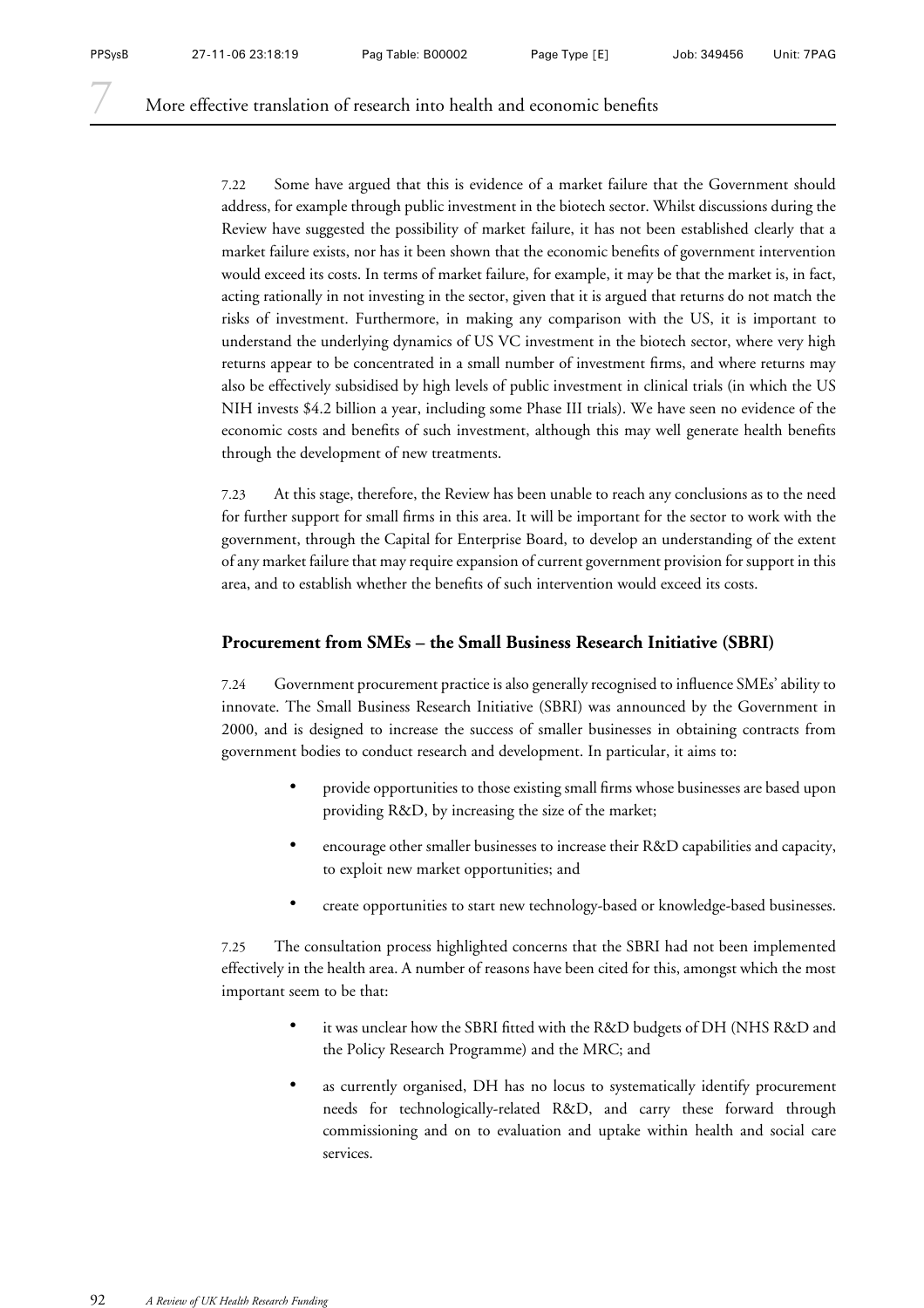7.26 The SBRI clearly has the potential to benefit both the government and SMEs. On the one hand, government and the public sector have a range of significant and pressing needs for R&D that SMEs in the bioscience, healthcare, and other industries could address. On the other, SMEs often struggle to obtain R&D funding. A renewed health SBRI could help improve R&D procurement opportunities for SMEs that address the major health-related needs of government.

7.27 One of the main challenges would be to identify accurately and specify research needs. For example, DH is already flooded with commercial offers of technology solutions to healthcare associated infections, but many of these fail to address the real needs (e.g. for equipment that can be cleaned easily, quickly and effectively).

7.28 **The Review recommends that the Chair of OSCHR, together with the Director-General of DH R&D, the CEO of MRC and the DH Commercial Directorate, set up a working group to develop a strategy and implementation plan for the SBRI that crosses the DH / MRC boundary**.

## **MAKING TRANSLATION HAPPEN**

7.29 Success in making translation happen in practice ultimately rests on individual organisations involved in research, whether they be NHS Trusts, universities, units run by the MRC or the medical charities. Aside from the issues relating to the NHS, respondents to the Review consultation raised four issues with regard to translation activities within and between institutions:

- the importance of linking research priorities to clinical needs and priorities in local settings (thereby matching the national priority setting for health research to be led by OSCHR);
- the vital role played by certain types of staff, again acting in local settings, in facilitating translation of research into practice;
- the need to develop the roles and skills of university Technology Transfer Offices (TTOs), learning from best practice both in the UK and abroad; and
- the potential to foster closer links locally between researchers and universities, entrepreneurs, and finance and legal firms.

#### **Translation in Higher Education Institutes and the NHS**

7.30 In Chapter 5, we set out proposals to change the way in which the strategic direction of health research is set in the UK, maintaining the key 'bottom-up' role of scientists in advising on where the science is going and on what is possible, but ensuring that this is balanced by 'top-down' input on the health, economic and science priorities of the nation as a whole. We believe that these changes at the national level should be matched by changes along similar lines at a local level if the Government's ambition is to be realised in practice.

7.31 This is already happening in practice in some institutions, for example at the Weatherall Institute of Molecular Medicine (IMM) at Oxford example (see Box 7.2) and, as noted earlier, at Duke University. The partnership between basic and clinical scientists in these institutions and in others around the world provides a framework for practice that should be more widespread in the UK.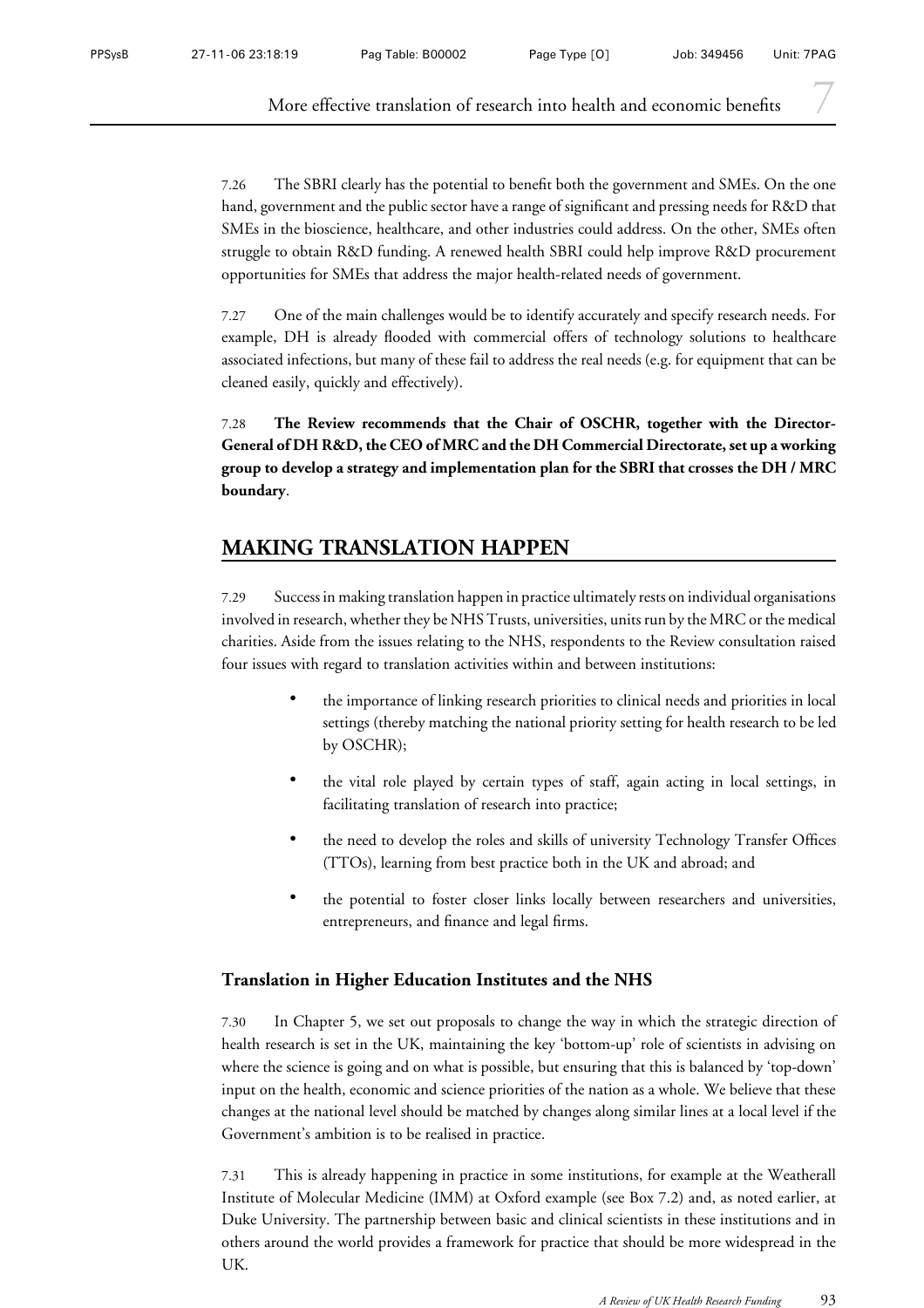7.32 **The Review recommends that OSCHR should set targets for the MRC and NIHR to allocate an increasing proportion of funding, over time, to research that:**

- involves working across disciplinary boundaries (e.g. basic and clinical **research, or health research and engineering, etc.); or**
- takes place in institutions that have demonstrably implemented strategies to **adopt this model of research partnership.**

**This could include, for example, joint strategies between Higher Education Institutes, NHS Trusts and MRC and charity-funded research units. These targets should be included in the performance management frameworks for MRC and NIHR.**

**Research** 7.33 In delivering translation in practice, the importance of the interface between pre-clinical and **'Translators'** clinical activities is well-recognised, and many pharmaceutical and biotechnology companies have 'research translators', whose role is to liase between pre-clinical and clinical groups to facilitate development of ideas and therapies, through the phases of development to early proof-of concept studies in humans. As noted in Chapter 6, MRC and Guy's & St Thomas' are co-funding a pilot scheme where 'research translators' at King's will provide a bridge between pre-clinical and clinical sciences, facilitating communication and collaboration by acting as a point of contact between preclinical and clinical researchers. They will be responsible for identifying existing scientific opportunities suitable for exploitation, as well as identifying new areas for collaboration. The Review supports this initiative, and recommends it is expanded to other institutions if it proves successful.

#### **Technology Transfer in Higher Education Institutes**

7.34 Universities have a responsibility to ensure that knowledge is used for maximum economic and social impact. Technology Transfer is an important subset of knowledge transfer, but revenue generation for the academic institution should not be the only goal of knowledge transfer: in some cases, allowing free transfer of knowledge will have a greater benefit to the wider economy and society. Indeed the biomedical sciences has a greater focus than most other disciplines on the commercial exploitation of intellectual property. In many other fields, collaborative problem-solving or the movement of people between universities and business are more prominent parts of the knowledge transfer agenda.

7.35 University TTOs have been established by individual universities to facilitate the commercialisation of the knowledge they generate. They have been established in a variety of ways: some such as the University of Oxford's Isis Innovation Ltd, are wholly-owned subsidiaries of the University; whilst the Technology Transfer Office of Imperial College, London (Imperial Innovations Group plc) has recently been floated on the Alternative Investment Market of the London Stock Exchange. Other TTOs are partnering with companies that specialise in intellectual property commercialisation. The Review Team's visit to Sweden also suggested that there might be lessons for UK HEIs from the successes of the Karolinska Institute in Stockholm in attracting commercial investment into start-up companies founded on the basis of IP developed at the Institute. Karolinska Institutet Innovations AB has developed two specific funding vehicles, in order to support two different portfolios of such start-up companies. These funds have attracted significant external commercial capital by allowing investors to spread their investment risk across dozens of research discoveries and innovations, rather than having to take the significantly higher risks involved in investing in individual start-ups.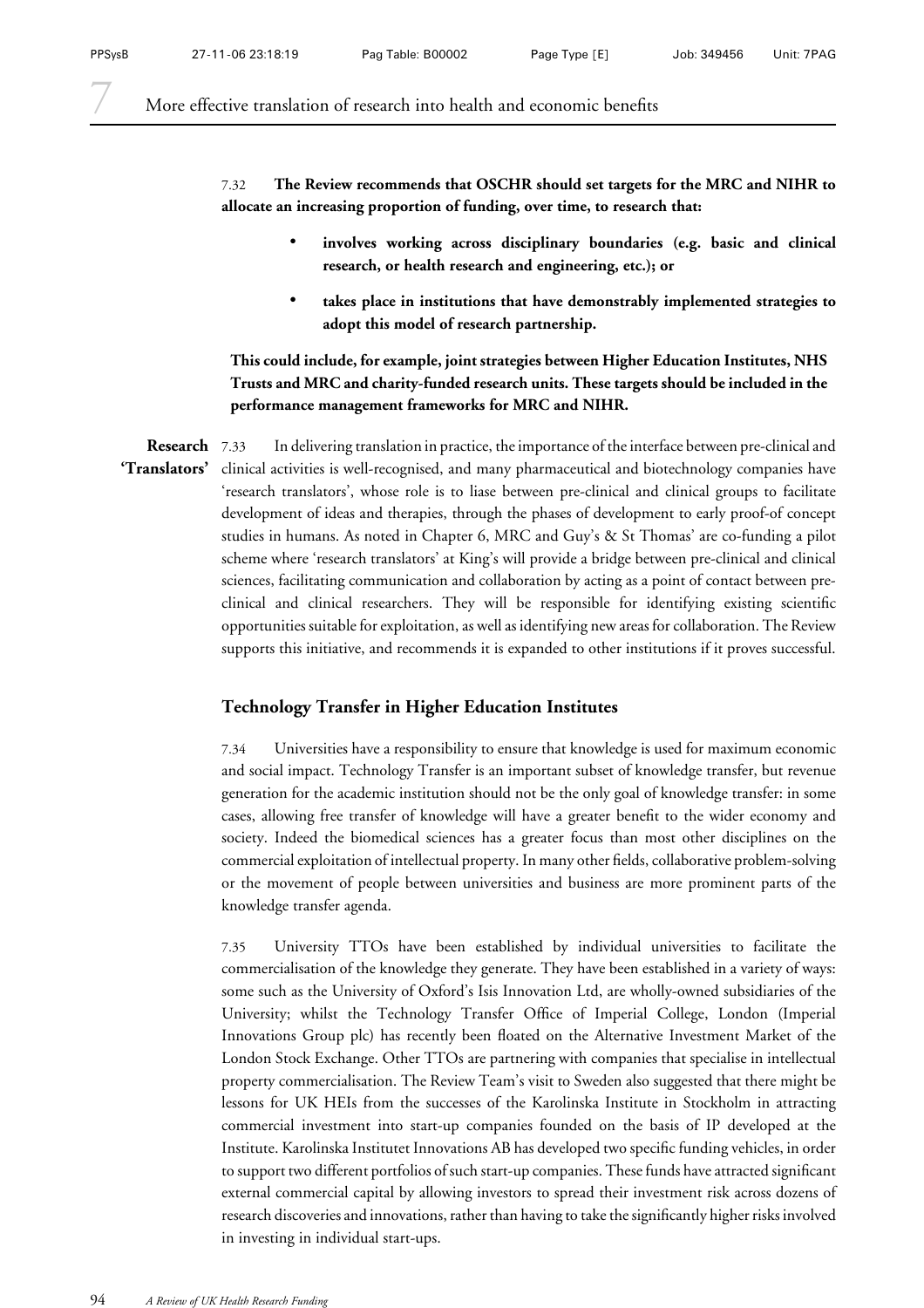#### **Box 7.2: Weatherall Institute of Molecular Medicine, Oxford**

In the 1980s, molecular biology was still an emerging discipline, and the application of the methods of molecular and cell biology to clinical research posed problems that had not been encountered before. There were few centres where clinicians could be trained in direct application to the kind of problems that interested them, particularly in UK medical schools. The Institute of Molecular Medicine was established by Sir David Weatherall in the Clinical School of the University of Oxford in 1989 to foster research in the field of molecular and cell biology with direct application to the study of human disease. The Institute was developed as a partnership with the MRC and several medical charities.

What particularly marks out the IMM from other similar institutions is that its approach to research is driven by clinical problems, rather than the classic 'curiosity-led' approach followed elsewhere.

Within the Institute, there are thirty-six independent groups, all of which are attached to a clinical department within the University and are responsible for raising their own research funding. In addition, there is a core administrative service at the Institute to maintain a high quality environment. The groups remain in the building as long as their research is productive and attracting funding support. The research teams are independent and remain attached academically to their parental University clinical departments. In this way, the Institute has successfully encouraged close integration of basic and clinical scientists, generating a critical mass of scientific expertise and facilities that has attracted both non-clinical scientists and young clinicians who wished to train in this new field and tackle problems of particular interest, working across disciplines.

Notable successes from the Institute include:

- the discovery of the molecular basis of several monogenic diseases and different kinds of mental retardation;
- major progress towards an understanding of the inherited components of common diseases such as diabetes and rheumatoid arthritis and genetic factors that make individuals more or less susceptible to common infections such as malaria;
- progress towards an understanding of the function of the protein that is defective in children with cystic fibrosis;
- development and trials of vaccines for meningitis in children;
- trials of a new type of AIDS vaccine for developing countries; and
- identification of genes involved in controlling the life span of lymphocytes.

In addition, the Institute has several patents, and a number of start-up biotechnology companies have been started by Institute scientists, including Avidex, Oxagen and Oxxon Pharmaccines.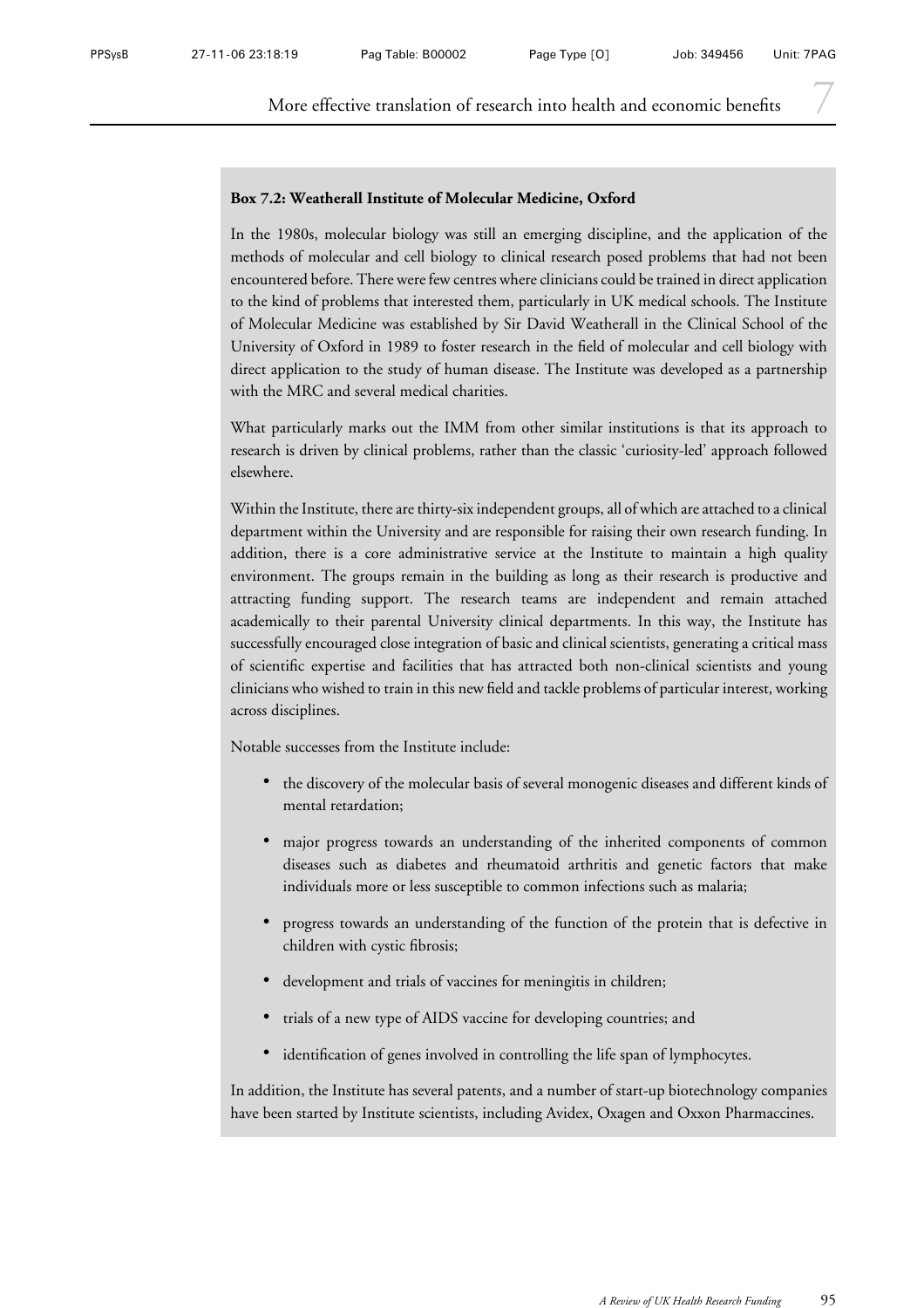7.36 The Higher Education Business and Community Interaction Survey<sup>13</sup> suggests that the UK higher education sector appears, in general, to be improving its KT performance. The survey shows that universities are achieving greater income generation and more substantial output, and that a larger number of staff are involved with interactions with industry, through collaborative research or consultancy activity. But the experience of the USA shows that building KT capability is a long term activity, and these efforts must continue if economic and societal value from publicly-funded research is to be realised.

- 7.37 Comments from consultation respondents on TTOs included:
	- TTOs need to have a greater understanding of their customers' needs;
	- the emphasis of TTOs should change, with a greater weight being put on getting treatments into use in healthcare, rather than on creating revenue. Over-valuation of Intellectual Property (IP) was seen as a major block to translation, not only in individual cases but even more so in cases where IP from different universities needed to be combined to create a commercially-viable proposition;
	- there is too much competition between different university TTOs and a lack of mutual understanding and trust between universities and business; and
	- lessons should be learned from the success of MRCT and Cancer Research Technology.

7.38 Some aspects of technology transfer and commercialisation are very specialised, and need inputs from a range of experts, such as lawyers, patent offices, as well as high level Technology Transfer skills. It may be unrealistic to expect all HEIs to generate sufficient Technology Transfer activity to support the establishment of a TTO with this range of expertise, suggesting that pooling or sharing of some specialist capacity should be a viable option to in-house capability. **The Review recommends that HEIs consider pooling resources for Technology Transfer and that the Government consider the case for giving such pooling activity further emphasis through existing mechanisms to support HEI knowledge transfer activities.**

7.39 As universities build their KT capacity, KT professionals need support to develop the appropriate skills and experience for their role. Some development training courses for KT are in place, such as training and CPD from AURIL, Praxis and others, the UNICO survey and Good Practice work supported by HEFCE. The emerging Institute for Knowledge Transfer (IKT) potentially adds the standards for professional training and development. As IKT involves most major bodies involved in KT it could also act as a forum where standards can be established between industry and Higher Education; it also potentially provides the basis for a more coherent and strategic framework for identifying and supporting KT activity in Higher Education.

7.40 Whilst it is evident that a single model for Technology Transfer Offices will not work across the whole of the HEI sector, **the Review recommends that HEFCE and OSI should review the current technology transfer activities across the HEI sector so that strengths and best practice can be identified and promulgated across the sector.**

7.41 In addition, support for KT professionals and academics needs to be taken forward in the context of holistic workforce development for HE (across academics and administration), including

<sup>13</sup> www.hefce.ac.uk/pubs/hefce/2006/06-25/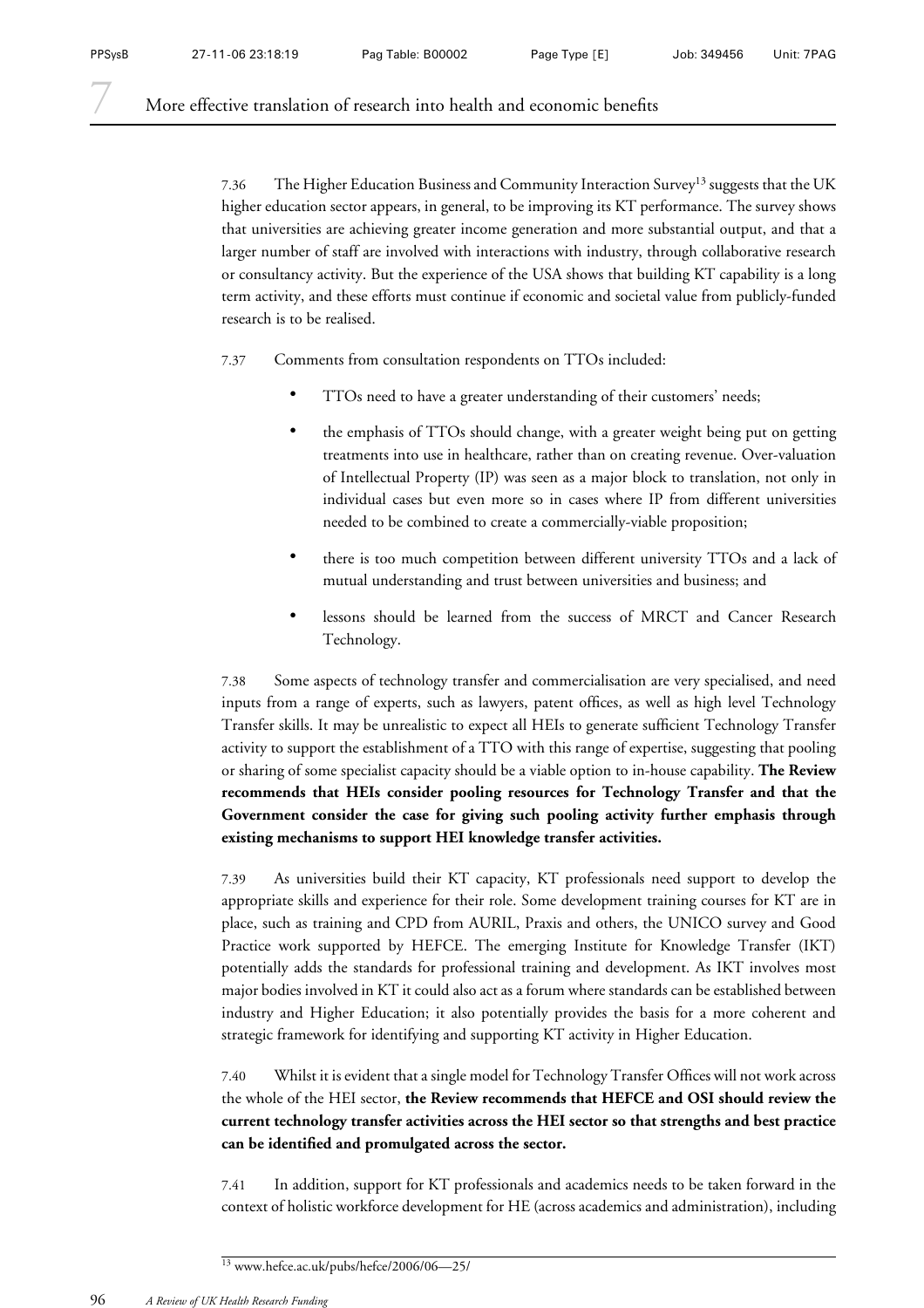support for strategic leadership in the third stream. One option that was suggested during the consultation process was for MRCT, Cancer Research Technology and other successful TTOs to also provide mentoring and training services.

7.42 It is clear from discussions during the Review consultation and from written responses received that both MRC Technology (MRCT) and Cancer Research Technology Limited (CRT) are highly regarded by both the research and business community. CRT is the commercialisation arm of Cancer Research UK. As discussed in Chapter 2, MRCT manages the commercial development of IP arising from basic research carried out in MRC's institutes, centres and units. There are several common themes that contribute to the success of these two organizations. They both have strong links with their scientists and staff who are knowledgeable in both the science and commercialisation. They both have facilities and resources to help drug development and can do this in a variety of ways. They both highlight the need to have dedicated staff with the right experience and skills, who know about the research and have the ability to communicate effectively with scientists, clinicians and those involved in commercialisation. They both consider the long-term benefits of developing products to improve health rather than generating the greatest short-term revenue.

#### **Building links between researchers, entrepreneurs and finance**

7.43 It is clear from the comments received in the Review consultation process and from reviewing systems here in the UK and abroad that the skills needed to ensure successful translation are highly specialised, and that the UK needs to build up the skills base in these areas. This relates to a wider requirement to ensure that the UK has the right skills to meet the needs of a knowledgebased economy. The process highlighted examples of best practice both in the UK and abroad that could be used to help build up these skills, and therefore to help deliver translation at the local level.

7.44 In 2005, the MaRS Discovery District opened in Toronto (see Box 7.3). It brings together all the pieces of the translational jigsaw, in an environment which connects and fosters collaboration between the science, business and banking / investment communities. It has a dedicated resource centre where advice and a variety of programmes are managed by skilled and experienced staff. Its early success highlights the importance not only of co-location, but of actively bringing different communities together to create a single, new community focussed on supporting effective translation of research into commercially-viable businesses. The vision shown by MaRS' leaders, who include people with experience of building successful businesses from start-up stage, has been key to delivering this.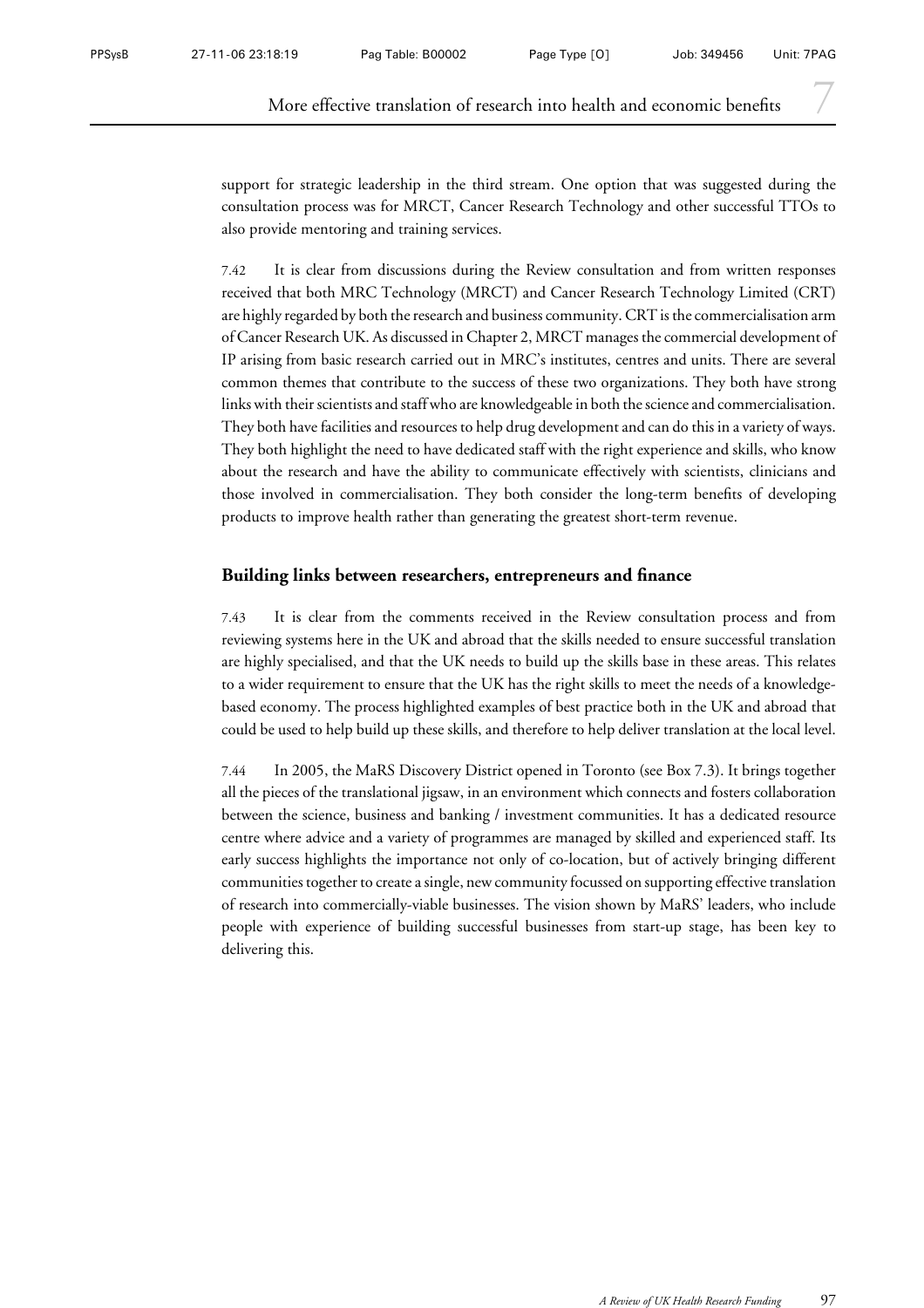#### **Box 7.3: MaRS**

MaRS is an independent, not-for-profit corporation formed by leaders from Canada's business and public sectors to enhance Canada's competitiveness by supporting innovation and accelerating commercialisation. MaRS is specifically focused on improving commercial outcomes from Canada's foundation of science and technology innovation. MaRS does this by connecting and fostering collaboration between science, business and capital through co-location in the MaRS Centre and more broadly through catalytic programs, structured networks and the MaRS web portal.

The MaRS Centre is located in Toronto's renowned 'Discovery District' – Canada's largest concentration of biomedical research, spread across major teaching hospitals, the University of Toronto, and more than two dozen affiliated research centres. Phase I of the MaRS Centre (700,000 sqft) opened in May 2005, and construction on Phase II is scheduled to commence in early 2007.

The MaRS model is to use place and partnerships to build a community in which innovators, entrepreneurs, scientists, professionals and investors can exchange knowledge, share best practices, and expand their networks. The 65 organizations that currently reside in the MaRS Centre represent researchers, technology transfer specialists, business associations, professional service providers and venture capital firms, as well as technology firms ranging from start-ups to multinational companies.

Two key components of the MaRS Centre are: a 35,000 sqft Incubator, home to 25 emerging companies in the life sciences and information technology sectors; and the Collaboration Centre, a series of conference and networking rooms. The MaRS Centre facilitates physical and virtual collaboration by integrating the latest communication technologies, and MaRS extends its reach beyond its physical location using webcasts and other accessible collaboration tools.

In addition to facilities, MaRS offers a broad range of educational programs and business services to address the needs of emerging and growth-oriented companies. Through the MaRS Venture Group, a team of experienced investors, entrepreneurs, technology experts and advisors, companies can access expertise in everything from protecting their intellectual property, to managing a board of directors, to mapping a competitive landscape, to obtaining and structuring financing.

7.45 While the creation of clusters or incubators of businesses is not new the vision and the active facilitation of translation at Mars is a different approach to that normally adopted, and it is this particular aspect that makes it an interesting case study that it will be worth following as it develops in order to draw out lessons for similar approaches in the UK.

### **THE SECOND GAP IN TRANSLATION**

7.46 An equally crucial stage in translating research into practice is the evaluation and identification of those new interventions that are effective and appropriate for everyday use in the NHS, and the process of their implementation into routine clinical practice. In clinical trials, the eligibility of patients is rigorously predetermined and experimental conditions are carefully controlled. However, once shown to be effective in a clinical trial, evidence is also required to establish the benefit of using an intervention amongst the broader patient population in routine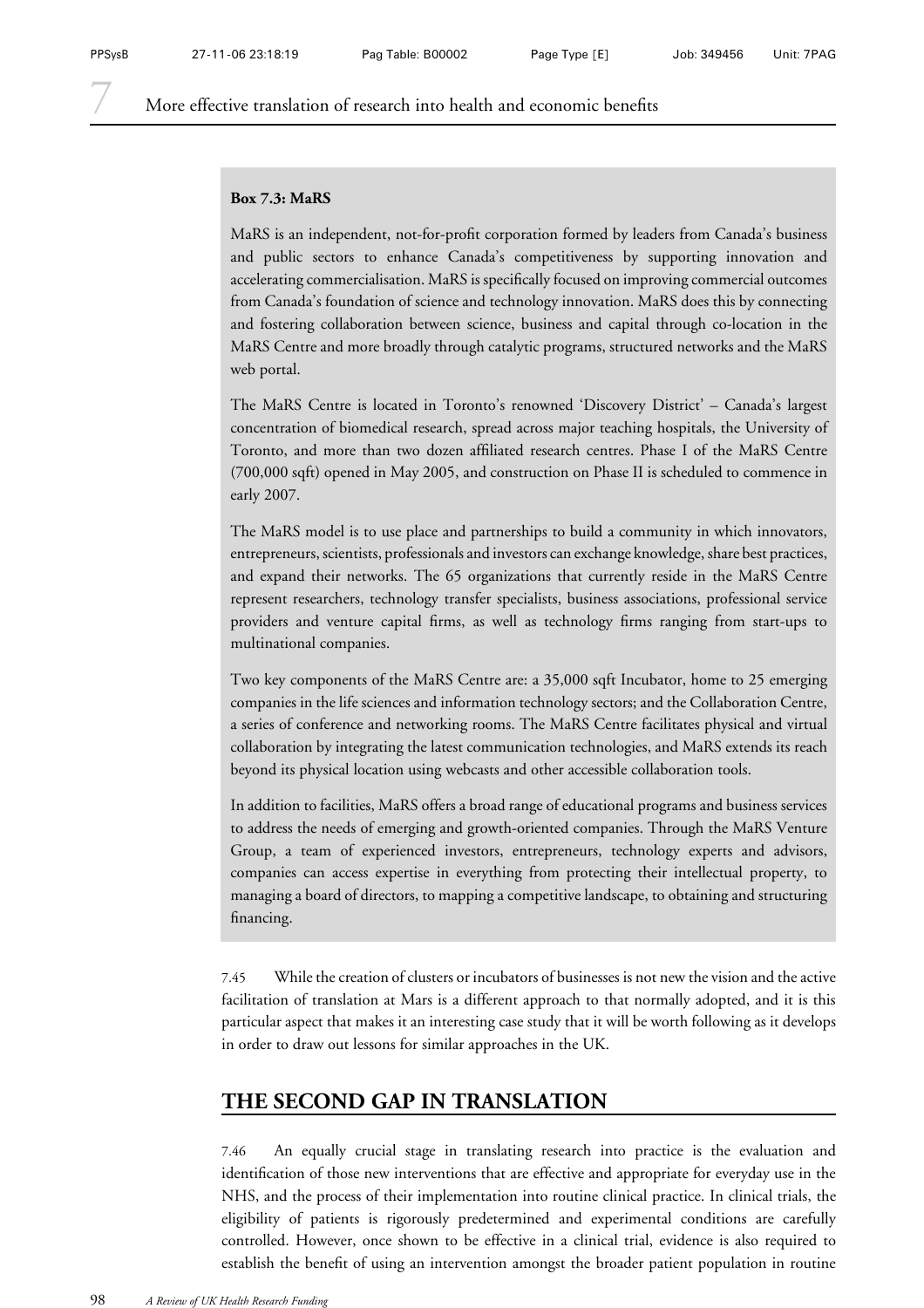clinical practice. Given the finite resources available to the NHS and, indeed, all health systems, data is also required to evaluate the clinical- and cost-effectiveness of new and pre-existing interventions. Moreover, research into the organisational structures that deliver those interventions can highlight where improvements and efficiencies might be made. All of the above processes, or, indeed, deficiencies in these processes, can themselves generate a gap in the translation of new medical interventions into everyday practice, in what is referred to here as the 'Second Gap in Translation.' In this context, Knowledge Management, from research observation to routine clinical practice, can be broken down into four discrete activities: Knowledge Production, Knowledge Transfer, Knowledge Reception and Knowledge Use.



7.47 There are four key NHS and NIHR organisations involved in these areas:

- the Health Technology Assessment (HTA) programme;
- the Service Delivery and Organisation (SDO) programme;
- the National Institute for Health & Clinical Excellence (NICE); and
- NHS Connecting for Health.

#### **The HTA programme**

7.48 The NHS Health Technology Assessment (HTA) Programme provides the scientific information on clinical and cost-effectiveness that is required to determine whether technologies should be encouraged into, or discouraged from, routine clinical practice. The HTA programme is coordinated via the National Coordinating Centre for Health Technology Assessment at the University of Southampton and funded by the Department of Health. The programme is recognised as a global leader in this area. It aims to ensure that high quality research information on the costs, effectiveness and broader impact of health technologies is produced in the most efficient way for those who use, manage, provide care in and develop policy in the NHS. Technologies assessed by the HTA programme include medical devices, equipment, drugs, procedures, talking therapies and rehabilitation measures. Its principle customer is the NHS including the National Institute for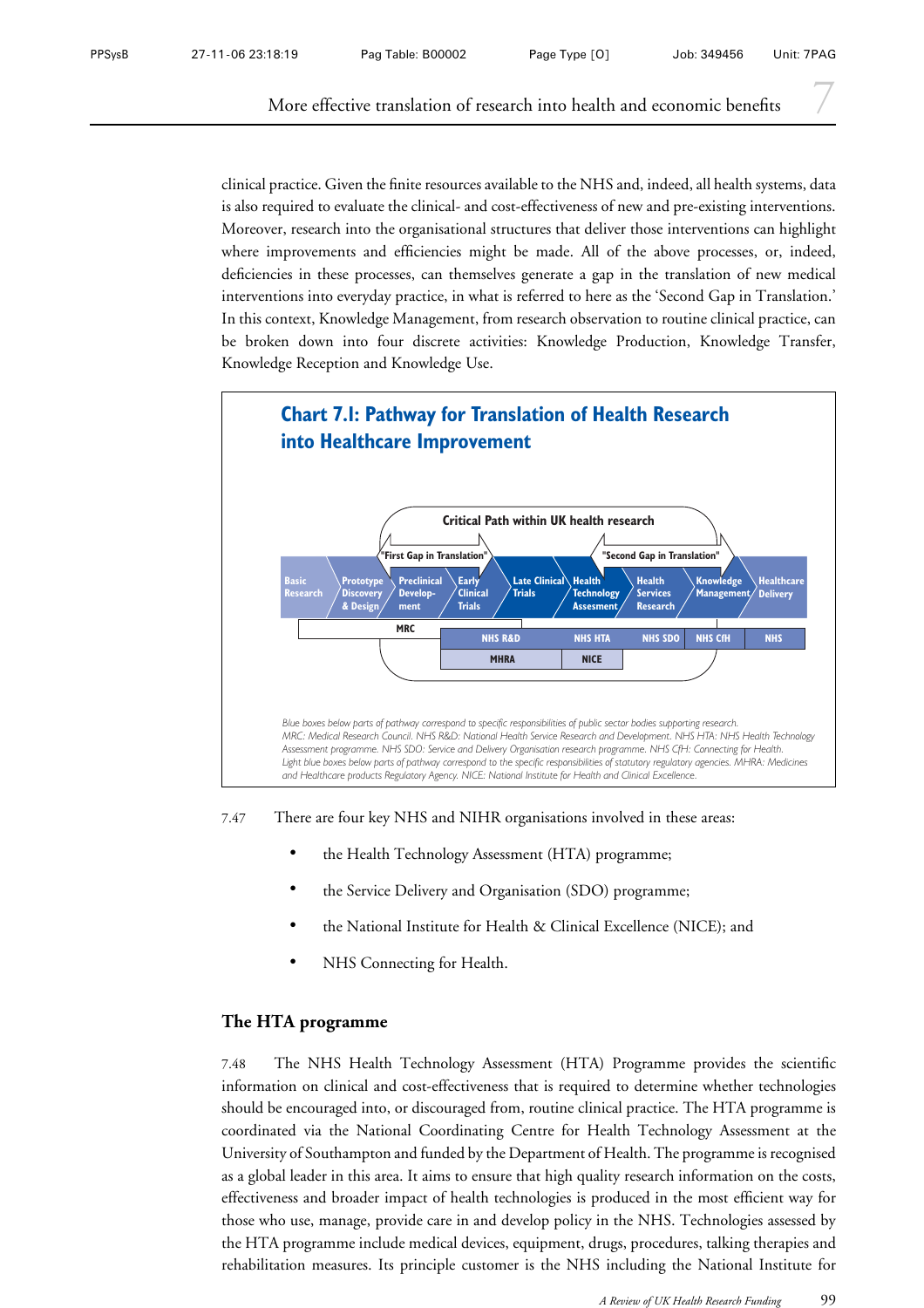Health and Clinical Excellence (NICE), but it also carries out research for the National Screening Committee, the National Clinical Directors ('Czars') for Cancer, Heart Disease and Mental Health, the Chief Medical Officer and the Chief Dental Officer. It is accountable to, but scientifically independent from, the Department of Health. Thus, day-to-day decisions on the funding of research are taken at 'arms-length' from ministers and civil servants.

7.49 The programme is grounded firmly in the NHS, so that the content, speed, iteration and scientific quality of its work are driven by the information needs arising from patient care. Its studies, which are aimed at reducing uncertainty by using large numbers of patients, are internationally important, and of policy and practical relevance. Indeed, given its needs-led approach, the HTA programme has actively ensured that research funded addresses relevant questions via strategic input from patients and the public. The programme operates via two types of analyses: Evidence Synthesis, where primary data is re-analysed from multiple, previously performed studies, and Primary Research, where new data is gathered, typically via clinical trials. It has addressed an important 'R&D market gap' by occupying a research niche that the commercial and public sector previously tended to avoid, such as head-to-head comparisons between different brands of drug or clinical trials with patient-relevant, rather than surrogate, outcomes.

#### **The NHS Service & Delivery Organisation Programme**

7.50 Established in 1999, the aim of the NHS Service Delivery and Organisation (SDO) Programme is to consolidate and develop research evidence about the organisation and delivery of health services to enable practitioners, managers and policy-makers to improve the quality of patient care, the efficiency of health services and, ultimately, the health of the nation. It operates from a coordinating centre based at the London School of Hygiene and Tropical Medicine and is governed by the Programme Director who is responsible to the Director of R&D at the Department of Health. A Programme Board advises the Director on SDO Programme strategy, research priorities and commissioning topics, and is comprised of NHS managers, academics, health and social care professionals, service user representatives and eight *ex-officio* members.

7.51 The SDO programme formulates a set of general topics of research to address the costeffectiveness of healthcare delivery. These topics are identified in a number of ways, including direct requests from the Department of Health Clinical Directors, policy groups and the NHS chief executives' forum, and as responses to government policy. Workshops are used to bring together practitioners, academics and policy makers to identify research themes and topics to inform the SDO Programme about future research. Consultation and listening exercises as well as workshops have identified several research issues, such as nursing research.

7.52 The areas of research funded by SDO, by their very nature, rarely produce Intellectual Property that can be protected and exploited as a commercially-viable proposition. Consequently, and unlike the translation of research into new drugs, devices, diagnostics, or other healthcare products, the commercial sector tends not to have an interest in investing in health services research. In addition, the research councils and charities have not supported this kind of research to anything like the same extent as they have basic research<sup>14</sup>. Thus, like the NHS HTA programme, the NHS SDO programme has specifically addressed an 'R&D market gap'. As highlighted in the Wanless Report,<sup>15</sup> which examined the long-term resource requirements for the NHS, health services research

<sup>14</sup> *UK Health Research Analysis*. UK Clinical Research Collaboration. May 2006

<sup>15</sup>*Securing Our Future Health: Taking A Long-Term View*. Report from Derek Wanless to the Chancellor of the Exchequer, HM Treasury, London. April 2002.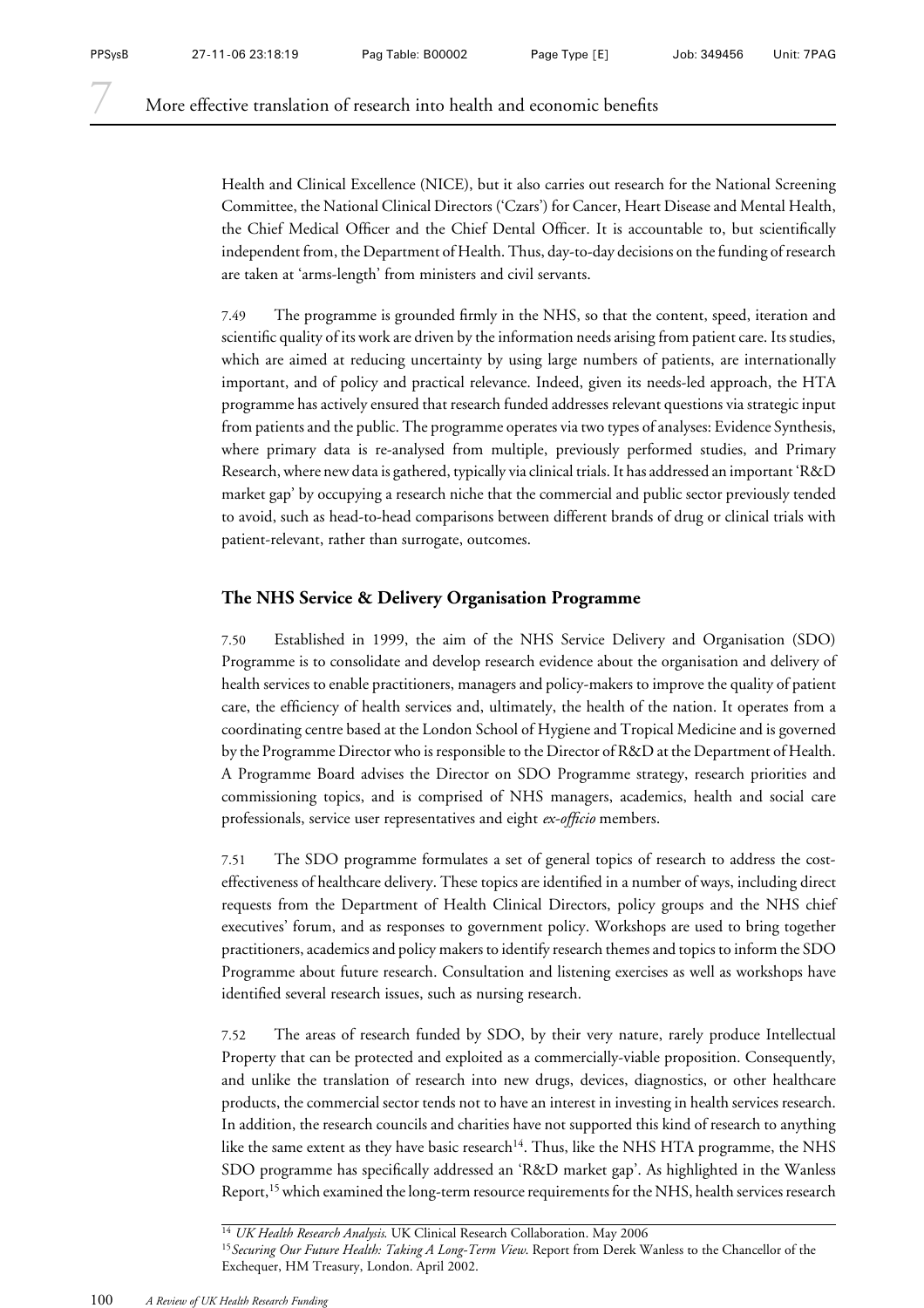is, and will continue to be fundamental to the performance of the NHS. Consequently, it will therefore be important for the UK economy as a whole, given that healthcare accounts for a significant, and growing, percentage of GDP. The SDO Programme, therefore, plays a highly important role in establishing the evidence base for the effectiveness, quality and safety of the health service, and, in turn, delivering the Wanless agenda.

#### **The National Institute for Health and Clinical Excellence**

7.53 The National Institute for Health and Clinical Excellence (NICE) was established in 1999 as an independent organisation to provide national guidance on the facilitation of access to promising treatments and the encouragement of innovation in the NHS, whilst ensuring the efficient use of resources. Since 2005, NICE has also had analogous responsibilities to the wider public health community and has started to provide guidance on preventing ill health and maintaining good health for the population as a whole. Although the HTA programme generates evidence based on the scientific assessment of health technologies, the task of NICE is to issue guidance to the NHS following appraisal of those technologies based on both (i) the independent data analysis supplied from HTA-commissioned research and (ii) assessments of the fiscal resources available to the NHS.

7.54 NICE interacts with both the NHS R&D function and the MRC. NICE's interactions with the NHS R&D programmes have been extensive. As mentioned previously, it relies on the HTA programme to undertake the production of assessment reports for the technology appraisals programme. The NHS HTA and SDO programmes (see above) have also been able to commission research addressing some of the evidence gaps identified during the development of NICE guidance. NICE's interactions with the MRC have largely been as a consumer of its primary research, whilst individual members of the MRC staff make important contributions to the work of the Institute as members of its advisory bodies.

#### **NHS Connecting for Health**

7.55 NHS Connecting for Health was established in 2005 to enhance Knowledge Reception and Use in the NHS via the National Programme for Information Technology (NPfIT). This will bring modern computer systems into the NHS to improve service delivery, patient care and research opportunities. Together with its National Knowledge Service, the NPfIT will play a central role across the entire spectrum of Knowledge Management within the NHS. It is thus key to addressing effectively the Second Gap in Translation.<sup>16</sup>

#### **Addressing the Second Gap in Translation**

7.56 Since its inception in 1993, the NHS HTA programme has been extremely successful in its role of Knowledge Production by providing NHS decision-makers with a high quality evidence base, in meeting needs created by 'R&D market failure' and for its innovation and flexibility. Under the new institutional arrangements proposed in this report, the HTA programme should benefit significantly from a greater proportion of support for clinical research, quality and safety research and public health intervention research within the overall portfolio of UK health research. There is

<sup>&</sup>lt;sup>16</sup> Specific recommendations on NHS Connecting for Health are made in a separate section of this report.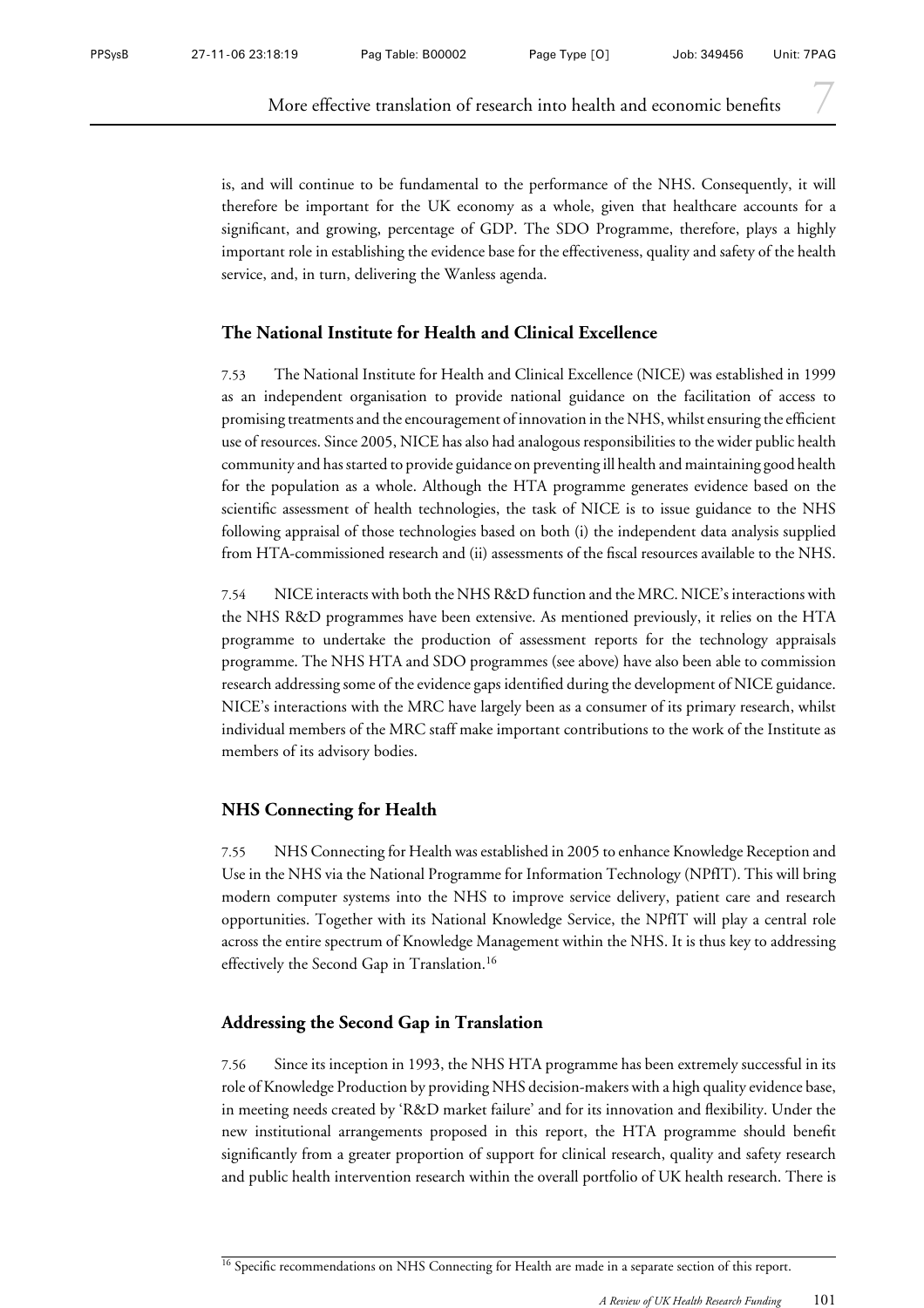a crucial need for improved Knowledge Transfer, Reception and Use of HTA findings through the NHS. A substantial proportion of the escalating information needs of the NHS could specifically be met by expanding the HTA programme to:

- strengthen the commissioned workstreams for primary research, clinical trials and themed call programmes;
- generate a more systematic approach to the evaluation of diagnostic tests;
- follow up on research recommendations from NICE;
- improve the assessment of medical devices, in collaboration with the NHS Purchasing and Supply Agency;
- improve Knowledge Transfer via joint developments with the National Knowledge Service of Connecting for Health; and
- augment HTA clinical trials infrastructure.<sup>17</sup>

7.57 The Review believes that this agenda will substantively increase the effectiveness, and lead to more effective use, of the NHS HTA Programme. **To enhance the evidence base informing decisions on the effectiveness and cost-effectiveness of technologies in the NHS, the Review therefore recommends an expansion of the NHS HTA programme to fund these developments, which, for a relatively modest investment, could deliver large improvements in the quality and efficiency of healthcare in the NHS, and will be crucial to delivery of the Wanless 'fullyengaged' scenario. To inform future spending decisions and to ensure that this extra investment achieves the intended outcomes, it will be important from the outset to develop a system of metrics that can accurately evaluate the impact of this expansion of the HTA programme.**

7.58 With the increasing recognition of its importance and continued success, the NHS SDO Programme budget has expanded steadily, reflecting the growth in the amount of research commissioned, from £167,000 in 2000–01, to £3.7 million in 2002–03 and £7 million in 2006–07. There are plans to substantially increase the SDO programme research funding over the next three years and to allocate additional funding to new research areas, such as public health research. These plans to enlarge the programme should be developed in parallel with those for further expansion in the capacity of the NHS for Knowledge Transfer, Reception and Use. The National Programme for Information Technology, operated by NHS Connecting for Health, may be an important first step in the evolution of decision-based software systems that healthcare professionals will need in order to manage effectively the growing scale of our knowledge base and thus improve the care of patients. However, this programme is not likely to be operational at such a level for some time. Nor has it been designed specifically for the purpose of Knowledge Transfer. In any event, the uptake of new knowledge, particularly complex information, often depends the direct communication of new potential users with those familiar with that new technology, so that solutions involving Information Technology are unlikely to be entirely sufficient. Likewise, direct marketing or information campaigns are unlikely to adequately support the spread of these types of knowledge within the health services.

<sup>&</sup>lt;sup>17</sup> Estimates are based on evidence submitted to the consultation for the 'Cooksey review' by the NHS HTA programme.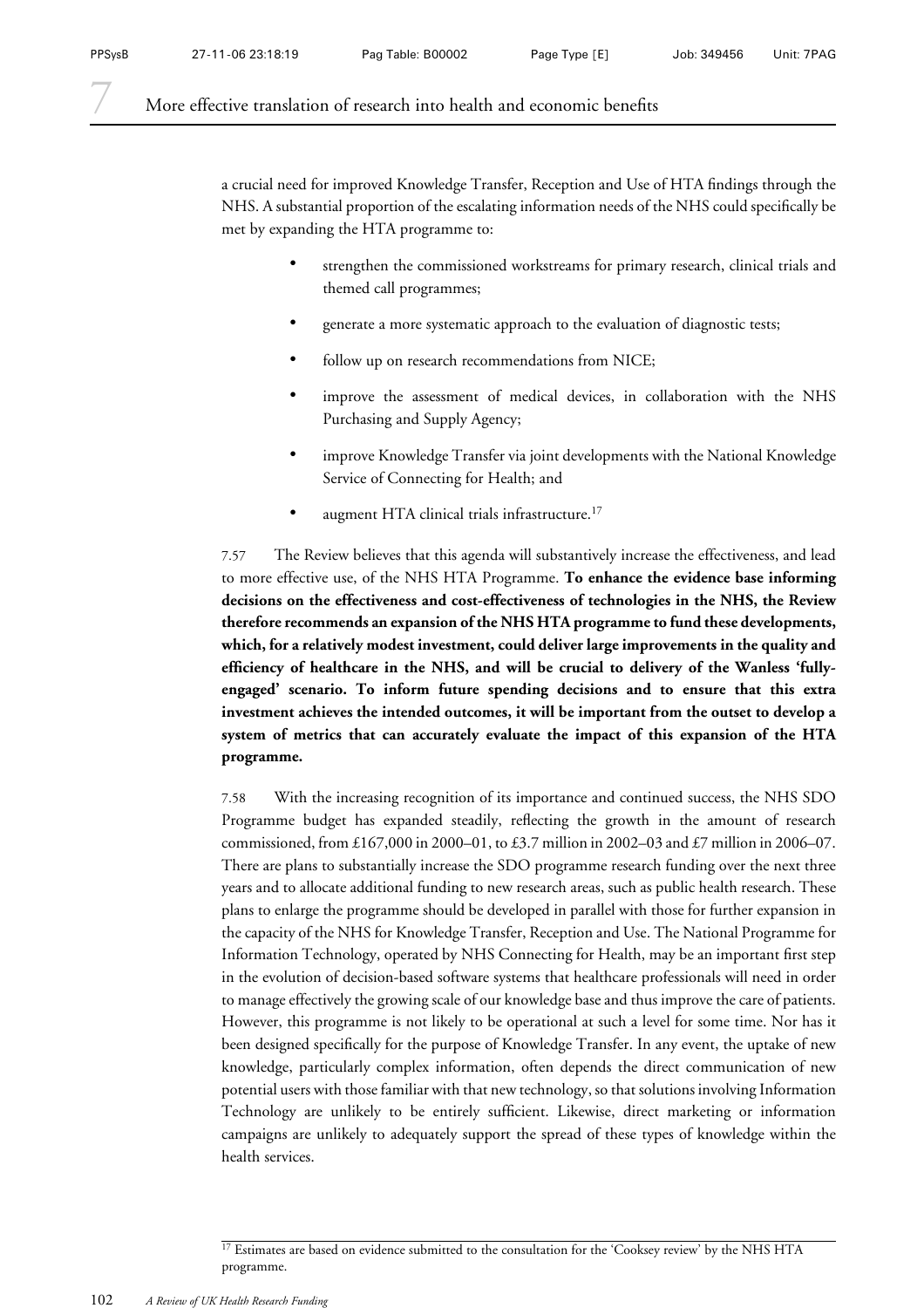#### More effective translation of research into health and economic benefits 7

7.59 **The Review recommends the establishment of a pilot programme, under the joint auspices of the NHS SDO programme and the NHS' Connecting for Health 'National Knowledge Service', to examine the effectiveness of employing a small number of full-time 'Knowledge Transfer Champions' to disseminate the findings of health services research and facilitate early adoption of those findings into routine practice in the NHS**. It will be important to develop an appropriate system of metrics from the outset to accurately assess the effectiveness of this pilot programme. Should it prove successful, the programme could be extended to include wider knowledge transfer functions within the NHS, such as the dissemination and implementation of NICE guidelines.

7.60 NICE sits at the interface between health technology assessment and clinical practice. As part of its process to develop guidance, NICE routinely identifies priorities for research that reflect important gaps in the evidence base. NICE increasingly reviews technologies closer to the stage when they will be granted a marketing license. At this stage of development, there is often only preliminary evidence on costs or effectiveness, particularly for specific disease indications and subgroups. In these cases, NICE can make recommendations for an intervention to be used "in the context of research," so that the necessary evidence can be generated to inform a future decision on its use. In other words, as a body concerned with Knowledge Transfer, it also has a pivotal role in identifying future needs in Knowledge Production.

7.61 Moreover, as part of its recently expanded remit, NICE has also issued recommendations for the use of an intervention in the context of Public Health research. For example, in recent guidance on interventions to encourage physical activity, NICE recommended the use of pedometers and exercise referral schemes only in the context of well designed trials. The guidance describes the type of research needed to assess these interventions that already take place within the NHS and the broader public sector. NICE has also, on occasion, recommended the use of an intervention in conjunction with prospective collection of information on side-effects, efficacy or costs. Such recommendations can propose the use of existing registers or clinical databases or, alternatively, the establishment of a new register or clinical database. In order to take full advantage of these NICE recommendations, it would be useful to identify resources to support this type of research and establish formal arrangements between NICE, the NHS and the commercial sector, so that the output of this research could be fed more systematically back into the NICE review process and inform future NICE recommendations.

7.62 In addition, the delivery of robust scientific appraisal for new technologies is coming under increasing challenge as a result of its reliance on methodologies that, it is widely recognised, need further development, given that HTA is a relatively new science. Appropriate research is required to address these challenges. In particular, research into methodology for:

- biostatistics;
- indirect comparisons between treatment options;
- economic evaluation of public health;
- appraisal of evidence derived from clinical trials;
- disinvestment methods;
- behavioural research; and
- the assessment of the impact of NICE guidance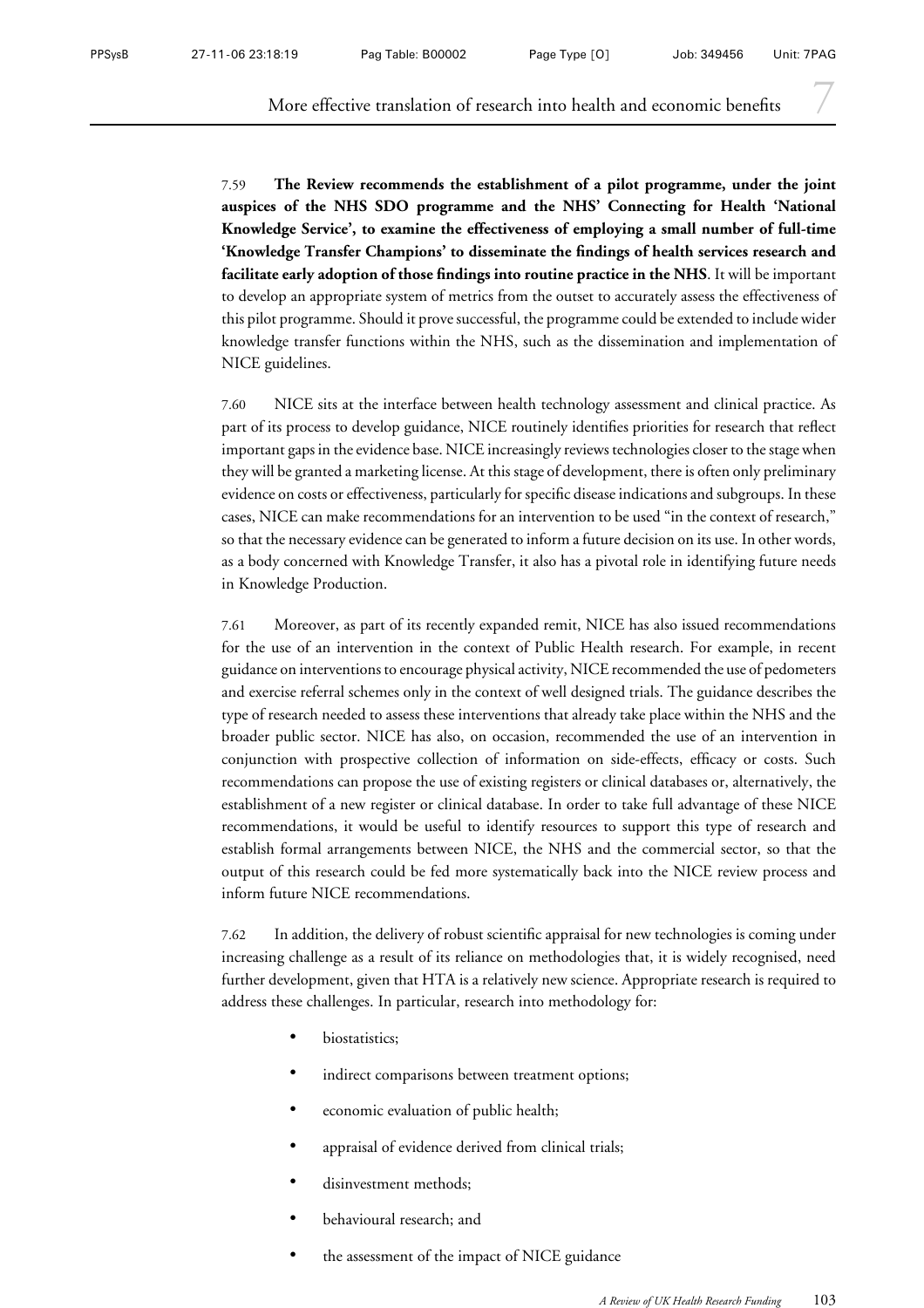should strengthen the ability of NICE to deliver its remit in the future.

**The Review recommends that funding be identified and formal arrangements be established between the NHS HTA Programme, NHS SDO Programme and NICE in order to:**

- **Implement NICE recommendations calling on the NHS to use health interventions in a research context; and**
- **Investigate improvements in methodologies for use in both NICE appraisals and assessments of the impact of NICE guidance on the NHS.**

7.63 It will be important from the outset to develop a system of metrics that can accurately access the impact of this research in the implementation of NICE guidance.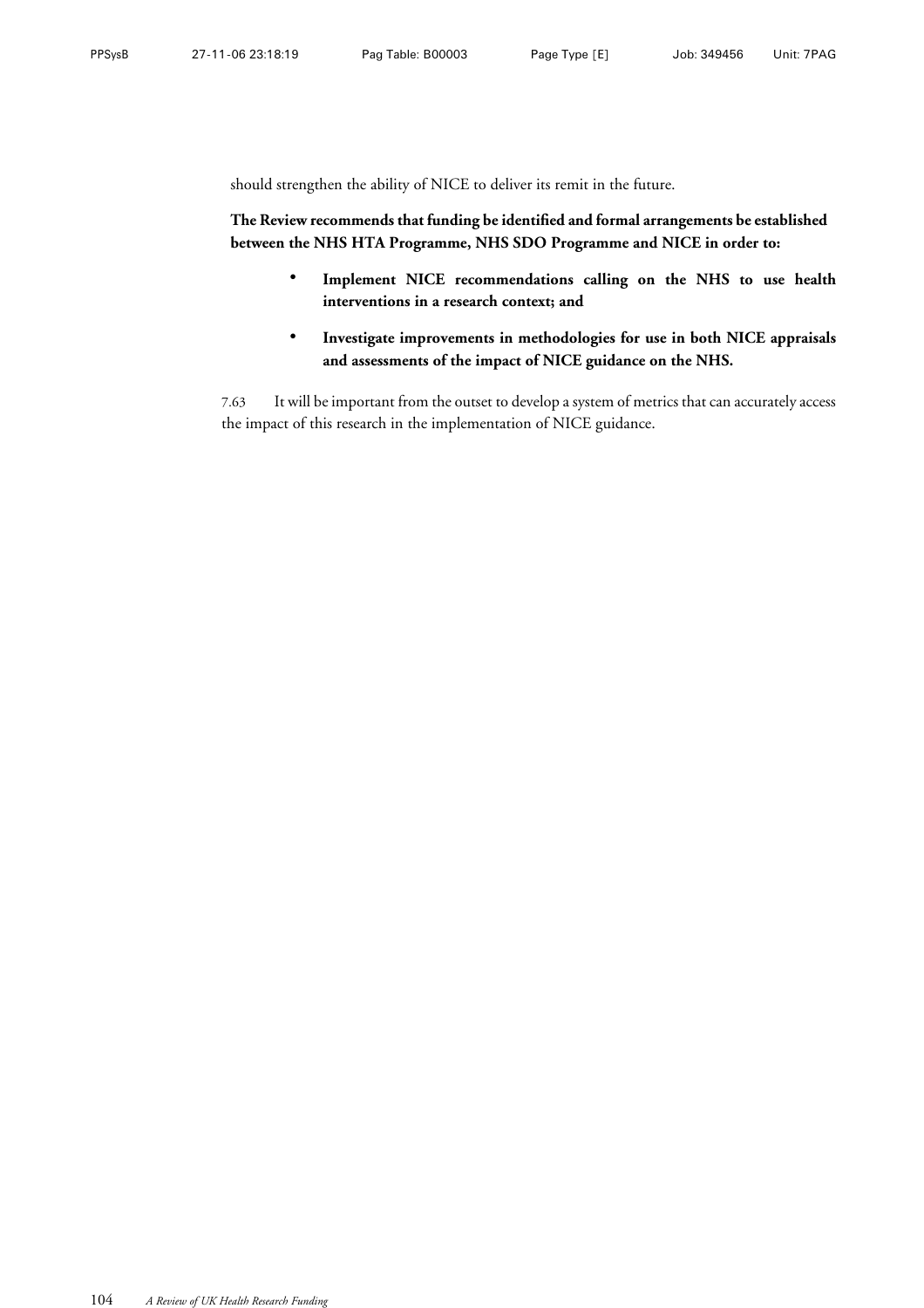#### **Chapter overview**

Chapter 4 noted that the private sector and, in particular, the pharmaceutical industry, is the largest single investor in health research in the UK. This Chapter looks at some of the challenges facing the pharmaceutical industry, and the health industries more widely, in ensuring that this investment delivers new medicines, diagnostics and devices at a price that both rewards innovation and is affordable to increasingly financially-stretched health systems around the world. It then proposes a new partnership between the public and private sectors to tackle some of the underlying issues through investment in R&D to support the drug discovery process, and potential changes to the regulatory system to support faster up-take of new cost-effective medicines and technologies (as distinct from all new medicines and technologies).

## **INTRODUCTION**

8.1 It has become increasingly clear during the Review that a major challenge to the agenda of increasing the translation of health research into clinical practice is increasing the take-up of costeffective medicines in a way that rewards innovation but is also affordable to increasingly stretched healthcare systems around the world. Respondents to the Review have pointed to three barriers in particular in the UK:

- an NHS culture that tends to be cautious, rather than supportive of innovation. At the same time, many in the NHS would argue that the marketing approach of pharmaceutical companies has contributed to this problem;
- regulatory barriers, particularly in terms of safety and efficacy, where it has been argued that regulation has failed to keep pace with both changes in the science underlying the drug discovery and development process, and patient and public perception of individual and social risk; and
- some sections of the healthcare industries have argued that uptake of new medicines and technologies has been limited unduly by the use in the NHS of Health Technology Assessment (HTA), e.g. by organisations such as the National Institute for Health and Clinical Excellence (NICE), to assess the clinical- and costeffectiveness of medicines, devices and technologies.

8.2 This chapter seeks to examine the issues raised in these areas, i.e. what has been described as the 'Critical Path to new medical products'1. Its underlying contention is that it is increasingly clear that the current model for drug development is unsustainable in the long-term. Drug development appears to be becoming ever more expensive, and, as new drugs are increasingly targeted at smaller populations (sometimes referred to as more 'personalised medicine'), the reality is that they will either not repay the investment needed to develop them, or they will be too expensive for health systems to afford. We therefore propose some new approaches, involving a 'new

<sup>&</sup>lt;sup>1</sup> See 'Challenge and opportunity on the critical path to new medical products: view from the US Food & Drug Administration', FDA, March 2004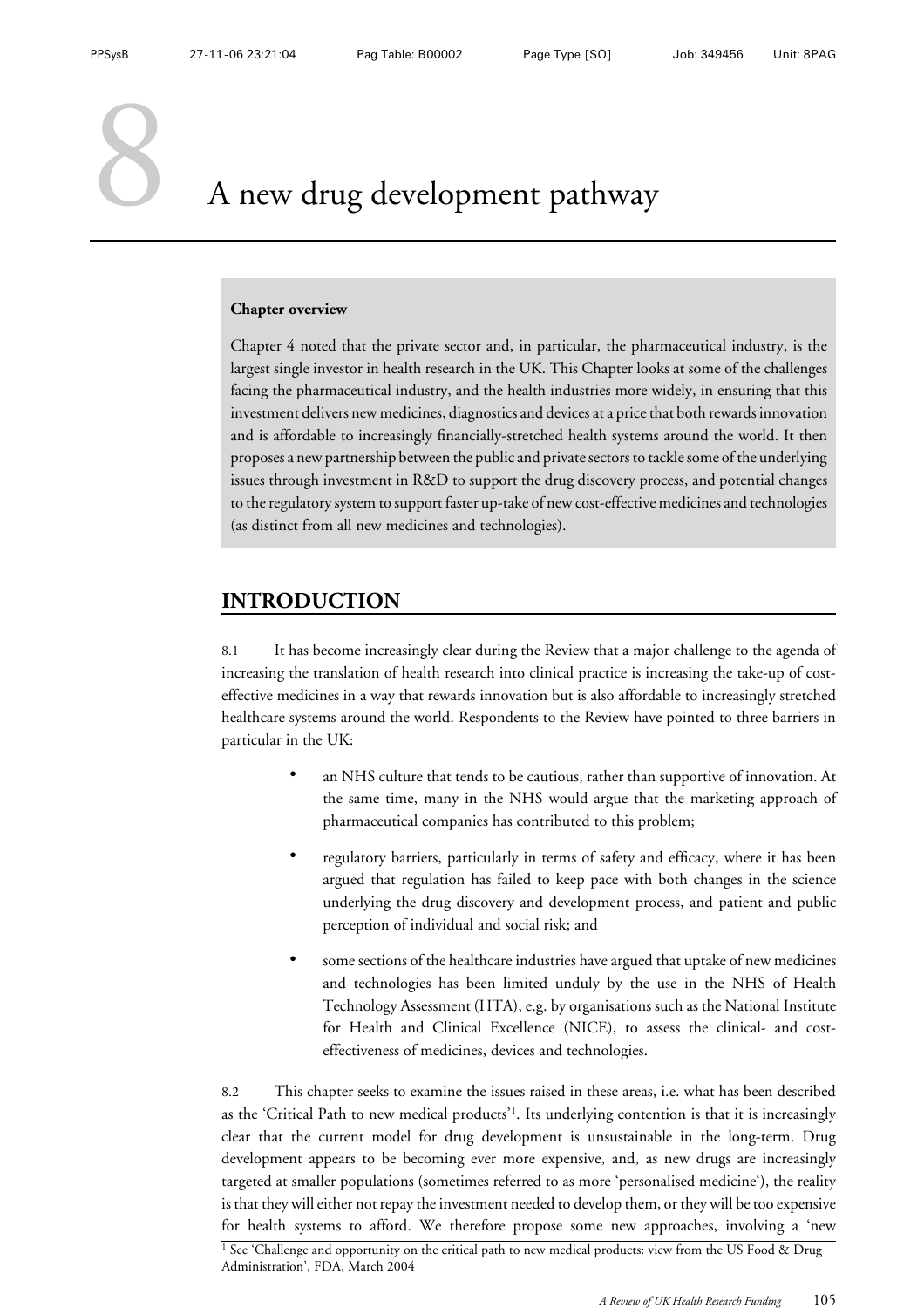partnership' between industry, Government and regulators (of both safety and clinical- and costeffectiveness), to try to tackle these issues and create wins for all stakeholders: industry, Government, the wider economy and, most importantly, patients.

### **WHAT IS THE 'CRITICAL PATH'?**

8.3 The US Food and Drug Administration describes the 'Critical Path' to new medical products as involving the following stages:

- prototype design or discovery;
- preclinical development;
- clinical development (i.e. Stage I III clinical trials), at the end of which a company will file for market authorisation; and
- filing approval and launch preparation.<sup>2</sup>

8.4 To this, we would add the further stages of assessment of clinical- and cost-effectiveness by NICE (using HTA) or comparable bodies working elsewhere in the  $UK<sup>3</sup>$ ; Stage IV clinical trials, which can either be used to address particular issues raised by a regulator, or to assess clinical- and cost-effectiveness and how new products are used in practice; as well as ongoing safety monitoring. These processes are not unique to the UK or Europe. Stage IV clinical trials are commissioned by regulatory authorities worldwide, and HTA is commissioned by purchasers globally, including in the US.

8.5 The regulation of healthcare products can, therefore, currently be characterised as a very linear process, but also one with uncertain end-points: a new product with potential for tackling a particular disease is developed in a laboratory; and then tested on increasing numbers of volunteers and then patients for safety and efficacy, at which point it is given a licence; in the UK, it is then assessed by NICE (based on work by the Health Technology Assessment Programme) for costeffectiveness, as well as by Area Prescribing Committees, PCTs and hospitals; at this point guidance is given to the NHS as to how and when it may best be used. This guidance to the NHS may or may not then be implemented in full.

 $\overline{2}$  Ibid., pg 4.

<sup>&</sup>lt;sup>3</sup> Throughout this chapter, references to NICE should also be read to include those comparable bodies.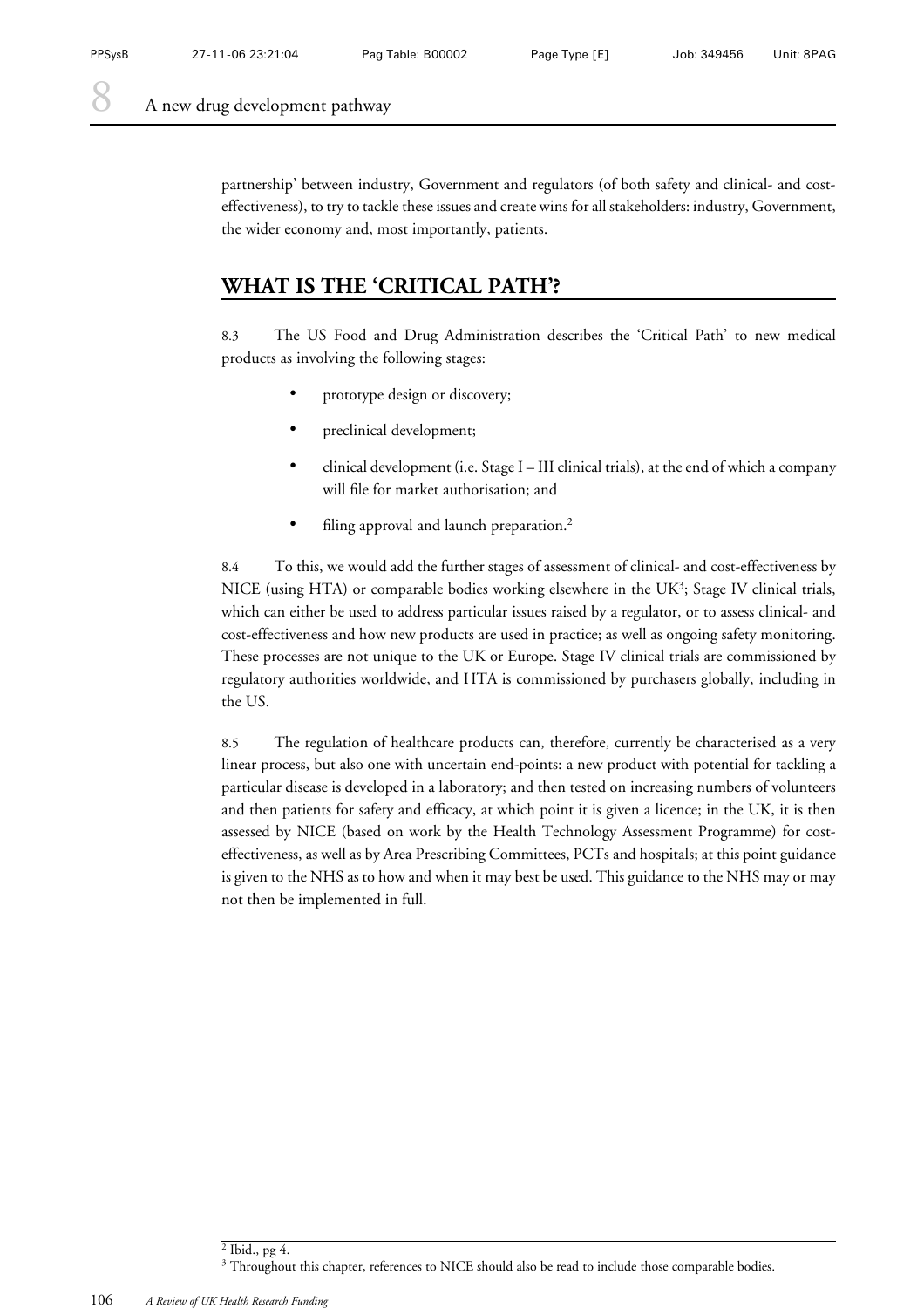

8.6 Clearly, this is an extremely complex and long process. One estimate is that a new drug typically takes 12 years to reach the stage of being given a marketing authorisation<sup>4</sup> (although device development is typically shorter and more incremental). Given that patent life lasts 20 years<sup>5</sup>, this clearly raises challenges for pharmaceutical companies in terms of recovering the cost of developing the new drugs and making a profit. This perhaps makes it unsurprising that many companies are worried about developments such as the increasing use of technology assessment processes, not only because it makes judgements about clinical- and cost-effectiveness that could reduce access to markets, but also because of the time involved in reaching even a positive judgement (this is just as true for manufacturers of medical devices, even though patents are not always as crucial an issue as they are for pharmaceuticals). This can also be frustrating for patients who, understandably, want access to new treatments as fast as possible, particularly when existing ones are of limited effectiveness. This has underpinned recent moves by the DH and NICE to introduce a faster initial assessment for some new treatments $6$ .

8.7 During the consultation for the Cooksey Review, two particular issues have been raised regarding the 'Critical Path' process in the UK where the Review believes improvements could be made to the benefit of all stakeholders:

> regulations around the healthcare product development process have been getting ever more complex, increasing the time it takes to develop a new drug or device and therefore increasing the cost in two ways: directly because of higher costs associated with more complex processes, and indirectly by reducing real patent life. Given the introduction of new types of product, based on advances in understanding of genetics, etc., some increase in regulation may be inevitable, at least until the technologies involved are better understood. However, it has also been argued that regulation has increased too much, owing to an ever-increasing concern about safety, and a perceived failure to balance this properly with potential benefit. Whilst, as a result of discussions with many stakeholders, the Review's judgement is that there is at least some truth in this, it is also true that part of the cause of this issue

 $4$  DiMasi et al, Journal of Health Economics 22 (2003), pg 164 & pg 181. NB This is the time taken to develop a new molecular entity (NME)—around 35 per cent of new drugs fall into this category.

<sup>5</sup> Plus potentially an extra four years under Supplementary Protection Certificate (SPC) arrangements

<sup>&</sup>lt;sup>6</sup> The 'Single Technology Assessment' (STA) process – see http://www.nice.nhs.uk/page.aspx?o = 278616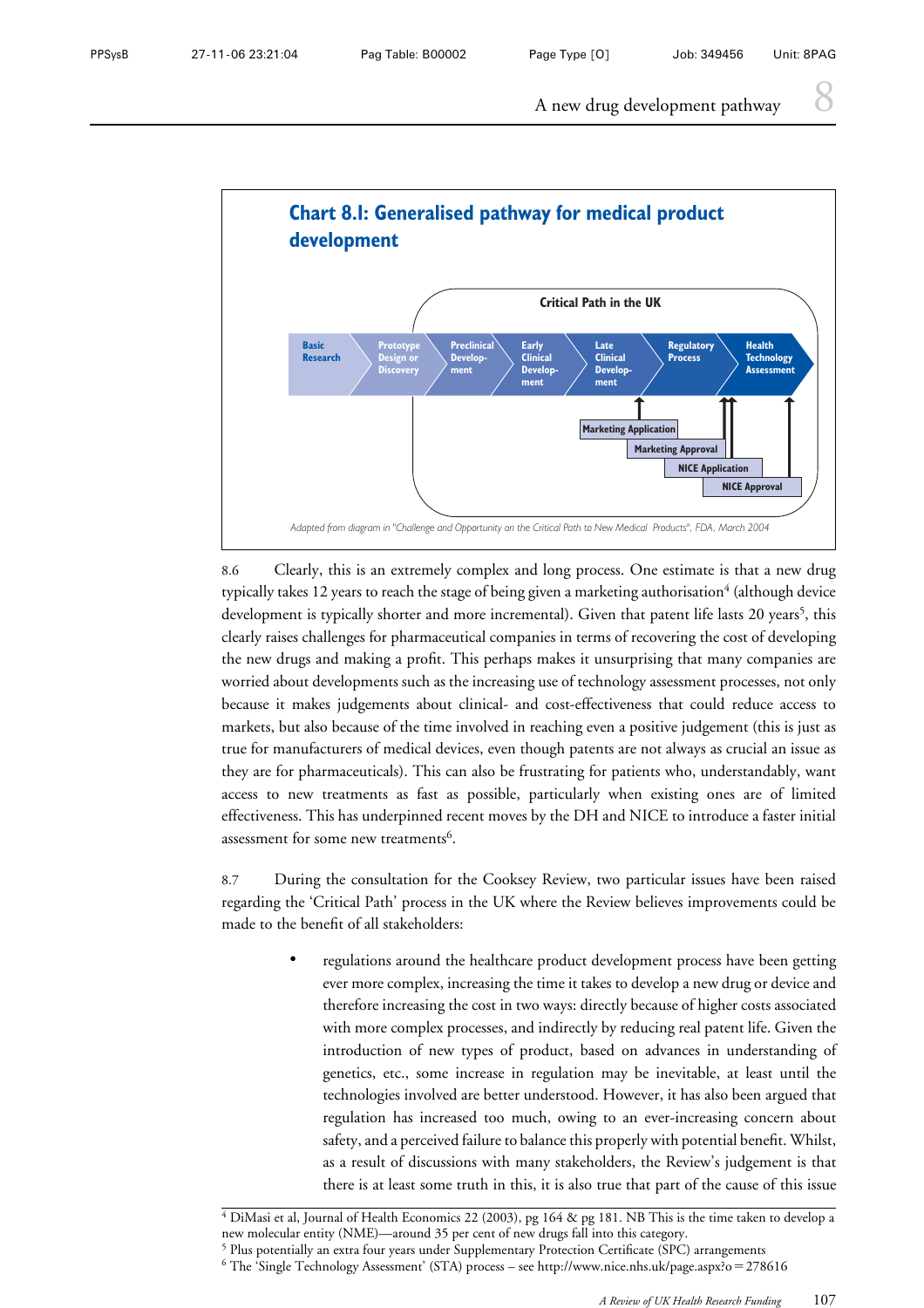has been the reluctance of pharmaceutical companies to release all of the data from clinical trials. It is therefore very welcome that new arrangements to address this have now been put in place. As regulation in this area is now largely driven by the EU and the European Medicines Evaluation Agency (EMEA), tackling these issues will require cross-EU working; and

Health Technology Assessment (HTA) arguably comes too late in the process, at least for some categories of medicines<sup>7</sup>. If the NHS's HTA Programme and NICE were involved earlier in the testing of a drug, and were able to influence the questions asked, the outcome measures, and the design of studies, NICE might be more comfortable with making interim judgements on new medicines, which would allow limited earlier adoption of those thought to be cost-effective. The NHS will also need changes to its dissemination strategies for guidance about cost-effective use of medicines to ensure more rapid and certain implementation. But a cultural change would also be required in pharmaceutical companies, for example allowing organisations like the NHS HTA programme to be more involved in designing efficacy studies and outcome measures; and possibly some changes in their marketing strategies, ideally to align them more closely to NHS objectives.

#### **Why is this important?**

8.8 A number of interlinked trends have raised concerns amongst key stakeholders around these issues. First, some have argued that the pharmaceutical industry could face a future financial crunch, caused by falling numbers of new medicines, a weak pipeline, and the rising costs of drug development. It has been claimed that the number of new drugs being produced has fallen<sup>8</sup>, although the latest statistics from the FDA do not show a clear trend9. It could be argued that the mid-1990s – from where a 'drop' in new drug approvals is generally measured—was a period of exceptional productivity, and that the current level of new drug development is simply a return to an earlier, more sustainable trend. But equally, drug company expenditure on R&D has risen by almost 80 per cent between 1995 and 2004<sup>10</sup>, perhaps driven by the higher cost of developing biologics as opposed to more 'traditional' chemical-based medicines. It will be important to see whether this leads to an increase in new drug launches as the results of this investment come through over the next few years (remembering that there is a time-lag owing to the long lead times in producing a new drug). It has also been claimed that the cost per new drug developed has increased substantially over time, and this will clearly be affected by the results of the increased drug expenditure, but also the introduction of new technologies (e.g. automated screening), the increased focus in the last decade or so on finding new 'blockbusters' (drugs with annual sales of over \$1billion) and other trends – but, again, the trends here are unclear<sup>11</sup>

 $\sqrt{7}$  We recognise that it may not always be possible to reach anything other than a broad judgement at earlier stages in the drug development cycle, at least using current HTA methodologies (this reinforces the need for greater investment in research in this area). But, equally, earlier HTA / NICE involvement should enable faster progress in getting the data needed.

<sup>8</sup> FDA, ibid, pg2

<sup>9</sup> http://www.fda.gov/cder/rdmt/

<sup>10</sup> CMR International 2005 Pharmaceutical R&D Factbook

<sup>&</sup>lt;sup>11</sup> It is by no means clear that drug development costs have risen by as much as is sometimes claimed. First, as noted above, only around 35 per cent of new drugs are genuinely new molecular entities (NMEs) – the type of new drug for which average development cost are usually cited. Second, the methodology for developing the cost estimates has been challenged, e.g. it is based on self-originated NMEs, which cost more than other types of NME (e.g. those that are licensed in), and appears to include (substantial) costs that are met by R&D tax credits (i.e. are effectively met by taxpayers in various countries that operate such credits). Third, it is unclear that all R&D costs reported are genuinely for R&D necessary to obtain a marketing authorisation for a new drug or to inform HTA, i.e. some R&D costs are more marketing-related.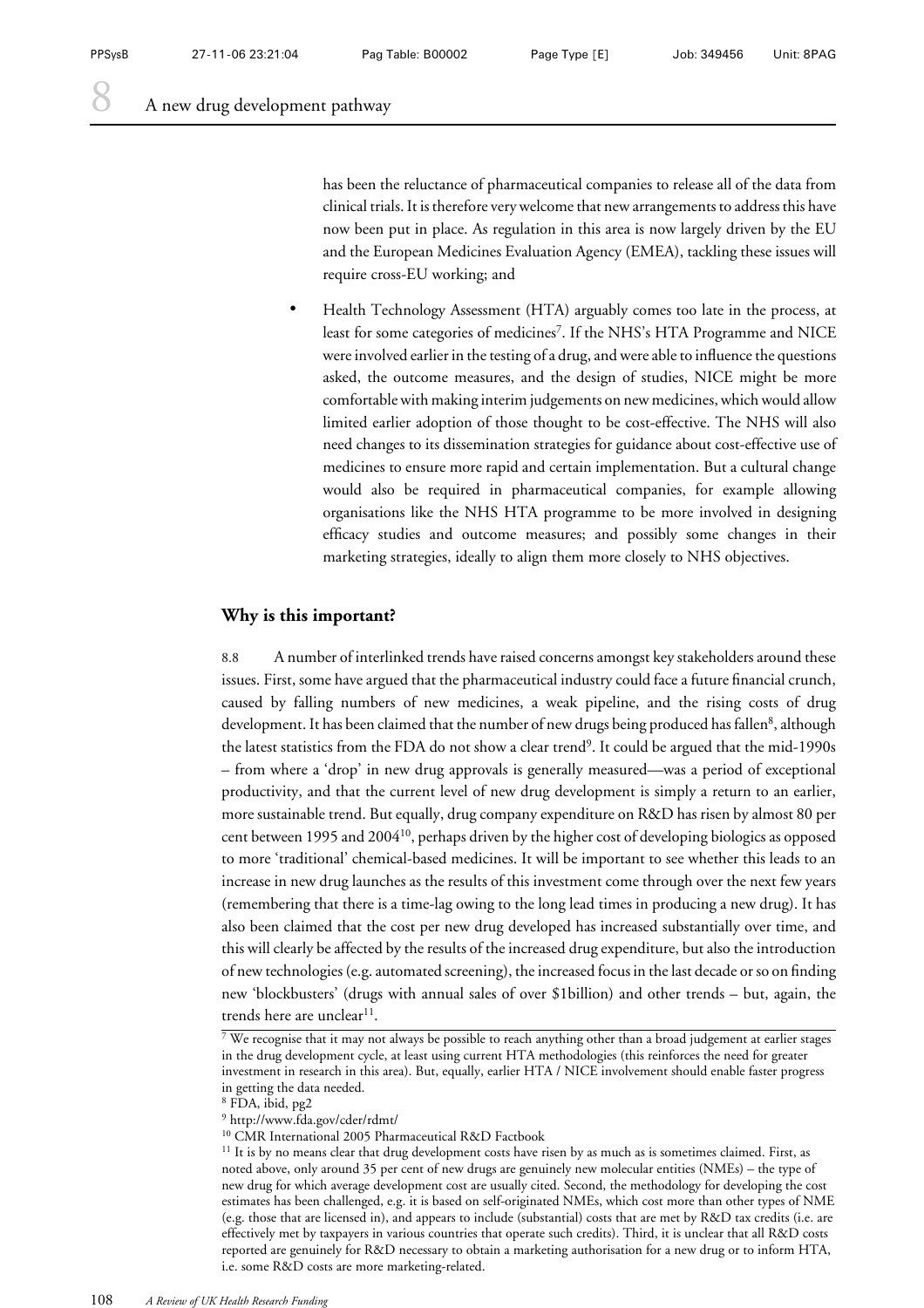8.9 Perhaps more importantly, it does appear that new drugs are likely to become more expensive, given the likelihood that an increasing proportion of new drugs will be 'personalised' medicine<sup>12</sup>, and will therefore require a higher return per patient treated in order to cover their development costs. Whilst, previously, 'blockbuster' drugs, with their huge potential markets and therefore huge income-generation potential, could provide pharmaceutical companies with growing profits and effectively cross-subsidise the lower returns generated by drugs with smaller, more niche markets, the number of such drugs looks likely to reduce in favour of more 'personalised' drugs targeted at particular disease sub-groups. A recent, well-publicised example is Herceptin, which is targeted at about 20 per cent of patients who have a particular form of breast cancer.

8.10 This has already had a knock-on effect on drug prices: given both higher costs and smaller target populations, an increasing number of medicines coming onto the market are priced in the many thousands of pounds. For example, the cost of Herceptin has been estimated at over £20,000 per patient per year. This comes on top of recent trends in NHS drugs expenditure, which rose by around 50 per cent between 2000 and 2005<sup>13</sup>, and look set to return to this 'trend growth' after a brief interlude following the 2005 Pharmaceutical Price Regulation Scheme (PPRS) agreement.

8.11 This presents real financial challenges, especially if principles such as equal access to treatment are to be maintained. As we have seen recently with Alzheimer's drugs<sup>14</sup>, the NHS's ability to control costs by carefully limiting access to treatments, especially those that are more expensive, is increasingly being challenged by patients and campaigners. A recent IPPR survey found that onethird of people questioned believed that there should be unlimited access to new drugs irrespective of  $cost^{15}$ , further illustrating the growing difficulty in trying to control drugs budgets, even using 'rational' systems of access based on assessment of costs and benefits.

8.12 There are problems with the incentives created by many drug reimbursement schemes as they do not distinguish between drugs in terms of efficacy or improvement over existing treatments. Nor do they tend to reward improvements in productive efficiency. This has led to the rather startling conclusion in one review, looking at data over 13 years, that only 6 per cent of new drugs actually represent significant clinical improvements, defined as being 'the first drug to treat effectively a particular illness or which provides a substantial improvement over existing drug products' upon existing ones<sup>16</sup>.

### **How should Government respond to these issues?**

8.13 There are a number of potential responses to these challenges. Some pharmaceutical companies have argued that access to medicines should be much less restricted so that companies can be more certain of recouping their investments in R&D. This is clearly unrealistic, both

*A Review of UK Health Research Funding* 109

<sup>&</sup>lt;sup>12</sup> Although the reality may be that, perhaps with the exception of treatments for cancer, where this is just starting to happen, true 'personalised medicine' is still some way away, in part because of the difficulties and costs of implementing such an approach. For a fuller discussion, see the Royal Society's report, *Personalised medicines: hopes and realities* — http://www.royalsoc.ac.uk/document.asp?id%3780

<sup>&</sup>lt;sup>13</sup> For branded drugs, i.e. those that fall under the Pharmaceutical Price Regulation Scheme (PPRS). The increase was split 60:40 between increases in volume and price (i.e. the price of newly-released medicines being higher than those they replaced). Overall spend, i.e. including non-branded medicines, rose by 60.7 per cent from 1999/ 00 to 2004/05.

<sup>14</sup> http://news.bbc.co.uk/1/hi/health/6036519.stm

<sup>15</sup> *Public 'expect too much from NHS'*, BBC News website, 2 September 2006. See http://news.bbc.co.uk/1/hi/ health/5298824.stm

<sup>16</sup> S G Morgan et al, *'Breakthrough drugs' and growth in expenditure on prescription drugs in Canada*, BMJ, 2005;331:815–816. Another, higher estimate of innovation could be deduced from the fact that the US FDA classifies around 15 per cent of drug candidates as priorities for urgent review because they might represent a clinical advance.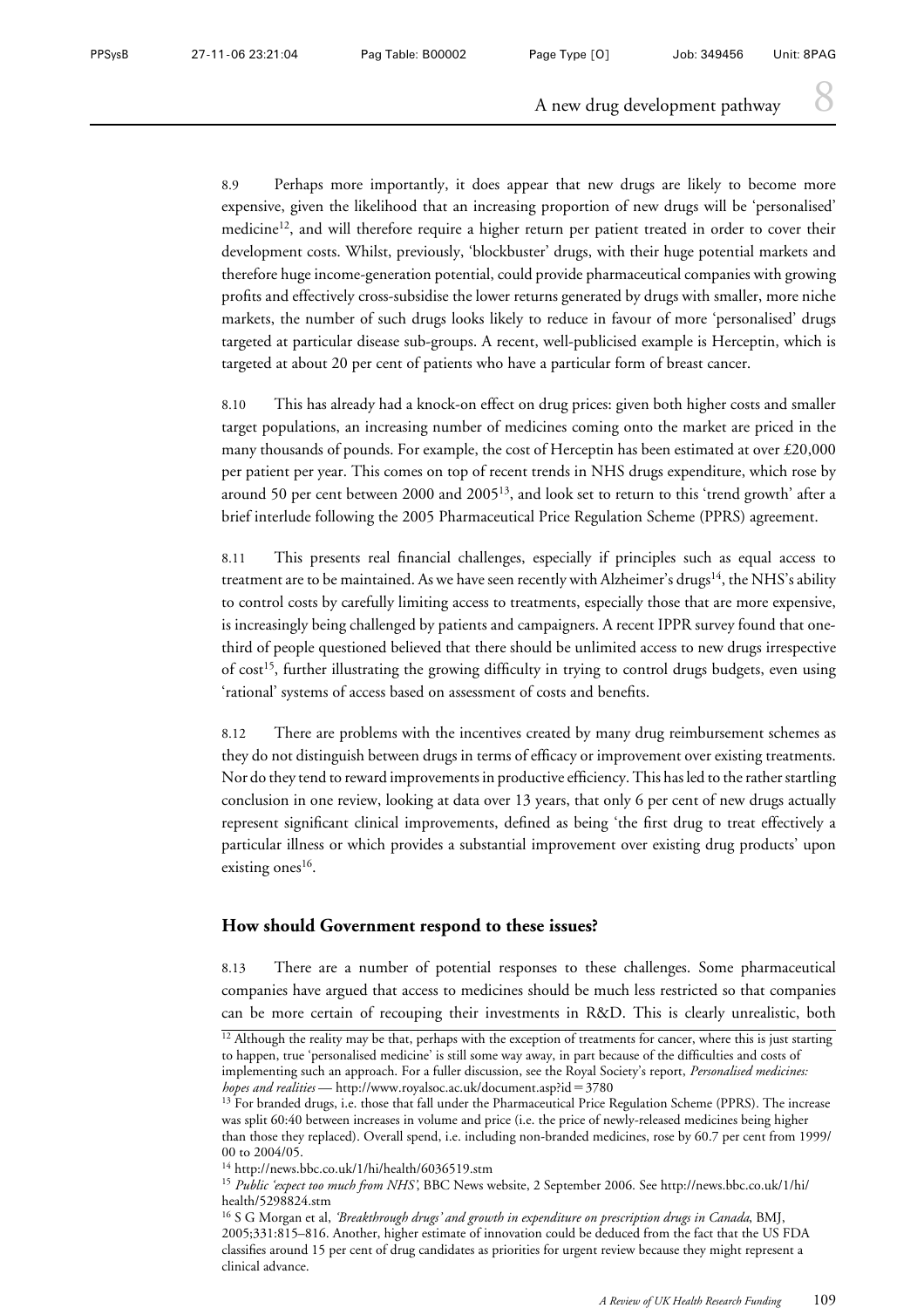politically and economically. For example, the US, which most closely correlates with this model, spends 16 per cent<sup>17</sup> of GDP on healthcare, of which higher drug prices and drug consumption constitute a significant proportion. But it is far from clear that this expenditure generates additional health or economic benefits. The US does not have greater life expectancy than other Western countries, and any economic benefits from increased R&D have to be offset against (and could well be outweighed by) economic rents paid for drugs of limited clinical value (i.e. such an approach is allocatively inefficient, as it leads to wasteful spending on medicines).

8.14 The opposite response would be simply to 'crack down' on 'wasteful' drug expenditure and seek to prevent alleged rent-seeking<sup>18</sup> behaviours, especially by substantially reducing prices for those drugs that are not of significant additional economic benefit and by changing rules around marketing. To a certain extent, this has been done in countries like New Zealand and Australia. Australia has introduced therapeutic pricing, rewarding high value-added drugs more than low value-added ones<sup>19</sup>. This may well bring benefits in terms of cost savings (at least in the short-term) from a taxpayer / funder point of view, but is an insufficient approach on its own, in that it fails to address some of the underlying causes of the rising costs of medicines. This approach may carry costs in terms of missed opportunities to bring therapies to market, as well as the loss of potential wider economic benefit from R&D investment, which is clearly important to countries like the UK, with a significant pharmaceutical industry base.

8.15 A more productive approach, therefore, might be to look to combine some of the incentives involved in therapeutic pricing (and basing access to new treatments on cost-effectiveness) with reforms to expedite the 'Critical Path' process of developing those treatments outlined above. This would encompass both EMEA / MHRA regulation and Health Technology Assessment, which lead to NICE evaluation recommendations. This should generate wins for:

- patients (in terms of faster access to new, high value-added medicines);
- health funders (given better assurances that new medicines will add significant clinical value); and
- industry (which should benefit from shorter lead times for drug development and assessment of both clinical and cost-effectiveness, and lower costs, as well as more certainty that high value-added medicines will be purchased at a price that covers their costs, including a risk-based return on investment).

8.16 Reforms to pricing are out of the scope of the Cooksey Review, and indeed are currently being considered in detail by the Office of Fair Trading (OFT), and so we do not consider those here. Rather, the rest of this Chapter explores potential reforms to the 'Critical Path', which are clearly linked to both the health research agenda and improving translation of basic research into health and economic benefits.

<sup>&</sup>lt;sup>17</sup> NB Figure for 2004. Various forecasts suggest that, if current trends continue, US healthcare costs could exceed 20 per cent of GDP within the next decade.

<sup>&</sup>lt;sup>18</sup> 'Rent-seeking' takes place when an entity seeks to extract uncompensated value from others by manipulation of the economic environment, especially involving regulations or other government decisions. A 'rent' is therefore a return in excess of the cost of production (which includes an appropriate, risk-adjusted return on capital). <sup>19</sup> In a globalised market the impact of such incentives depends on how many countries adopt them and the proportion of the market they represent.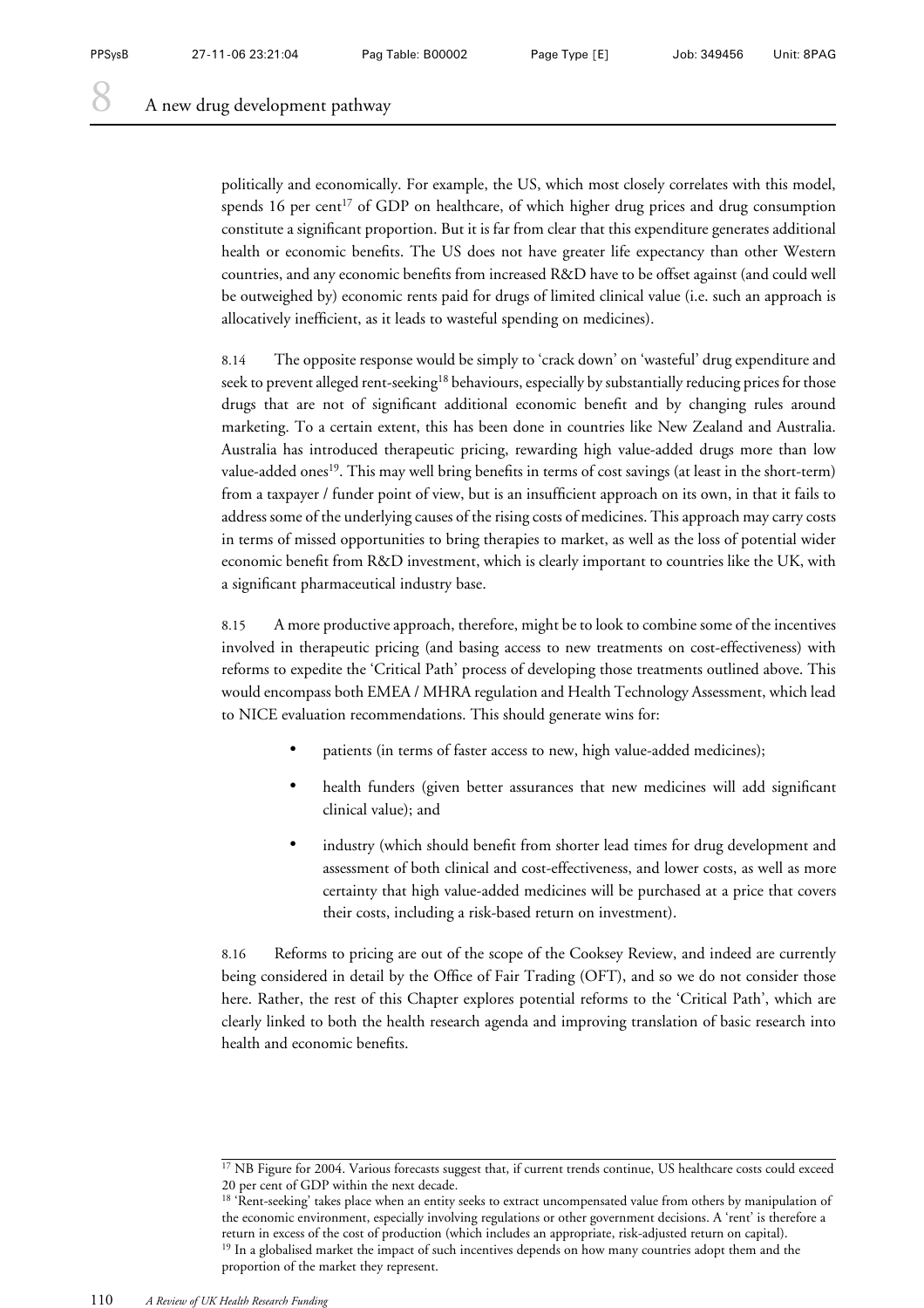### **Putting a 'Critical Path' reform programme into practice in the UK**

8.17 The Review believes that consideration should be given to alternative drug development models that ensure wins for all stakeholders: funders/taxpayers and patients, as well as industry and shareholders. In order to achieve this 'win-win' position, reforms to the UK 'Critical Path' would need to enable:

- more rapid discrimination between potential new therapies, at earlier stages of drug development, thereby reducing the failure rate at each stage of the drug development process, hence reducing cost and allowing attention to be focussed on those therapies most likely to be successful. This may be essential to ensuring that a new generation of drugs which are targeted at smaller numbers of patients (and hence generate less revenue than the 'blockbusters' on which the pharmaceutical industry currently relies) are affordable to purchasers and economic to develop. A side-benefit might be that potential therapies which are currently seen as more marginal because the end market for them might be relatively small, may become more viable if there is greater certainty about their potential success and their development costs are reduced;
- earlier 'conditional licensing' of new drugs. The Review believes that conditional licensing should apply at an earlier stage in the drug development pathway (e.g. at the end of Phase II testing). This should not be confused with current arrangements for conditional licensing where a drug has been through significant Phase III testing. Conditional licensing at the end of Phase II would allow clinical use much earlier, under strict controls, including ensuring that patients are fully aware of the risks and properly informed to make such decisions in partnership with their doctors. Some submissions to the Cooksey Review suggested that patients are often far less riskaverse than is assumed by regulators, citing examples of drugs which have been withdrawn from the market on safety grounds but reintroduced after patient campaigns;
- involving NICE at this earlier stage to enable faster assessment of clinical and costeffectiveness. This process could be improved further if the NHS IT programme (NPfIT) enables the use of real-world data rather than data from the controlled environment of clinical trials. This would ensure more rapid assessment of any emerging side effects and efficacy over longer time periods;
- more rapid uptake of those new drugs which are assessed as being cost-effective, therefore requiring processes and approaches which enable NICE to discriminate faster between these and less cost-effective new drugs;
- clearer processes for ensuring that NICE initial assessments and recommendations for further research are followed-up more rapidly and / or systematically.

8.18 The potential benefits of such an approach could be very large—not only reducing the costs of drug development, but also, by developing the UK system in this way, making the UK a more attractive place for pharmaceutical R&D investment. However, not least given that the UK regulatory system for drug approval is now part of a wider European system, moves in this direction would require engagement with the European authorities (both the EMEA and the Commission). Indeed, the Commission have already launched an Innovative Medicines Initiative (IMI), which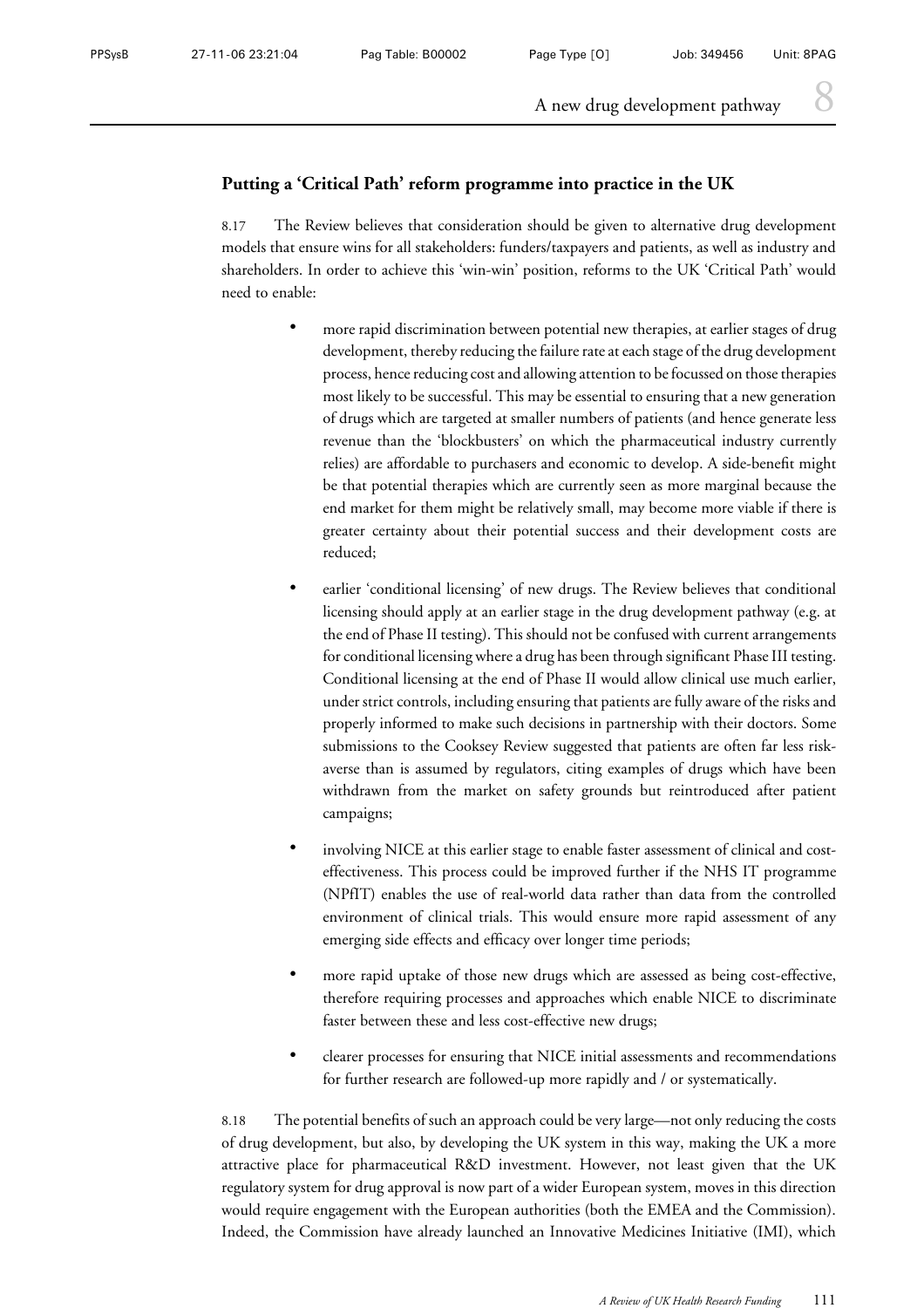covers some of these areas<sup>20</sup>, offering opportunities for collaboration across the EU, backed by a planned 440 million Euros per year, over seven years. We would also emphasise that earlier approval would also be a complex process, which might be better suited to some drugs than others, although this may change over time as testing technologies and methodologies evolve, emphasising again the importance of the R&D component of any changes.

**New** 8.19 In order to achieve these objectives, specific programmes need to be established to support **technologies in** the development of new technologies in medicines discovery. This is an area where pharmaceutical **medicines** companies appear keen to collaborate with each other as well as other funders. The idea is to develop **discovery** new technologies which will speed up the drug discovery and development process, right up to licensing. For example, this might involve identifying new 'end points' or 'biomarkers' in clinical trials which would act as a proxy for proof of efficacy and / or safety and therefore shorten the time needed to bring safe new drugs to market. A UK strategy here will need to take into account the relative strengths of the UK and other countries in this broad area, and focus on UK strengths. For example, the UK is in a comparatively strong position to develop tools to enhance predictive toxicology (e.g. using stem cells<sup>21</sup>), which could reduce drug attrition rates at the clinical trials stage, where costs to industry are highest.

> 8.20 The FDA Critical Path report set out a list of research topics, which would contribute towards the objective of a shorter drug development process<sup>22</sup>. Under these topics is a list of research areas that needed to be pursued:

- better evaluation tools developing new technologies, biomarkers and disease models to improve clinical trials and medical therapy;
- streamlining clinical trials creating innovative and efficient clinical trials and improved clinical endpoints;
- harnessing bioinformatics data pooling and simulation models;
- moving manufacturing into the 21st century manufacturing, scale-up and quality management;
- developing products to address urgent public health needs; and
- specific at-risk populations unlocking innovation in paediatric products.<sup>23</sup>

8.21 The impact of such a programme of research could be enormous. For example, the ability to determine better which patients will benefit from a particular drug will allow better targeting of drugs, not only improving efficacy and safety, but also ensuring that scarce healthcare resources are better targeted.

8.22 While the Review does not have the scientific expertise to comment on the specific proposals made by the FDA or in the IMI, these areas do correlate with issues raised by stakeholders during the consultation process for the Review. We believe that taking forward an agenda along these lines would be a key task for the new Office for Strategic Coordination of Health Research (OSCHR) and the proposed Translational Medicine Funding Board (TMFB). A Public-Private Partnership (PPP) model might provide the best way to ensure effective collaboration with industry.

<sup>&</sup>lt;sup>20</sup> See http://ec.europa.eu/research/fp6/index\_en.cfm?p = 1\_innomed<br><sup>21</sup> Development of this was one of the recommendations in the *UK Stem Cell Initiative Report*, November 2005 <sup>22</sup> See also the EU's (http://ec.europa.eu/research/fp6/pdf/innovative—medicines—sra—final—draft—en.pdf), which sets out an agenda in similar terms for the Innovative Medicines Initiative.

<sup>&</sup>lt;sup>23</sup> 'Critical Path opportunities report and list', FDA, March 2006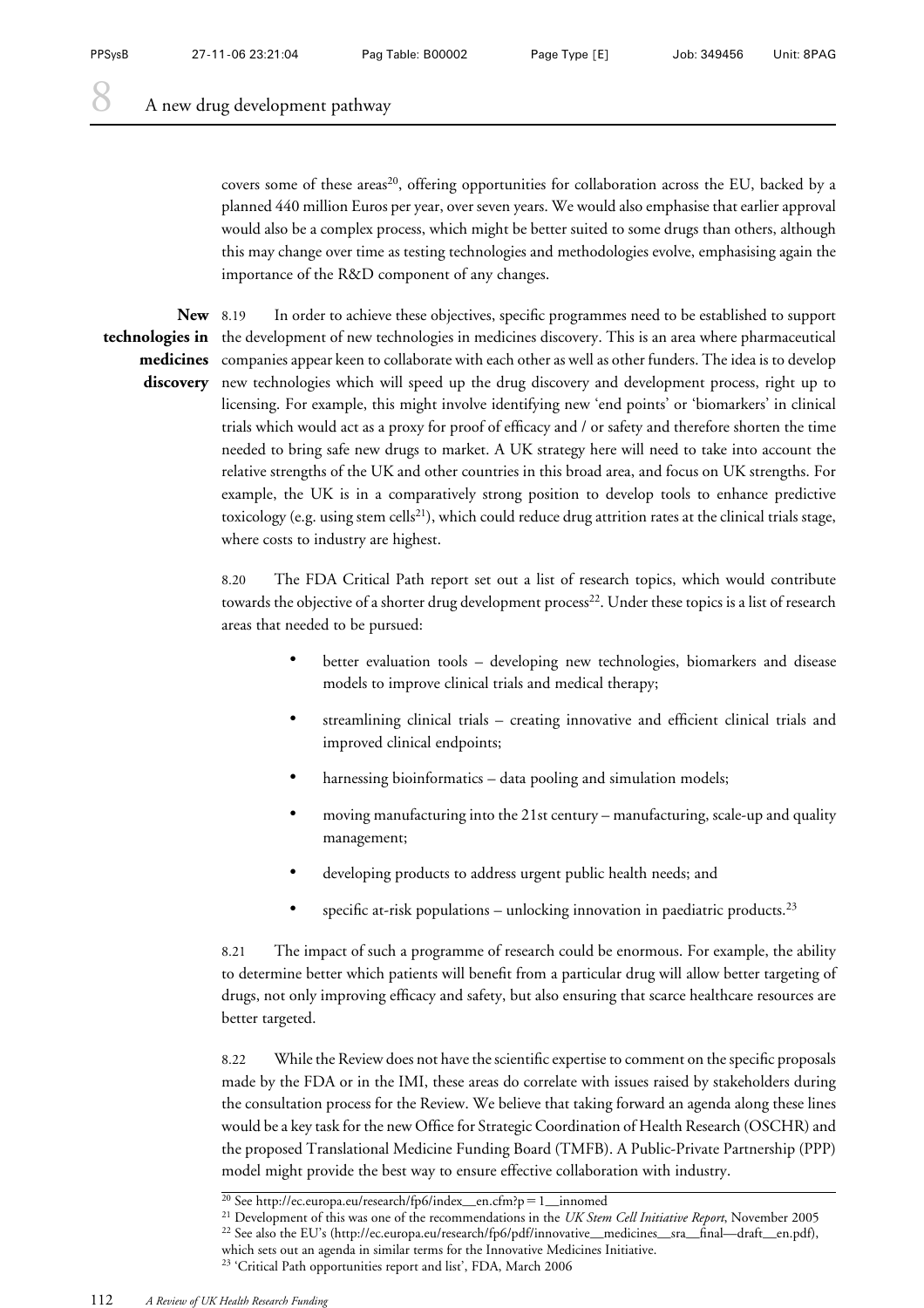**development of a 'Critical Path' agenda in the UK**

**Supporting the** 8.23 In addition there is a need for:

- a systematic programme of pilot studies of conditional licensing programmes for new drugs at an earlier stage, rather than insisting on full completion of exhaustive studies first, e.g. allowing initial use by specialists (in the context of a Randomised Control Trial), but not GPs. This mirrors somewhat existing practice for drugs where there are no or few effective existing treatments. EMEA and MHRA would clearly need to lead here, but the proposed Translational Medicine Board could play an important role, using the expertise in the NHS and MRC;
- pilot studies for new approaches by the NHS HTA programme and NICE, involving earlier engagement in assessing new drugs, perhaps involving those pharmaceutical companies who are more open to such an approach. This may well need to be backed by more underpinning research into HTA methodology and health economic models;
- a more systematic approach to and expansion of HTA, i.e. expanding it to cover a greater proportion of NHS activities, ensuring that key NICE recommendations for further research are followed up, and creating a system for following up initial assessments made at an earlier stage with full assessments on the basis of data emerging from post-launch use;
- the establishment of disease registries by the HTA programme, to enable more effective tracking in practice of how new drugs are used (e.g. for which patients, or the extent of off-label uses), safety, and clinical- and cost-effectiveness. Using the future National IT Programme, this process could be automated and expanded to include a greater range of medicines and adherence to NICE and other NHS guidance, across both secondary and primary care; and
- NHS Connecting for Health (CfH) and the UKCRC have already started work on ensuring that the new NHS National Programme for IT (NPfIT) has a strong research component. Good initial progress has been made. But it is essential to ensure that research is fully embedded in and integral to the NHS IT programme, and prioritised on a par with other service uses for the system.

8.24 These and other changes could help to reduce the time and cost of developing a new drug or intervention, and hence start to control the escalation in prices which is associated particularly with the development of new drugs targeted at relatively small populations. But, given the relatively small size of the UK market (3.5 per cent of global sales) and the importance of the US market (48 per cent of global sales), close collaboration with other governments and institutions in the EU and the US is needed if these issues are to be addressed effectively. It remains to be seen how this agenda will work alongside the EU's IMI, and this would need to be carefully worked-through.

8.25 Finally, it is worth adding that this agenda of reforms will probably need to be complemented by wider changes. Brief reference has been made to pricing. This will not only need to encompass Western countries, but also large emerging economies, particularly China and India, where economies of scale and affordability issues will be different, and might require a re-think about the pharmaceutical industry's pricing model. In turn, this might help to drive a re-think about the industry's approach to marketing. In particular whether current marketing expenditure<sup>24</sup>, which

<sup>&</sup>lt;sup>24</sup> See Consumers International, Ibid, pg 20, for a breakdown of declared marketing spend by company. Some commentators have noted that this may not encompass the totality of marketing spend, e.g. R&D expenditure typically includes studies which are marketing driven.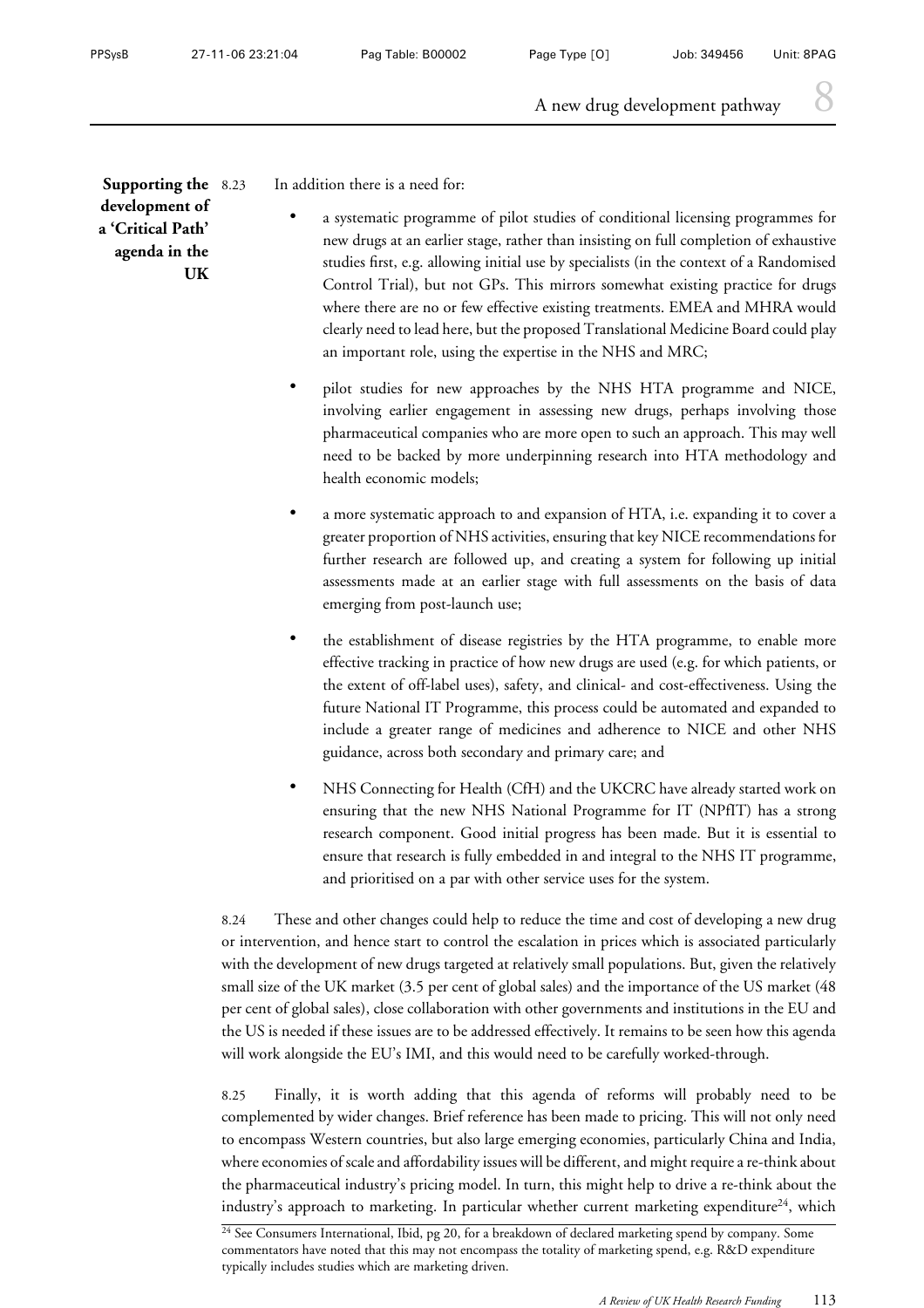typically exceeds R&D expenditure is sustainable. The emergence of new markets therefore offers opportunities for spreading the costs of drug development over a wider patient population, perhaps making 'personalised' medicines more affordable in Western countries, but also challenges the existing approach to getting new medicines to market.

## **RECOMMENDATIONS**

8.26 Clearly, the agenda outlined in this Chapter is ambitious and will probably require a sustained effort over many years if it is to be successful. But the issues raised are of such fundamental importance, and the potential benefits for all stakeholders so large, that they cannot sensibly be ignored.

8.27 In terms of first steps, **the Review therefore recommends that**:

- **OSCHR and the TMFB should work with the healthcare industries and other interested stakeholders (e.g. the medical charities) to develop proposals for joint public and private investment in new technologies for medicines discovery, along the lines laid out in the FDA's Critical Path programme and the European Innovative Medicines Initiative;**
- **the HTA programme and NICE should seek to work with the ABPI and individual pharmaceutical companies to identify new medicines under development that might be best suited to piloting the proposal made above for earlier HTA / NICE involvement (e.g. in agreeing the information they would need to see from Phase III clinical trials);**
- **OSCHR should work with DH, the MHRA and the ABPI to develop a strategy and timeframe for developing the idea of earlier conditional licensing, working with the EMEA and other European partners, as well as the FDA; and**
- **a coordination mechanism should be established to oversee these activities, involving key stakeholders including OSCHR, the DH Medicines, Pharmacy and Industry Directorate, the DH R&D Directorate and its counterparts in the Devolved Administrations, the Chair of the new TMFB, the MHRA, NICE, and the HTA programme.**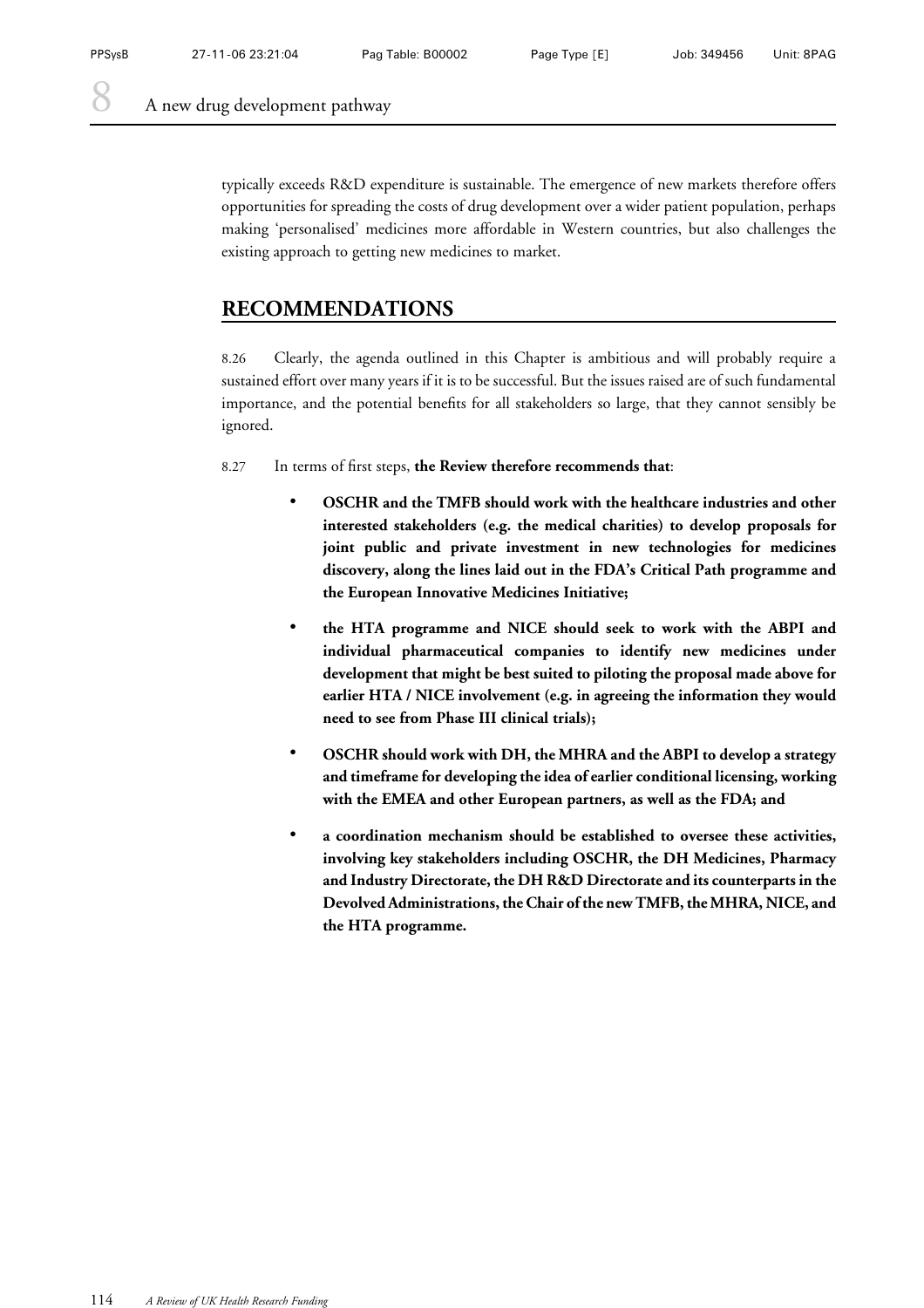# LIST OF ABBREVIATIONS

| ABHI        | Association of British Healthcare Industries                               |
|-------------|----------------------------------------------------------------------------|
| ABPI        | Association of the British Pharmaceutical Industry                         |
| AHP         | Allied Health Professional                                                 |
| AMRC        | Association of Medical Research Charities                                  |
| AMS         | Academy of Medical Sciences                                                |
| BHF         | <b>British Heart Foundation</b>                                            |
| BIA         | <b>BioIndustry Association</b>                                             |
| BIGT        | Bioscience Innovation and Growth Team                                      |
| BRfBH       | Best Research for Best Health                                              |
| <b>CCM</b>  | <b>Central Coordinating Mechanism</b>                                      |
| CEO         | Chief Executive of an organisation                                         |
| CIHR        | Canadian Institute of Health Research                                      |
| CRT         | <b>Cancer Research Technology</b>                                          |
| CRUK        | Cancer Research UK                                                         |
| CSO         | Chief Scientist Office -Scotland                                           |
| DALY        | Disability Adjusted Life Year                                              |
| DFES        | Department for Education and Skills                                        |
| DFID        | Department for International Development                                   |
| DH          | Department of Health                                                       |
| DHSSPS      | Department of Health (Northern Ireland), Social Services and Public Safety |
| DTI         | Department of Trade and Industry                                           |
| ECF         | <b>Enterprise Capital Fund</b>                                             |
| EGF         | Early Growth Funding                                                       |
| EMEA        | European Medicines Evaluation Agency                                       |
| EPSRC       | Engineering and Physical Sciences Research Council                         |
| ESRC        | Economic and Social Research Council                                       |
| FDA         | Food and Drug Administration (US)                                          |
| FEC         | <b>Full Economic Cost</b>                                                  |
| GDP         | <b>Gross Domestic Product</b>                                              |
| GP          | <b>General Practitioners</b>                                               |
| HCC         | Healthcare Commission                                                      |
| HEFCE       | Higher Education Funding Council for England                               |
| HEIs        | <b>Higher Education Institutions</b>                                       |
| <b>HEIF</b> | Higher Education Innovation Fund                                           |
| HITF        | Healthcare Industries Task Force                                           |
| HIV         | Human immunodeficiency virus                                               |
| HPSS        | Northern Ireland Health and Personal Social Services                       |
| HSPHR       | MRC's Health Services and Public Health Research programme                 |
| HTA         | Health Technology Assessment                                               |
| IKT         | Institute for Knowledge Transfer                                           |
| IMI         | Innovate Medicines Initiative                                              |
| IMM         | Institute of Molecular Medicine at Oxford                                  |
| IP          | <b>Intellectual Property</b>                                               |
| IPR         | Intellectual Property Rights                                               |
| KТ          | Knowledge Transfer                                                         |
| LMB         | Laboratory of Molecular Biology                                            |
| MHRA        | Medicines and Healthcare products Regulatory Agency                        |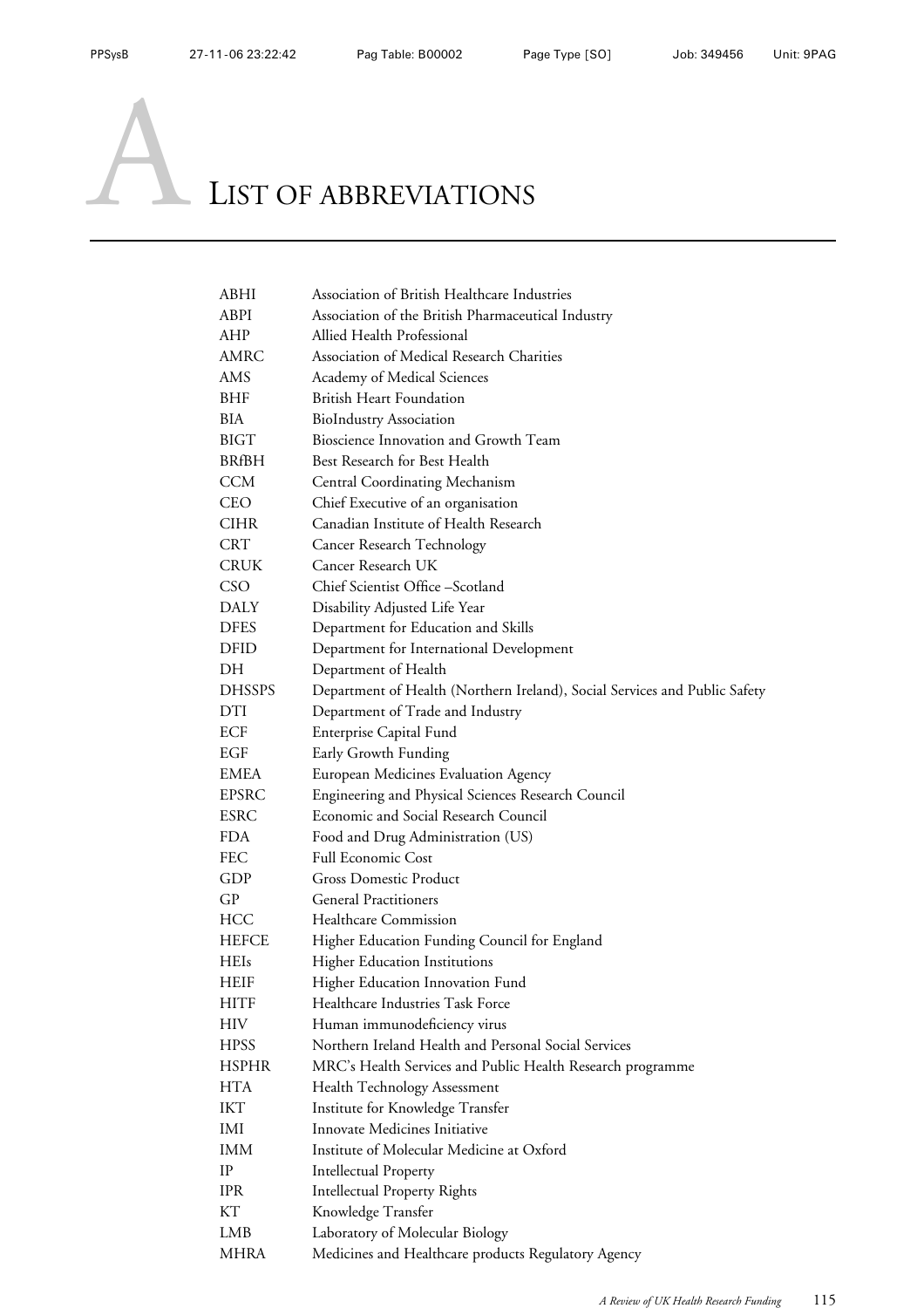LIST OF ABBREVIATIONS

| <b>MPET</b>   | Multi Professional Education and Training Budget        |
|---------------|---------------------------------------------------------|
| <b>MPI</b>    | Medicines, Pharmacy and Industry (DH Directorate)       |
| MRC           | Medical Research Council                                |
| <b>MRCT</b>   | <b>MRC</b> Technology                                   |
| <b>NDPB</b>   | Non-Departmental Public Body                            |
| <b>NEAT</b>   | New and Emerging Applications of Technology Programme   |
| <b>NHS</b>    | National Health Service                                 |
| NIC           | National Innovation Centre                              |
| <b>NICE</b>   | National Institute for Health and Clinical Excellence   |
| NIH           | National Institutes of Health (US)                      |
| <b>NIHR</b>   | National Institute for Health Research                  |
| NIII          | National Institute for Innovation & Improvement         |
| NPfIT         | National Programme for Information Technology           |
| <b>NSF</b>    | National Service Framework                              |
| OCMO          | The Office of the Chief Medical Officer (Wales)         |
| OFT           | Office of Fair Trade                                    |
| OSCHR         | Office for Strategic Coordination of Health Research    |
| OSI           | Office of Science and Innovation                        |
| PBC           | Practice-Based Commissioning                            |
| PbR           | Payment by Results                                      |
| <b>PCTs</b>   | Primary Care Trusts                                     |
| <b>PICTF</b>  | Pharmaceutical Industry Competitiveness Task Force      |
| PPP           | Public Private Partnership                              |
| <b>PPRS</b>   | Pharmaceutical Price Regulation Scheme                  |
| <b>PSREs</b>  | Public Sector Research Establishments                   |
| QOF           | Quality and Output Frameworks                           |
| <b>RCC</b>    | Research Funders' Forum, the Research Careers Committee |
| <b>RCUK</b>   | Research Councils UK                                    |
| R&D           | Research and Development                                |
| <b>RDAs</b>   | Regional Development Agencies                           |
| <b>RFPBWP</b> | The Research for Patient Benefit Working Party          |
| <b>RVCFs</b>  | Regional Venture Capital Funds                          |
| RS            | Royal Society                                           |
| SBIR          | Small Buisness Innovation Research (US)                 |
| SBRI          | Small Business Research Initiative                      |
| SDO           | Service Delivery and Organisation                       |
| SET           | Science Engineering and Technology                      |
| SHIL          | Scottish Health Innovations Limited                     |
| SMEs          | Small and Medium Enterprises                            |
| <b>SRIF</b>   | Science Research Investment Fund                        |
| TВ            | Tuberculosis                                            |
| TMFB          | Translational Medicines Funding Board                   |
| TT            | Technology Transfer                                     |
| TTO           | <b>Technology Transfer Office</b>                       |
| UKCRC         | UK Clinical Research Collaboration                      |
| <b>UKCRN</b>  | UK clinical research networks                           |
| UK HE         | UK Higher Education                                     |
| UKHTF         | UK High Technology Fund                                 |
| <b>UNICO</b>  | University Companies Association                        |
| UUK           | Universities UK                                         |
| VAT           | Value Added Tax                                         |
| VC            | Venture Capital Trusts                                  |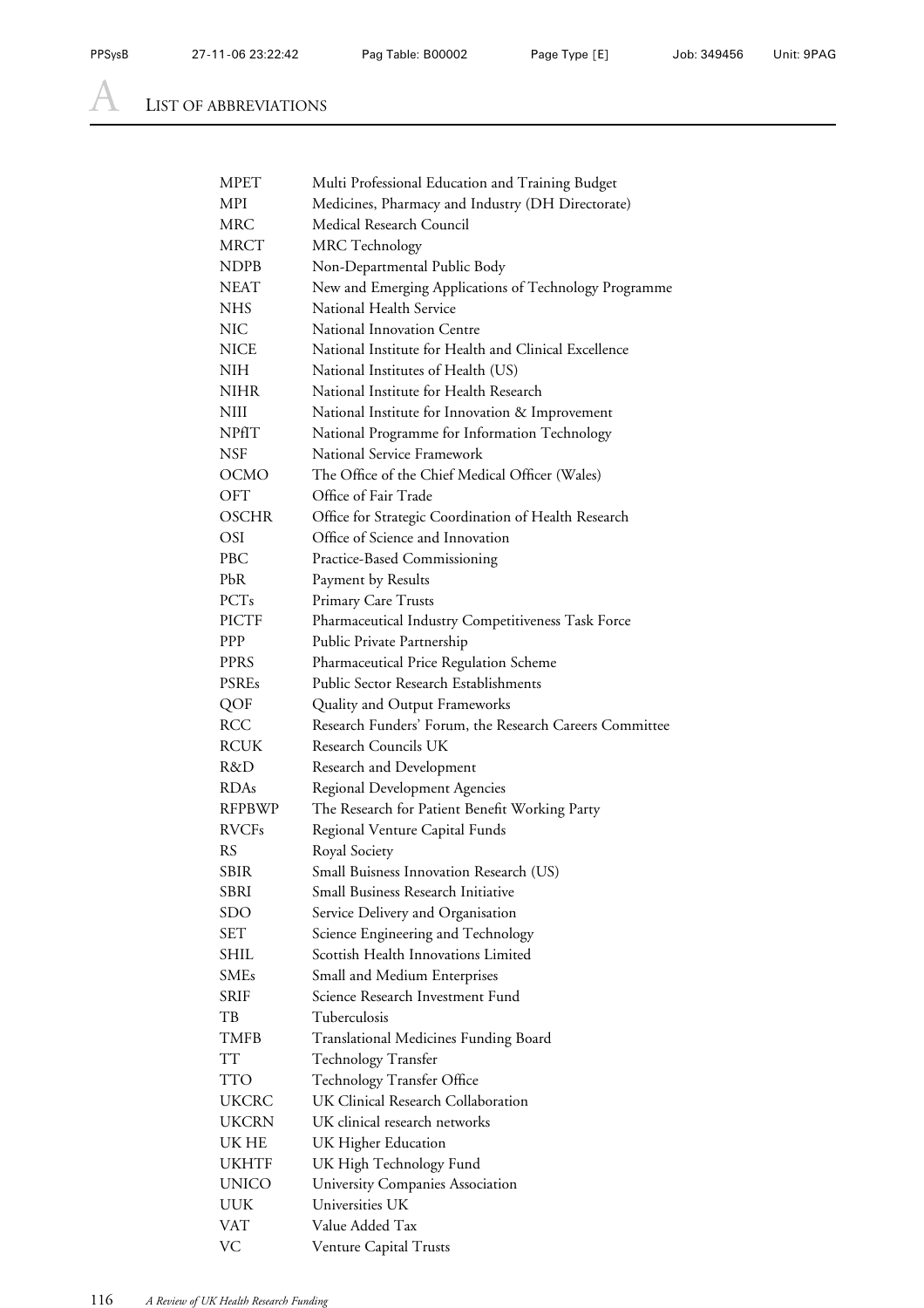LIST OF ABBREVIATIONS

| <b>WORD</b> | Wales Office of Research and Development in Health and Social Care |
|-------------|--------------------------------------------------------------------|
| WТ          | Wellcome Trust                                                     |
| ZonMw       | The Netherlands Organisation for Health Research and Development   |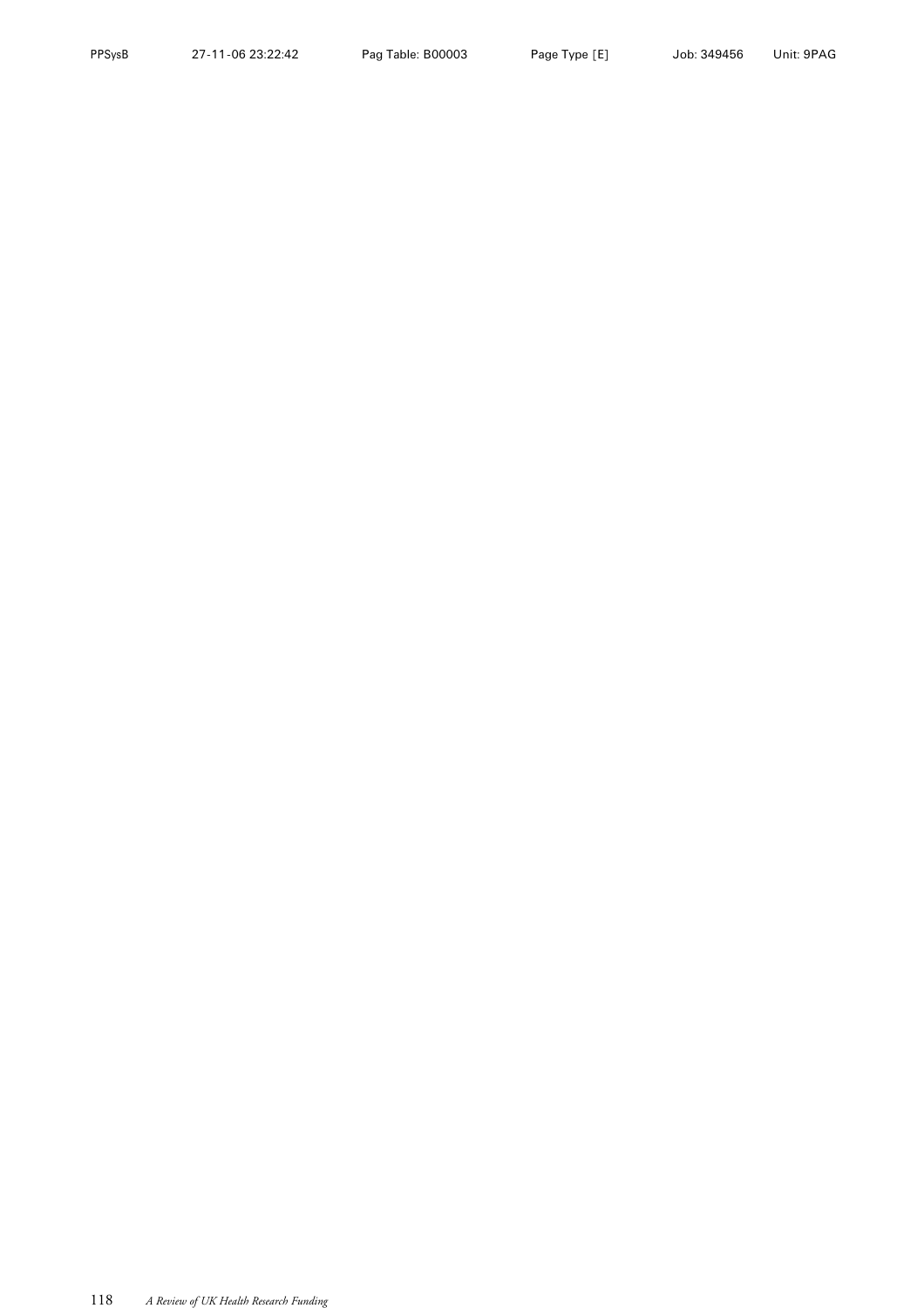# **ACKNOWLEDGEMENTS**

1.1 Sir David Cooksey and the Review Team are extremely grateful for the invaluable contributions received from a wide range of organisations and individuals. A full list of those who responded to the public consultation will be available on the HMT Website at www.hmtreasury.gov.uk/independent—reviews. We received over 280 responses, which will also be available on the website except for the few cases where they were provided in confidence.

1.2 The team visited research institutes both in the UK and abroad, and we would like to thank the Foreign Office staff in the US, Canada and Sweden for arranging very successful and illuminating discussions. We also visited research facilities in Cambridge, Edinburgh, Glasgow, Manchester and Oxford and would like to thank those who arranged these visits. Last, but not least, we would like to thank all those who gave up their valuable time to talk to us during our visits – they have made an enormous contribution to our thinking.

1.3 The team visited each of the Devolved Administrations, which gave us a greater insight into the different perspectives of each administration and their individual perspectives on the issues that the Review was considering. We also met with Government Ministers and / or Senior Officials from a number of Government Departments and NDPBs including DH, HEFCE, MRC and MRCT, EPSRC, BBSRC, ESRC, NICE, MRHA, NIC, DTI, and OSI. Again, we would like to thank all of the people involved for their time and input, and for their universally positive approach to the review.

1.4 Sir David Cooksey and the Review Team are particularly grateful to the Academy of Medical Sciences and the Royal Society who jointly hosted the stakeholder meeting, "Lost in Translation", and those who gave such thought-provoking presentations. We also grateful to those who attended the meeting and entered into the thought-provoking and lively discussions. A meeting report will be available on the HMT website at www.hm-treasury.gov.uk/independent—reviews.

1.5 Finally, we would like to thank all those from the stakeholder communities who met with the team during the review process. We are extremely grateful for the time you took to discuss the issues with us, and hope that we have reflected the broad consensus of opinion in our Report.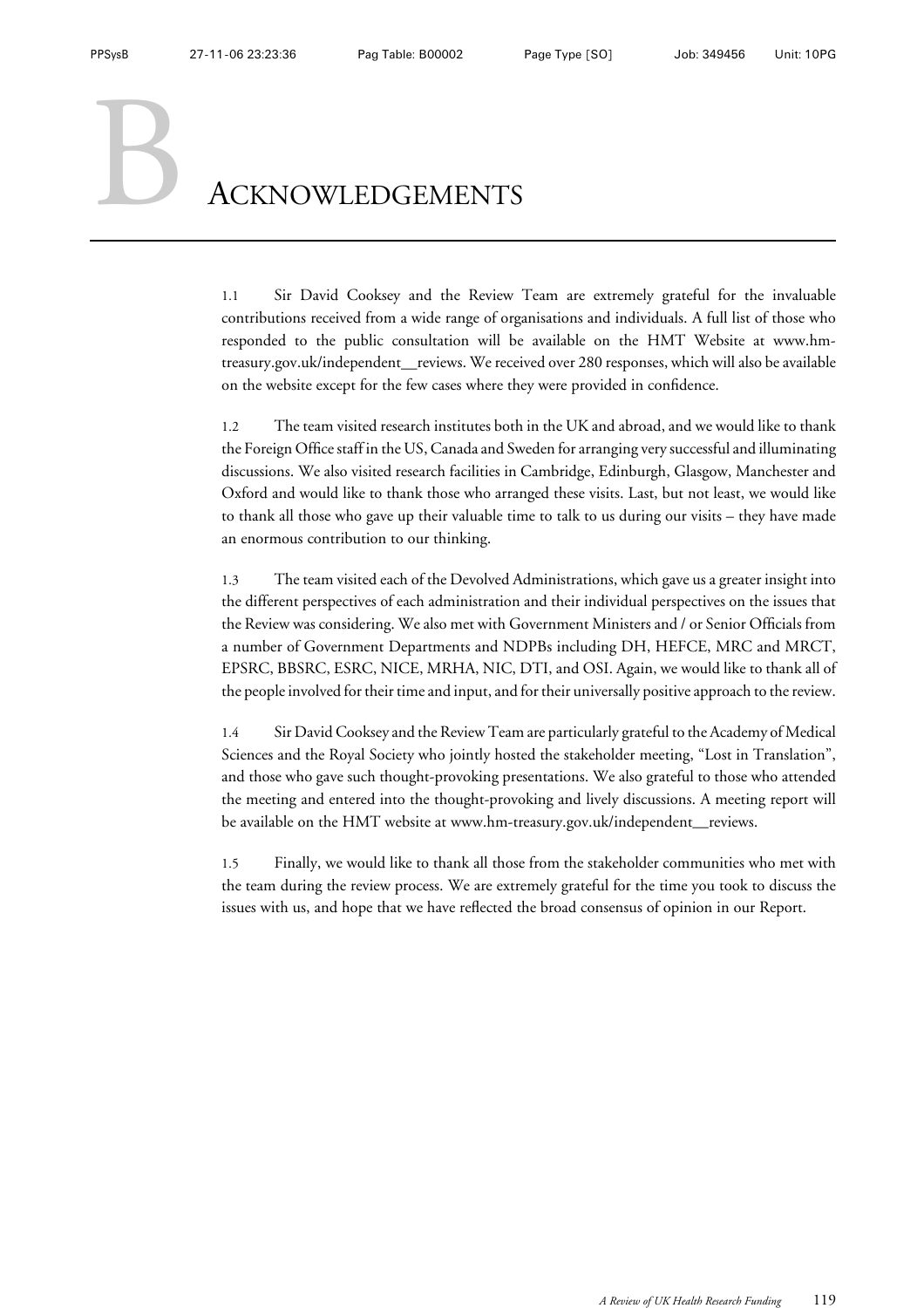PPSysB 27-11-06 23:23:36 Pag Table: B00003 Page Type [E] Job: 349456 Unit: 10PG